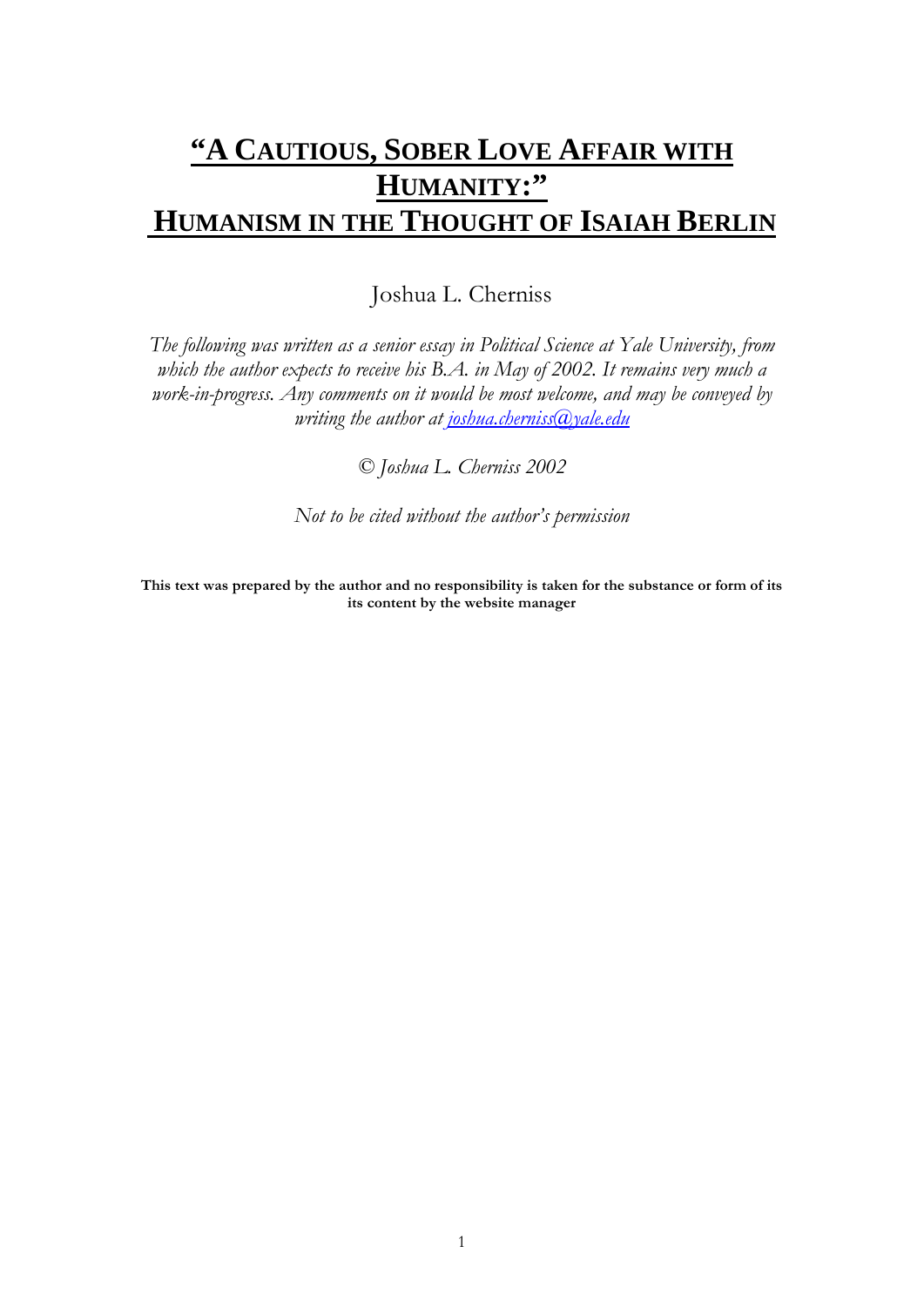# **"A CAUTIOUS, SOBER LOVE AFFAIR WITH HUMANITY:"[1](#page-1-0) HUMANISM IN THE THOUGHT OF ISAIAH BERLIN**

## **INTRODUCTION**

### **A. Opening Reflections**

*Isaiah Berlin occupied a curious place in the intellectual life of his day, and is proving hard to categorize posthumously. Not exactly a philosopher, political theorist, historian, or literary critic, he was a little of each. He has been described as conventional and radical, brilliant and mediocre, an exemplar and defender of the Enlightenment and a spokesman for its opponents; a man shaped by and representative of his time, and a figure from another, earlier age. Long viewed as a prolix and protean "general intellectual," he is now seen by some as a serious thinker whose work articulates a powerful central doctrine; but whether that doctrine is pluralism or liberalism is a matter of dispute, and this debate has come to dominate discussions of Berlin's thought.*

I believe that these attempts to pigeonhole Berlin misrepresent the nature of his achievement, and miss the main value of his work. Berlin himself believed that all thinkers are driven by an inner core of commitment, and that their explicit doctrines are outworks erected to protect an "inner citadel" of belief, a fundamental perception of the

<span id="page-1-0"></span><sup>&</sup>lt;sup>1</sup> I have taken the title from the contribution by Amos Oz to Ben Rogers et. al., "The Voice of Isaiah," *The Independent on Sunday* 5 June 1994, p. 30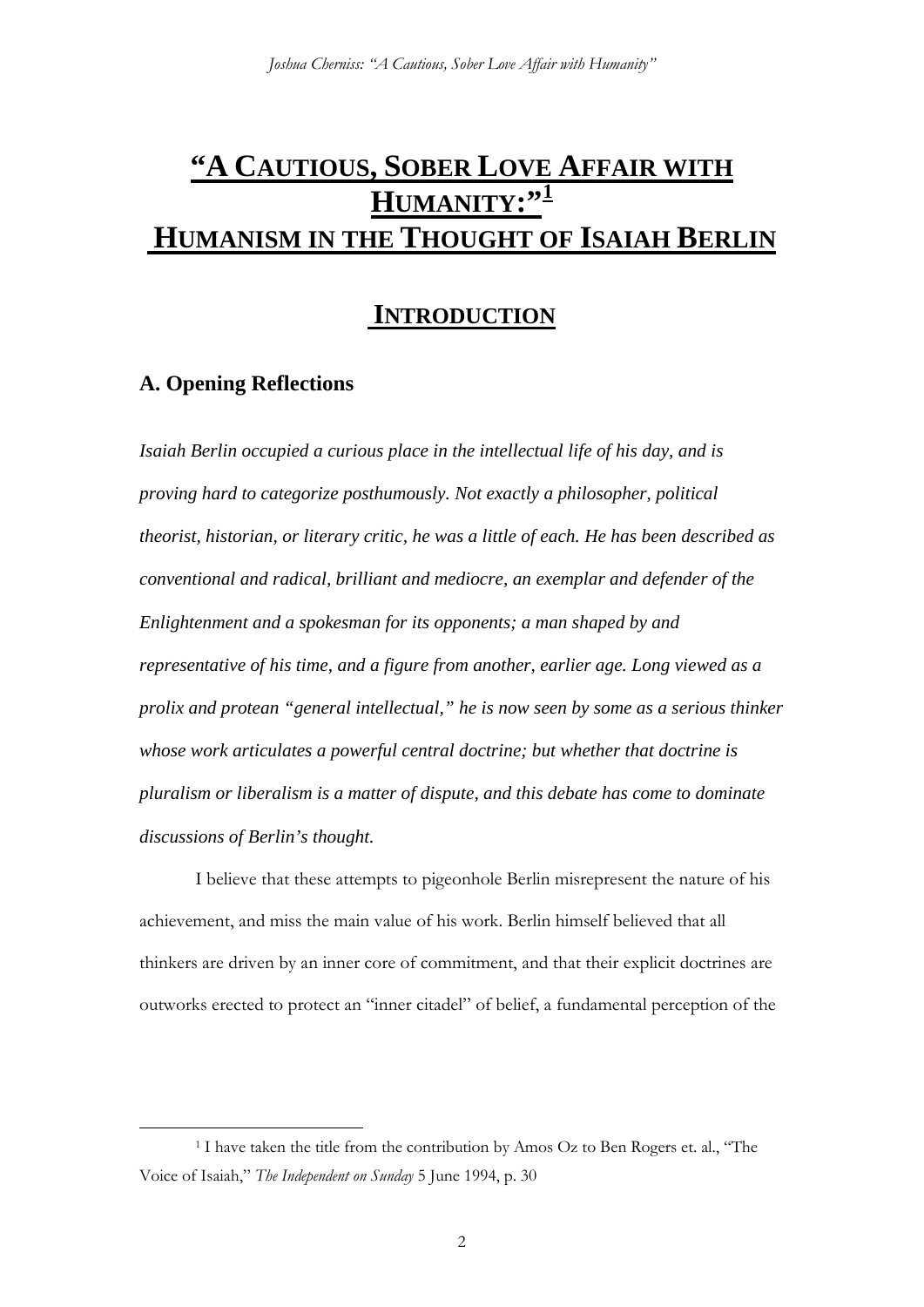world.<sup>[2](#page-2-0)</sup> In seeking to understand thinkers "it is more important to grasp this central notion or image … than even the most forceful arguments with which they defend their views and refute actual and possible objections."[3](#page-2-1) To understand Berlin we must penetrate to this 'inner citadel', which gave form and force to his varied ideas. Berlin's work is best understood not as a systematic doctrine, but as a set of (often closely interrelated) ideas held together by a unifying, animating sensibility. In attempting to understand the nature and motivation of Berlin's work, as well as the lessons that we may derive from it, we would do best to follow Berlin's own approach: to identify the recurrent and predominant emotional commitments and moral ideals that ran through and shaped his thought, and from which his work derived its urgency and importance.

In the essay that follows I attempt to focus on what is arguably the innermost room in Berlin's inner citadel: Berlin's humanism. I here use the term "humanism" to describe not a single philosophical position or doctrine, but a cluster of closely associated beliefs and commitments which, I argue, underlay, formed, and guided Berlin's more familiar and explicit positions.

I have chosen to focus on Berlin's humanism both because I regard it as of central importance to the development of his thought; and because it has been neglected in many of the discussions and debates about Berlin's project and legacy which have taken place over the past decade. Most recent studies of Berlin have focused on his articulated philosophical positions, especially his doctrines of liberalism and pluralism.[4](#page-2-2)

<span id="page-2-0"></span> <sup>2</sup> Berlin's use of the image of the "inner citadel," which he ascribed to Bertrand Russell, recurs in several places in his writings, e.g. "John Stuart Mill and the Ends of Life" and "The Birth of Greek Individualism," both now collected in *Liberty*; see pp. 245–6, 288. (For an explanation and full citations of references to Berlin's works, see the bibliographical note at the end of this essay. All references are, unless otherwise noted, to works by Isaiah Berlin.)

<sup>3</sup> "Georges Sorel," AC p. 298

<span id="page-2-2"></span><span id="page-2-1"></span><sup>4</sup>The sometimes single-minded focus on pluralism in Berlin's work owes much to the incisive and often contentious writings of John Gray, especially his book *Isaiah Berlin* (Princeton: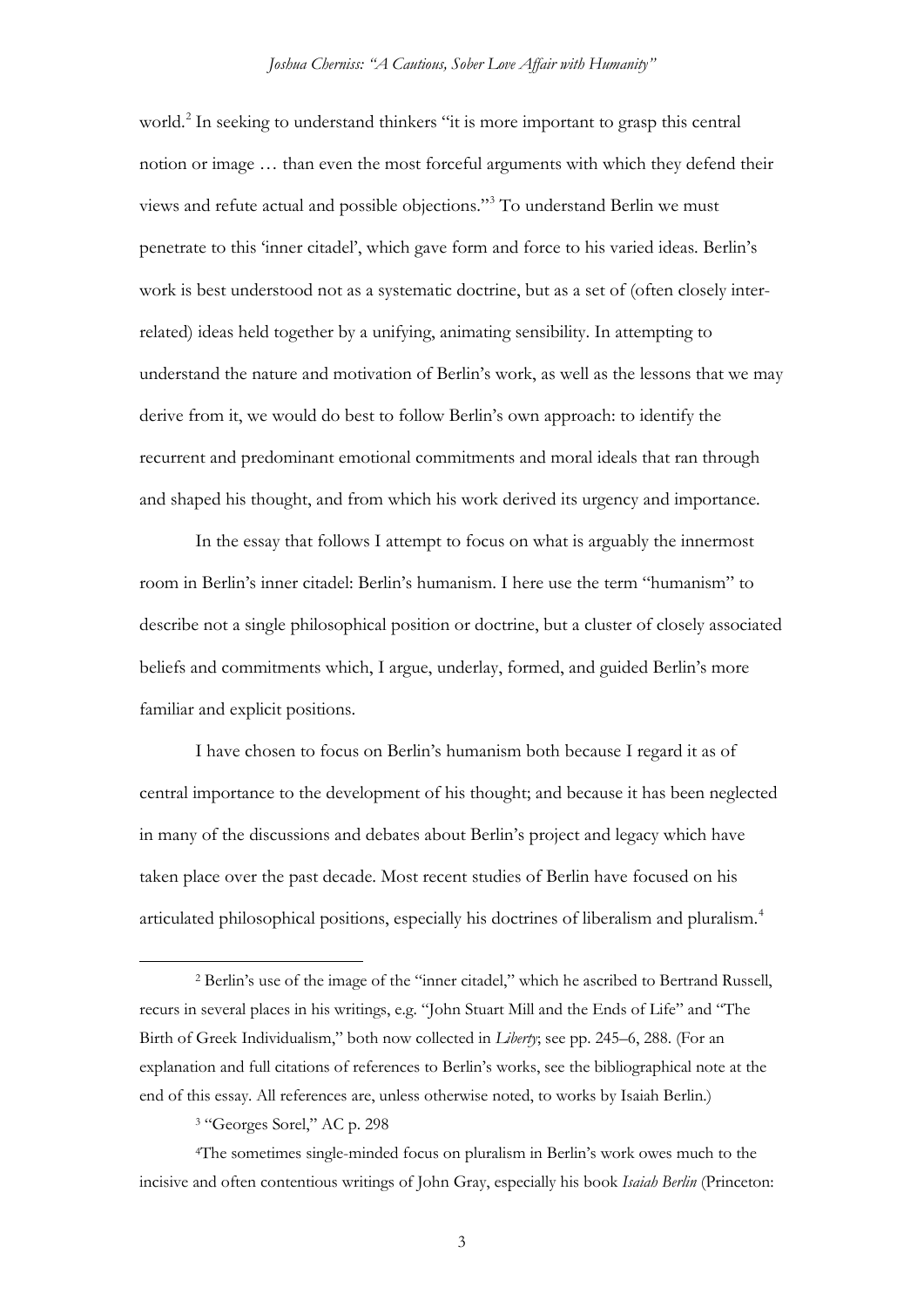$\overline{a}$ 

Princeton University Press, 1996). Among the many writings on Berlin that interpret his thought in terms of pluralism (even if they disagree with Gray) are: Henry Hardy, 'Berlin's Big Idea', *Philosophers' Magazine* 11 (Summer 2000), 15–16; Michael Lessnoff, "Isaiah Berlin: Monism and Pluralism" in *Political Philosophers of the Twentieth Century* (Oxford: Blackwell, 1998); Michael Walzer, "Are there Limits to Liberalism?," *New York Review of Books*, 19 October 1995, 28–31; Daniel M. Weinstock, "The Graying of Berlin," *Critical Review* 11 No 4 (Fall 1997), 481–501; and Bernard Williams' "Introduction" to Berlin, *Concepts and Categories*, pp. xi–xviii; see also the special issue of the journal *Social Research* devoted to this topic: Arien Mack (ed.), *Liberty and Pluralism* [*Social Research* 66 No 4 (Winter 1999)]. There have also been several attempts to portray Berlin as first and foremost a liberal; the best of these are probably Steven Lukes, "The Singular and the Plural: On the Distinctive Liberalism of Isaiah Berlin," *Social Research* 61 (1994), 687–718; and Jonathan Riley, "Interpreting Berlin's Liberalism," *American Political Science Review* 95 (2001), 283–95; also recommended is Robert Wokler, "Singular Praise for a Pluralist," *Times Higher Education Supplement* 3 March 1995, 22. Claude Galipeau's *Isaiah Berlin's Liberalism* (Oxford: Clarendon Press, 1994) depicts Berlin's thought as a variety of liberalism, but one to which pluralism and an appreciation of the importance of belonging were central. There have, in comparison, been few attempts to portray Berlin's thought as distinctively or centrally humanistic, although descriptions of Berlin as a "humanist" abound. This description is of more than passing significance in Yehoshua Arieli, "Sir Isaiah Berlin: Humanism and the Romantic Experience" in Avishai Margalit, ed. *On the Thought of Isaiah Berlin: Papers Presented in Honour of Professor Sir Isaiah Berlin on the Occasion of his Eightieth Birthday* (Jerusalem, 1990: The Israel Academy of Sciences and Humanities), pp. 12–28; and Professor Margalit's own, excellent article (which is, nevertheless, more a profile of Berlin than an analysis of his ideas), "The Philosopher of Sympathy: Isaiah Berlin and the Fate of Humanism," *New Republic*, 20 February 1995, 31–7. A general consideration of Berlin's work which gives his humanism its proper place and emphasis is Roger Hausheer's Introduction to *Against the Current*; while Noel Annan's Introduction to *Personal Impressions* illuminates the ways in which Berlin's work is "personal" as I use the term below. An important aspect of what one might call Berlin's humanistic approach to the history of ideas – his treatment of past thinkers as living individuals – highlighted by Alan Ryan; see especially "A Glamourous Salon: Isaiah Berlin's Disparate Gifts," *Encounter* 43 No 4 (October 1974) pp. 67–72. Berlin has also been recognized as essentially "a humanist in mind and heart" in an excellent review of his book *Russian Thinkers* by Helen Muchnic, "The Undefeated" in *The New York Review of Books*, June 15, 1978 pp. 21–24. And a central component of what I refer to as Berlin's humanism has been very perceptively highlighted and expressed, under the term "anti-Procrusteanism" (which I have adopted, and discuss below) by Jonathan Allen in his superb review of *The Sense of Reality*, in the *South African Journal of Philosophy* 17 No 2 (1998), 173–7, to which I am particularly indebted. (For further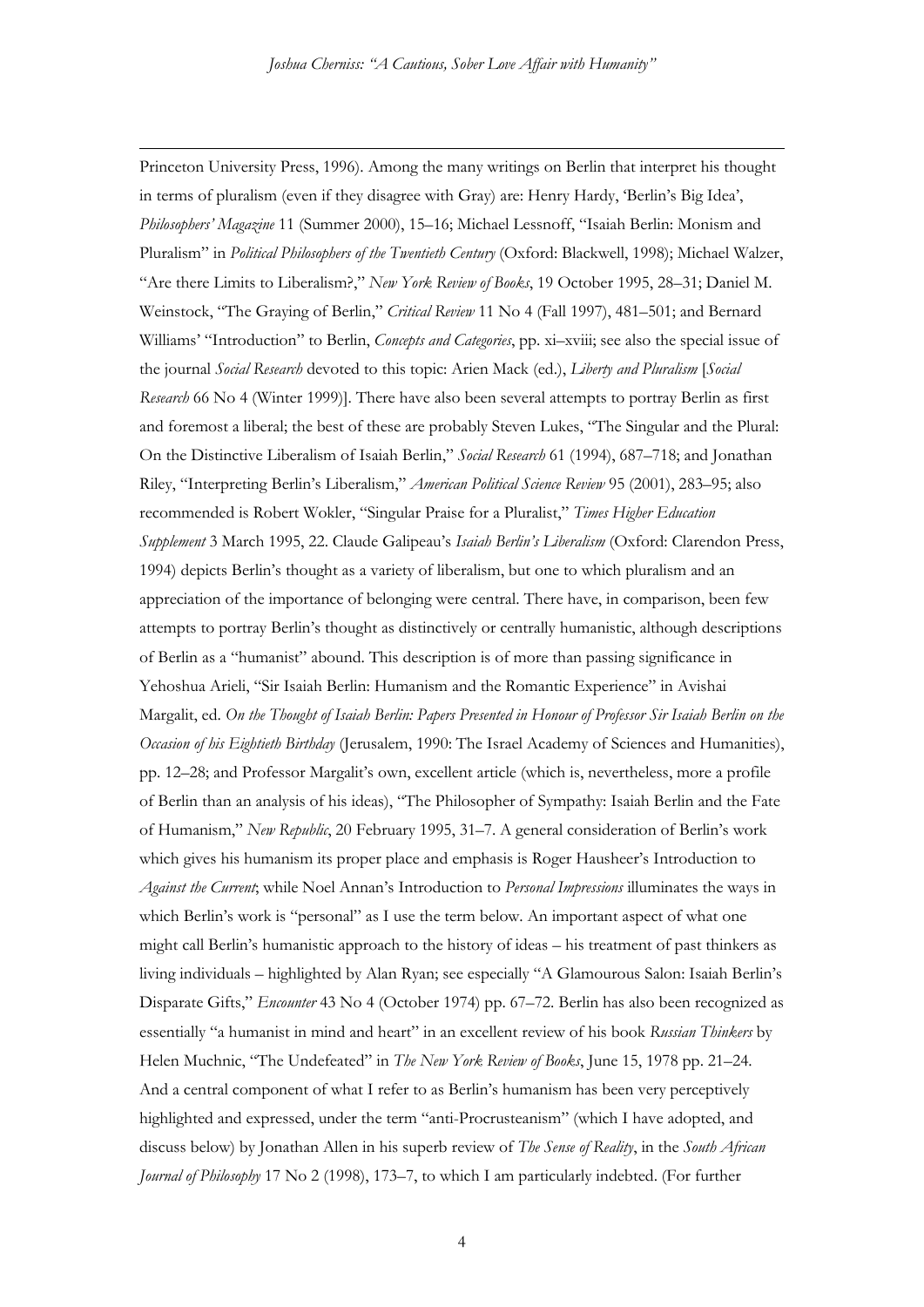These aspects of Berlin's work are of genuine and considerable importance, and an investigation of each can render much insight into the nature of Berlin's intellectual project.

However, many of the studies focusing on these aspects of Berlin's work miss something important. There is a tendency, when discussing the thought of any philosopher, to focus on the logical at the expense of the psychological, the conceptual at the expense of the emotional, the formal at the expense of the personal. To try to fit Berlin and his thought, for instance, into the conceptual abstractions of "liberalism" and "pluralism" is to misunderstand Berlin. It is also to fail to heed one of the most vital and useful lessons of a thinker who taught us to beware of the sacrifice of what is human to abstractions, and to attend to the value of what is particular and personal.

Berlin's humanism was "personal" in two ways: it was both a matter of personal conviction and sentiment, and a way of viewing the world that treated individual people – persons – as being of primary importance. The central sentiments that motivated all of Berlin's mature writings was an interest in persons and a commitment to their value. His thought as a whole is best seen as an attempt to defend the worth, freedom and dignity of individual, living, striving, suffering human beings from the "degradation of human personality that we have witnessed in our time"[5](#page-4-0) by totalitarian governments, fanatically dogmatic movements, and simplistic, reductionist explanatory schemes. Against these enemies of human complexity, vitality and variety, Berlin sought to create a greater awareness and appreciation of human beings as free, rich and diverse creatures; to understand human beings, and help them to understand themselves.

 $\overline{a}$ 

<span id="page-4-0"></span>information on the literature on Berlin, the reader is referred to Ian Harris' admirably comprehensive "Berlin and His Critics" in *Liberty*, pp. 349–64).

<sup>5</sup> "European Unity and its Vicissitudes," CTH p. 205.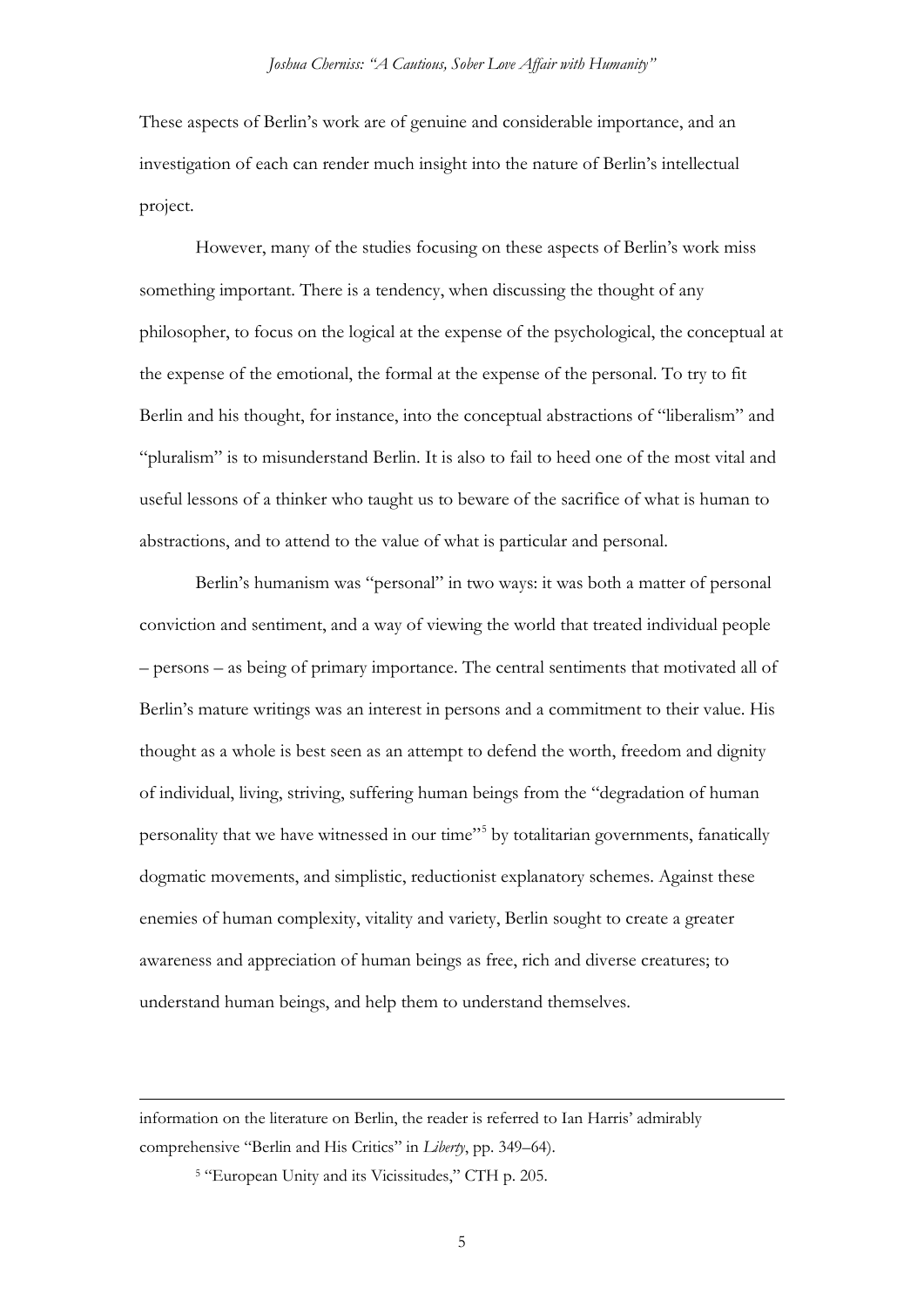The approach I have taken in this study, reflecting the concerns that motivate it and the goals at which it aims, is also "personal:" while my main focus is on the content of Berlin's thought articulated in his writings, I have sought with identifying the concerns and commitments, values and vision, which lie behind, and are expressed through, his words.<sup>[6](#page-5-0)</sup> Although this essay remains a study of Berlin's thought more than of his character, I believe that the former cannot be separated from, or considered without reference to, the other, without grave distortion occurring.

This essay is also "personal" in second sense: though it strives for fidelity to Berlin's thought above all else, it is very definitely written from a very personal point of view, focusing on what I find most appealing in Berlin's thought. Nietzsche once wrote that the truth is like a valley, which may be viewed from multiple points in the hills; standing in different places will render different perspectives, some clearer and more comprehensive, others more limited or distorted, but all of them giving at least a partial glimpse of the same truth. Similarly, Berlin himself declared that "Life may be seen through many windows, none of them necessarily clear or opaque, less or more distorting than any of the others."[7](#page-5-1) I have here chosen what I think is a particularly well-placed perspective in the hills, or a particularly clarifying and illuminating glass, to achieve a better and clearer view of some of the most important, though not necessarily the most noticed, portions of the valley of Berlin's thought. But I make no claim to be able to depict – or even understand – the valley as a whole. Nor would I ever wish to suggest that this window alone is the correct one. Any such claim would clearly be a failure to understand, and learn from, Berlin's life's work.

6

<span id="page-5-0"></span> <sup>6</sup> For excellent depictions of Berlin's own personality, see Ignatieff, op.cit; Margalit 1995, op.cit; and Noel Annan, "The Don as Magus," in *The Dons.* Chicgao: University of Chicago Press, 1999 pp. 209–232.

<span id="page-5-1"></span><sup>7</sup> "Winston Churchill in 1940," PI, p. 4; for mention and explanation of Nietzsche's wonderful metaphor I am most grateful to my friend Mr. Andrew Koss.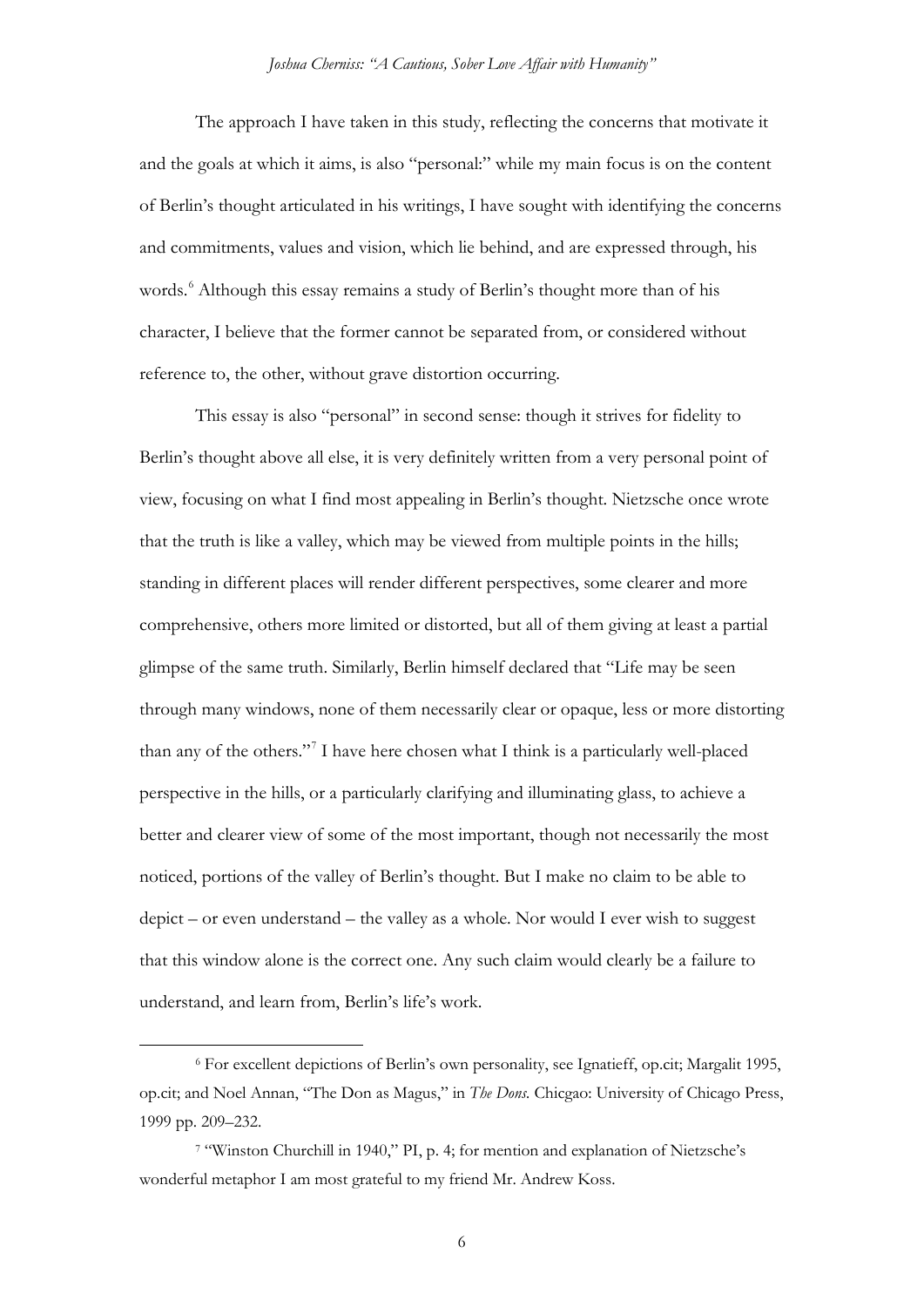#### **B. Overview**

*In the first part of this essay, I seek to trace some of the historical and emotional origins of what I call Berlin's humanism, focusing on his reactions to the horrors of twentieth century and to the broader intellectual errors that he saw behind these horrors. In the second part I elaborate on the content of Berlin's humanism, and show how it played a vital part in Berlin's thought as a whole. In the third, concluding section, I return to the idea of Berlin's work as "personal" in its concerns and approach, and briefly set out his thoughts on how to approach the study of human experience, especially political theory and intellectual history. I then move beyond interpreting Berlin's work, to a brief consideration of the implications and lessons of his "personal" approach: I argue that one of Berlin's most valuable legacies as a thinker is the invitation that his work extends to "put the person back" into our studies of history and our reflections on politics and ethics. First, however, I consider the delineation of "humanism" that Berlin himself provides in his historical writings.*

### **C. Berlin's Genealogy of Humanism**

Berlin occasionally wrote of a distinctively humanist tradition, consisting of "Erasmus and Spinoza, Locke and Montesquieu, Lessing and Diderot" and Mill, devoted to the ideal of "a rich, spontaneous, many-sided, fearless, free, and yet rational, selfdirected character.;" it's faith is in "reason, education, self-knowledge, responsibility; above all, self-knowledge."[8](#page-6-0) Elsewhere in his writing, the tradition has undergone a slight change in personnel, becoming "the tradition of Erasmus and Montaigne, Bayle and Fontenelle, Voltaire and Constant, Humboldt and the English philosophic radicals," as well as his hero, the Russian radical Herzen. It is the tradition of

<span id="page-6-0"></span> <sup>8</sup> "John Stuart Mill and the Ends of Life," *Liberty*, pp. 243–4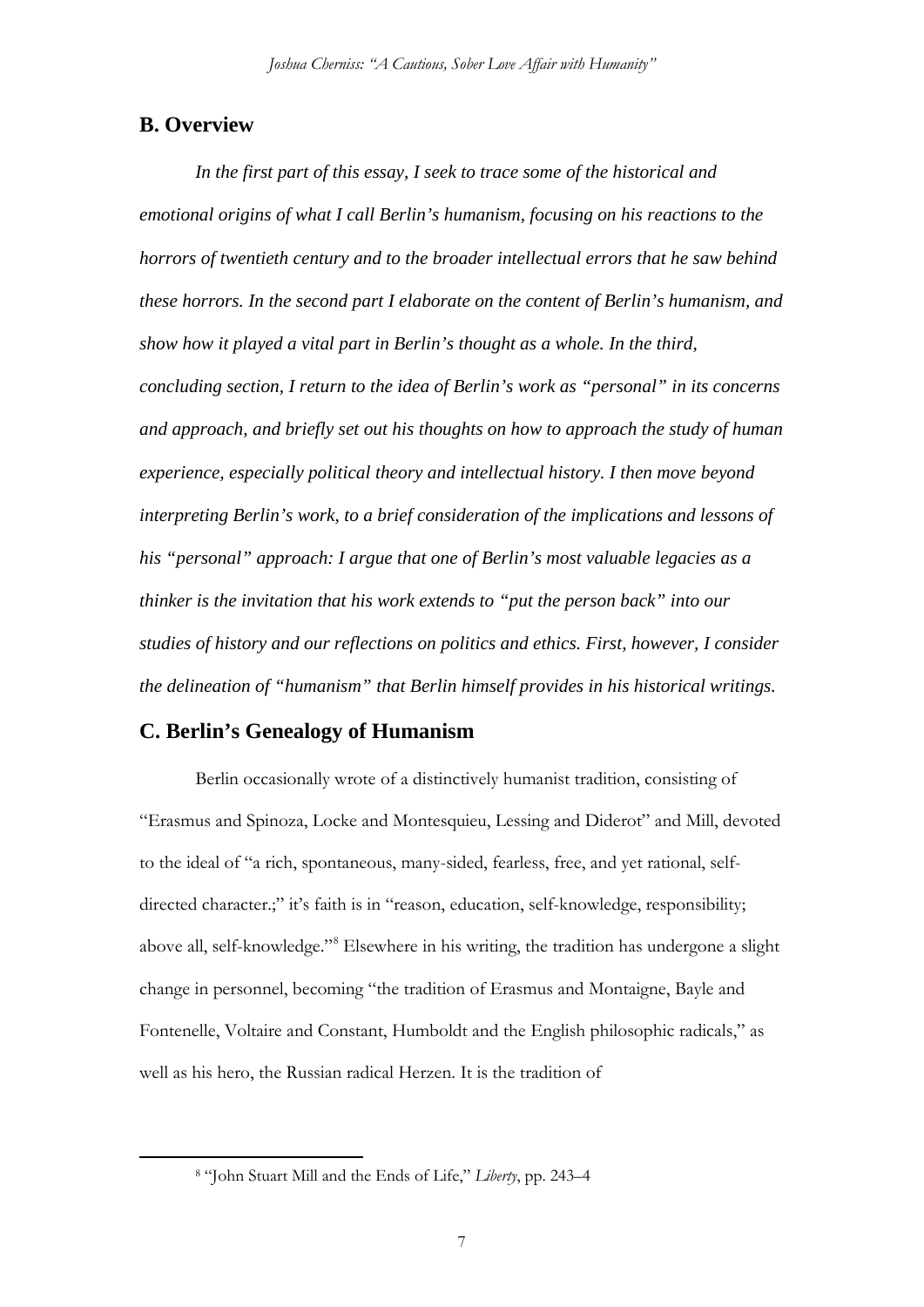"those who protest against despotism wherever they find it, not merely in the oppression of priests or kings or dictators, but in the dehumanising effect of those vast cosmologies which minimise the role of the individual, curb his freedom, repress his desire for self-expression, and order him to humble himself before the great laws and institutions of the universe, immovable, omnipotent and everlasting, in whose sight free human choice is but a pathetic illusion."<sup>[9](#page-7-0)</sup>

However, Berlin often did not present humanism as stemming from such a unified tradition; instead, he was anxious to distinguish humanist elements derived from both the Enlightenment and its Romantic critics.

Berlin was ambivalent about the Enlightenment, which, in his view, bequeathed a divided, even self-contradictory, legacy. On the one hand, the Enlightenment was a humanistic movement, and made a major contribution to the development of the humanist tradition described above. It gave birth to "egalitarian principles and practice,"

a

"revolt against the very notion that human beings should … be moulded by paternalist or any other authoritarian groups; violent rejection of the notion that men should be manufactured like bricks for social structures designed by, or for the benefit of, some privileged group or leader; the desire for the breaking of chains and throwing off of burdens."

The humanists of the Enlightenment believed in the importance of studying human beings empirically, cared about their well-being, and hoped to advance their selfknowledge; they were opposed to idolatry, to "the blind worship of some single value or institution … as something beyond rational criticism or discussion."[10](#page-7-1) As such, they were liberators, and their age was "one of the best and most hopeful episodes in the life of mankind<sup>"[11](#page-7-2)</sup>

However, running counter to this was the legacy of the concentration of power and rationalization of everyday life, leading to the creation of

<span id="page-7-0"></span> <sup>9</sup> "A Revolutionary Without Fanaticism," POI p. 97

<span id="page-7-1"></span><sup>10</sup> "Aldous Huxley," PI p. 192

<span id="page-7-2"></span><sup>&</sup>lt;sup>11</sup> "The Philosophers of the Enlightenment," POI p. 52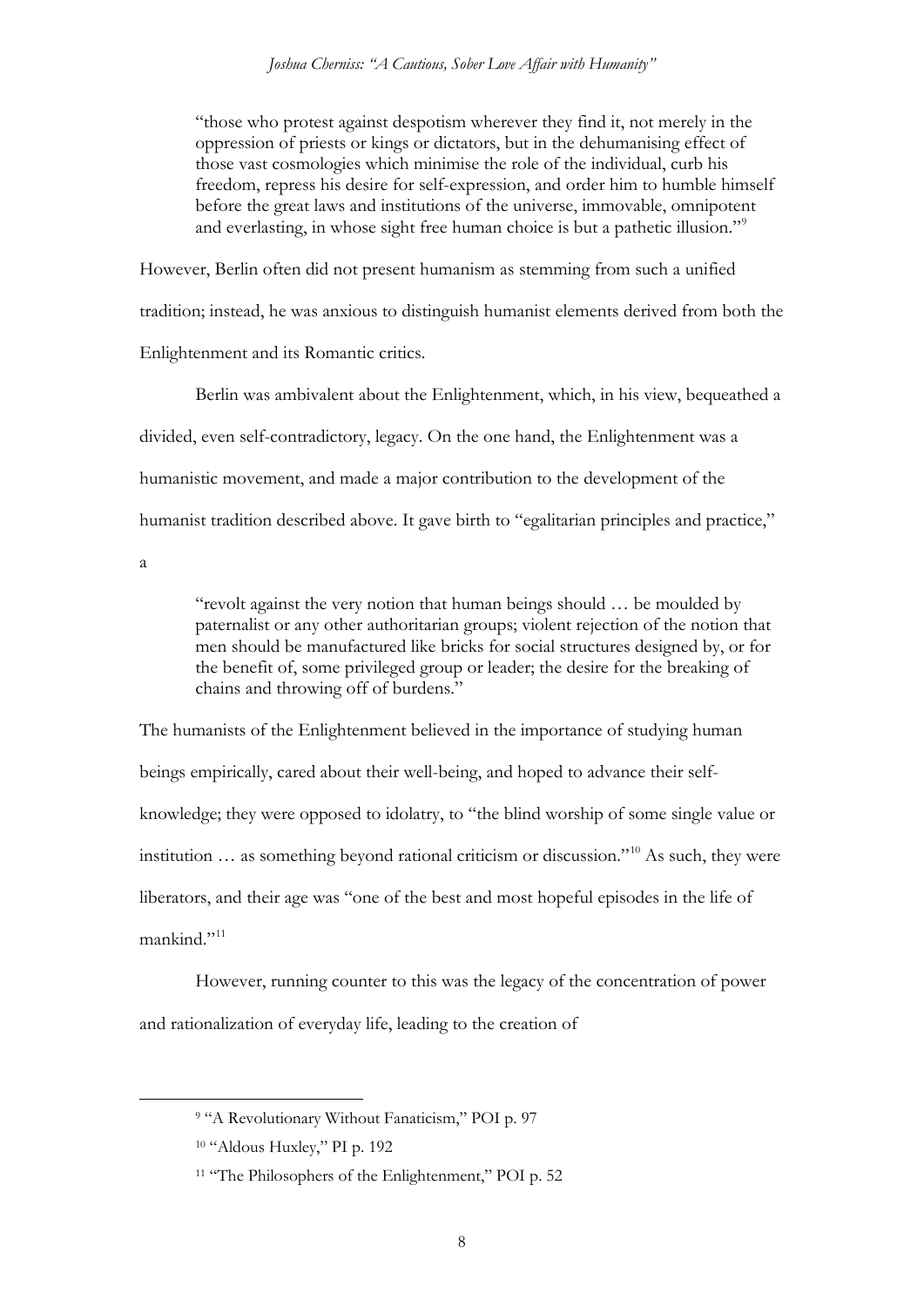"new hierarchies of technical experts, 'engineers of human souls', deliberate creators and moulders of the 'new man' … the reduction of men to 'human material'; to the 'life of the anthill' … mechanisation, alienation, dehumanisation of entire societies, manipulated by hidden persuaders; and technocratic and commercial despotism."<sup>[12](#page-8-0)</sup>

These were the forces against which Berlin's thought took shape. In looking for an antidote to these aspects of the Enlightenment, Berlin turned to its Romantic critics.

Although Romanticism revolted against the Enlightenment, it had roots in Enlightenment humanism: it took over, from Kant and Rousseau, the belief that "what distinguishes man is his moral autonomy," that "all dignity, all pride rest upon independence" and all morality on the ability to choose freely between alternatives.<sup>[13](#page-8-1)</sup>

However, as Berlin sought to demonstrate over and over again, the development of ideas is unpredictable and often paradoxical; many avowed champions of liberty have ended by justifying the confinement of men to chains in the name of "true" freedom.<sup>[14](#page-8-2)</sup> Romanticism's legacy, like the Enlightenment's, is conflicted. Romanticism has contributed to the morality of motive, a respect for defiance, independence, sincerity, authenticity, warm-hearted idealism, integrity, imagination, intensity of feeling, purity of motive, noble failure, defiance, dissent, resistance against the odds, "the proud, indomitable, untrammeled human will"; it made men stand up proudly for their beliefs, and insisted on the worth of irregularity and uniqueness in human life, of minorities and misfits. It asserted that man is independent and free, that the human essence is the

 <sup>12</sup> "General Education," POI, p. 217

<sup>13&</sup>quot;The Apotheosis of the Romantic Will," CTH p. 217.

<span id="page-8-2"></span><span id="page-8-1"></span><span id="page-8-0"></span><sup>14</sup> See *Freedom and Its Betrayal: Six Enemies of Human Liberty* (London: Chatto and Windus, and Princeton: Princeton University Press, 2002), passim.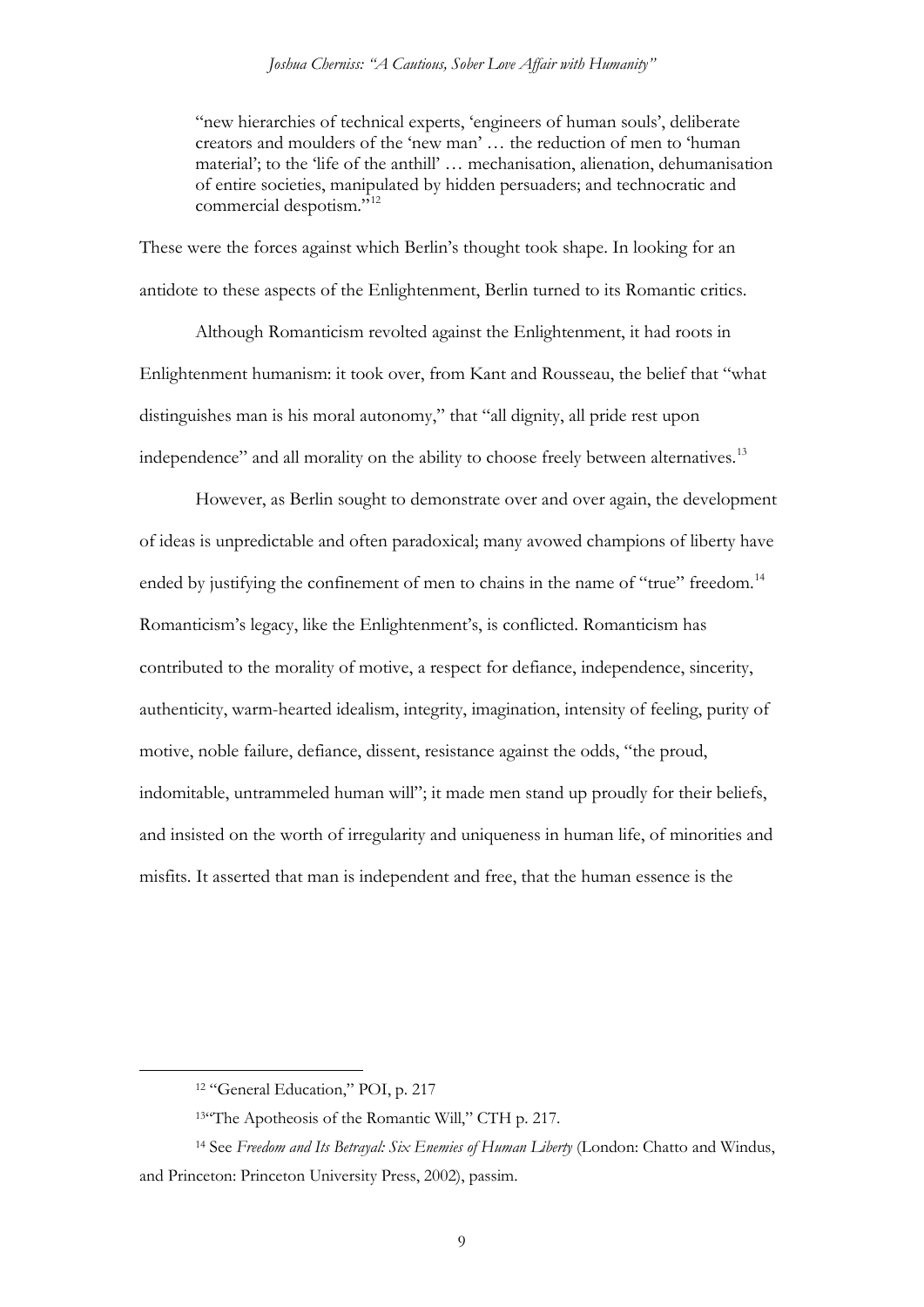capacity for choice, and that reality is too various and resilient to be confined within comfortable and constricting patterns.[15](#page-9-0)

As such, Romanticism was "inspiring, audacious, splendid, and sinister too." Sinister in viewing suffering as somehow ennobling and glorious, thus justifying its infliction and causing men to seek and embrace it; sinister in its application of an aesthetic model to human life, viewing life as a work of art, and human beings as material, a plastic medium to be molded forcibly by "great men.["16](#page-9-1) It led to irrationalism and racism, to an "insane, egomaniacal self-prostration before one's own true inner essence, one's private feelings, the composition of one's own blood, the shape of one's own skull, the place of one's birth, as against that which one shares with other people – reason, universal values, a sense of the community of mankind," to a denial of common humanity, the assumption that is the essence of humanism.<sup>[17](#page-9-2)</sup>

This account is significant to our purposes, because Berlin's judgments on what is valuable, and what sinister, in Romanticism are made from a decidedly humanist perspective. To the extent that Romanticism led to anti-humanism and inhumanity, to irrationalism, fanaticism and violence, to the devaluing and mistreating and harming of human beings, it has been a dangerous, nightmarish force. But it also had a humanistic side. It was this – what Berlin himself called "Romantic Humanism" – that Berlin found most valuable about Romanticism, and which he was concerned with bringing out.

At the heart of this "Romantic humanism" was a picture of man as an autonomous being:

<span id="page-9-2"></span><span id="page-9-1"></span><span id="page-9-0"></span> <sup>15</sup> "European Unity and its Vicissitudes," CTH pp. 192–3, 200–1; "The Apotheosis of the Romantic Will," CTH pp. 207–8, 215–16; cf. "Herder and the Enlightenment," PSM pp. 376–8, 392, 400

<sup>16</sup> "European Unity and its Vicissitudes," CTH p. 193

<sup>17</sup> ibid., pp. 197–8, 179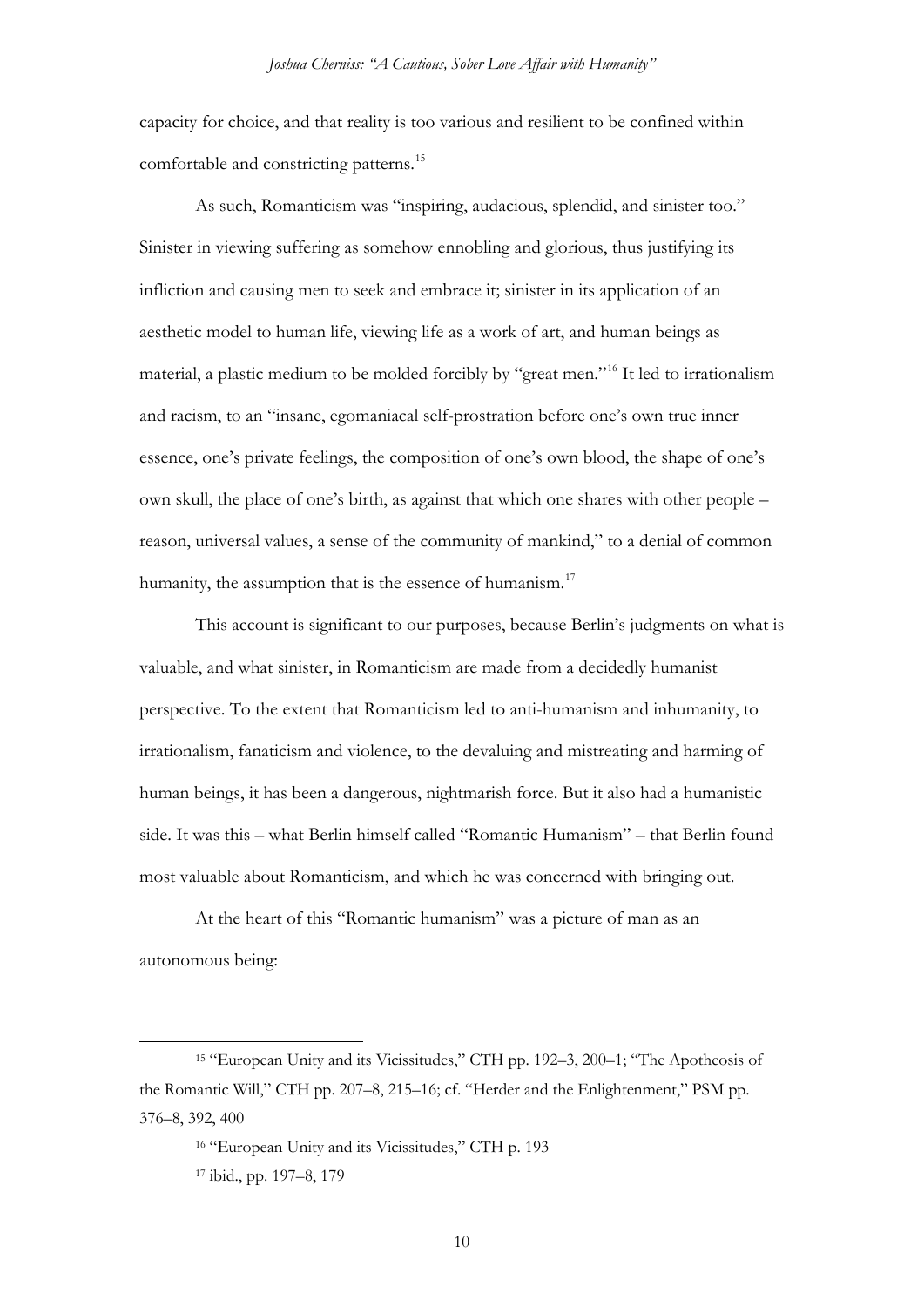"the glory and dignity of man consist in the fact that it is he who chooses, and is not chosen for … that he is not compelled to purchase security and tranquility at the price of letting himself be fitted into a neat pigeon-hole in a totalitarian structure which contrives to rob him of responsibility, freedom and respect both for himself and others, at one single stroke."<sup>[18](#page-10-0)</sup>

For the Romantics, man is himself the maker of his values, and therefore is himself primary, and inviolable: man may not be slaughtered in the name of anything higher than himself, because there is nothing higher – men are ends in themselves, not means to higher ends. Furthermore, "institutions are made not only by, but also for, men, and when they no longer serve him they must go." It is wrong to slaughter men "in the name of abstract ideas, however lofty … or of institutions, for none of these have any absolute value in themselves, inasmuch as all that they have has been conferred upon them by men, who alone can make things valuable or sacred."[19](#page-10-1)

All of these beliefs – the importance of choice and freedom, the primacy and inviolability of human beings, the belief that institutions and ideas should serve people (not vice versa), and should be judged in terms of how well they do so, and the opposition to all attempts to fit or force human beings into patterns, to sacrifice them to abstractions – were the core of Berlin's own moral outlook, to which we may now, at last, turn.

## **I. PERSONAL PREDICAMENTS, PASSIONATE PLEAS: THE DARK ROOTS OF BERLIN'S HUMANISM**

*"All central beliefs on human matters spring from a personal predicament"[20](#page-10-2)*

#### **A. Berlin's Nightmare Vision**

<span id="page-10-0"></span>*"It is always a significant question to ask of any philosopher: what is he afraid of?"* – Iris Murdoch.<sup>[21](#page-10-3)</sup>

<sup>21</sup> Iris Murdoch, *The Sovereignty of Good.* New York: Schocken, 1971, p. 72

 <sup>18</sup> ibid., p. 202

<sup>19</sup> ibid., p. 199

<span id="page-10-3"></span><span id="page-10-2"></span><span id="page-10-1"></span><sup>20</sup> Berlin, letter to Jean Floud, 5 July 1968; thanks to Henry Hardy for allowing me to see portions of Berlin's correspondence.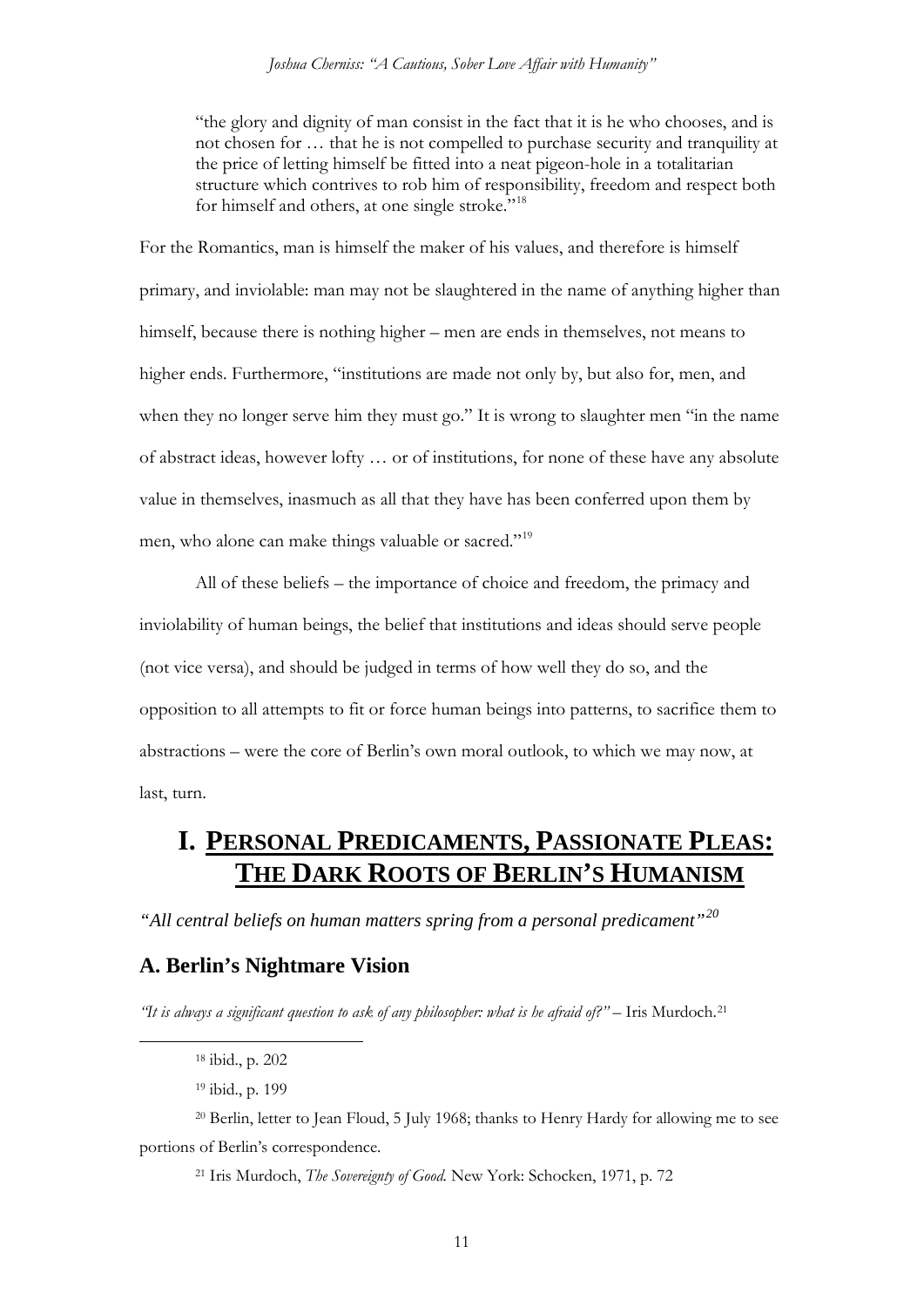Isaiah Berlin led a remarkably happy life, a fact that always surprised him. And yet, behind the luxurious, self-assured cadences of his writing, behind the delighted and delightful flow of his conversation, behind the life of an Anglo-Jewish intellectual grandee which he conducted with such benevolence and relish, lay a subterranean current of sorrow and anxiety[.22](#page-11-0) Berlin was a liberal, an intellectual, a man deeply devoted to humane values, to decency, justice, kindness, knowledge, and liberty, a moral and in some ways intellectual carry-over from what was best and least brutal in the 19<sup>th</sup> century. He was also a Jew. That he survived at all was a triumph against the gales of history. That, somewhere within his eminently civilized and gently ironic mind, lurked the outlook of a survivor was a condition of his good fortune. To fail to notice this inner melody of melancholy – and of spirited and determined opposition to that which he most feared – is to fundamentally misunderstand both the origins and orientation of Berlin's work, and its quality.[23](#page-11-1) As Joseph Brodsky observed, Berlin's work was

"more the product of a gut reaction against an atrocious century than a philosophical tract … To me, his words were always a cry from the bowels of the monster, a call not so much for help as *of* help – a normal response of the mind singed and scarred by the present, and wishing it upon nobody as the future."<sup>[24](#page-11-2)</sup>

The personal and historical roots of Berlin's commitments are easy to locate. His witnessing of a tsarist policeman being dragged to probable death during the Russian

<span id="page-11-0"></span> <sup>22</sup> For Berlin's surprised delight in his life, and some of the difficulties he nevertheless had to withstand, see Ignatieff, p. 301 and passim. Berlin's letters also throw much surprising and enriching light on the personal predicament behind Berlin's public persona, and reveal Berlin in all of his troubled, flawed and ultimately touching and admirable humanity; for this, and for many other reasons, their publication is to be eagerly anticipated.

<span id="page-11-1"></span><sup>23</sup> One author who has written about what he calls Berlin's "melancholy" is Ira Katznelson, "Isaiah Berlin's Modernity," in Mack, ed., *Social Research*, op. cit, pp. 1079–80.

<span id="page-11-2"></span><sup>24</sup> Joseph Brodsky, "Isaiah Berlin: A Tribute," in Avishai Margalit and Edna Ullmann– Margalit, eds. *Isaiah Berlin: A Celebration* (London: The Hogarth Press, and Chicago: The University of Chicago Press, 1991), p. 211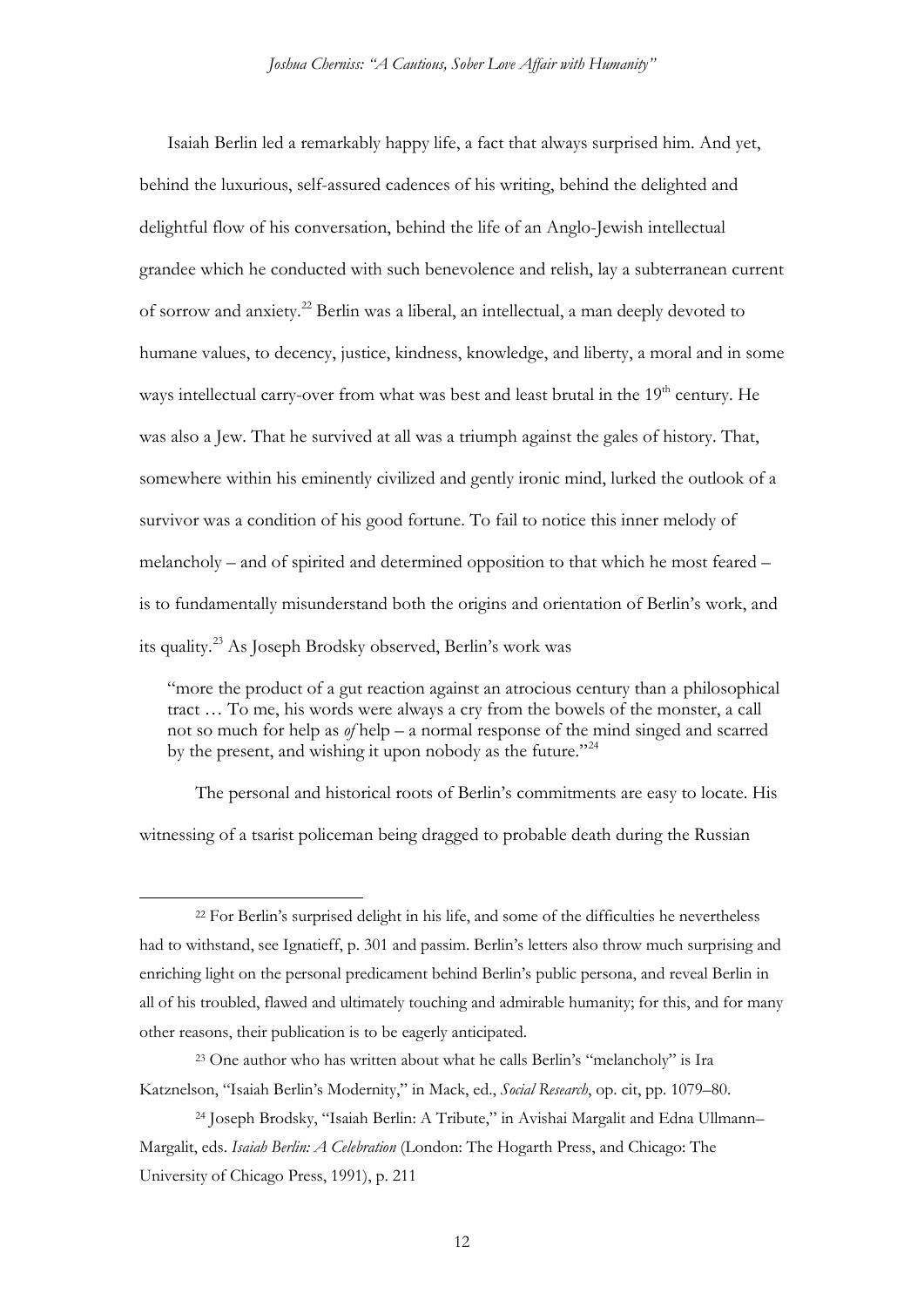Revolution, followed by the experience of the rise of totalitarianism in the 1930s, and later his meeting with surviving members of the Russian intelligentsia and firsthand observation of the effects of Stalinism, left Berlin with an acute awareness of human cruelty and suffering.[25](#page-12-0) Less traumatizing and visceral, but also significant, were his encounters with positivism (Logical and otherwise) and Marxism, as well as his exposure to the reductive systems and ideologies of the  $18<sup>th</sup>$  and  $19<sup>th</sup>$  centuries.<sup>[26](#page-12-1)</sup>

The first evidence of how Berlin had been affected by his childhood experience of the Russian Revolution, and the first statement of what would be his driving moral concerns for the remainder of his life, is a story that he wrote at the age of 12 as a recently-arrived immigrant schoolboy in England, which contains this portrait of the Bolshevik secret police leader Uritsky:

"He possessed a clever but also cruel look and all his countenance bore the expression of a fanatic. He signed death verdicts without moving his eyebrow. His leading motto in life was 'The purpose justifies the ways.' He did not stop before anything for bringing out his plans … He divided manhood into two classes: first class, people that stood in his way; second, the people who obeyed him." $^{27}$  $^{27}$  $^{27}$ 

<span id="page-12-2"></span><span id="page-12-1"></span><sup>26</sup> The importance of these early intellectual encounters can be seen from Berlin's essay "Some Procrustations," *Oxford Outlook* 10 (1930), 491–502, which is concerned not with political ideologies, but with then–contemporary (and now largely forgotten) philosophical and artistic doctrines that sought to interpret the varied facets of reality in light of a single principle.

<sup>27</sup> "The Purpose Justifies the Ways," *Liberty* p. 334

<span id="page-12-0"></span> <sup>25</sup> See Berlin, "Meetings with Russian Writers," in PI, passim; *Conversations*, p. 4, and Ignatieff, pp. 24 (on the Russian Revolution), 54–6 (on the 1930s), 136–69 (Berlin's meetings with Russian intellectuals); also Berlin's letters to Conor Cruise O'Brien published in O'Brien, *The Great Melody: A Thematic Biography of Edmund Burke* (Chicago, 1992: University of Chicago Press), p. 615 (on the 1930s). For particularly perverse commentary on the incident with the tsarist policeman, see Christopher Hitchens, "Moderation or Death," *The London Review of Books* 23 November 1998, pp. 3–11; and Brian Barry, "Isaiah, Israel and Tribal Realism," *TLS* 7 November 2001, pp. 6–7; in both cases, a failure to understand or take seriously this incident is indicative of a larger unwillingness to grapple with Berlin's experiences and concerns.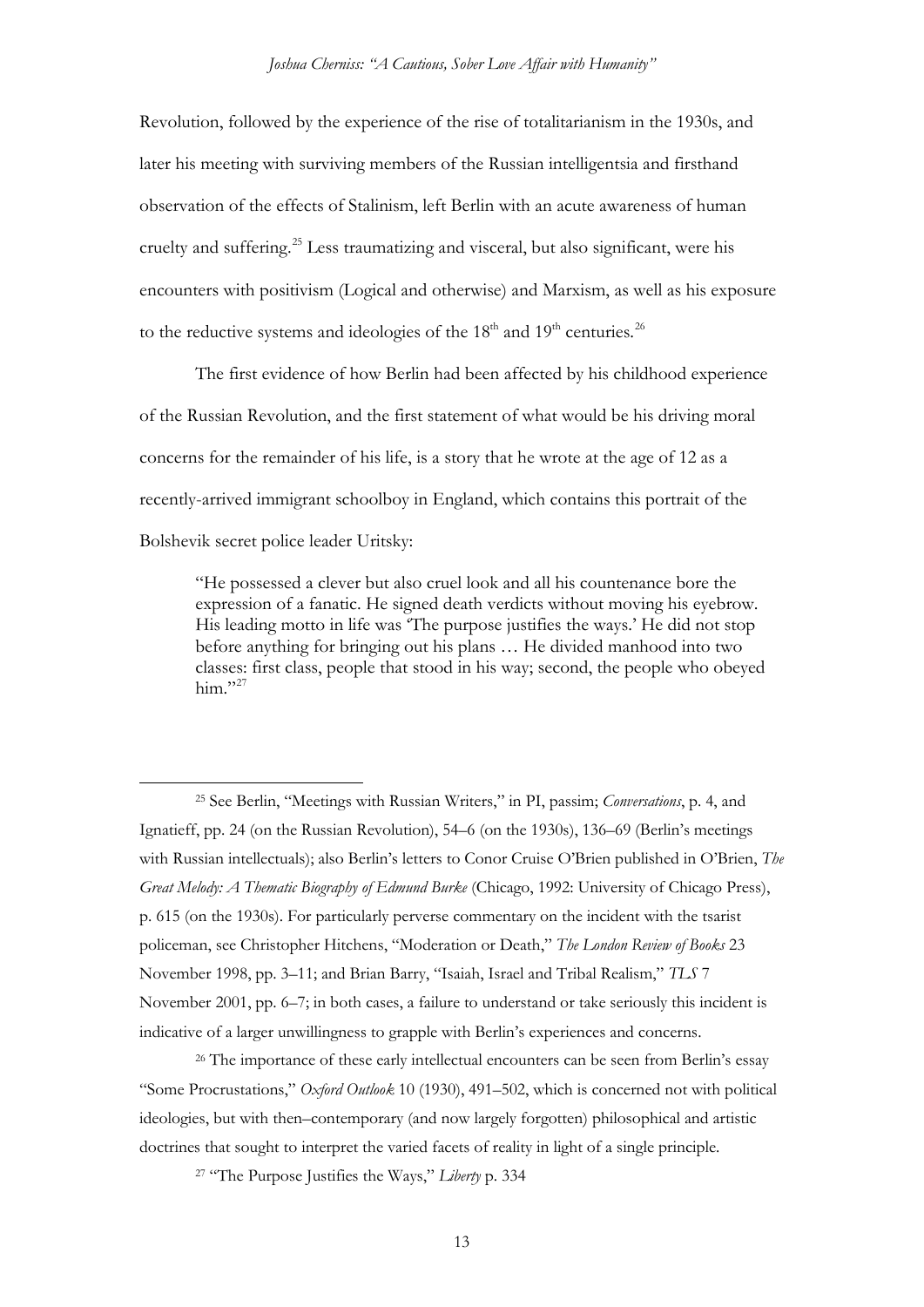Uritsky and his more prominent and effective soul-mates – Lenin, Hitler, Stalin, and all the other armed prophets seeking to save mankind by slaughtering large numbers of men and women –were presences that haunted and dominated Berlin's political and moral vision. The positions that would be developed and deployed over the next 75 years of Berlin's lifetime were, to a very large extent, a reaction to the evil that he saw and sketched in faltering English as a 12-year-old child.

Berlin famously divided thinkers into hedgehogs and foxes: those who saw everything as part of, and sought to relate everything to, one big thing, and those who accepted reality as consisting of many different, separate things. A parallel distinction may be made between those who fear variety, confusion, division, conflict, untidiness, uncertainty; and those who fear unity, uniformity, unanimity, conformity, tidiness, symmetry, certainty, and finality. Berlin was of the latter group. His nightmare vision was of a "fanatically tidy world of human beings joyfully engaged in fulfilling their functions, each within his own rigorously defined province, in [a] rationally ordered, totally unalterable hierarchy of the perfect society;"<sup>[28](#page-13-0)</sup> of human beings buffeted by forces beyond their control, reduced to obedient, unthinking creatures in the hands of others, unable to will or choose; of the loss of individuality, whether this is violent, or brought about in more benign and clinical ways – the reduction of men to an undifferentiated mass; of human beings cooped up, confined and constricted within ideological prisons, without room to move or breath spiritually, intellectually or emotionally; and of their masters, devoid of pity or respect towards them, manipulating individuals and masses without their consent or knowledge, and laughing at them in their helplessness.

<span id="page-13-0"></span> <sup>28</sup> "Historical Inevitability," PSM pp. 137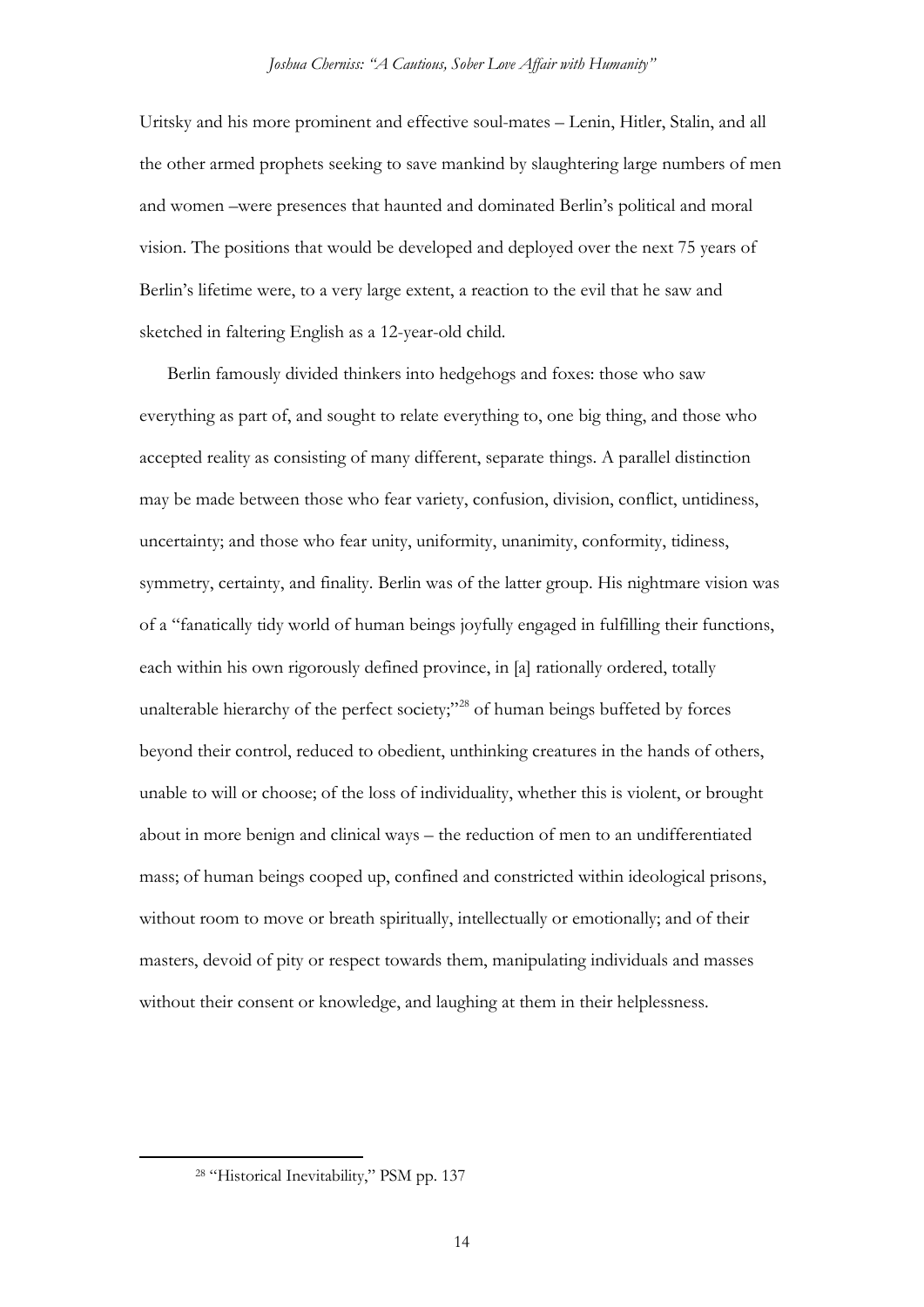## **B. "The Sacrifice of Human Beings on the Altar of Abstractions": Fanaticism, Dehumanization, Reification**

*"… the terrible power over human lives of ideological abstractions"[29](#page-14-0)*

Of the many images that recur throughout Berlin's writings, none is more insistent or grim than that of human beings being sacrificed upon the altars of abstractions.[30](#page-14-1) Berlin opened what he regarded as his most important book, *Four Essays on Liberty*, with these words of Benjamin Constant: "Real beings are sacrificed to an abstraction; individual people are offered up in a holocaust to people as a collectivity;"<sup>[31](#page-14-2)</sup> and he often harkened back to the use of the same metaphor in his discussion of his intellectual hero Herzen, and in his expositions of his own most deeply-held views.<sup>[32](#page-14-3)</sup> This image represents a major part of Berlin's perception of the terrible age through which, and the brutal world in which, he was living; it embodies a major part of what he found most awful to witness in history, and most nightmarish to contemplate in his mind's eye.

Part of the problem with sacrificing individuals to abstractions is the dubious nature of those abstractions. There is a danger inherent in the invocation of "general formulas as such … principles and slogans in the name of which men … [are] violated and slaughtered, and their forms of life condemned and destroyed."[33](#page-14-4) Berlin hated "the

 <sup>29</sup> Berlin, "Alexander Herzen," RT p. 193

<span id="page-14-1"></span><span id="page-14-0"></span><sup>30</sup>See. e.g., "Two Concepts of Liberty," in *Liberty* p. 212, among many other invocations of the image. Oddly, given Berlin's own emphasis on the importance of interpreting such recurrent, controlling images in understanding thinkers, and the wealth and vividness of Berlin's own metaphorical imagination, there has not been a full–scale attempt to study Berlin's thought through the images and figures that he deplpoyed.

<span id="page-14-2"></span><sup>31</sup> *Liberty*, p. 3, n1; quoted from Benjamin Constant de Rebeque, *De L'esprit de conquete et de l'usupation dans leur rapports avec la civilisation European*, Part I Chapter 13, "De l'uniformite."

<span id="page-14-4"></span><span id="page-14-3"></span><sup>&</sup>lt;sup>32</sup> E.g. "The Pursuit of the Ideal," CTH p. 16, as well as the passages quoted at length, below.

<sup>33</sup> "Herzen and His Memoirs," AC p.196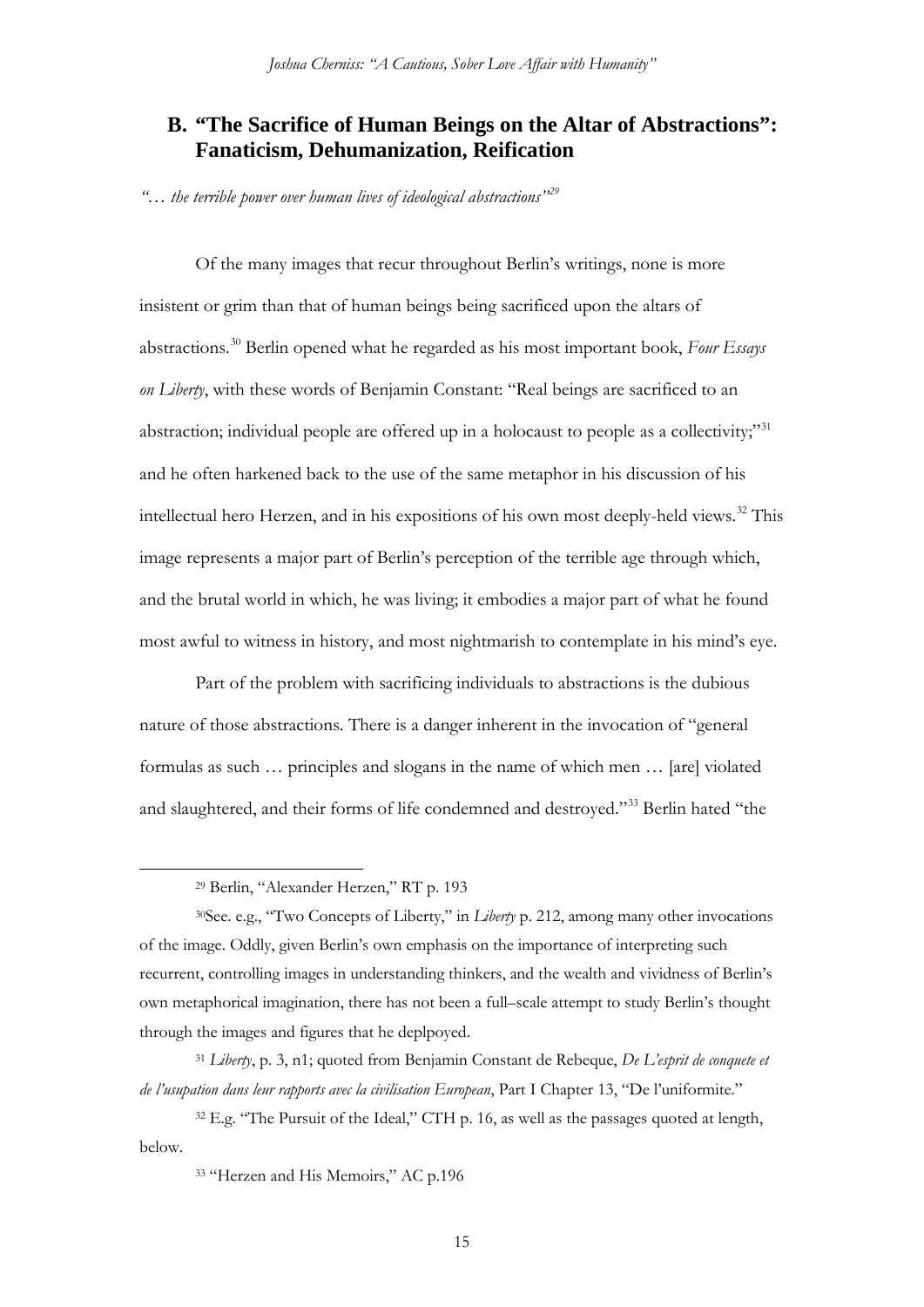despotism of formulas – the submission of human beings to arrangements arrived at by deduction from some kind of *a priori* principles which had no foundations in actual experience."<sup>[34](#page-15-0)</sup> Such faith in abstract formulas was an intellectual weakness, a psychological flaw, even a moral vice. It was based on a basic, pervasive and delusive intellectual error,

"the confusion of words with facts, the construction of theories employing abstract terms which are not founded on discovered real needs … These formulas grow into terrible weapons in the hands of fanatical doctrinaires who seek to bind them upon human beings, if need be, by violent vivisection, for the sake of some absolute ideal, for which the sanction lies in some uncriticised and uncriticisable vision $^{35}$  $^{35}$  $^{35}$ 

This was a form of superstition: in Herzen's words, "The submission of the individual to society – to the people – to humanity – to the idea – is a continuation of human sacrifice … the crucifixion of the innocent for the guilty"; it was the individual who was the "true, real monad of society," and not the fantasies to which individuals have always been fed.<sup>[36](#page-15-2)</sup> These theoretical abstractions do not really exist, but are attempts to evade the uncomfortable facts that do not fit into our preconceived schema; they become idols, fetishes, crushing, blinding icons which justify excessive crimes.

Berlin was skeptical about "the meaning and value of abstract ideas as such, in contrast with the concrete, short-term, immediate goals of identifiable living individuals."[37](#page-15-3) The abstractions to which people were being sacrificed were chimeras, bloody illusions which made the suffering caused in their name a pathetic mockery. What was real – all that we can know for certain – was the suffering that these fantasies caused, "the reality of the sacrifice, the dying and the dead."[38](#page-15-4)

<span id="page-15-0"></span> <sup>34</sup> "Alexander Herzen," RT p. 200

<span id="page-15-1"></span><sup>35</sup> "Herzen and Bakunin on Individual Liberty," RT p. 89

<span id="page-15-2"></span><sup>36</sup> ibid.

<span id="page-15-3"></span><sup>&</sup>lt;sup>37</sup> "Herzen and His Memoirs," AC p. 196

<span id="page-15-4"></span><sup>38</sup> "The Pursuit of the Ideal," CTH p. 16.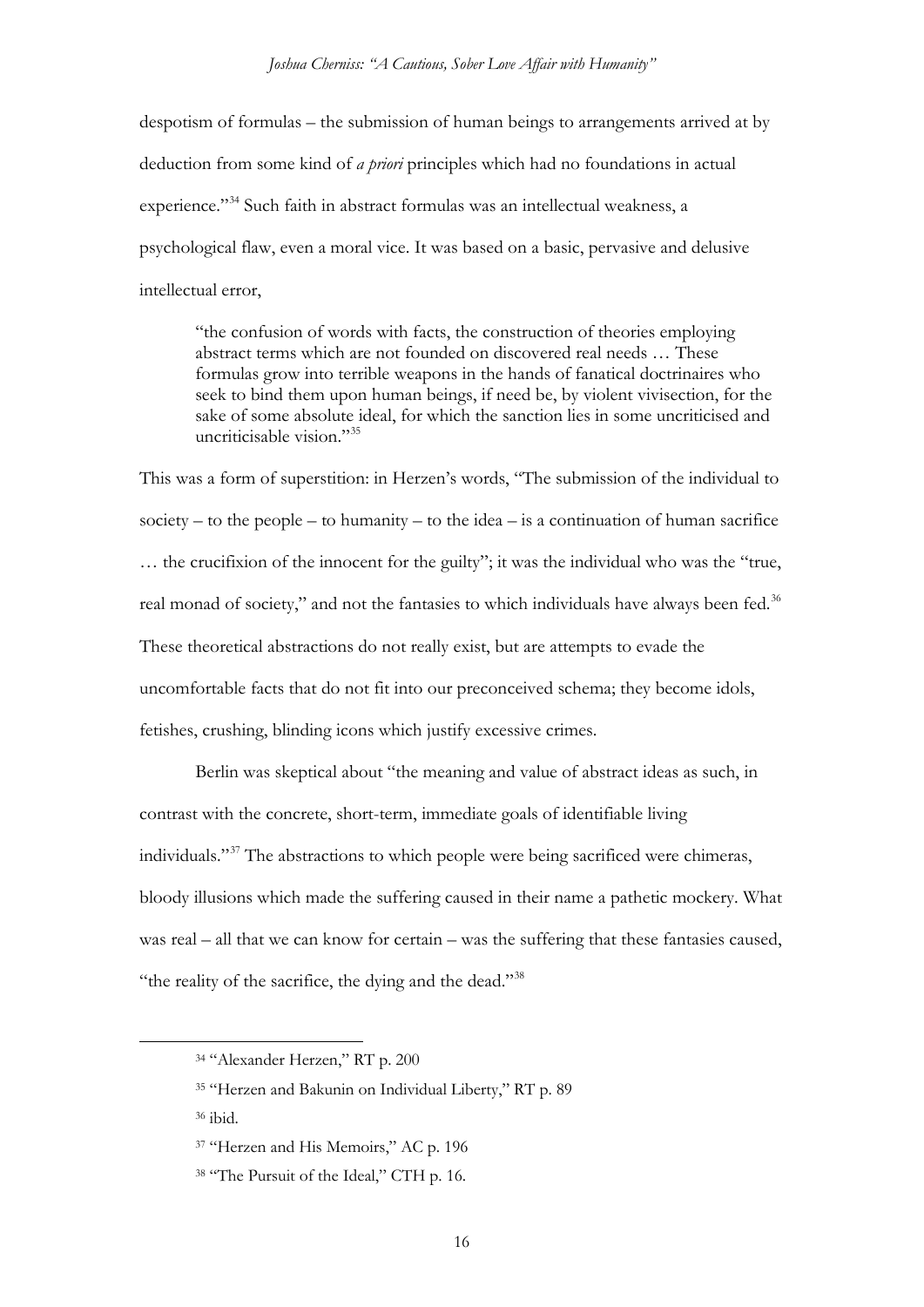That the abstractions were mirages, and killing people in their name thus an error, was appalling; but not as appalling as the violence itself. Killing people in the name of big ideas was deranged and futile because the ideas didn't really exist; but it was immoral because the people really did.

Real, living, breathing, human beings were of primary importance to Berlin; the great evil of abstractions is that they blind us to what is real, to the paramount importance and value of individual human beings. Berlin believed that the "fanaticism of ideas" went "hand in hand with lack of respect for persons," with contempt by people for their own neighbors. The worship of abstract idols leads to the sacrifice of real human liberty and life to "mere words which inflame the passions, and which, upon being pressed for their meaning, turn out to refer to nothing," but which have plunged the world "into inhuman and unnecessary slaughter."<sup>[39](#page-16-0)</sup>

Berlin was especially bothered by three forms of sacrificing individuals to abstractions, which he regarded as particularly prevalent in his time. One is to exclude some human beings from the pale of humanity. Another is to sacrifice those who are regarded as weak or misguided, whose beliefs and efforts are seen as futile and irrational and not deserving of respect – lone, quixotic individuals, unpopular minorities who are crushed by what Berlin called the "big battalions." The third is to sacrifice human beings in the name of some goal that lies ahead – to justify misery in the present for the sake of a glorious future.

#### *For Berlin, following his hero Herzen,*

*"The purpose of the struggle for liberty is not liberty tomorrow, it is liberty today, the liberty of living individuals with their own individual ends, the ends for which they move and fight and perhaps die, ends which are sacred to them. To crush their freedom, their pursuits, to ruin their ends for the sake of some vague felicity in the future which cannot be guaranteed, about which we know nothing, which is simply the product of some enormous metaphysical construction that itself rests upon sand … is in the first place blind, because* 

<span id="page-16-0"></span> <sup>39</sup> "Herzen and Bakunin on Individual Liberty," RT p. 89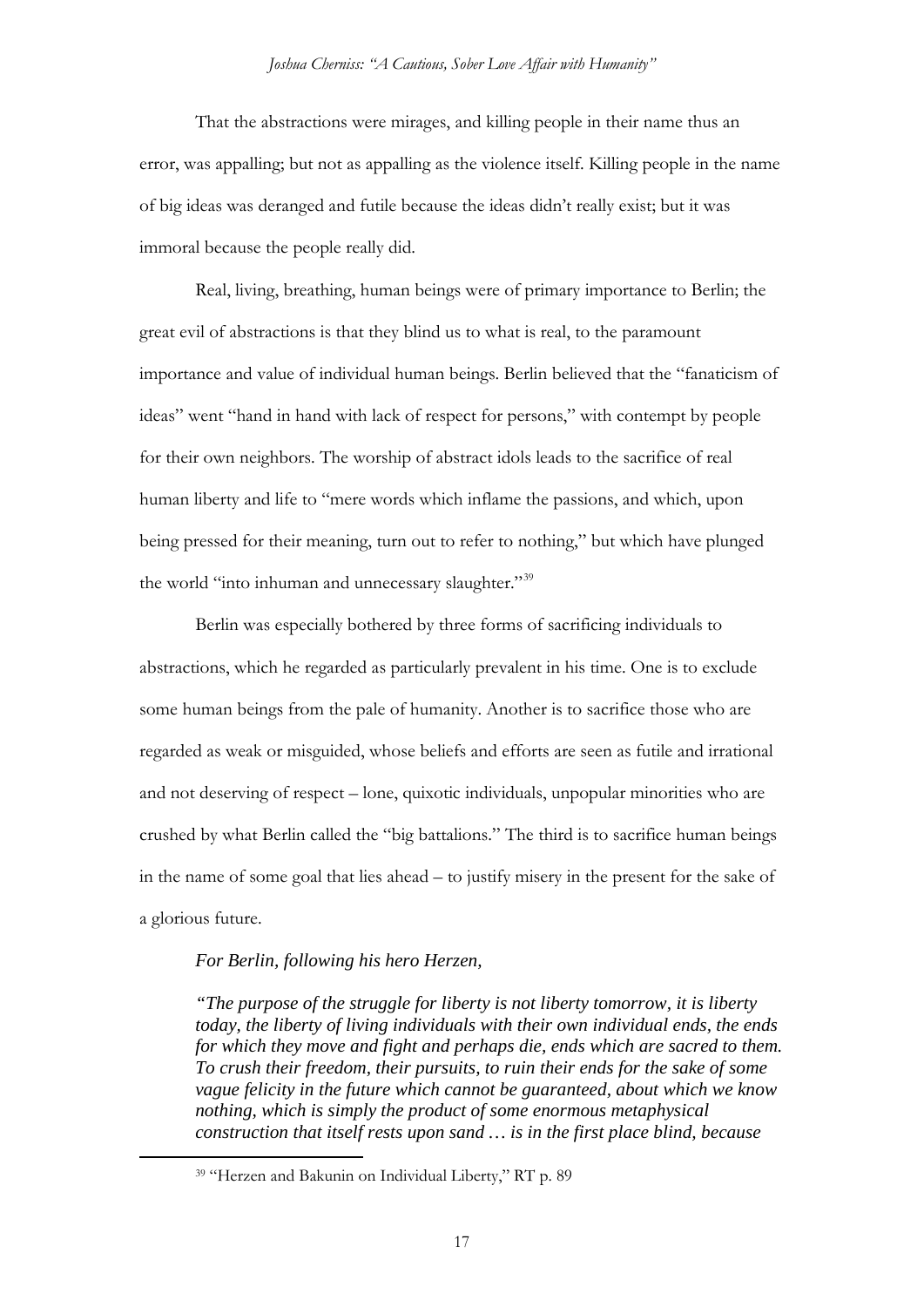*the future is uncertain; and in the second place vicious, because it offends against the only moral values we know … one of the greatest sins that any human being can perpetrate is to seek to transfer moral responsibility from his own shoulders to those of an unpredictable future order."[40](#page-17-0)*

This sacrifice of the present to the future, of the real to the (at best) potential, was based on a particular vision of history, which also underlay the "big battalions" fallacy. In this view, history is governed by incontrovertible laws; the mass of men are swept along by the wave of historical necessity; and those individuals who refuse to accompany them must be drowned or crushed. This vision of history, and the consequent practice of identifying with history, of thinking that the course of history, being real and thus rational, "must be applauded as such;" or of identifying history with one's own wishes, and seeking to crush other human beings in the name of historical inevitability – these are at once ways of escaping "the burden of moral choice," and justifying treating other, dissenting, obstructive human beings in ways that would otherwise be unjustifiable.<sup>[41](#page-17-1)</sup>

Berlin rejected this doctrine as, firstly, false, because we do not, and probably cannot, know the course of history; and also as immoral, since it is used to justify cruelty, fanaticism, the most violent and repressive intolerance. But he also reacted against it particularly strongly because of the contempt that it shows towards dissent, towards minorities, eccentrics, individualists, those who go "against the current," with whom Berlin naturally identified: his sympathies were "with the victims, never the oppressors."[42](#page-17-2) This was what was at stake in one of the few protracted public polemics in which Berlin indulged: his decade-long campaign of sniping with the Marxist, "realist" historian E.H. Carr.

<span id="page-17-0"></span> <sup>40</sup> "Alexander Herzen," RT pp. 197–8

<span id="page-17-1"></span><sup>41</sup> "A Letter to George Kennan," *Liberty*, pp. 340–1

<span id="page-17-2"></span><sup>42</sup> "Fathers and Children," RT p. 294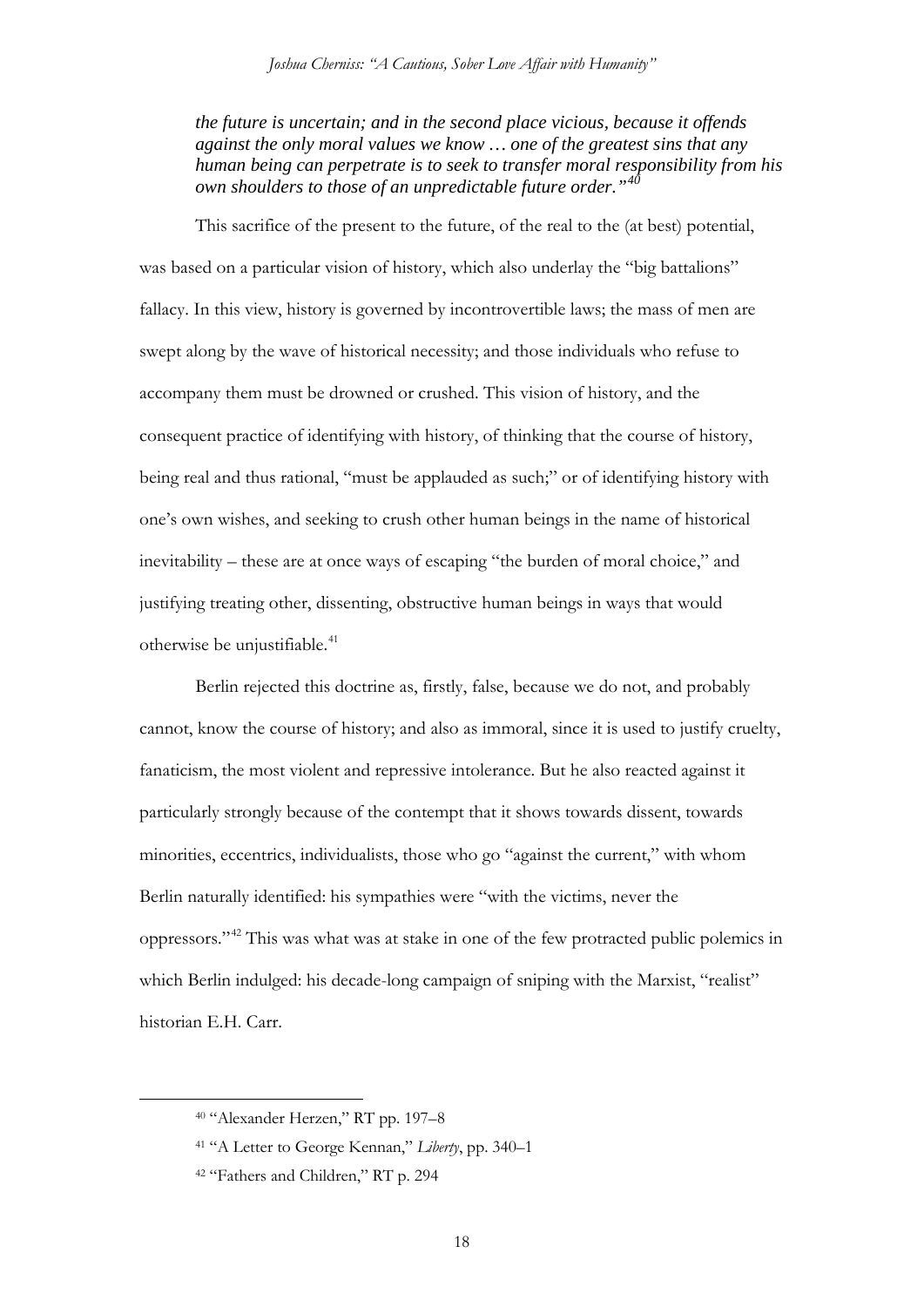Berlin objected to Carr's view of history as "a procession of events ruled by inexorable laws, which only a fool or a madman would try to ignore or resist or deflect." Following Hegel and Marx, Carr suggested that "there is something childish or capricious or quixotic in approving or deploring the consequences of these laws." For Carr the proper task of a rational man "is to adjust himself to the great pattern;" while the historian's duty is "to make clear the direction pursued by the central stream of history … without so much as a backward glance at unrealized possibilities upon which great hopes and fears had once been focused, still less upon the victims and casualties of the process."[43](#page-18-0) In Carr's work on the Russian Revolution the victims are not allowed to testify; they are

"feeble flotsam adequately taken care of by history which has swept them away as, being against the current, they, *eo ipso*, deserve. Only the victors deserve to be heard; the rest … all the critics and casualties of Deutschtom or White Man's Burdens, or the American Century, or the Common Man on the March – these are historical dust … poor little rats … Surely there never was a time when more homage was paid to bullies as such: and the weaker the victim the louder (and sincerer) his paeans ..."<sup>[44](#page-18-1)</sup>

This dismissal of large groups of human beings as the "flotsam of history" was one example of a larger phenomenon: the division, whether by Communists or Nazis, of humanity into different groups who shared nothing, who had no responsibilities or duties towards, and nothing to say to, one another. This is based on the idea that some groups of men are chosen while others are "expendable": "their destruction can neither be averted nor regretted by a rational being … the road to the gates of paradise is necessarily strewn with corpses." Mankind is divided into two groups, "men proper, and some other, lower, order of beings, inferior races, inferior cultures, subhuman species, nations or

<span id="page-18-0"></span> <sup>43</sup> "Soviet Beginnings," (Review of Carr's *A History of Soviet Russia*, *Volume I: The Bolshevik Revolution, 1917–1923) Sunday Times*, 10 Dec 1950, p. 3. See also Berlin's review of Carr's *What is History?* , "Mr. Carr's Big Battalions," *New Statesman* 63 (January–June 1962), pp. 15–16.

<span id="page-18-1"></span><sup>44&</sup>quot;A Letter to George Kennan," *Liberty* p. 343. For a similar denunciation, applied to the bigger game of Hegel and Marx, see "Historical Inevitability," PSM pp. 138–9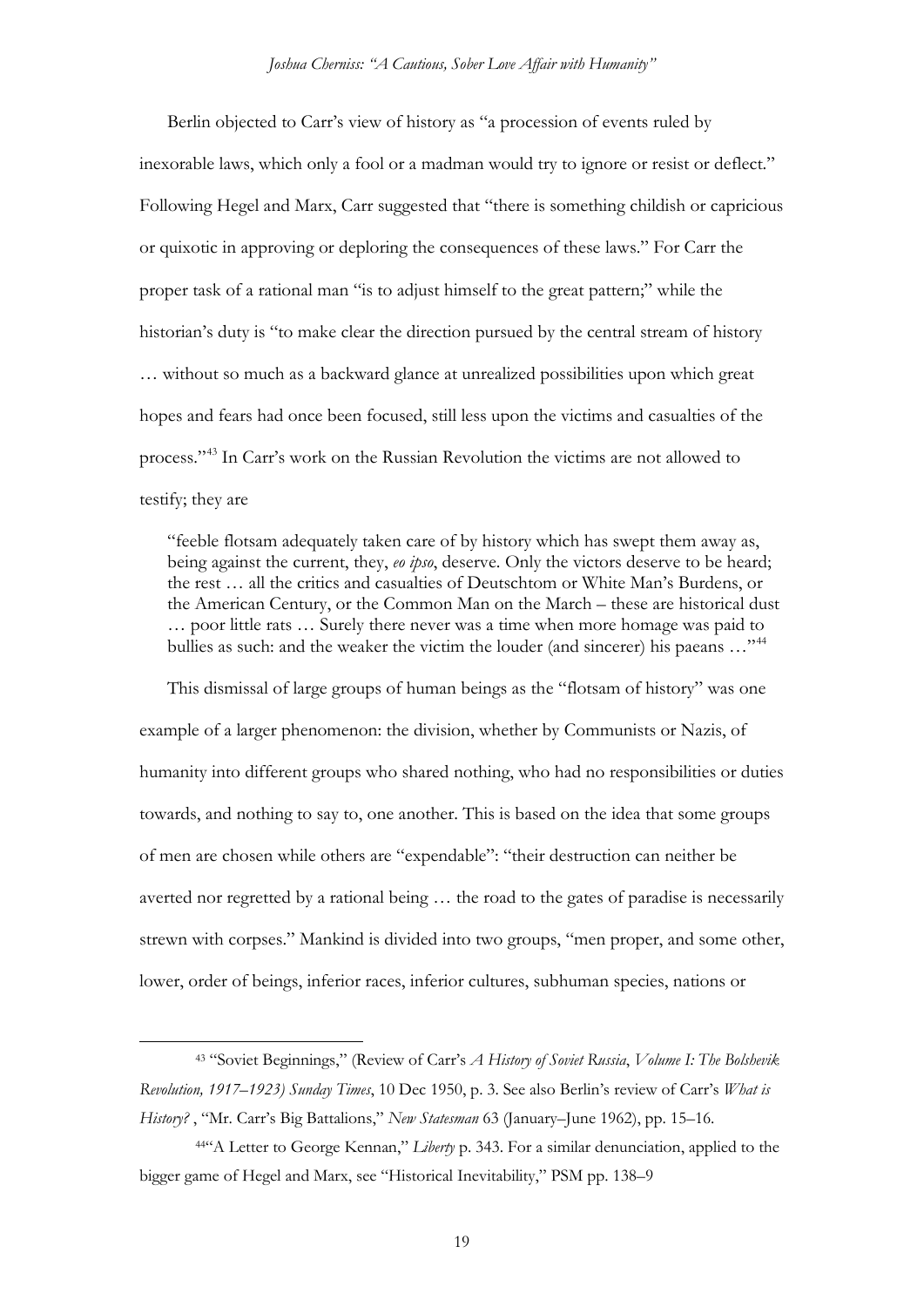classes condemned by history." This attitude allows men "to look on many millions of their fellow men as not quite human, to slaughter them without a qualm of conscience, without the need to try to save them or warn them."<sup>45</sup>

*Although this evil came from a different ideological source than the rationalist subjugation of individuals to systems, it was based on a similar presumption to know* 

#### *the truth. As Berlin wrote:*

"Few things have done more harm than the belief on the part of individuals or groups … that he or she or they are in *sole* possession of the truth; especially about how to live, what to be  $&$  do –  $&$  that those who differ from them are not merely mistaken, but wicked or mad: & need restraining or suppressing. It is a terrible and dangerous arrogance to believe that you alone are right: have a magical eye which sees *the* truth; and that others cannot be right if they disagree. This makes one certain that there is *one* goal and one only for one's nation or church or for the whole of humanity & that it is worth any amount of suffering (particularly on the part of other people) if only the goal is attained … nothing is more destructive than a happy sense of one's own – or one's nation's – infallibility which lets you destroy others with a quiet conscience because you are doing God's ... or the superior race's ... or History's ... work.<sup>[46](#page-19-1)</sup>

In denying the humanity of others, such fanatics lose all sense of what it is to be

human.[47](#page-19-2)

Berlin was always against sacrificing the "freedom of individuals to some huge abstraction – some monstrosity invented by metaphysics or religion," and escaping "the real, earthly issues." He was opposed to "cynical indifference to the fate of individual human beings ... childish enthusiasm for playing with human lives for the sake of social experiment."<sup>[48](#page-19-3)</sup> No appeal to distant goals, or overriding principles, or abstract nouns justified fraud, violence, tyranny, or any other violation of the liberty and dignity and safety of individuals.

<span id="page-19-0"></span> <sup>45</sup> "European Unity and its Vicissitudes," CTH pp. 179–80

<span id="page-19-1"></span><sup>46</sup> "Notes on Prejudice," *Liberty* pp. 345–6

<span id="page-19-2"></span><sup>&</sup>lt;sup>47</sup> "The Pursuit of the Ideal," CTH p. 14

<span id="page-19-3"></span><sup>48</sup> "Herzen and Bakunin on Individual Liberty," RT p. 103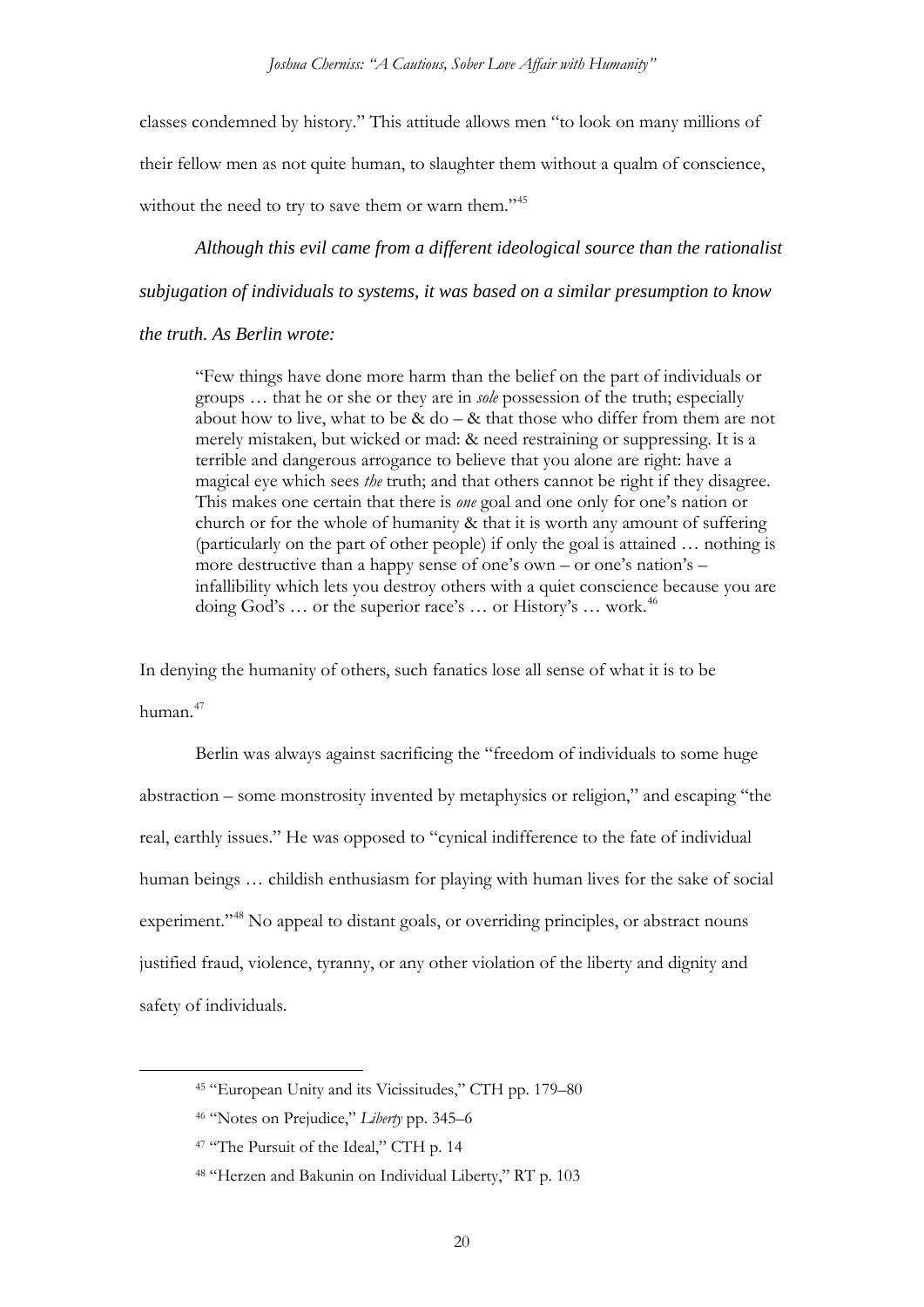### *C.* **Against Procrustes and Pangloss: Berlin's Assault on Reductionism and Theodicy**

*"… obsessive ideas, ethical doctrines not fitted to the chaos of life."[49](#page-20-0)*

What was true on a practical level was also true on an intellectual one: as people's lives must not be sacrificed to the terrorism of fanatical ideologies, so their identities, their complexity and dignity as individuals, should not be subjugated to the tyranny of systematic and reductionist theories. What is living should not be killed for what does not exist; what is true should not be denied in the name of false figments of the human mind. This brings us to what Jonathan Allen calls Berlin's anti-Procrusteanism.<sup>[50](#page-20-1)</sup> If Berlin's opposition to sacrificing human life to abstractions was at the core of his moral and political commitments, his opposition to Procrusteanism – the forcing of reality, and especially human experience, into "the neat uniforms demanded by dogmatically believed-in schemes" [51](#page-20-2) – was his galvanizing intellectual concern. At the heart of both the intellectual errors and political horrors which most exercised Berlin were "the *a priori* barbarities of Procrustes – the vivisection of actual human societies into some fixed pattern dictated by our infallible understanding of a largely imaginary past or a wholly imaginary future."<sup>52</sup>

The belief that human beings are naturally dependent on the use of mental constructions in making sense of the world, and that the use of such models is inseparable from thinking, was central to Berlin's thought. All language, all thought, is necessarily "metaphorical": we can only make sense of things by relating them to, and comparing them with, other things.<sup>[53](#page-20-4)</sup>

<span id="page-20-0"></span> <sup>49</sup> ibid., p. 202

<span id="page-20-1"></span><sup>50</sup> See Allen, op.cit.

<span id="page-20-2"></span><sup>&</sup>lt;sup>51</sup> "The Pursuit of the Ideal," CTH p. 19

<span id="page-20-3"></span><sup>52</sup> "Two Concepts of Liberty," in *Liberty*, p. 216

<span id="page-20-4"></span><sup>53</sup> "Does Political Theory Still Exist?" PSM pp. 75–77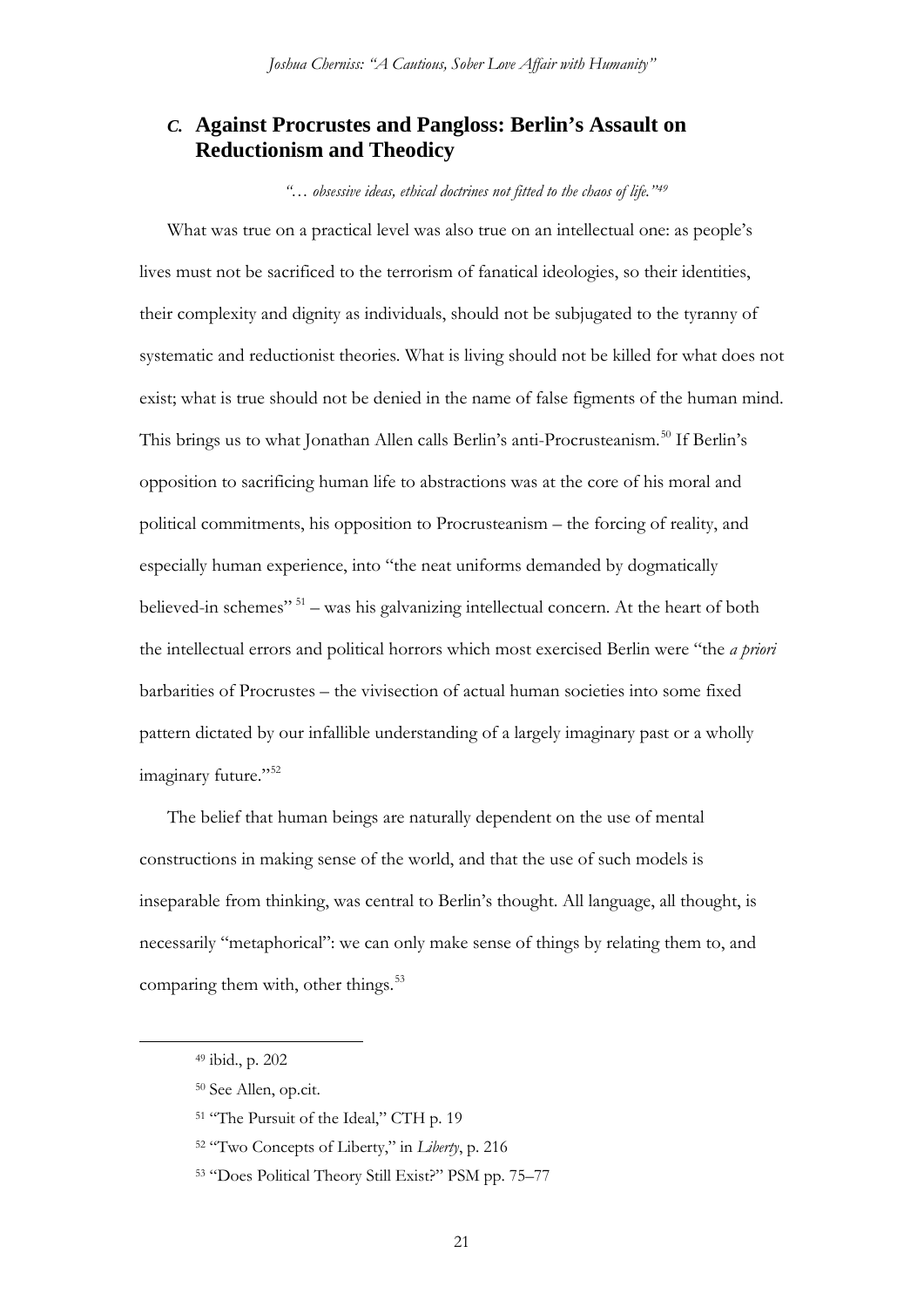Yet to employ or deploy metaphors and models is fraught with intellectual dangers. We may misapply models, make connections and comparisons between things that are wholly separate and, and try to treat things that are actually very different as if they were essentially the same: "Few things have played a more fatal part in the history of human thought and action than great imaginative analogies from one sphere, in which a particular principle is applicable and valid, to other provinces … where its consequences may be fallacious in theory and ruinous in practice."[54](#page-21-0) The greatest danger is that we will believe that one model fits all phenomena – and then warp and distort our perceptions, and sometimes the phenomena themselves, to fit the single model. This is the ancient error of the "Ionian fallacy": to believe that what applies to one sector of life applies to all sectors, that one answer, one model, fits all questions, all facets of existence.<sup>[55](#page-21-1)</sup> The universal application of a simile or metaphor, the taking of it for the truth rather than a conceptual tool for considering and trying to understand the truth, often involves ignoring what we know directly of human nature, "and therefore … [does] violence to what we are, or what we know, by forcing it into a Procrustean bed of some rigid dogma", and against this "we protest in the name of our own view of what men are, have been, could be."<sup>[56](#page-21-2)</sup>

Reality is too complex, its aspects and convolutions are too many, minute, fleeting, blurred, intricately inter-connected, to be prised apart and pinned down, classified and fitted into neat compartments, or subsumed under a single, unified, dominant model.[57](#page-21-3) Berlin was convinced that "the application of some general rule to a

<span id="page-21-3"></span><span id="page-21-2"></span><span id="page-21-1"></span><span id="page-21-0"></span> <sup>54</sup> "European Unity and its Vicissitudes," CTH p. 197; see also "Historical Inevitability," PSM pp. 131–2

<sup>55</sup> "Does Political Theory Still Exist?" PSM p. 76.

<sup>56</sup> ibid., p. 77; see also "A Letter to George Kennan," *Liberty* p. 342

<sup>57</sup> "The Concept of Scientific History," PSM p. 34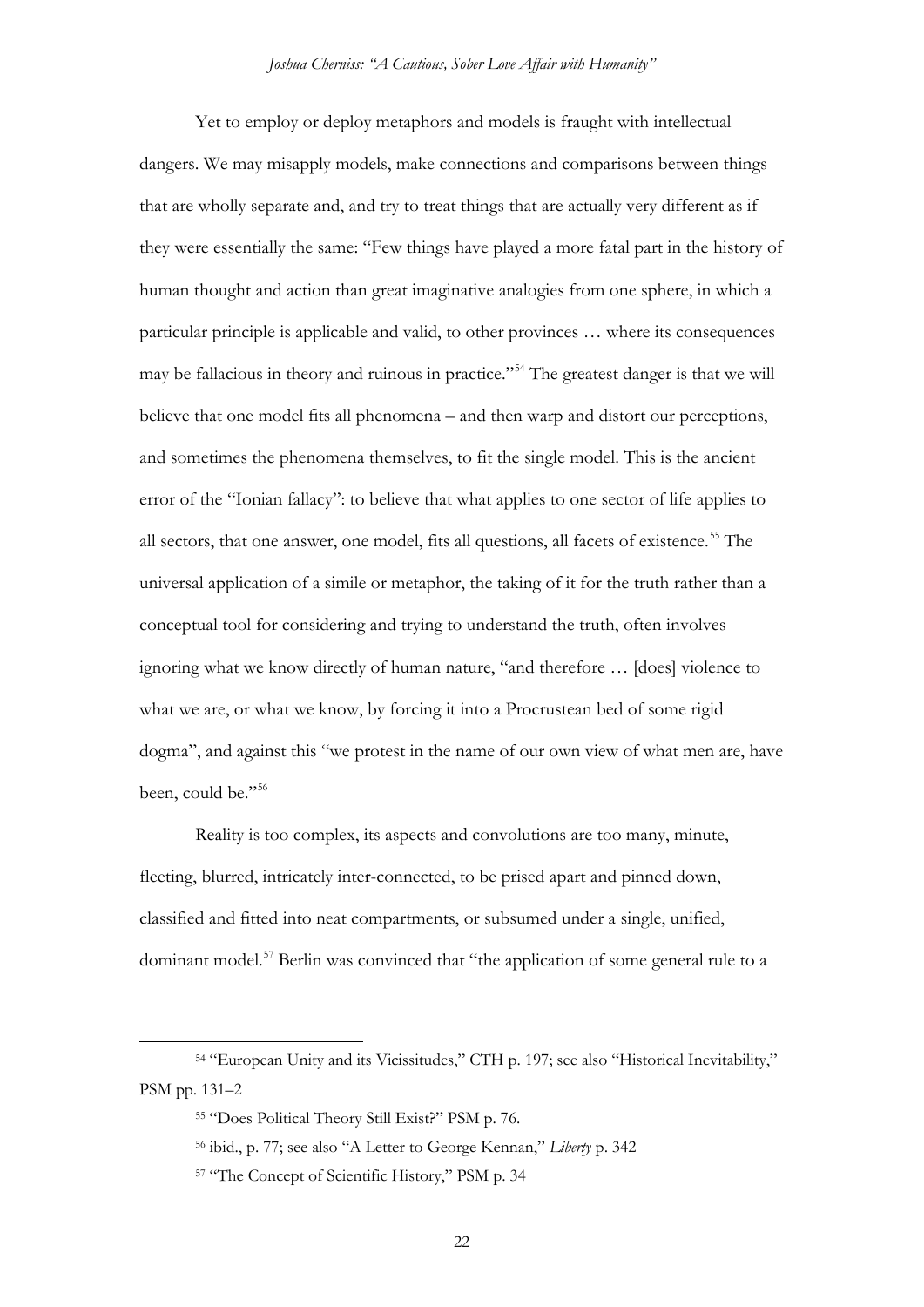concrete situation for which it was not made"was an error, an example of foolishness, even dishonesty.[58](#page-22-0)

But Procrusteanism was not merely an intellectual error: Procrustes was noted not for the misapplication of models or the misunderstanding of metaphors, but for lopping off or stretching out the limbs of living human beings. This is what gives the image of Procrustes its horror, and its vital importance in matters of morality – which were always central to Berlin.<sup>[59](#page-22-1)</sup> Indeed, so vehement was Berlin's opposition to this particular form of human sacrifice, that he asserted that "the worst of all sins is to degrade or humiliate human beings for the sake of some Procrustean pattern into which they are to be forced against their wills."<sup>[60](#page-22-2)</sup>

In addition to providing a motivation for violence, intolerance and coercive social engineering on a grand scale, Procrusteanism also led to psychological distortion and malformation. Procrusteanism seeks to create a new reality, which, as Yehoshua Arieli has acutely noted, "tends to dehumanize human experience and create uniformities. For the spontaneous emergence of countless expressions of human endeavour, it substitutes a unifying framework of personal, social and political life in which the individual is no

 <sup>58</sup> "The Life and Opinions of Moses Hess," AC pp. 250–1

<span id="page-22-1"></span><span id="page-22-0"></span><sup>59</sup> Contra the claim of George Kateb that Berlin was an "aesthete" who was less concerned with issues of morality or truth, or the treatment of individual human beings, than the value of cultures or "ways of life" as aesthetic objects, in "Can Cultures Be Judged? Two Defenses of Cultural Pluralism in Isaiah Berlin's Work," in Mack, ed., *Social Research*, op.cit. My reading of Berlin here is, clearly, diametrically opposed to Kateb's. Which interpretation does greater justice to, and is more firmly founded on, the evidence of Berlin's writings and the reality of Berlin's life-long commitments I leave to the concerned reader to decide.

<span id="page-22-2"></span><sup>60</sup> "European Unity and its Vicissitudes," CTH p. 199.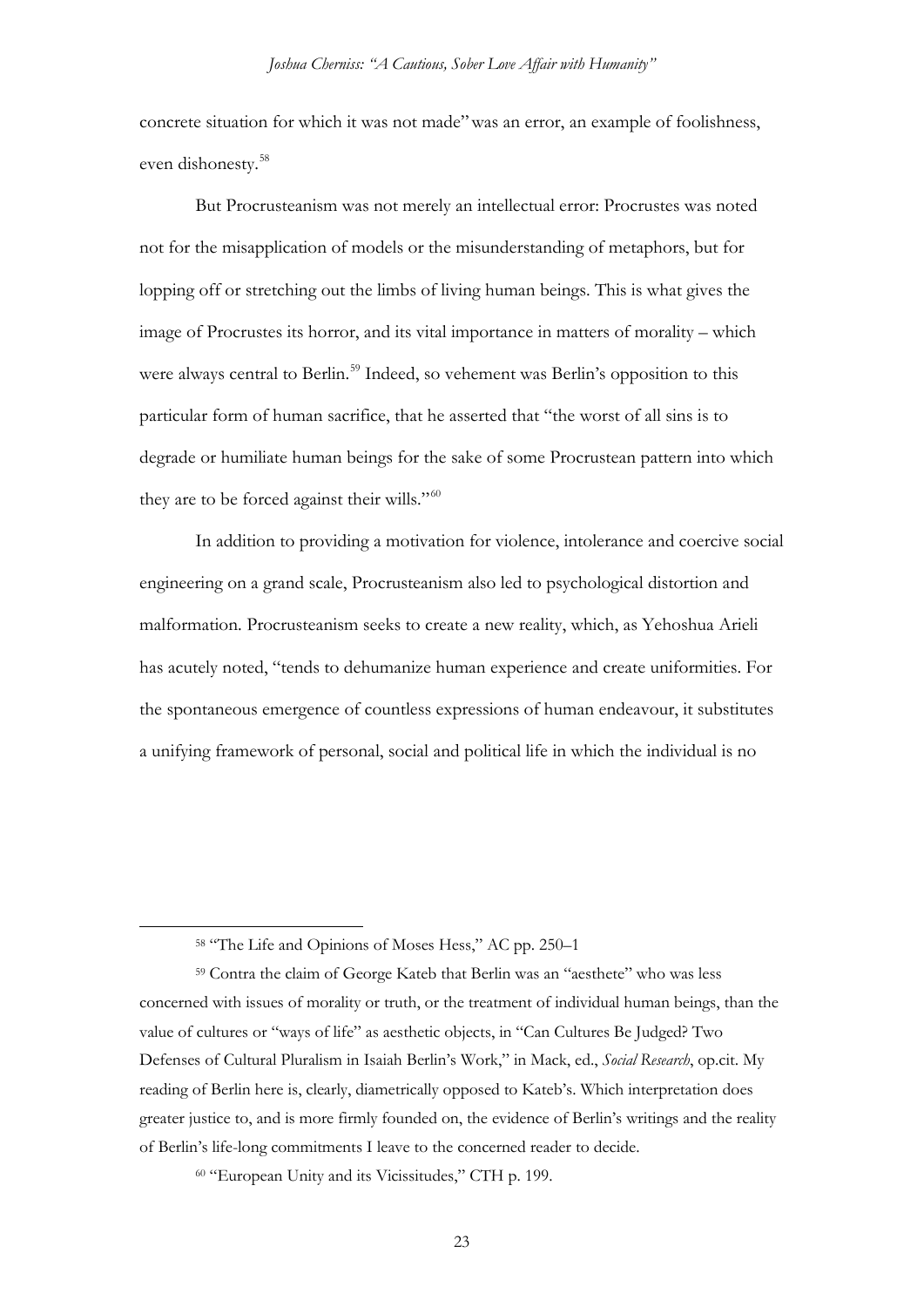more than a unit within a mass."[61](#page-23-0) For this reason, there is something sinister about symmetry as such.

There is a certain tension within Berlin's writings on this matter: sometimes he treats such attempts to mould human beings as doomed to failure, because there is something in human beings that is resistant, which will always rebel. At other times, Berlin's writings betray a fear that such attempts will be all too successful. By redefining human nature, oppressors can justify their oppression and convince their victims to accept it: "Enough manipulation of the definition of man, and freedom can be made to mean whatever the manipulator wishes."<sup>[62](#page-23-1)</sup>

Even if we can remake human beings, we must not: "we may not suppress or stifle: for that is … tantamount to collective moral and intellectual suicide."[63](#page-23-2) At the core of Berlin's view of human nature and human morality is the conviction that it is wrong to try to simplify people's personalities and needs, or make them simplify themselves. He often quoted, and often echoed, Turgenev's statement about his tragic character in *Virgin Soil* who "cannot simplify himself."[64](#page-23-3) For Berlin, individual character was something irreducible, sacrosanct; to try to twist or constrict it, to deny or be ashamed of one's own character, or try to intolerantly or contemptuously crush or forcibly alter the characters of others, was terrible. There is never

"any duty to maim or impoverish oneself for the sake of an abstract ideal … nobody can, or should, be required to vivisect himself, … to sacrifice his own individual pattern of the unanalysable relationships – the central emotional or intellectual

<span id="page-23-0"></span> <sup>61</sup> Arieli, op.cit., p. 23. It has been argued that the essence of totalitarianism, terrorism and genocide, is to transform or re-construct reality – a convincing view, with which I am very grateful to Mr. David Marcus for acquainting me.

<sup>62</sup> "Two Concepts of Liberty," *Liberty*, p. 181

<sup>63</sup> "John Stuart Mill and the Ends of Life," in *Liberty*, p. 229

<span id="page-23-3"></span><span id="page-23-2"></span><span id="page-23-1"></span><sup>64</sup> "Fathers and Children," RT p. 290; cf, among many other similar phrases, Berlin's admiring remark that Weizmann "could not break his own temperament," "Chaim Weizmann," PI p. 56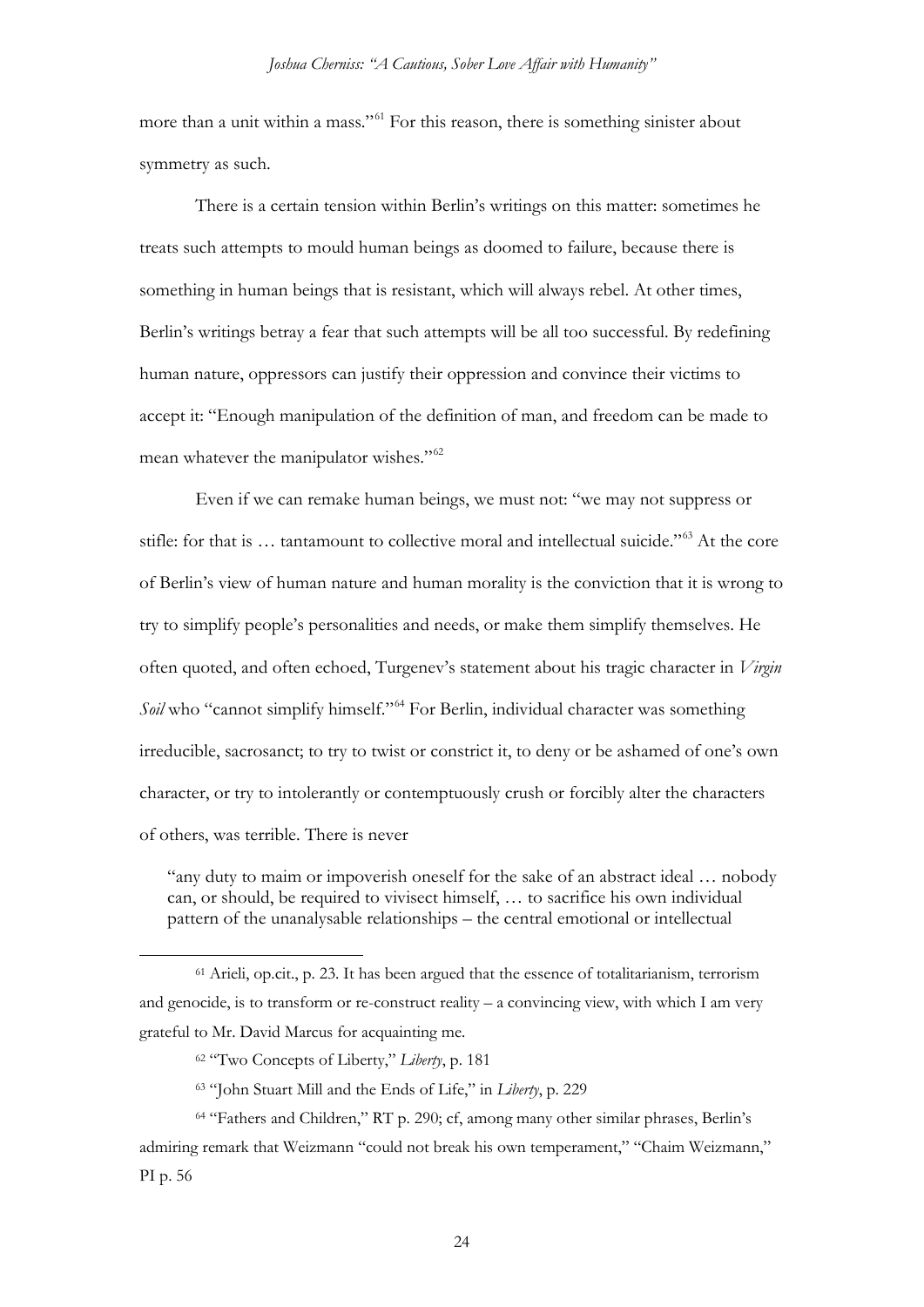experiences – of which human lives are compounded, to offer them up … for the sake of some tidy solution, deduced from abstract and impersonal premises." <sup>[65](#page-24-0)</sup>

The horror of maiming and constricting character – of denying people their dignity and autonomy as individuals, is clear. It is less obvious that denial, or simple blindness, is a great evil. And yet Berlin insisted that it was: his attacks on Procrusteanism have to do not just with its tendency to lead to inhumane behavior, but to the denial of what is real. For "to deny what inwardly one knows to be true, to do violence to the facts for whatever tactical or doctrinal motive, is at once degrading and doomed to futility."<sup>[66](#page-24-1)</sup> If something does not fit into a particular model or formula, one must

"not ignore, escape, forget it; adjust, arrange, add a patch or two … If the shoe does not fit it is no use saying that time and wear will make it less uncomfortable, or that the shape of the foot should be altered, or that the pain is an illusion – that reality is harmonious, and that therefore conflict, injustice, barbarism belong to the order of appearances, which superior spirits should rise above … no theory [is] valid which ignore[s] any part of direct human experience"<sup>67</sup>

This opposition, not only to the inhumanity, but to the fundamental moral falsity, of Procrusteanism – a falsity that deluded human hopes, and demeaned human character – was the seed out of which Berlin's pluralism grew.

Another intellectual error which evoked Berlin's indignation was theodicy – the attempt, originally religious but secularized in the modern age, to justify the sad tableau of suffering and confusion presented by history and daily life, the stubborn belief that all is well or will work out well, that tragedy and loss are temporary or illusory and that human life and the will of God or the Universe are governed by harmony, benevolence, justice.<sup>[68](#page-24-3)</sup> Berlin denounced the theodical arguments that all that is, is best, and that to understand things is ultimately to understand why they must be as they are, and therefore

<span id="page-24-0"></span><sup>&</sup>lt;sup>65</sup> "The Life and Opinions of Moses Hess," AC pp. 250–1

<span id="page-24-1"></span><sup>66</sup> ibid.

<span id="page-24-2"></span><sup>67</sup> "Einstein and Israel," PI p. 72

<span id="page-24-3"></span><sup>68</sup> For an eloquent description of Berlin's thought as anti-theodic, see Gray, op.cit., p.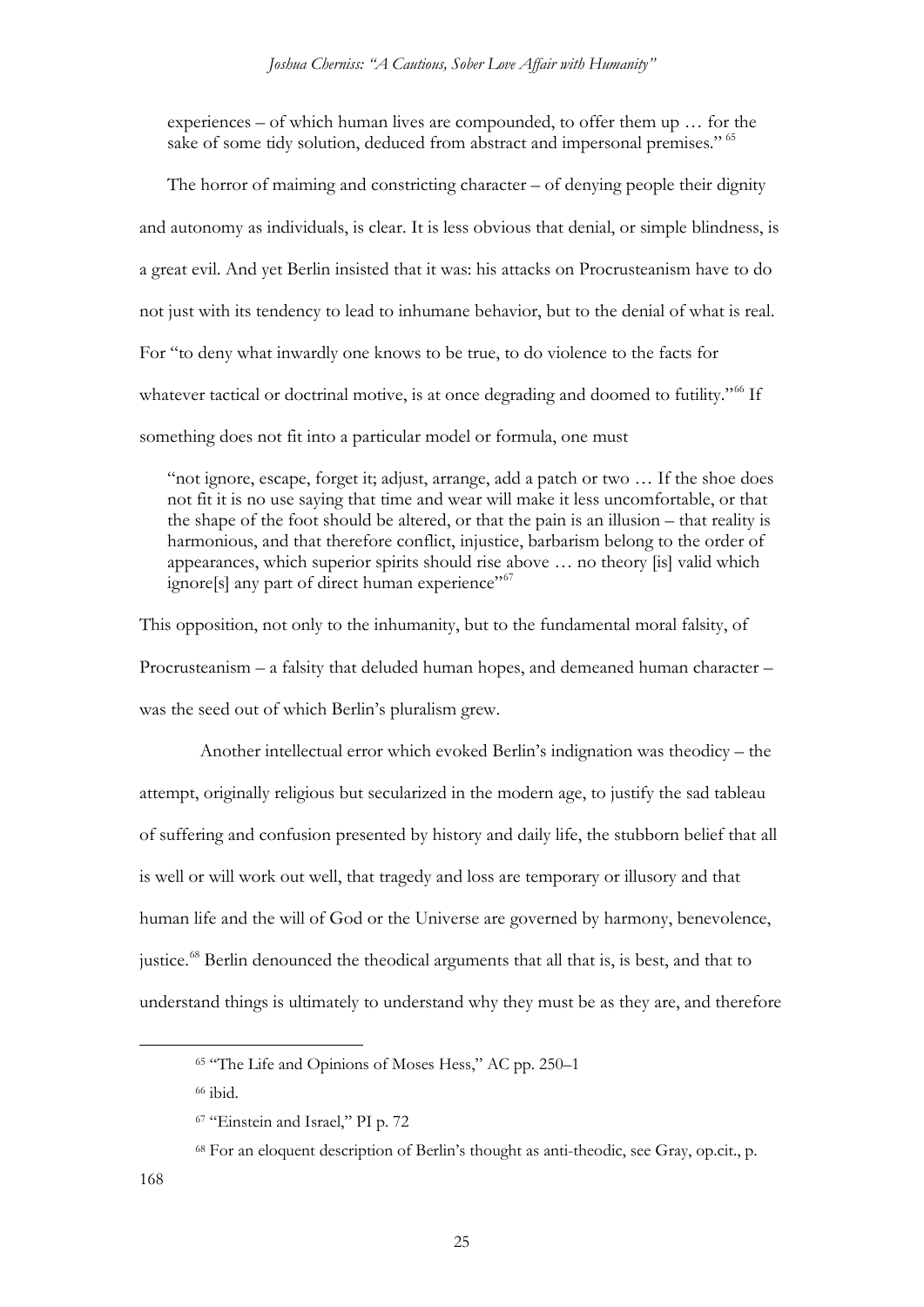## justify them, as "*ringing fallacies … which have led to special pleading and, indeed, obfuscation of the issue on a heroic scale." [69](#page-25-0)*

Berlin's anti-theodicy and his humanism are relevant, and indeed important, to one another in three ways. First, Berlin's anti-theodicy informed the sort of humanism that he embraced and expounded: a tragic humanism, shorn of the optimism that had characterized most identifiably humanist thought from Pico on. Berlin's reasons for differing and dissenting from the Enlightenment were many; but at the core of his ambivalent apostasy from the movement which had, after all, given voice to his own hopes for humanity, was a disapproving revulsion at its serene optimism and its humane but hubristic ambitions. Berlin's inability to swallow the seductive palaver of theodicy was thus an important force in the formation of his own humanism.

On the other hand, the opposition to theodicy and cosmic optimism was itself based on two aspects of Berlin's humanism. The first was his perception of human beings and human life as too complex to admit of such easy solutions, or indeed any solutions at all. Central human problems are central by the very virtue of the fact that they are insoluble; "it is a vulgarity and, at times, a crime to believe that permanent solutions are always possible."[70](#page-25-1) Conflict and loss, and therefore suffering and tragedy, are endemic to human life and human nature: "The collisions of values are of the essence of what they are and what we are … We are doomed to choose, and every choice may entail an irreparable loss."<sup>[71](#page-25-2)</sup>

There is thus no possibility of some Hegelian sublimation of conflict on some higher level; the ideas of harmony, of Utopia, of paradise itself, are incoherent and untrue to our existence. Such harmonization would require a change, a transformation, in either our

<span id="page-25-0"></span> <sup>69</sup> "Historical Inevitability," PSM p. 119

<span id="page-25-1"></span><sup>70</sup> "Alexander Herzen," RT pp. 201–2

<span id="page-25-2"></span><sup>&</sup>lt;sup>71</sup> "The Pursuit of the Ideal," CTH p. 13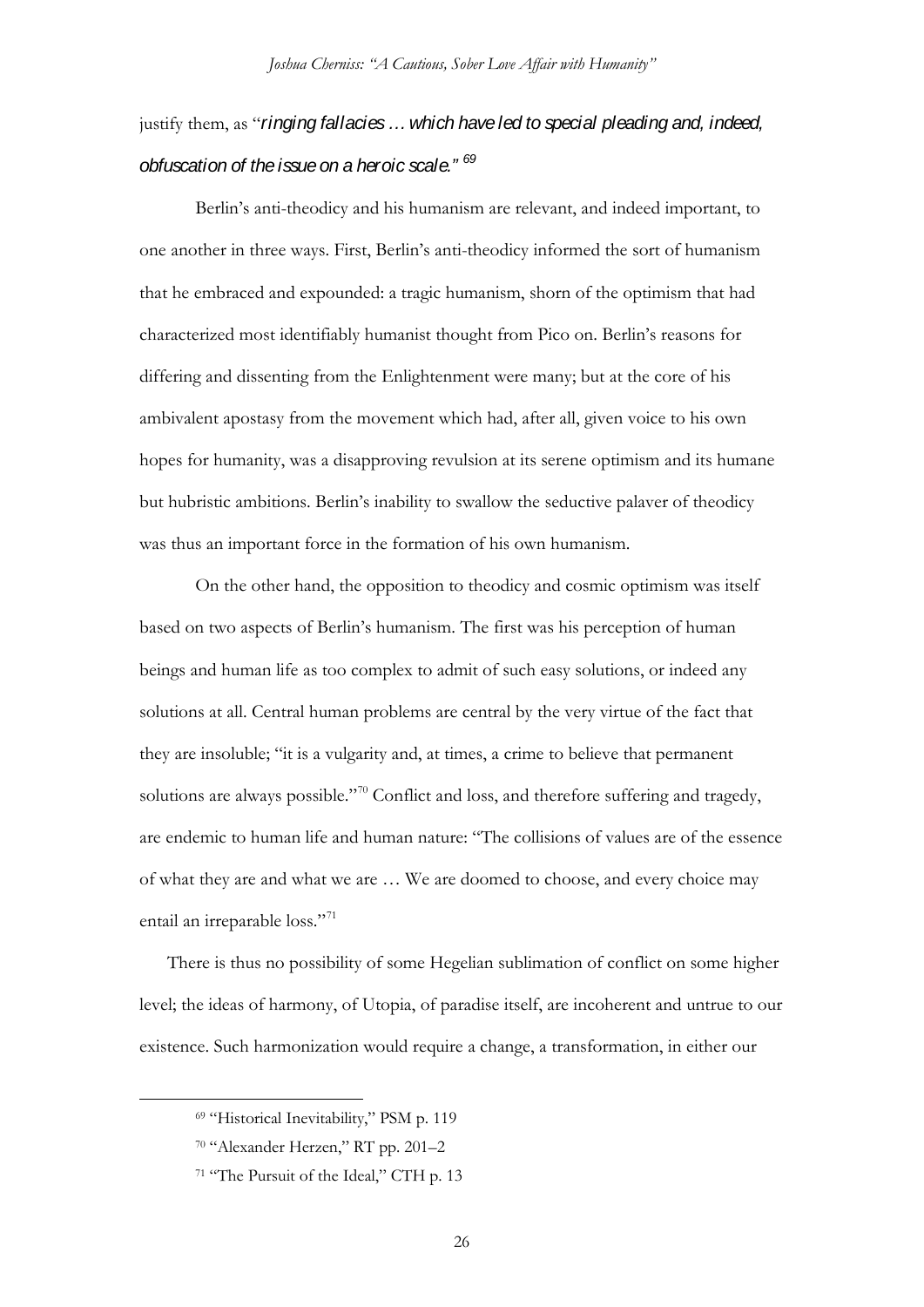values, or in us; if values are harmonized, if they are transformed, "it is into conceptions not known to us on earth. But it is on earth that we live, and it is here that we must believe and act." But even if such a transformation could occur, it would be "poor comfort to those who are agonized by dilemmas" flowing from the tragic conflict among human values.[72](#page-26-0)

This brings us to the final way in which Berlin's humanism and anti-theodicy are connected. Berlin was vehemently opposed to theodicy, and denounced it with a heat that was perhaps not deserved by mere error, because he perceived it as another failure to recognize humanity, another abstraction which justified dismissing the seriousness of torture, slaughter, and agony, after the fact.

## **D. "I Object to Being Treated as a Child": Against Manipulation and Paternalism**

To sacrifice human beings to abstract ideals is ghastly; to try to squeeze them into the boundaries, whether mental or physical, prescribed by *a priori* assumptions or misapplied models is blind and brutal. But there is another evil, another way of devaluing and dehumanizing people which makes their lives and personalities seem worthless, which is in some ways more horrible, because it seems more benign or innocuous and is in fact more pervasive. This is to treat human beings as children who must be taught, or as material that must be managed, or as patients who must be cured.

*What most haunted Berlin's thought and work throughout the late 1940s and early-to-mid 1950s, and continued to recur more subtly ever thereafter, was the special horror occasioned by the violation of human beings' last lines of defense, robbing them of their dignity until they themselves feel that they really are material –*

<span id="page-26-0"></span> <sup>72</sup> ibid.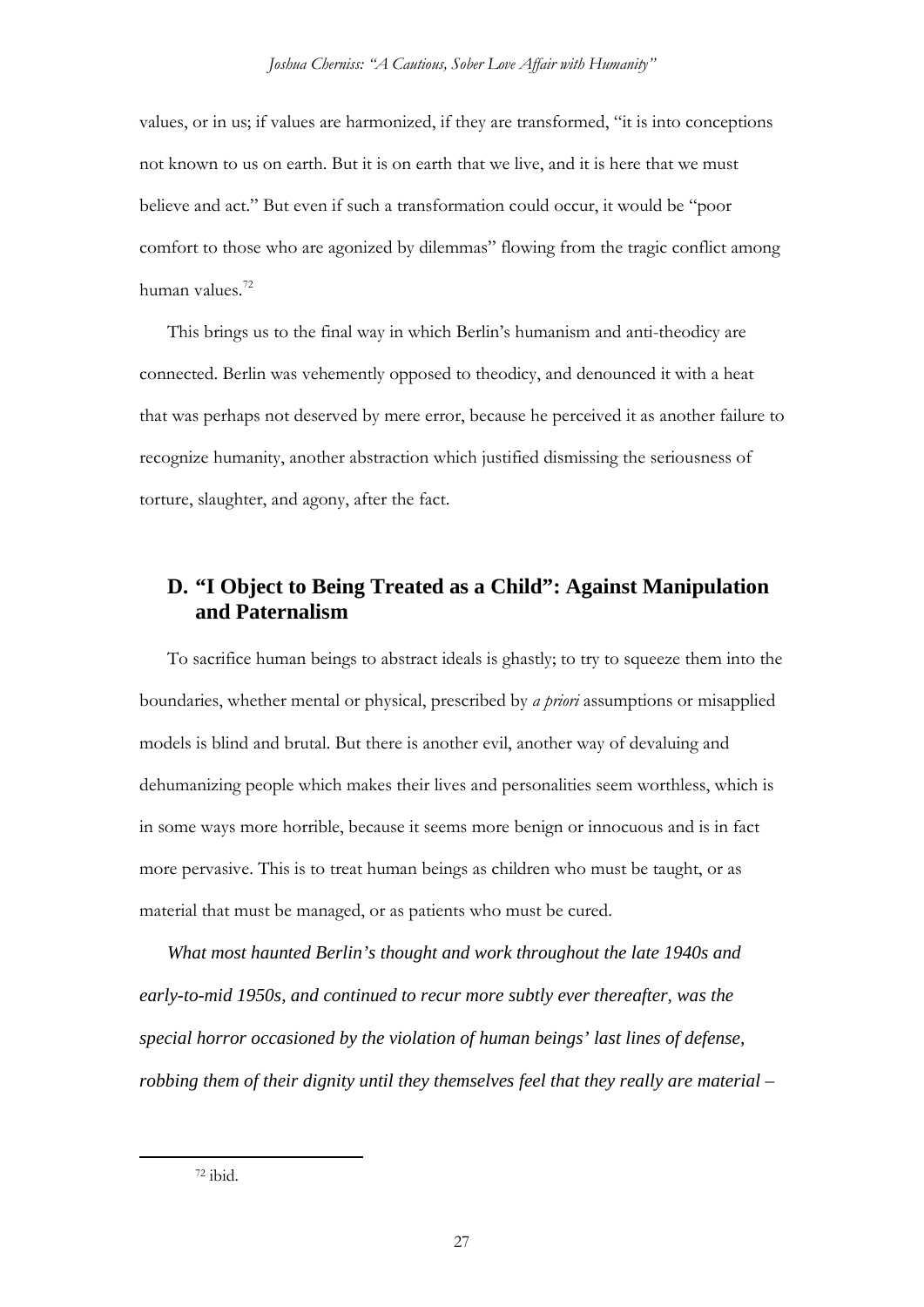*or don't even realize that they are being treated and viewed, and view themselves and act, as such.*

This emerges most strikingly in a remarkable letter that Berlin wrote to the American diplomat George Kennan, responding to Kennan's comments on Berlin's article "Political Ideas in the Twentieth Century" in 1951. Berlin wrote that Kennan's letter to him had identified the central moral issue of the time, the most heinous act possible: "the deliberate act of tampering with human beings so as to make them behave in a way which, if they knew what they were doing, or what its consequences were likely to be, would make them recoil with horror and disgust."<sup>[73](#page-27-0)</sup> In one of the most remarkably impassioned passages in his writings, Berlin wrote that what "turns one inside out, and is indescribable" about Soviet and Nazi practice is "the spectacle of one set of persons who so tamper and 'get at' others that the others do their will without knowing what they are doing; and in this lose their status as free human beings, indeed as human beings at all."[74](#page-27-1)

For example (and this is one of Berlin's few direct discussions of the Holocaust), the Nazis, when they loaded their victims into trains bound for the gas chambers, would often tell them that they were going to a happier place. This may well have actually diminished the torments of their victims; but "The spectacle … of victims marching off in happy ignorance of their doom amid the smiling faces of their tormentors" arouses "a really unutterable horror" in Berlin, because he cannot bear

"the thought of human beings denied their last rights – of knowing the truth, of acting with at least the freedom of the condemned, of being able to face their destruction with fear or courage, according to their temperaments, *but at least as human beings*, armed with the power of choice. It is the denial to human beings of the possibility of choice, the getting them into one's power, the twisting them this way and that in accordance with one's whim, the *destruction of their personality* by creating unequal moral terms between the gaoler and the victim, whereby the gaoler knows what he is doing, and why, and *plays upon the victim*, i.e. treats him as a mere object and not as a subject whose motives, views, intentions have any intrinsic weight whatever

<span id="page-27-0"></span> <sup>73</sup> "A Letter to George Kennan", *Liberty*, p. 337

<span id="page-27-1"></span><sup>74</sup> ibid., p. 339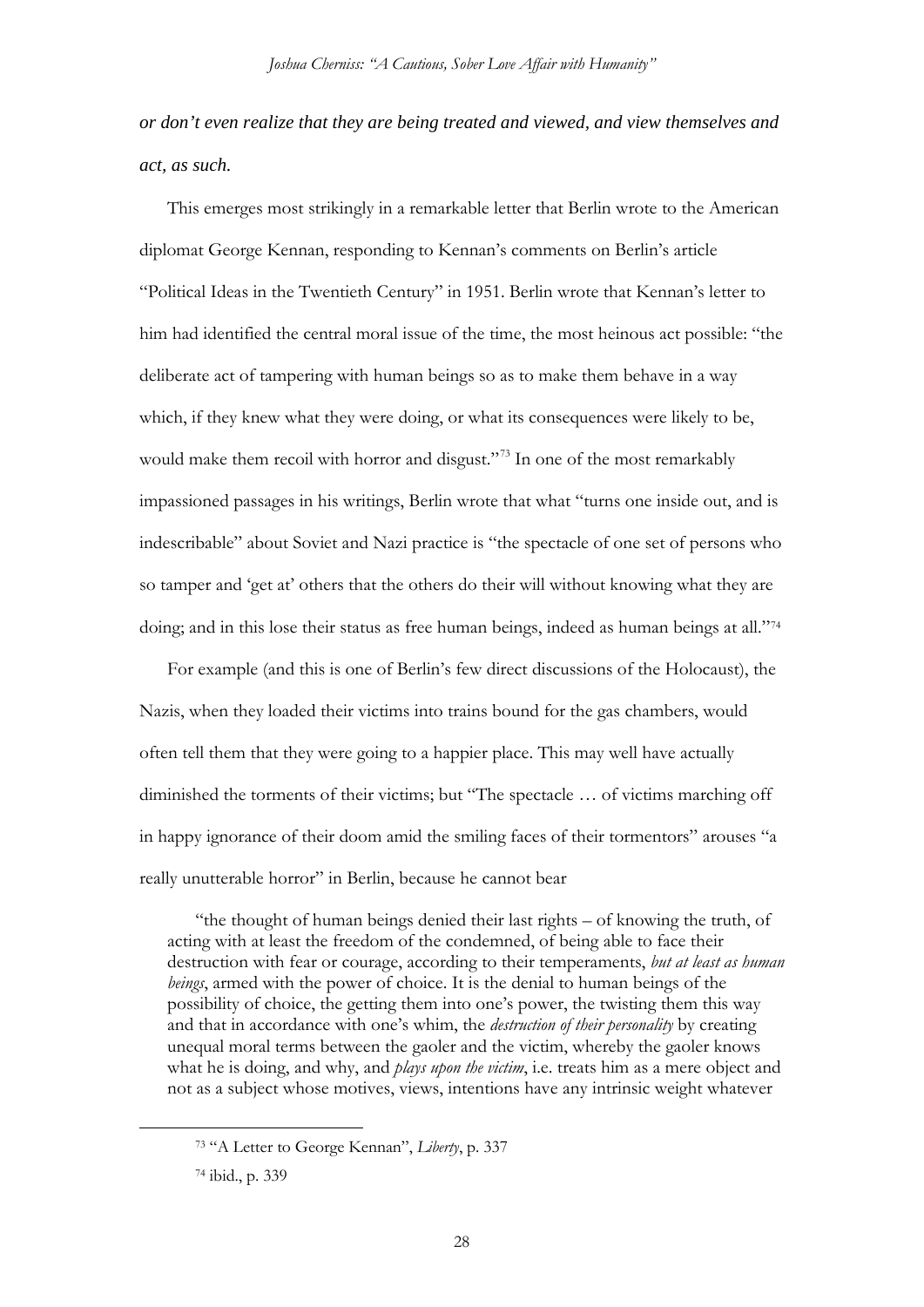– by destroying the very possibility of his having views, notions of a relevant kind – that is what cannot be borne at all."[75](#page-28-0)

What the Nazis did was particularly evil not merely because it was cruel – though it was certainly that – but because it was also utterly dehumanizing; it so "got at" the victims that they ceased to have any worth, any common ground with their tormenters, both in the Nazis' eyes and even in their own.[76](#page-28-1) It led to the ultimate horror, a horror implicit in the sacrifice of men to abstractions or the fitting of men into Procrustean schemes, but which was made most complete in this sort of manipulation: it turned men into non-men, into material, into *things*. It was, further, a sin against the victims' right to know, their right to live, and die, with their eyes open. The idea of being manipulated, of being laughed at behind one's back, of becoming a plaything in the hands of others, has a special horror, because it violates something very precious. This precious thing is human dignity.

Berlin's conception of human dignity was deeply influenced by his reading of Kant and the Romantics. For Kant exploitation was evil because it meant using human beings "as means to ends that are not their own, but those of the manipulator, the treatment of free beings as if they were things, tools, the deliberate denial of their humanity."[77](#page-28-2) This sort of subjugation involved a "particular form of inequality" whereby some human beings, whether by persuasion, or coercion, "or something in between," made other human beings pursue courses of which they are not aware, in which they have no say, no choice or control.[78](#page-28-3) Against this Kant issues a "passionate plea for self-determination, insistence on the development of moral freedom, even if it leads to suffering and martyrdom;" from this plea came the

29

 <sup>75</sup> ibid.; emphasis added.

<span id="page-28-3"></span><span id="page-28-2"></span><span id="page-28-1"></span><span id="page-28-0"></span><sup>76</sup> The greatest statement of what this dehumanization was like from a victim's point of view that I know of is Primo Levi's incomparable *Survival at Auschwitz*, which was, significantly, originally titled *If This is a Man*.

<sup>77</sup> "The Apotheosis of the Romantic Will," CTH p. 222

<sup>78</sup> "Kant as an Unfamiliar Source of Nationalism," SR pp. 238–9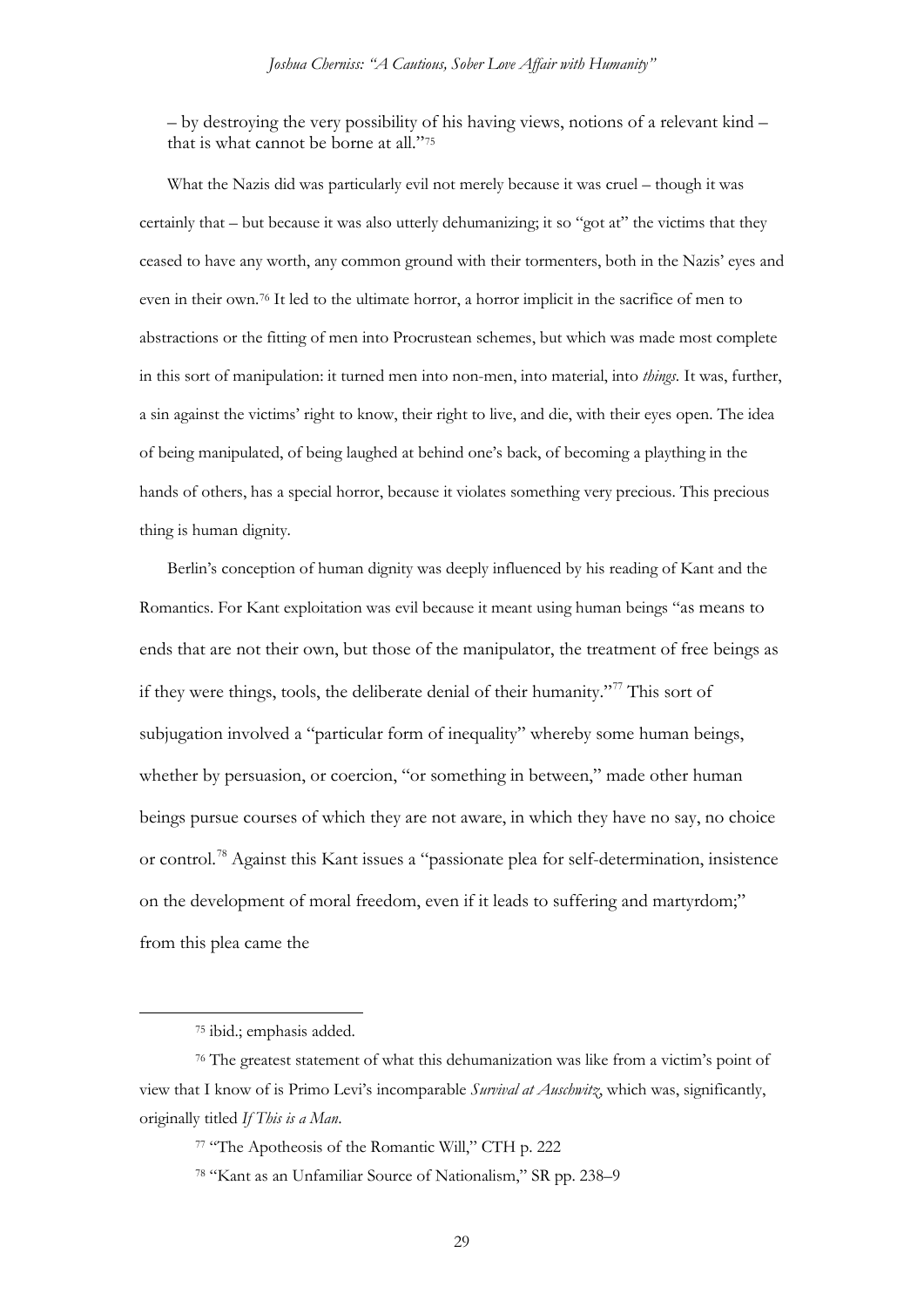"terminology of exploitation, degradation, humiliation, dehumanization and, as against this, the ideals of social or economic or individual emancipation of workers or women or artists or oppressed groups or nationalities – the entire language of liberal and socialist ideology, in the last two centuries."[79](#page-29-0)

While the sort of dehumanization and depredation perpetrated by the Nazis was clearly and utterly evil, Berlin was also wary of the far less drastic and cruel ways of getting at people, which, though not carried out with such malignant intent and not resulting in such indescribable torment, nevertheless also resulted in the loss of dignity, and which were becoming increasingly pervasive, even in free societies.

Berlin feared the rising tide of paternalism, which could often be benevolent, and was often motivated by – or, at least, rationalized through the invocation of – humanitarian impulses. Paternalism, Berlin said, is based on the following reasoning:

"'Human beings are children. We must first herd them together, create certain institutions, make them obey orders, and we hope later they will see how well we've done for them, and they will become rational …' This is exactly what the British Empire felt towards coloured people in Africa, it's exactly what schoolmasters feel towards children, and it always leads to bad consequences in the end. It's quite honourable."

It is also quite humiliating, and quite dangerous, because it ultimately leads to subjugation.<sup>[80](#page-29-1)</sup> Berlin was clearly impressed by, and seems to have agreed with, Kant's declaration that "'a *paternalist government'*, based on the benevolence of a ruler who treats his subjects 'as dependent children … is the greatest conceivable *despotism*' and 'destroys all freedom.""[81](#page-29-2)

<span id="page-29-2"></span>Berlin, of course, objected to the deprivation of liberty, the cruel oppression of people by their "masters." But, he said,

 <sup>79</sup> ibid.

<span id="page-29-1"></span><span id="page-29-0"></span><sup>80</sup> These words are from Berlin's comments in a televised discussion with J.B. Priestley and A.J. Ayer, "Conversations for Tomorrow," recorded on 26 March 1964 and broadcast on BBC television on 25 April of the same year. I am grateful to Dr. Henry Hardy for lending me a recording, and providing me with a transcript, of this program.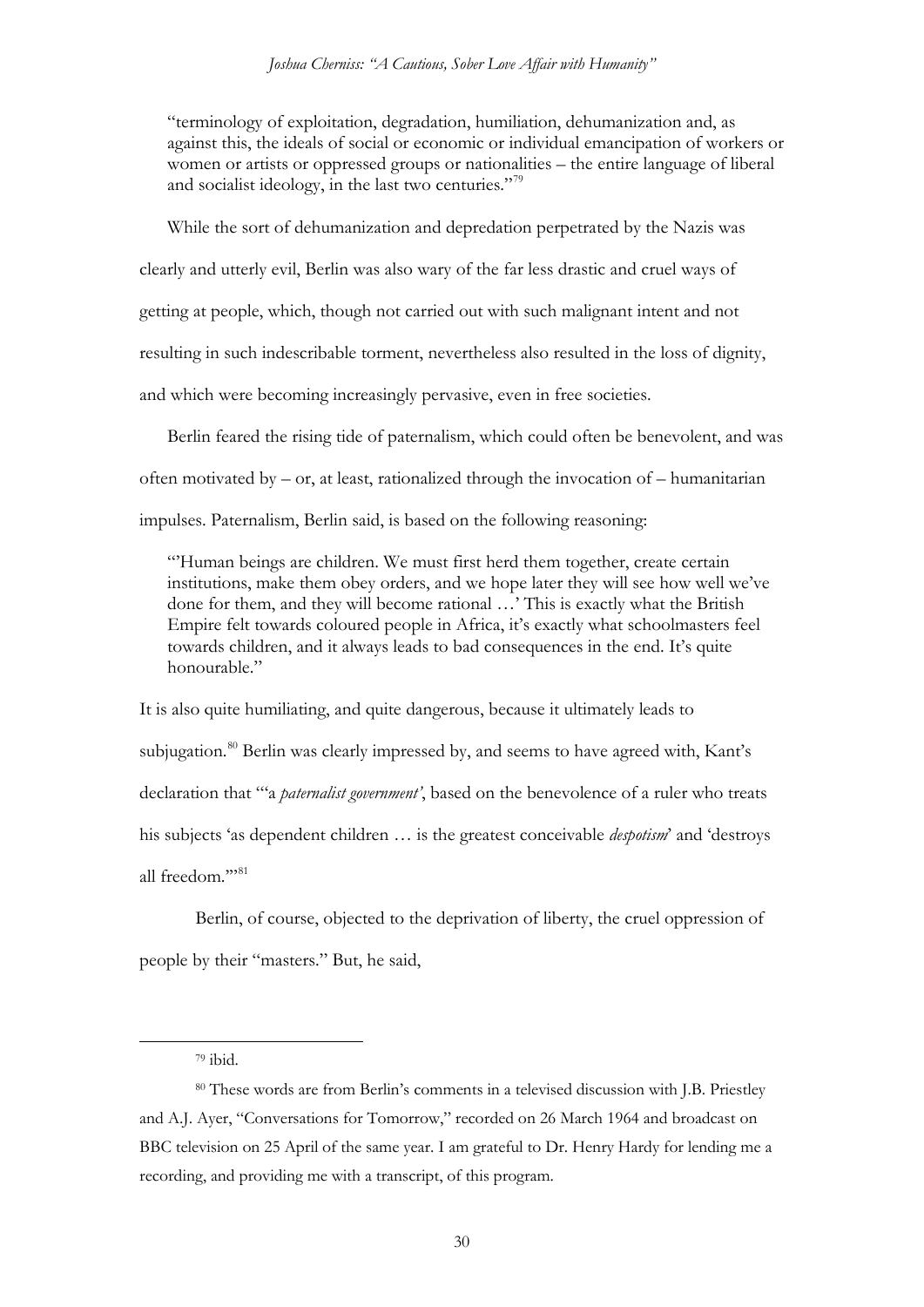"I think I object to more than that. I think I object to being treated like a child. I think I object to not being reasoned with. I object to paternalism … what I object to is being treated like a schoolboy, being told for my own good that there are certain things to do, or being driven in a perfectly beneficent direction by [a] perfectly disinterested, pure-hearted body of – anyone you like, governments or manufacturers – it doesn't matter which – even if you assume that they are pure-hearted men not seeking profit at all."<sup>[82](#page-30-0)</sup>

For Berlin, it was very important to treat people as rational beings who are able to think and decide one way or another for themselves, to be their own masters, to accord them the status of equals, not to seek to control and deceive them.

Berlin's objection to sacrificing human beings to abstractions – that it both offended against their nature, and was based on a delusion – also applied to the manipulation of people in the name of higher goals. Values are made valuable by human beings: "there is no value higher than the individual." The goals in the name of which individuals are coerced are less ultimate than they are themselves. Therefore, "All forms of tampering with human beings, getting at them, shaping them against their will to your own pattern, all thought-control and conditioning, is … a denial of that in men which makes them men and their values ultimate."<sup>[83](#page-30-1)</sup>

For this reason, Berlin was not only a passionate anti-totalitarian: he was also passionately and consistently opposed to imperialism or colonialism,[84](#page-30-2) and the new therapeutic and technocratic tendencies within advanced and basically liberal Western societies that accompanied the growth of the welfare state. Berlin shared Mill's fears of "organisation men," of the artificial narrowing of human ends and human character that

<span id="page-30-0"></span> <sup>81</sup> "Kant as an Unfamiliar Source of Nationalism," SR p. 237; cf. "Two Concepts of Liberty," *Liberty* pp. 183–4

<sup>82 &</sup>quot;Conversations for Tomorrow"

<sup>83</sup> "Two Concepts of Liberty," in *Liberty* p. 184

<span id="page-30-2"></span><span id="page-30-1"></span><sup>84</sup> Another feature of Berlin's thought, which is closely tied to his humanism and liberalism, and which has been too little emphasized by commentators (especially his left-wing critics), is the staunch anti-imperialism that pervades his writings about paternalism.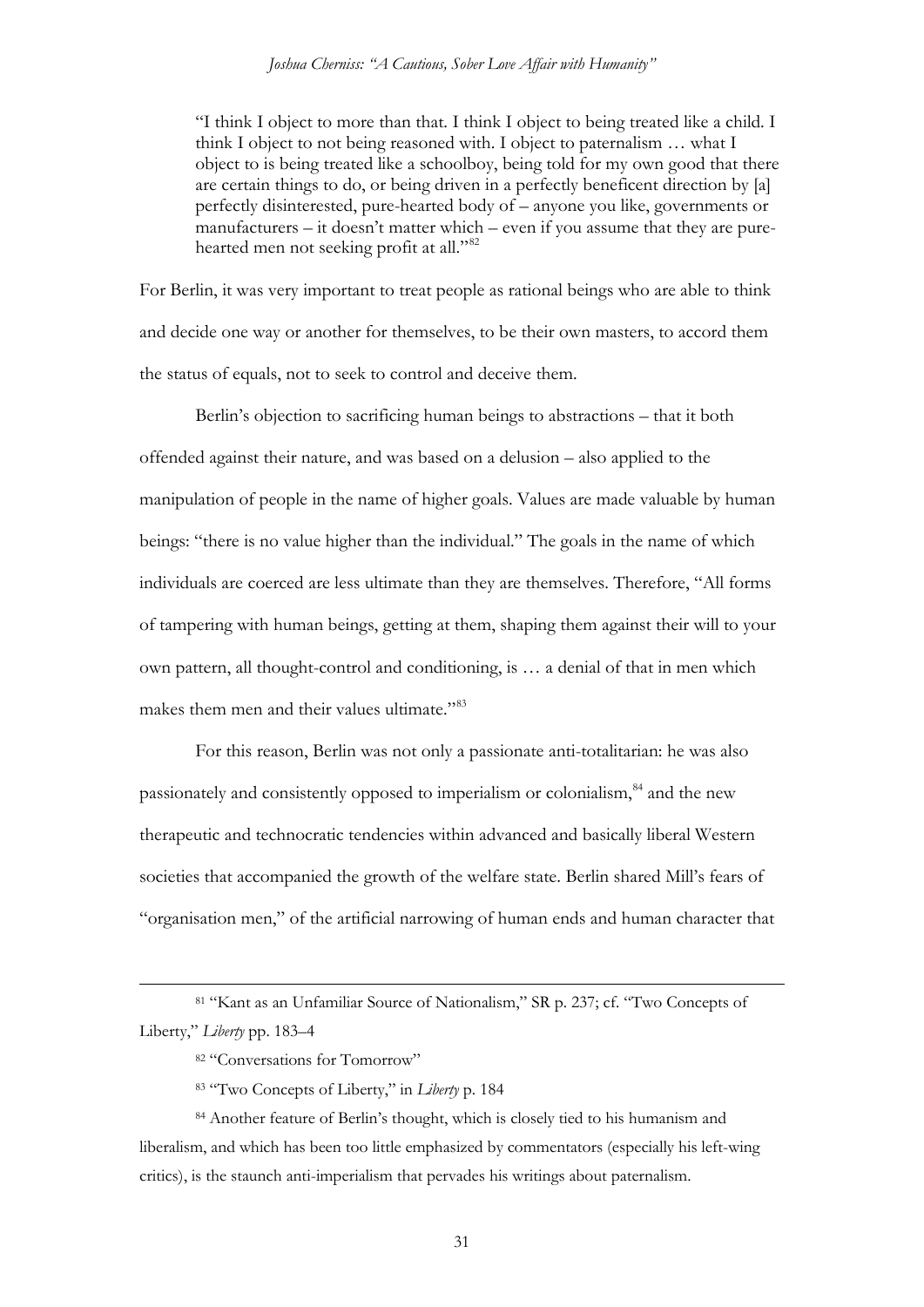led to "collective mediocrity" – a danger that seemed increasingly real in the 1950s.<sup>[85](#page-31-0)</sup> He distrusted the authority of "all the great managers of society, all those who confidently and tidily arrange the destinies of others." The enforcement of any orthodoxy, even if it is virtuous, even if it is self-inflicted, was in his view to be opposed as such; there was something distinctly chilling and repulsive in the effort to turn all human conflicts and needs into problems to be solved through planning and therapy, in treating human beings as things to be administered.<sup>[86](#page-31-1)</sup> Berlin found the phrase "human material" sinister, and the sentiment that it reflected deeply dangerous. Soviet totalitarianism was prefaced on precisely this view of human beings, and the view of rulers and educators as "engineers of human souls." [87](#page-31-2) But this view was not restricted to the Soviet Union alone.

Although always a moderate liberal, sympathetic to the goals and admiring of the successes of the New Deal, Berlin anticipated, in the early 1950s, the critique of that decade's soulless and conformist managerial culture that would later, in a far more hysterical form and tied to far less measured and humane political goals, be associated with the New Left. And precisely because he shared their dislike for the paternalistic and technocratic ethos of the times, Berlin was wary of the student movement: for radicals have always had a bad habit of gaining power and becoming repressive. Indeed, even the technocratic paternalism that Berlin perceived and assailed in the post-war period

 <sup>85</sup> "John Stuart Mill and the Ends of Life," *Liberty* p. 228

<span id="page-31-1"></span><span id="page-31-0"></span><sup>86</sup> "Montesquieu," AC pp. 149, 159. Eloquent and penetrating expressions of Berlin's own aversion to what, speaking in Tolstoy's name but in his own voice, he called "experts, professionals, men who claim special authority over other men," ("Tolstoy and Enlightenment," RT 246) are given by Noal Annan, in the "Introduction" to PI, pp. xvii–xviii, and by Roger Hausheer in the "Introduction" to AC, pp. xlv–xlvi.

<span id="page-31-2"></span><sup>87</sup> This phrase of Stalin's was a particularly obsessively recurring feature in Berlin's writings of the 1950s, and beyond: it is prominently invoked in "Democracy, Communism and the Individual," "Political Ideas in the Twentieth Century," the letter to Kennan, "Philosophy and Government Repression," "The Sense of Reality," Berlin's essays on the Soviet Union, and many other places.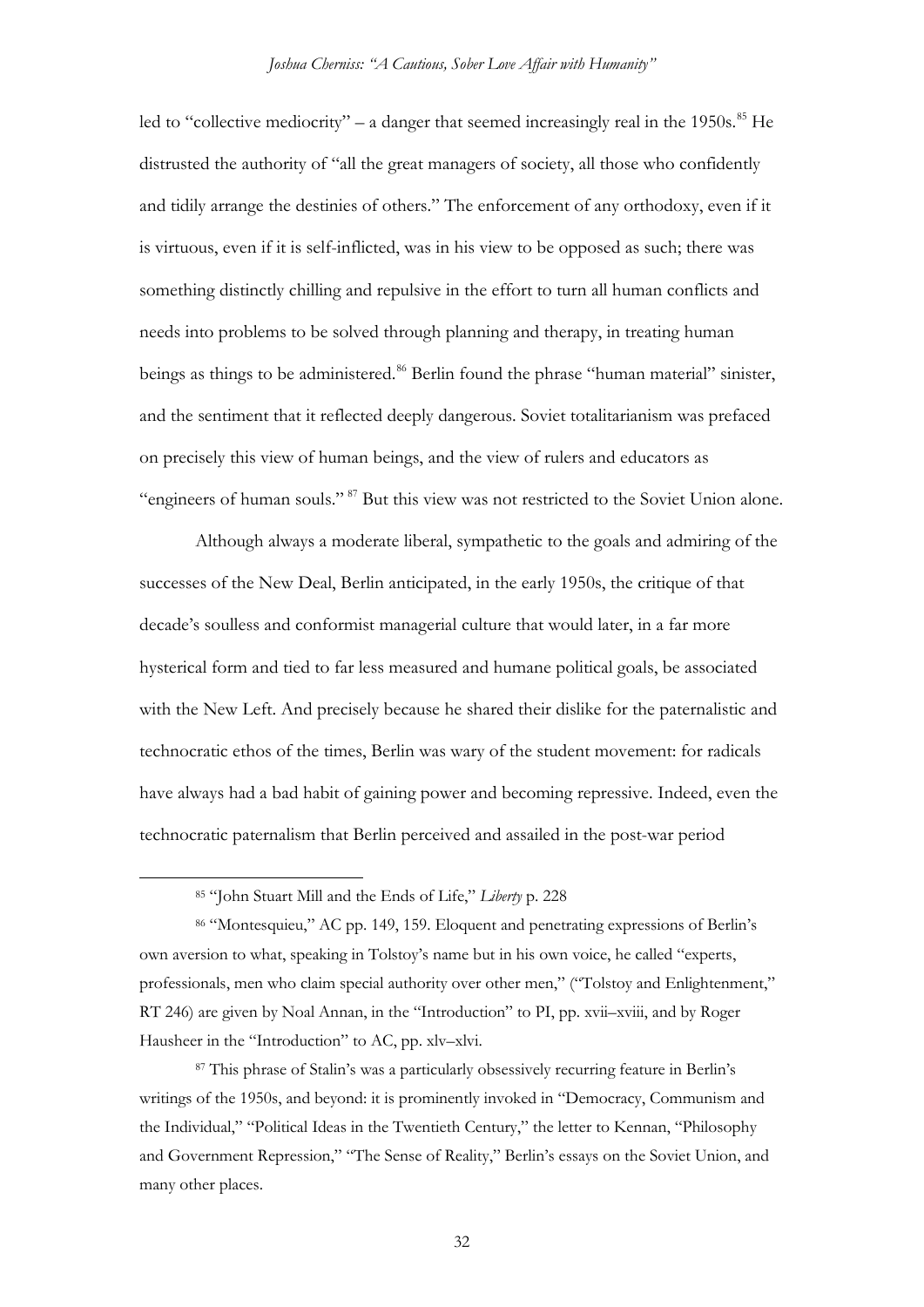originated with radicals, and was often embraced by the left. Writing of Turgenev's tribulations in his dealings with the young and impatient revolutionaries of his day (a timely topic when Berlin addressed it in 1970), Berlin noted that, ironically, Bazarov, the student radical, the original nihilist, had won. What Bazarov stood for – quantitative method, technological management, reliance on utilitarian calculus in making decisions that affected vast numbers of human beings, "the calm moral arithmetic of cost effectiveness which liberates men from qualms, because they no longer think of the entities to which they apply their scientific computations as actual human beings who live the lives and suffer the deaths of concrete individuals", and, along with it, the suspicion of "all that is qualitative, imprecise, unanalysable, yet precious to men," has become the property of a centrist "technocratic establishment" which "ignore[s] and despise[s] what men are and what they live by."<sup>[88](#page-32-0)</sup>

At the heart of Berlin's liberalism was his opposition to the unique sort of dehumanization and humiliation caused by paternalism, manipulation and exploitation. The "central reason for pursuing liberty in the first place" is that

"all paternalist governments, however benevolent, cautious, disinterested and rational, have tended, in the end, to treat the majority of men as minors, or as being too often incurably foolish or irresponsible … This is a policy that degrades men, and seems to me to rest on no rational or scientific foundation, but on the contrary, on a profoundly mistaken view of the deepest human needs."[89](#page-32-1)

Berlin was no anarchist.<sup>[90](#page-32-2)</sup> He acknowledged that this fear of paternalism can, and should not, be carried too far: if it were, it would do away with all education, all attempts to impose a truly necessary degree of control on human beings to keep them from

33

<span id="page-32-0"></span> <sup>88</sup> "Fathers and Children," RT 300–301. Berlin was referring to the political, social and cultural trends of the Cold War period; but his words are remarkably prescient in characterizing much of the study of political science as it is now practiced.

<sup>89</sup> "Introduction," to *Five* [originally *Four*] *Essays on Liberty* in *Liberty*, p. 54

<span id="page-32-2"></span><span id="page-32-1"></span><sup>&</sup>lt;sup>90</sup> I am grateful to my friend Mr. Jacob Remes for making me aware of the need to explain this.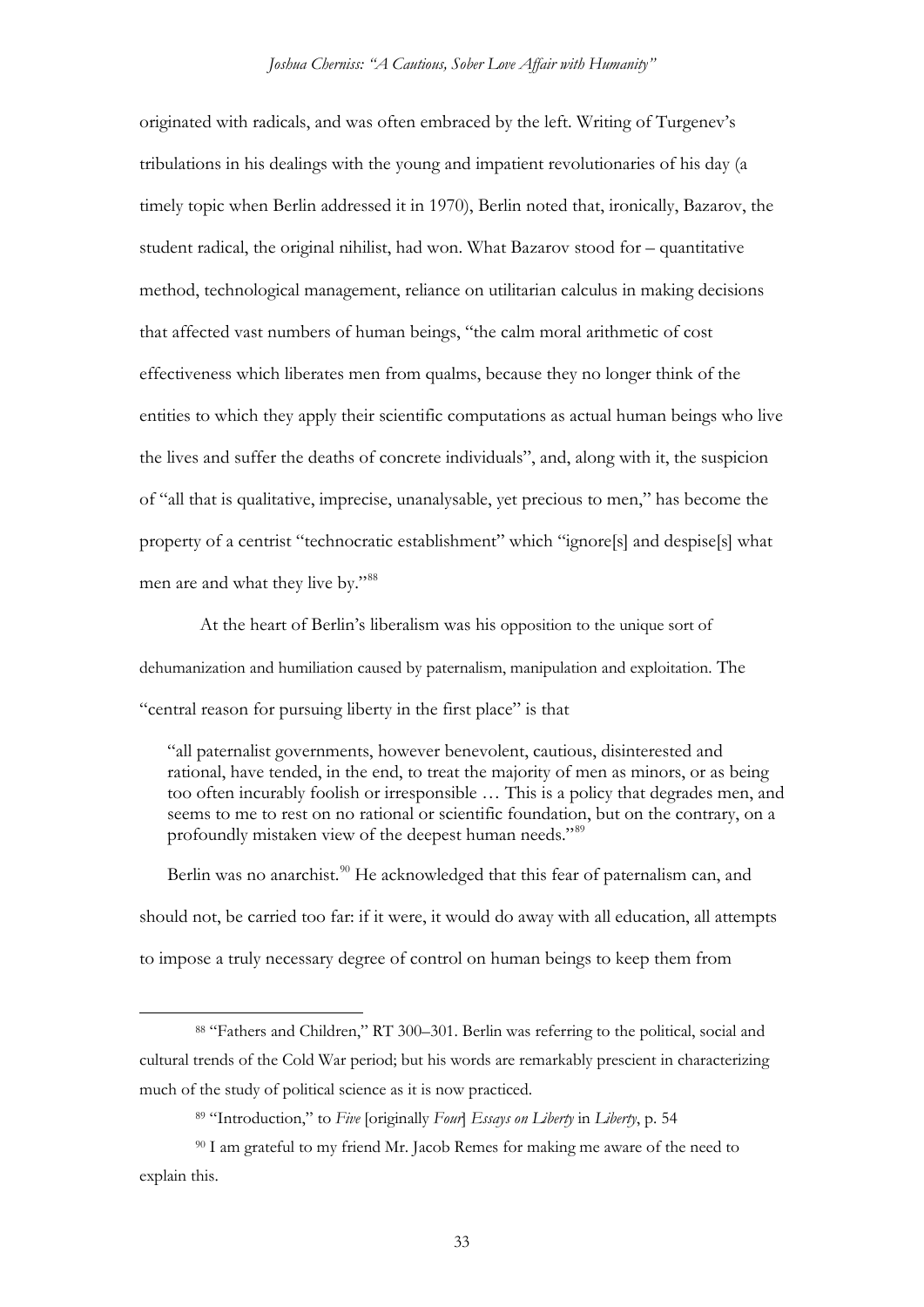harming themselves and others, to lead them away from their very worst proclivities and make them aware of better ones. There can be no human society without some form of authority or some degree of restraint, some sacrifice of liberty. Human beings are not naturally or necessarily benign; they are prone to error and conflict, and therefore need laws to protect them; without laws human beings will destroy each other, and live in constant strife.<sup>[91](#page-33-0)</sup>

Individuals do not, at birth, have the power of choice and the means of understanding the world, and must first be endowed with them. The purpose of education, therefore, is "not an inculcation of obedience but its contrary, the development of power of free judgement and choice."<sup>[92](#page-33-1)</sup> Education should aim at enabling individuals to be free, not making them obedient, at "teaching men the techniques of *answering for themselves"* the questions that torment them. Individuals must be taught in such a way that they "want to seek the right ends freely, …not because they were socially or morally conditioned into believing nothing else."<sup>[93](#page-33-2)</sup> Human beings

"are in general entitled to have their capacities for thought and feeling developed at the cost of not always (or even often) fitting smoothly into some centrally planned social pattern, however pressing the technological demands of their societies ... public virtues and social peace are not necessarily preferable to, still less identical with, the critical intellect, the unfettered imagination, and a developed capacity for personal relationships and private life."[94](#page-33-3)

In trying to educate for liberty rather than conformity, the "how" made all the difference. Trying to "mould" people is always an evil, though in the case of children a

 <sup>91</sup> *Conversations*, pp. 149–50

<sup>92</sup> "A Letter to George Kennan," *Liberty* p. 342

<sup>93</sup> "Democracy, Communism and the Individual," [see below] pp. 3–4.

<span id="page-33-3"></span><span id="page-33-2"></span><span id="page-33-1"></span><span id="page-33-0"></span><sup>&</sup>lt;sup>94</sup> "General Education," POI p. 216; see also ibid., p. 214. Another excellent and highly characteristic discussion of the aims of education, unfortunately not currently available to the public, is Berlin's essay "Woodrow Wilson on Education", written for publication in the mid-1960s but as yet unpublished.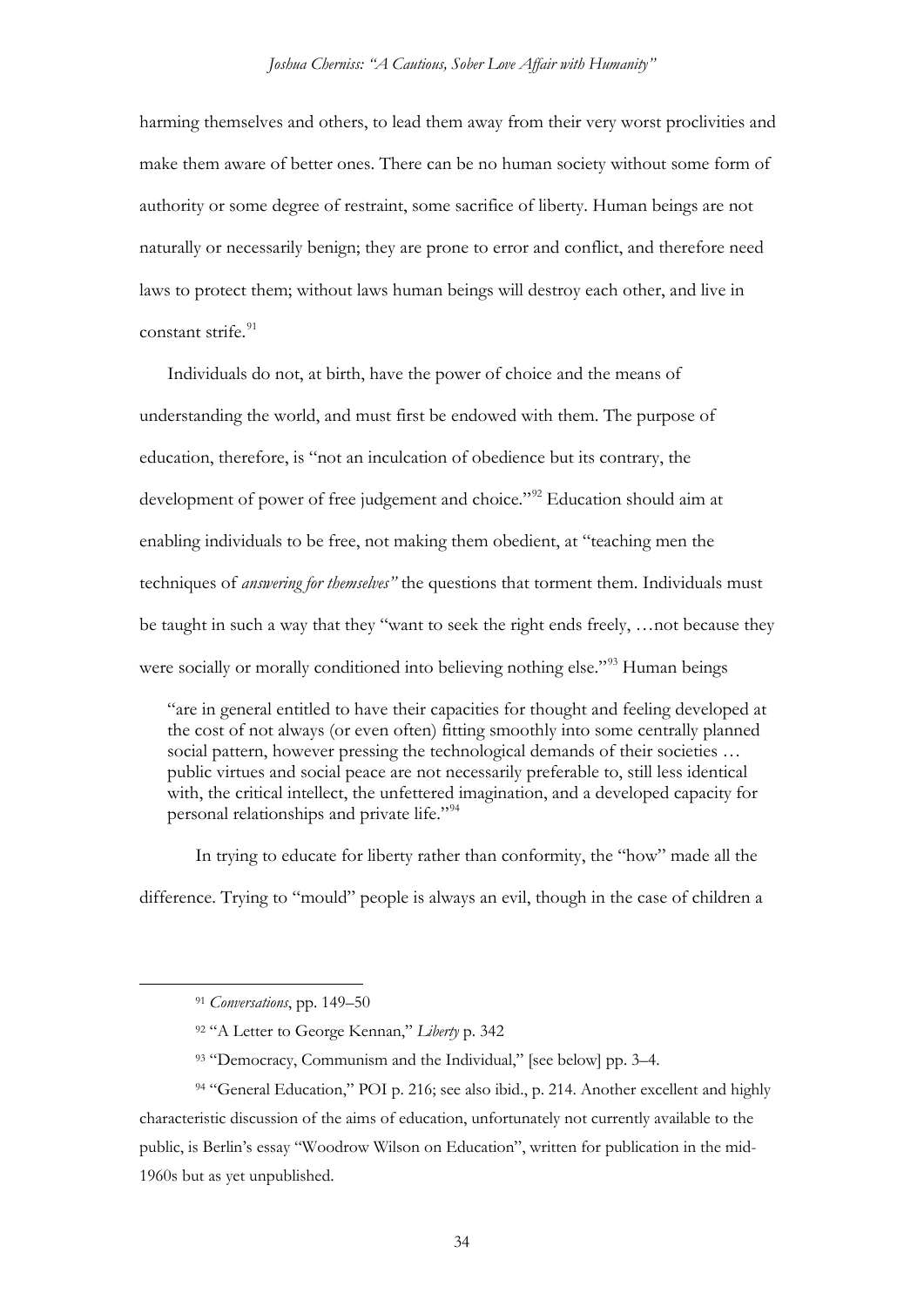necessary and indeed inescapable one.<sup>[95](#page-34-0)</sup> But the method of molding mattered a great deal. It is fine to try to reason with people, fine (and necessary) to instruct children in how to think, how to consider and be considerate; it is even acceptable, when necessary, to prevent people from acting destructively by physically constraining them, when nothing else could be done. What is unacceptable was toying with people, the "getting at them" in humiliating and dehumanizing ways.<sup>[96](#page-34-1)</sup>

## **E. "The degradation of human personality … in our time": Isaiah Berlin's Twentieth Century**

These moral positions and pronouncements were prompted by the terrors of the twentieth century; and references to these terrors, whether oblique or explicit, abound throughout Berlin's work. In addition to the many writings already cited, Berlin wrote several essays directly dealing with the general ideological and moral experience of the twentieth century, as well as a number of penetrating analyses of contemporary trends throughout the 1950s.<sup>[97](#page-34-2)</sup>

Aside from the letter to Kennan quoted above, Berlin did not explicitly address the Holocaust, perhaps out of a sense of guilt at having been blind to its reality at the time. Or perhaps he felt that he simply had nothing to say, that there was nothing that he

 <sup>95</sup> "A Letter to George Kennan," *Liberty* p. 342

<sup>96 &</sup>quot;Conversations for Tomorrow"

<span id="page-34-2"></span><span id="page-34-1"></span><span id="page-34-0"></span><sup>97</sup> "Generalissimo Stalin and the Art of Government," (under the pseudonym "O. Utis") *Foreign Affairs* 30 (1952) pp. 197–214; "The Silence in Russian Culture," *Foreign Affairs* 36 (1957), pp. 1–24; and "The Soviet Intelligentsia," (under the pseudonym "L"), ibid., pp. 122–30. Berlin wrote several further pieces dealing with the contemporary scene in the late 1940s and early to mid 1950s, which I have not discussed here: "The Anglo-American Predicament," *Listener* 42 (1949), pp. 518–19 and 538; "Notes on the Way," in *Time and Tide* 30 (1949), pp. 1133–4, 1157–8, 1187–8 (which is in many respects a dry-run for "Political Ideas in the Twentieth Century"), as well as contributions to the *Britannica Book[s] of the Year* in 1950, 1951, and 1952.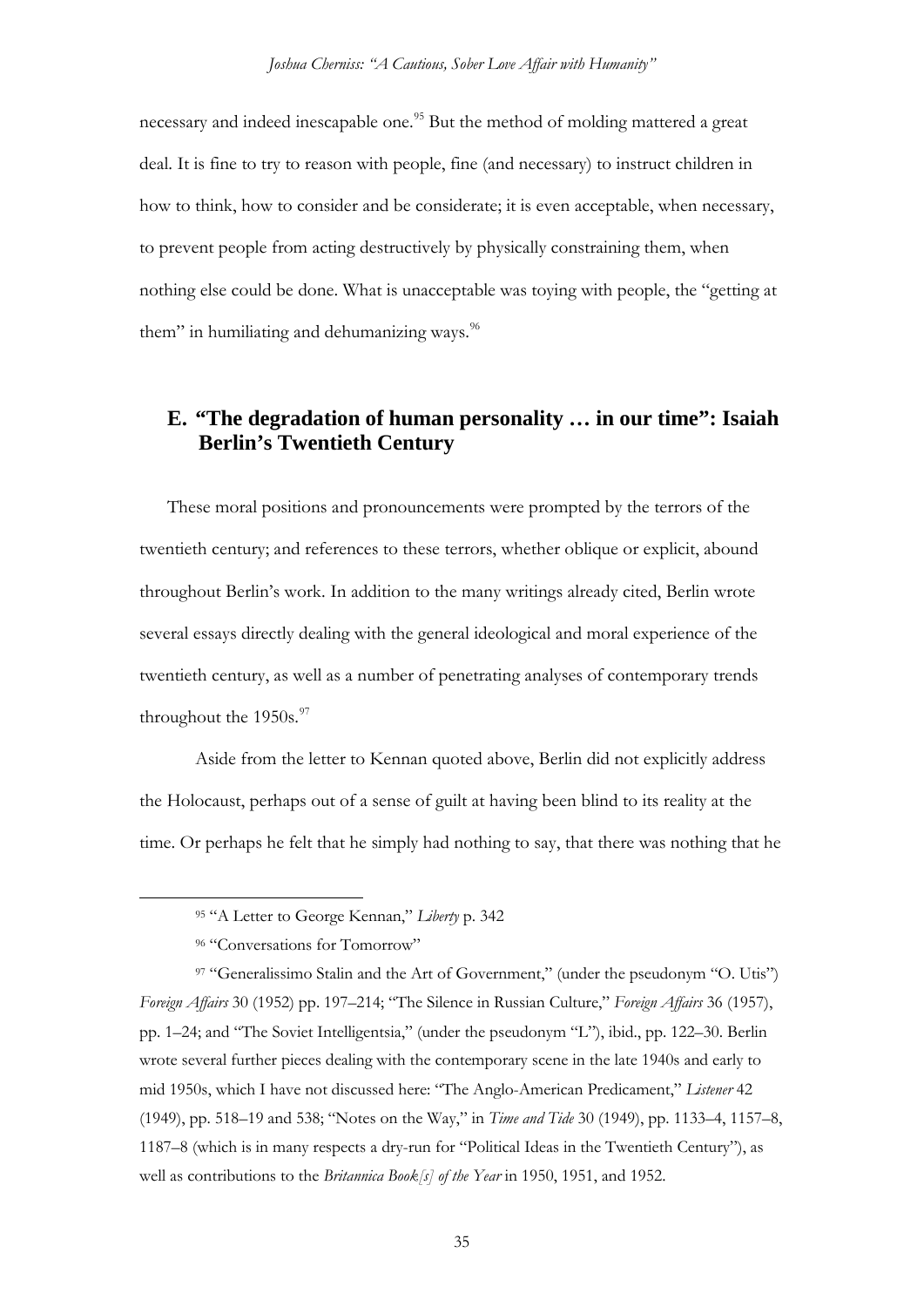could say, that could shed light on such a pitch-black monstrosity. Whereof he could not speak, he remained largely silent.<sup>[98](#page-35-0)</sup> But he did not remain silent about the Soviet Union.

The primary fact of Soviet life, in Berlin's account, was the terror bred by total, all-embracing, unpredictable state violence against any and all members of the population. But Berlin's nightmare vision led him to look past the immediate horror of Soviet life, to the equally horrible vision that drove the Bolshevik leadership. The vision of Lenin and Stalin was essentially technocratic: the watchwords were efficiency, tidiness, security. Freedom consisted in doing what was rational, that is, what conduced to the common good: society was a giant machine, and people were semi-automated workers in that machine.<sup>[99](#page-35-1)</sup> In pursuit of this vision, Stalin sought to make his subjects incapable of thinking their own thoughts, to make inner emigration impossible by demolishing their inner worlds. By keeping people under constant pressure, constantly unsure, constantly on the run, trying to adhere to an ever-changing orthodoxy, he "set himself to repress ideas as such."[100](#page-35-2) Soviet society was marked by the iron hand of systematic exploitation to a far greater degree than capitalism ever was. Official professions of ideology didn't correspond to practice, but were used as smoke screens, rationalizations, for ruthless deeds.<sup>[101](#page-35-3)</sup> The Communists had modernized Russian society; but in doing so, Russia and its people (and its neighbors) had been "vivisected … to fit a theory."[102](#page-35-4)

In "Democracy, Communism and the Individual" Berlin was concerned to state the basic moral differences that separated Communism and liberal individualism; but he also warned that the evils that characterized Communism were dangers threatening the Western, liberal-democratic world. Democracy, Berlin asserted, "presupposes that every

<span id="page-35-0"></span> <sup>98</sup> See *Conversations* pp. 18–21; and Ignatieff, p. 123

<span id="page-35-1"></span><sup>99 &</sup>quot;The Silence in Russian Culture," pp. 6–7

<span id="page-35-2"></span><sup>100</sup> ibid., pp. 16–18.

<span id="page-35-3"></span><sup>101</sup> ibid., pp. 19–20

<span id="page-35-4"></span><sup>102</sup> ibid., p. 22; cf. "Political Ideas in the Twentieth Century," discussed below.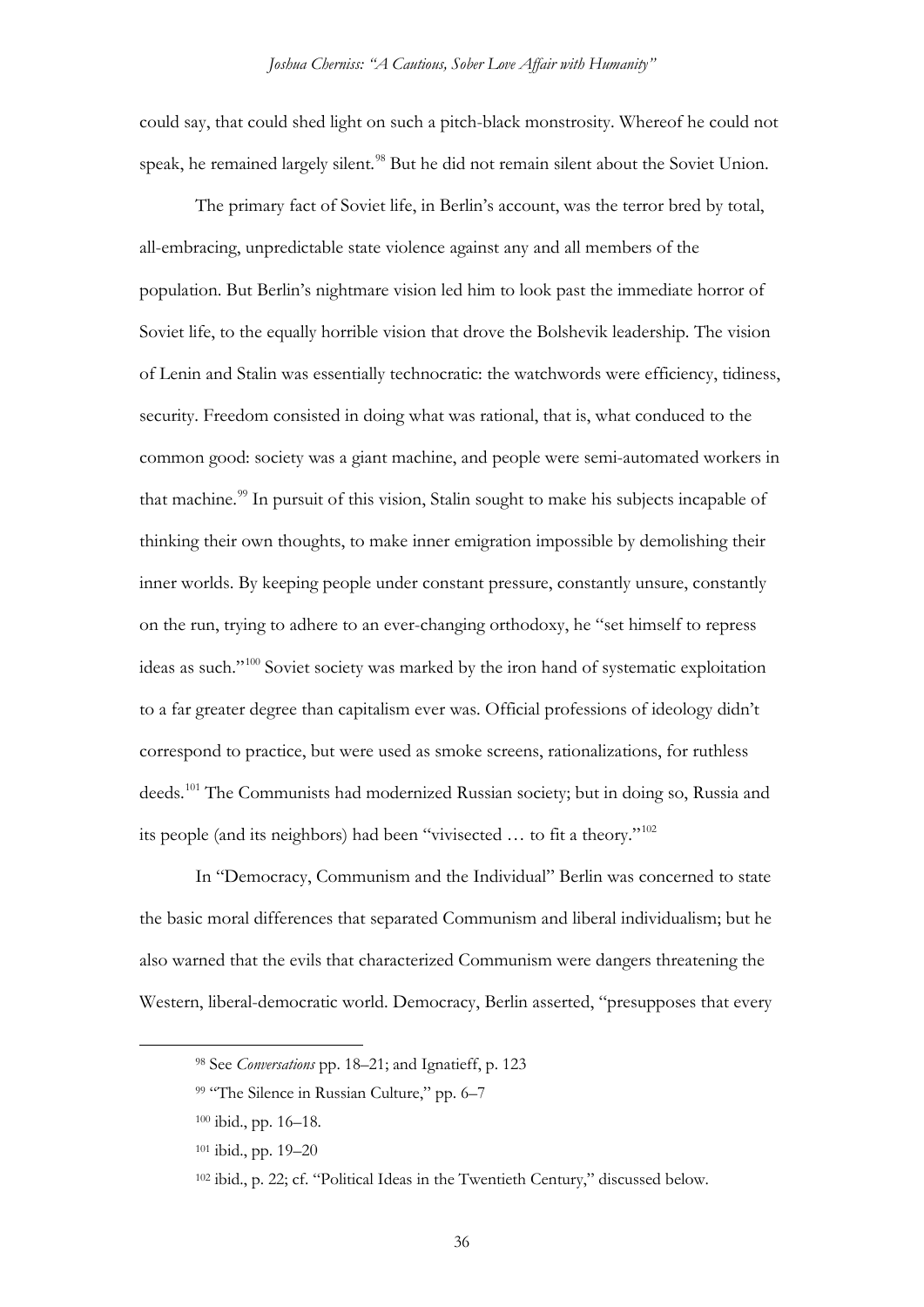man is in principle capable of giving answers to personal and social questions which are as worthy of respect as any other man's, that communication is possible between all men … because … persuasion can be used to induce them to modify their present aims and recognize the value of those of others."[103](#page-36-0) This communication and conscious selfdirection and self-understanding are impossible if Marx's doctrines of class struggle and economic determinism are true: for then men would inhabit different, class-defined worlds, communication between which would be impossible.

Related to Communism's determinism is its teleological view of history as a process with a definite, discoverable direction, which is the sole standard of what is real and rational. The implication of this is that the winners are always right, and the losers always wrong; there is no reason to try to understand one's opponents, or to give a fair hearing to anyone other than the victorious side. Democracy, on the other hand, depends on a belief in the validity of different sides, and the dignity and importance of all people; it is "irreconcilable with the belief in the privileged status of the elect appointed by history to guide and govern the rest."<sup>[104](#page-36-1)</sup>

Berlin goes on to refer to the contrast between the Utopian vision of a classless State where "conflict is automatically eliminated, men are 'adjusted' to one another and government is unnecessary" and the liberal democratic desire for 'a necessarily precarious balance between incompatible ideals based on the recognition of the equal or nearly equal validity of human aspirations as such, none of which must be subordinated to any single uncriticisable principle." The principles of liberal democracy are also incompatible with programs of social engineering directed by a bureaucratic elite. Such a policy is based on the notion that "the proper way to live is discovered by experts wise enough to

<span id="page-36-1"></span><span id="page-36-0"></span> <sup>103</sup> 'Democracy, Communism and the Individual,' pp. 1–2. I am very grateful to Dr. Hardy for letting me see the typescript of this essay.

<sup>104</sup> ibid. p. 2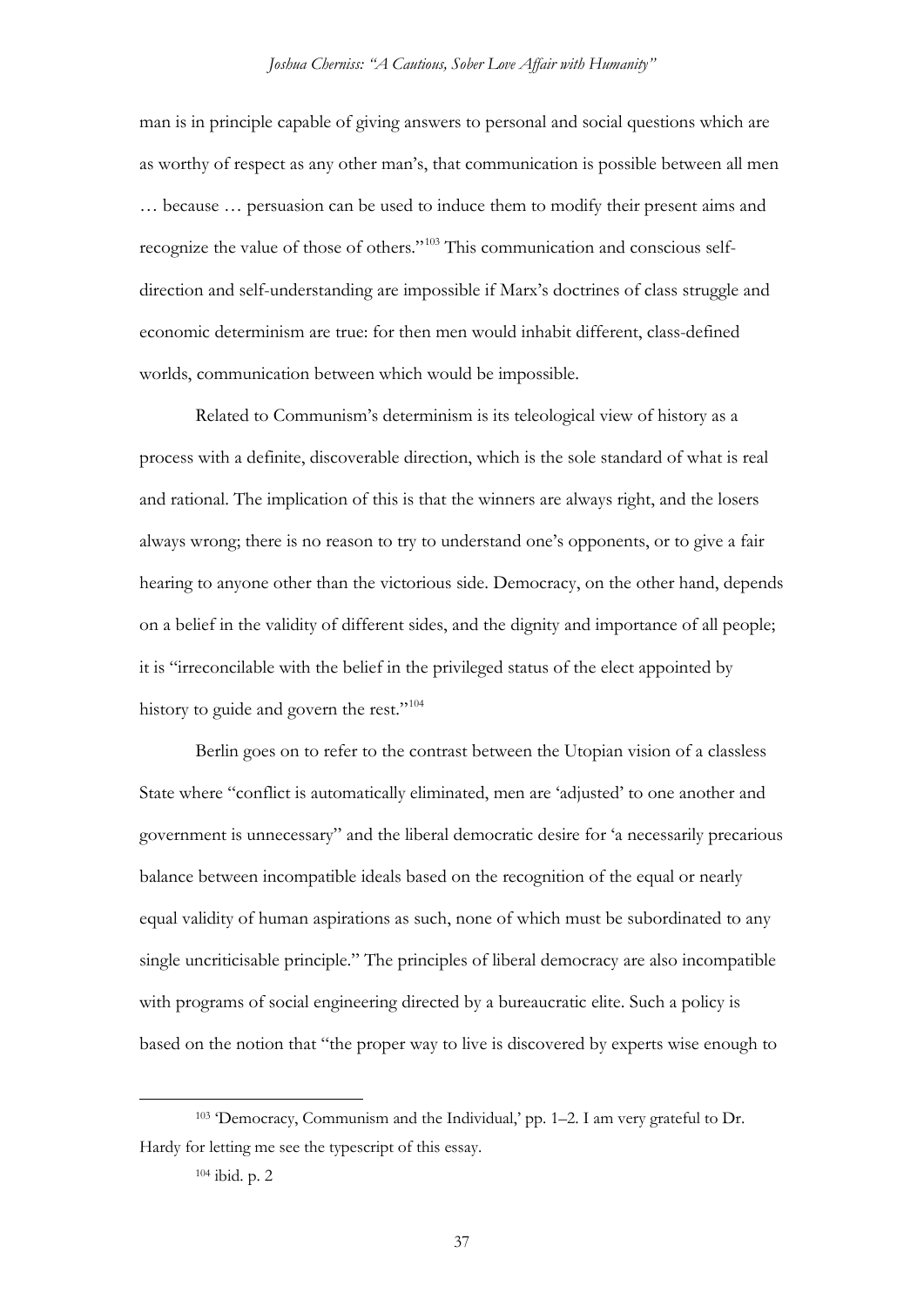detect the direction of history, to which the wise will adjust their lives," and is objectionable because it holds that those who dissent from this direction are behaving blindly and madly, and are thus "not worth listening to … a nuisance … to be swept away as an obstacle to progress". At best, such people are viewed as deluded, and treated as a psychiatrist would treat his patients; at worst, they are marked for forced readjustment, or elimination. According to this new, scientific absolutism, there is one right path, and "the individual soul" must be engineered to follow it, independently and often despite "its own conscious desires, ideals, aspirations." Such a view "denies utterly the value of individual experience over the impersonal needs of society, which … are independent of what individuals think good or true or beautiful."<sup>[105](#page-37-0)</sup>

All of this reads as a cold-war polemic, as indeed it is. But it is more than that. For Berlin turns this critique on Western society as well, lamenting that, in its "pursuit of social health" it has forgotten those ends "which alone make such health or adjustment worth having." Those who, like the Soviets, take a low view of human nature see society as a "correctional institution;" for many in the West who take a more benevolent view, society is "an enormous hospital and all men are inmates, each suffering … from some kind of malaise or maladjustment, which it is the duty of education to cure or at least to make bearable." This vision, however benign it may seem, is still paternalistic and ultimately stunting and oppressive. Berlin is not against social service, but he sees such service as "a necessary aid to the making free of individuals to pursue whatever their minds and hearts are set on," whereas the attitude that he sees prevailing threatens "benevolent enslavement and the gradual atrophying of disinterested creative impulses".<sup>[106](#page-37-1)</sup>

<span id="page-37-0"></span> <sup>105</sup> ibid., p. 4

<span id="page-37-1"></span><sup>106</sup> ibid. p. 5.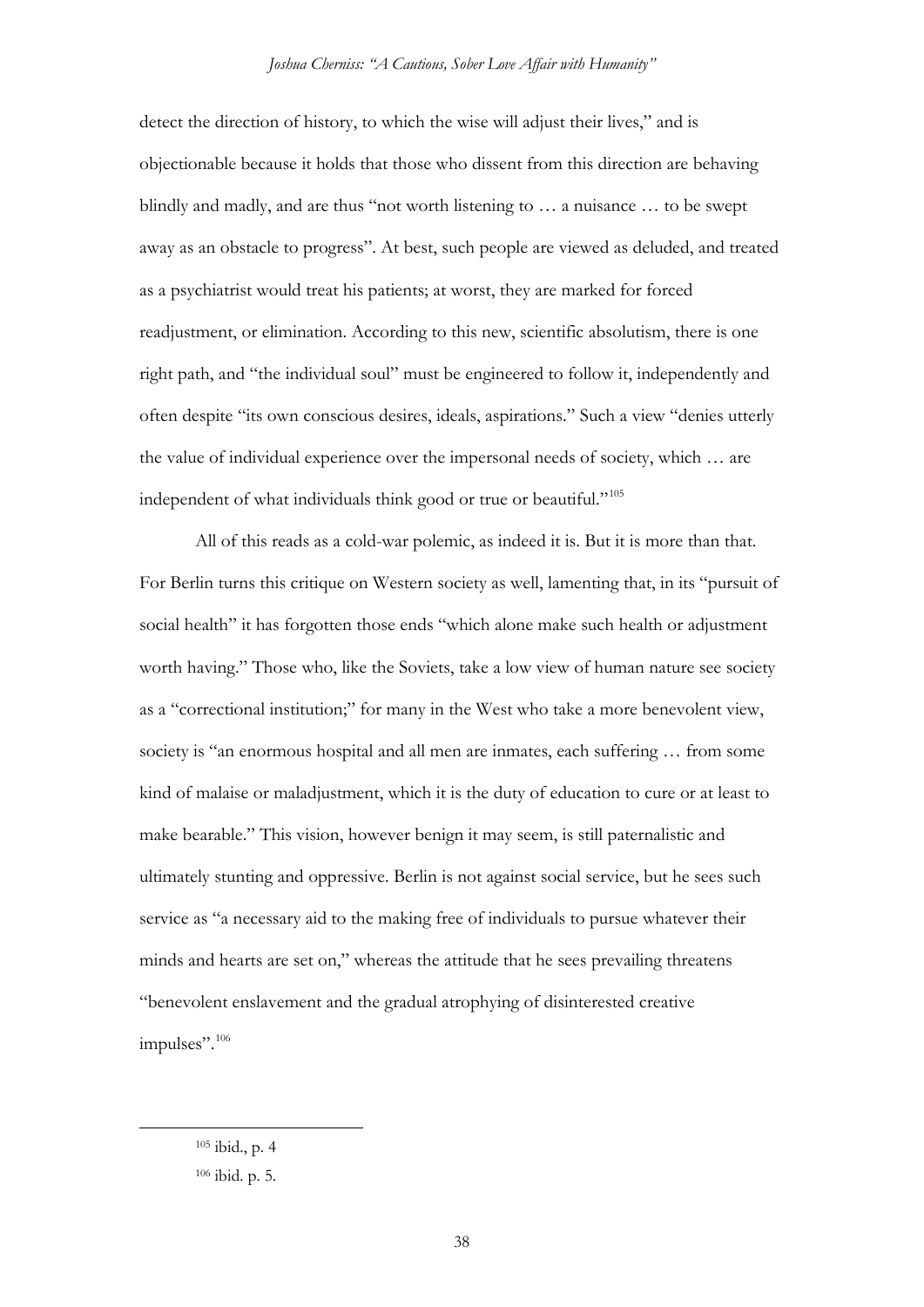These same themes were taken up a year later in "Political Ideas in the Twentieth Century," where Berlin insists on, and seeks to explain, the intellectual differences between the  $19<sup>th</sup>$  and  $20<sup>th</sup>$  centuries. The great innovation of the twentieth century was not to question whether all genuine questions had single and definite solutions (which Sextus, Hume, and others had already done, and as Berlin would do). It was the belief that the questions themselves were not real, and could be made, forcibly, to go away; the desire to obliterate the questions themselves, not through rational argument, but through treating the questioner as a patient who must be cured, whose outlook must be altered. It sought to secure agreement by "removing the psychological possibility of alternatives."<sup>[107](#page-38-0)</sup>

This new attitude "looks at all inner conflict as an evil, or at best as a form of futile self-frustration," and considers

"the kind of friction, the moral or emotional or intellectual collisions, the particular kind of acute mental discomfort which rises to a condition of agony … as being no better than purely destructive diseases … dangerous deviations from that line to which individuals and societies must adhere if they are to march towards a state of well-ordered, painless, contented, self-perpetuating equilibrium."<sup>[108](#page-38-1)</sup>

This leads to the "reduction of all questions and aspirations to dislocations which the expert can set right," which rests on the "denial of the rational and productive nature of all, or even the majority, of men," and is thus "hostile to the development of men as creative and self-directing beings."[109](#page-38-2)

The new attitude, which seeks to diminish strife and misery by the atrophy of the faculties capable of causing them, is naturally hostile, or at least deeply suspicious, towards disinterested curiosity, to all pursuits that don't conduce to building and maintaining an integrated social whole. Having undetermined choices leads to doubt and

 <sup>107</sup> "Political Ideas in the Twentieth Century," *Four Essays on Liberty*. Oxford: Oxford

<span id="page-38-2"></span><span id="page-38-1"></span><span id="page-38-0"></span>University Press, 1969, pp. 23–4; cf. "Philosophy and Government Repression," SR p. 69 <sup>108</sup> ibid., p. 25

<sup>109</sup> ibid., pp. 34–5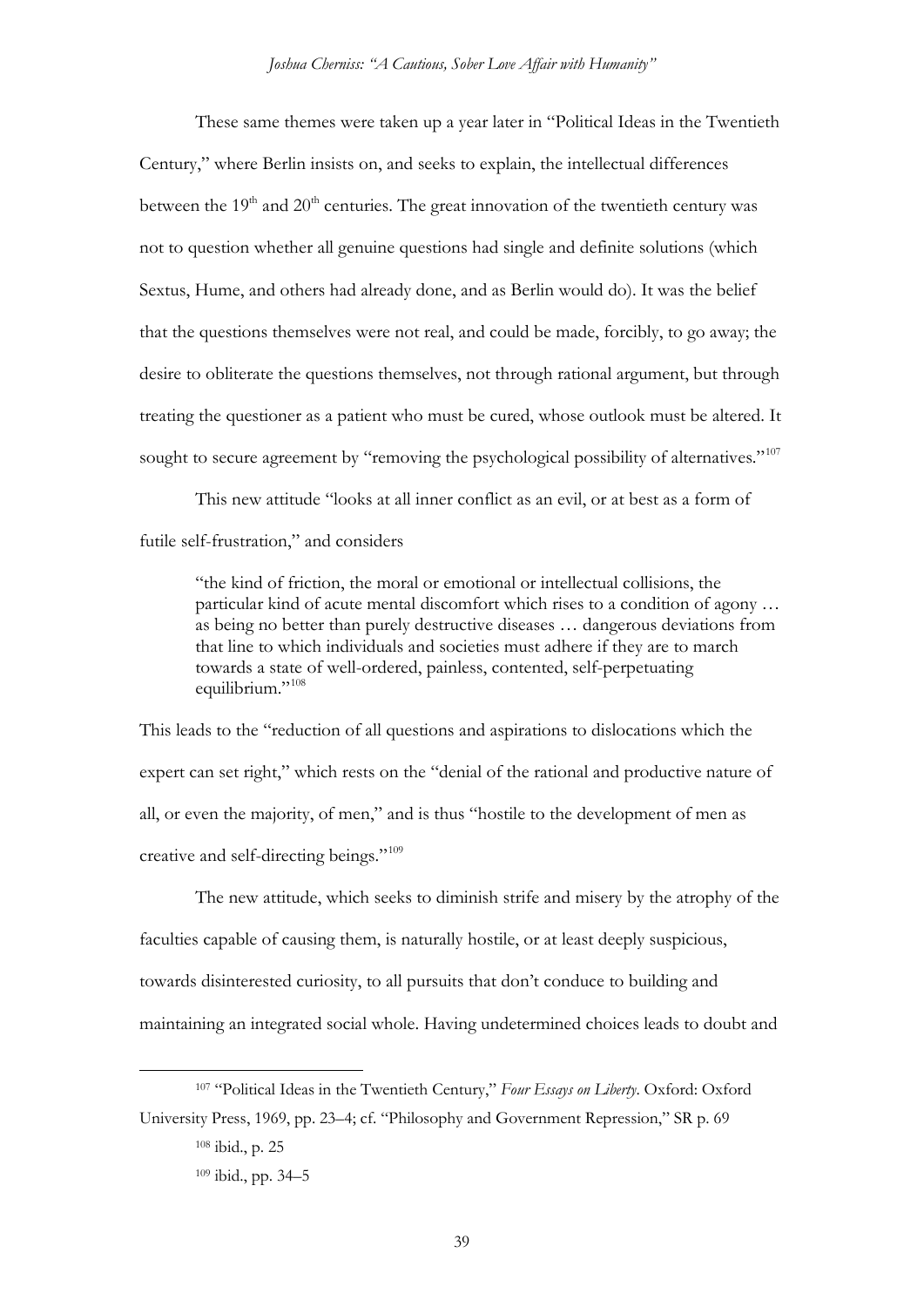despair; alternatives must be eliminated through the "dogmatic organization of the life of the spirit."<sup>[110](#page-39-0)</sup>

The goal of the new ideology is therefore to achieve a state of affairs "in which human behaviour can be manipulated with relative ease by technically qualified specialists – adjusters of conflicts and promoters of peace both of body and of mind, engineers and other scientific experts in the service of the ruling group." The trend of such an order is "to reduce all issues to technical problems", which in turn "depends upon the suppression of whatever in the individual might raise doubt or assert itself against the single all-embracing, all-clarifying, all-satisfying plan."<sup>[111](#page-39-1)</sup>

In this vision, the values of society are defined not by the desires or the moral sense of individuals or groups within it, but by "some factual hypothesis or metaphysical dogma … in terms of which the answers to the question of what is good, right, required, desirable, fitting, can be scientifically deduced, or intuited … [t]here is one and only one direction in which a given aggregate of individuals is conceived to be traveling", driven by impersonal forces which can be controlled only through the disciplining of masses of people. This leads to the vision of a new, even more rigid and complete scientific or ideological theocracy, based on dogmatic faith and obedience, to new forms of reification and dehumanization.<sup>[112](#page-39-2)</sup>

While this approach seeks to remove conflict, sap idealism, repress unpleasant and disruptive feeling, while it aims at the rationalized, scientific administration of society, it is not necessarily itself dispassionate or cynical. Rather, "there is all too little disbelief;" the new ideologies are adhered to with "unreasoning faith and that blind intolerance towards scepticism which springs … from an inner bankruptcy or terror, the

<span id="page-39-0"></span> <sup>110</sup> ibid., pp. 28, 33

<span id="page-39-1"></span><sup>111</sup> ibid., pp. 28–9

<span id="page-39-2"></span><sup>112</sup> ibid., p. 34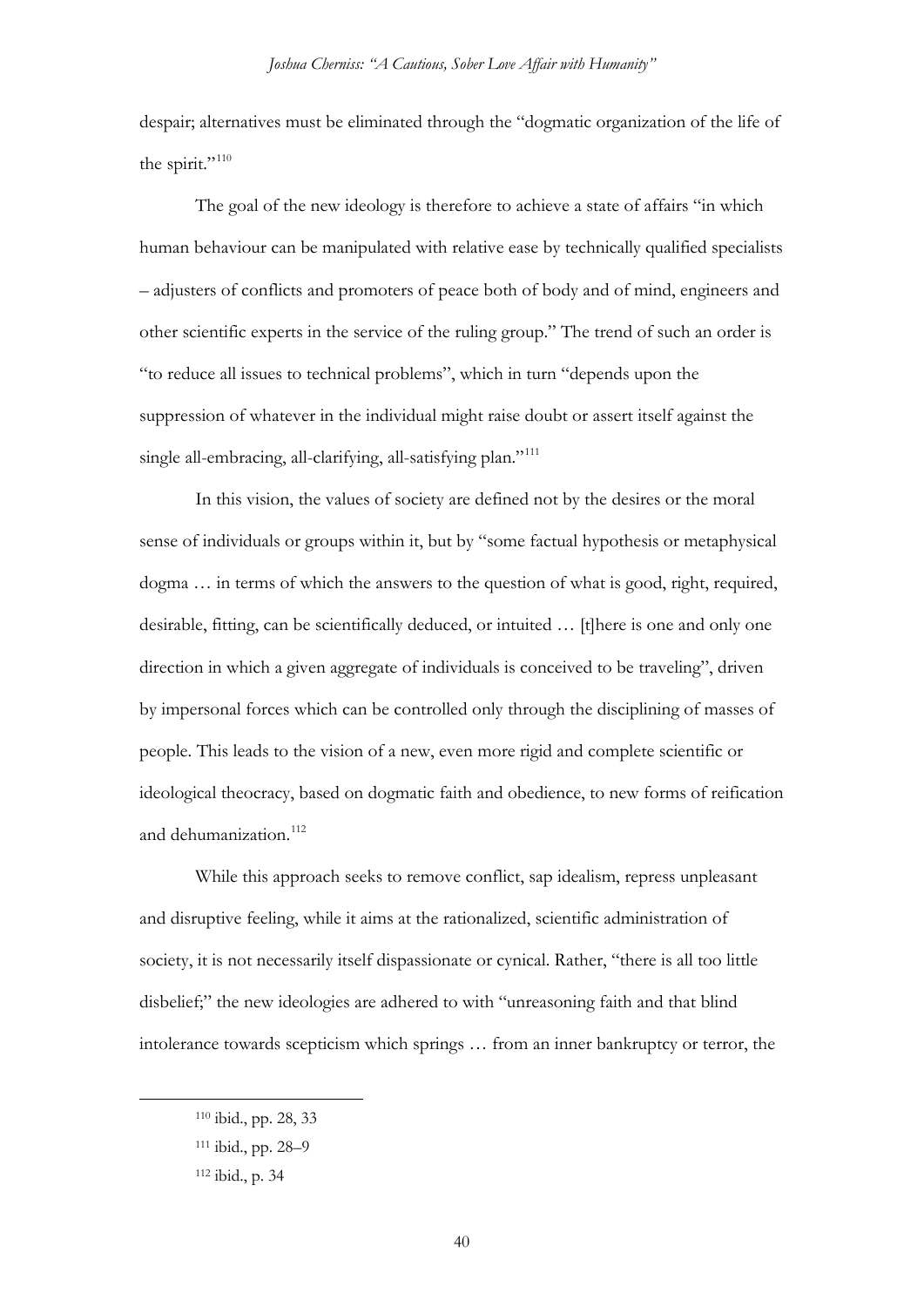hope against hope that here at least is a safe haven:" the technocratic and totalitarian dreams are attempts to surrender, to lay down the burden of liberty at the feet of authority, to narrow the horizons of human activity to manageable proportions.<sup>[113](#page-40-0)</sup>

Therefore, in 1950 the world was "stiff with rigid rules and codes and ardent, irrational religions." There was less room for the individual to commit blunders; benign paternalism has made the individual's area of choice smaller, not in the name of competing values, but in the name of doing away with conflict altogether.<sup>114</sup>

In such conditions, Berlin was concerned with safeguarding "free self-expression, the infinite variety of persons and of the relationships between them, and the right of free choice, difficult to endure but more intolerable to surrender;" he feared that those living under paternalistic technocracies would forget what it can ever have been like to value these things, which are a vital part of what make men human. However, he recognized that some amount of organization is necessary for the defense of the freedom with which it conflicts; neither can be sacrificed; so the answer lay in "some logically untidy, flexible, and even ambiguous compromise. Every situation calls for its own specific policy." Berlin's judgment on his time, his plea for humanistic values, deserves quoting in full:

"What the age calls for is not (as we are so often told) more faith, or stronger leadership, or more scientific organization. Rather it is the opposite – less Messianic ardour, more enlightened scepticism, more toleration of idiosyncrasies … more room for the attainment of their personal ends by individuals and by minorities whose tastes and beliefs find … little response among the majority. What is required is less mechanical, less fanatical application of general principles, however rational or righteous, a more cautious and less arrogantly self-confident application of accepted, scientifically tested, general solutions to unexamined individual cases … since no solution can be guaranteed against error, no disposition is final. And therefore a loose texture and toleration of a minimum of inefficiency, even a degree of indulgence in idle talk, idle curiosity, aimless pursuit of this or that without authorization … may allow more spontaneous, individual variation (for which the individual must in the end assume full responsibility) and will

<span id="page-40-0"></span> <sup>113</sup> ibid., p. 30

<span id="page-40-1"></span><sup>114</sup> ibid., pp. 37–8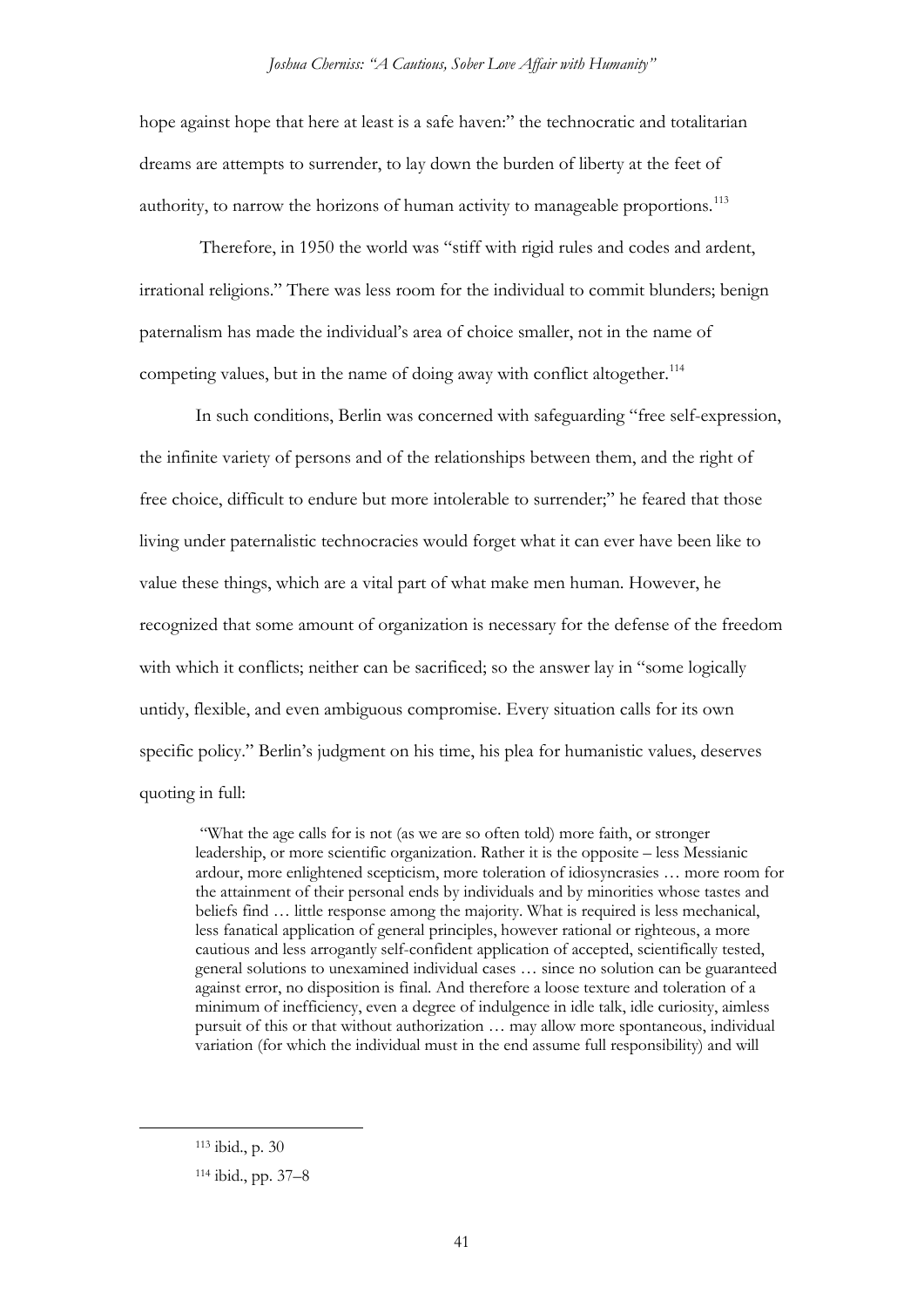always be worth more than the neatest and most delicately fashioned imposed pattern."<sup>[115](#page-41-0)</sup>

These writings from the late 1940s and early-to-mid 1950s reveal Berlin's thought as developing very much out of the intellectual and political circumstances of his time; they confirm the view of Berlin as an intellectual Cold Warrior, but they also show his vision to have been more complex and challenging to the orthodoxies of his own society. They also reveal that Berlin's mature doctrines about pluralism and liberalism grew out of a deeper, emotional attachment to the freedom and dignity of individual persons, and opposition to cruelty, coercion, the cramping of human personality and confining of human possibility. These emotional commitments were themselves tied to a conception of what a good, worthwhile life consists of, one which goes beyond the mere existence of a plurality of possibilities (though this is certainly a vital precondition of such a life) to embrace a vision of individuals, each accorded equal weight and respect, striving to understand one another and themselves, following their own lights, pursuing those ends which they find valuable, and exercising their capacity for choice as free, self-aware adults, rather than being patronized as children or manipulated as material. This was Berlin's vision of humanism; and it, no less than his pluralism and liberalism, his opposition to tyranny and simplification, pervades and animates all that he wrote. It is to the content of this positive vision, which grew out of the darkly negative concerns thus far discussed, that we now turn.

# **II. FOR THE CROOKED TIMBER OF HUMANITY: THE CONTOURS AND CONTENTS OF BERLIN'S HUMANISM**

<span id="page-41-1"></span><span id="page-41-0"></span>*"… men do not live by fighting evils. They live by positive goals …"[116](#page-41-1)*

 <sup>115</sup> ibid., pp. 39–40 <sup>116</sup> ibid., p. 40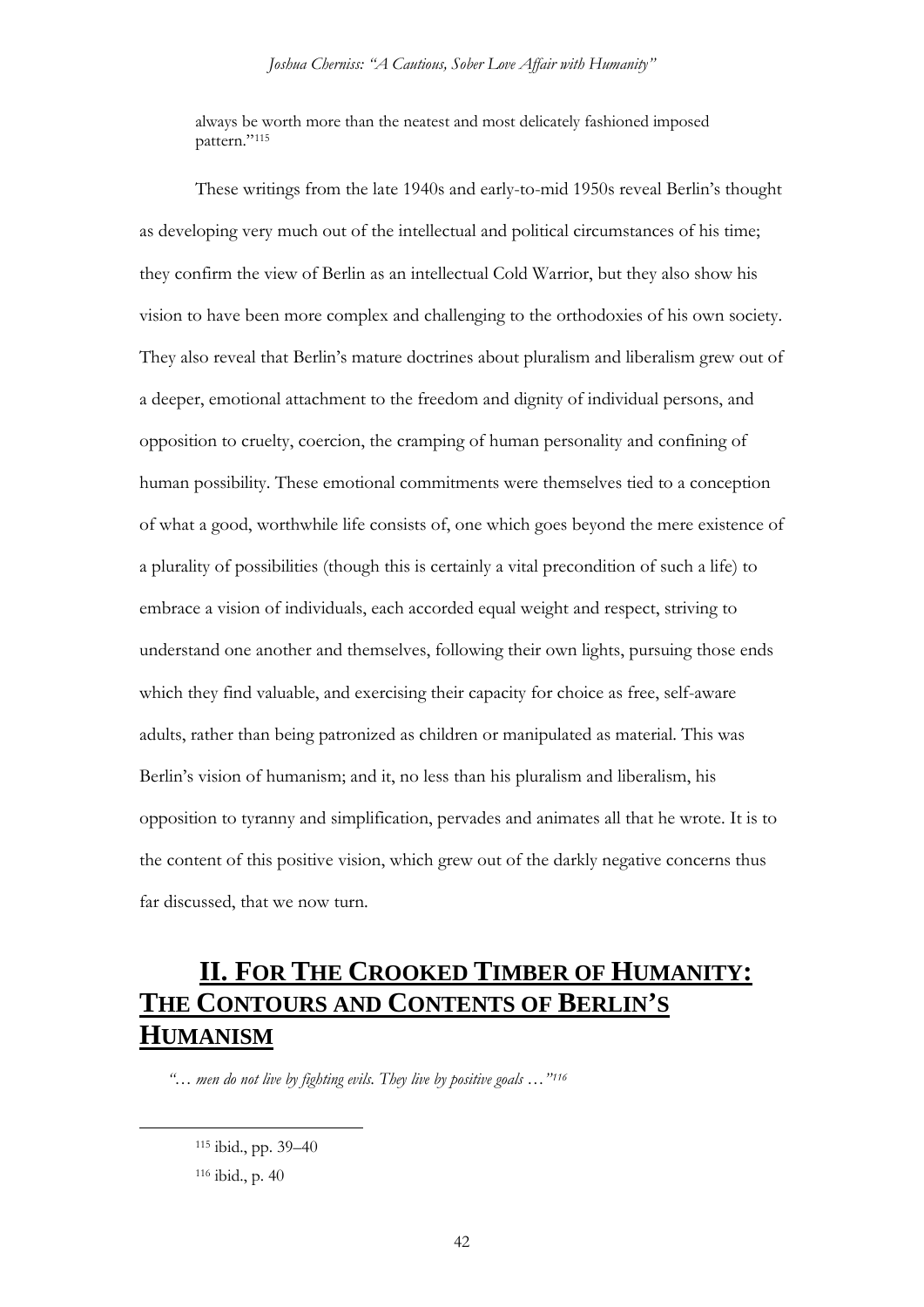## **A. Human Nature: Complexity, Commonality, and the Value of Variety**

*"… humans are too complex to demand simple solutions"[117](#page-42-0) "the complex, crooked texture of men and institutions."* [118](#page-42-1)

Berlin held that all political and moral positions are prefaced on, and can only be understood in terms of, conceptions of what human beings are.<sup>[119](#page-42-2)</sup> Therefore, the first question to ask of a political or moral philosopher is, what vision or understanding of human nature, or possibilities, or needs, is at the heart of, or assumed by, his or her philosophy? This question is especially important to the humanist thinker: since human beings are at the center of concern, since it is by them that we orient ourselves, their nature is an inescapable issue.

Some political thinkers have sought to remove questions of human nature from discussions of politics. Not so Berlin. His version of liberalism is distinctive first and foremost for being pluralistic – for being closely connected to (if not logically entailed by) his doctrine of value pluralism.[120](#page-42-3) But Berlin's liberalism is also distinctively and importantly humanistic, in several respects, which shall be examined over the course of this section. The first way in which Berlin's liberalism is "humanistic" is that it derives a

<sup>119</sup> See, e.g., "Does Political Theory Still Exist?," PSM pp. 59–91 passim.

<span id="page-42-3"></span><span id="page-42-2"></span><span id="page-42-1"></span><span id="page-42-0"></span><sup>120</sup> The question of the relationship between Berlin's pluralism and liberalism has been the source of much debate. For Berlin's own views on this question, see *Conversations*, pp. 44, 142; and Isaiah Berlin and Bernard Williams, "Pluralism and Liberalism: A Reply," *Political Studies* 42 (1994), pp.306–9; for the contention that pluralism and liberalism are in conflict, see Gray, op.cit.; for the argument that, at least in Berlin's case, the two are linked, see Lukes, op.cit, and Riley, op.cit. For explorations of the relationship between pluralism and liberalism generally, see Albert W. Dzur, "Value Pluralism versus Political Liberalism?" *Social Theory and Practice* 24 No 3 (Sept. 1998), 375–92; and William A. Galston, "Value Pluralism and Liberal Political Theory," *American Political Science Review* 93 No 4 (December 1999), 769–78.

 <sup>117</sup> "Alexander Herzen," RT p. 201

<sup>118</sup> ibid., p. 199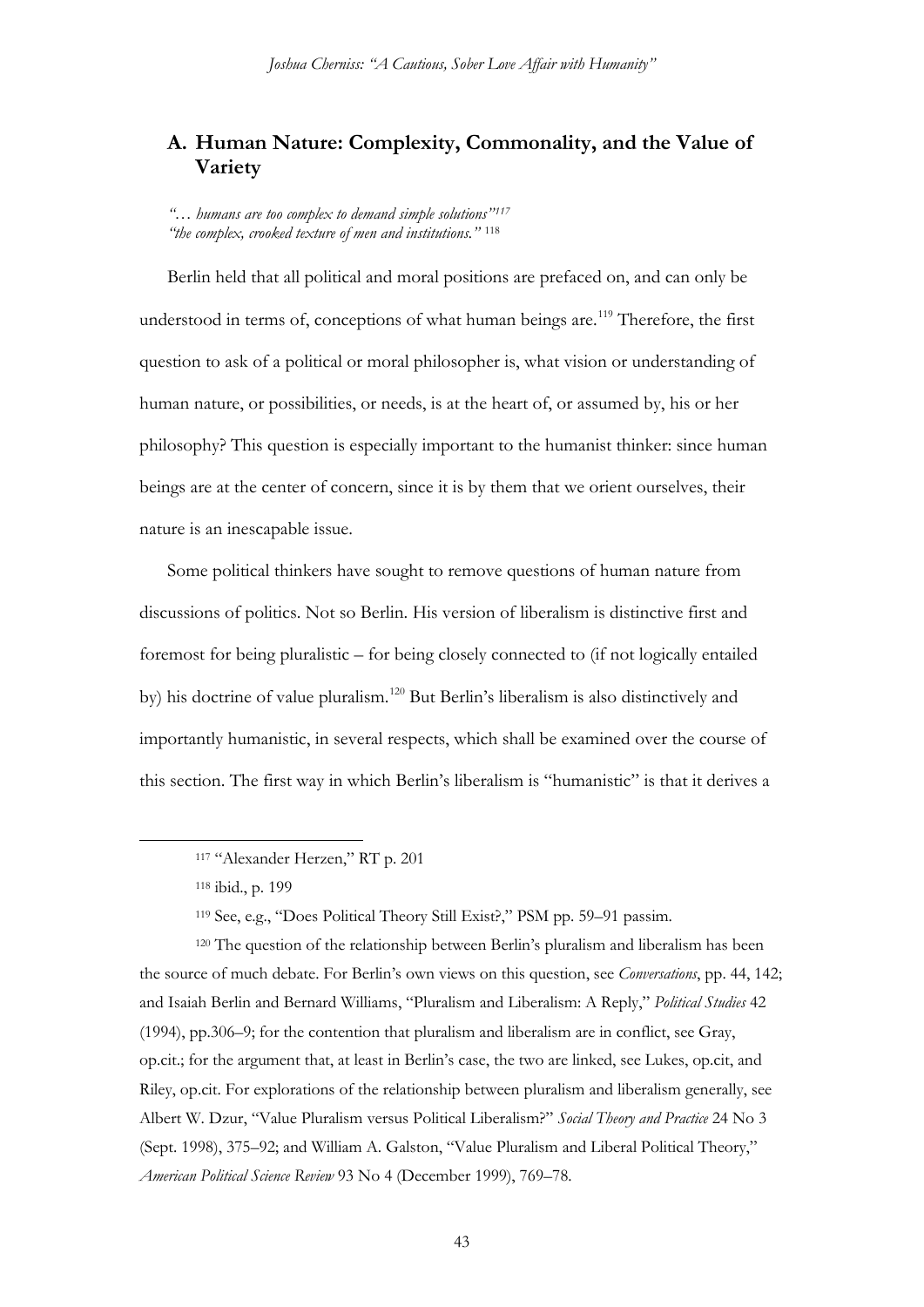liberal belief in certain human rights from a conception of human nature. There are certain "natural rights," such as freedom of thought, which flow from the basic way in which "human beings are mentally constituted;" to deny these rights is to violate "basic interest[s] and need[s] and craving[s] of human beings," to commit a sin against human nature.<sup>[121](#page-43-0)</sup> Perhaps human nature is malleable, and subject to change over time; perhaps there are at least some permanent and common features which cannot be changed without violating what is naturally human, just as the human face, however much variety and variation its features admit and manifest, must always have a common shape and features, or we consider it deformed.<sup>[122](#page-43-1)</sup>

Berlin was never very definite about how permanent, fixed, universal or specific this human nature was; but he did insist that it was characterized both by complexity, and by commonality. Pluralism, poised precariously between relativism and monism, was Berlin's attempt to do justice to this conception of human nature as a complex tissue of variety and changeability, commonality and constancy. Berlin's humanism was both pluralist, and universalist; it insisted on the reality, and the essential moral and psychological, political and social, significance of both what made human beings different, and what we share.

What we share is, in Berlin's words, a "brute fact," simply there, which cannot be ignored or changed. Human beings demand reasons and make choices: we think and we act, and we are aware of our thinking and acting. Were this not so – and if for some reason it ever ceases to be so – our ways of perceiving and describing ourselves would be completely different, or would have to become so.<sup>[123](#page-43-2)</sup>

44

 <sup>121</sup> See "Philosophy and Government Repression," SR. p.73–4.

<span id="page-43-2"></span><span id="page-43-1"></span><span id="page-43-0"></span><sup>122</sup> The facial analogy is adapted from Montaigne; see Michel de Montaigne, "Of Experience," in *The Complete Essays of Montaigne,* trans. Donald M. Frame. Stanford: Stanford University Press, 1965, p. 819

<sup>123</sup> "Does Political Theory Still Exist?" PSM pp.82–3.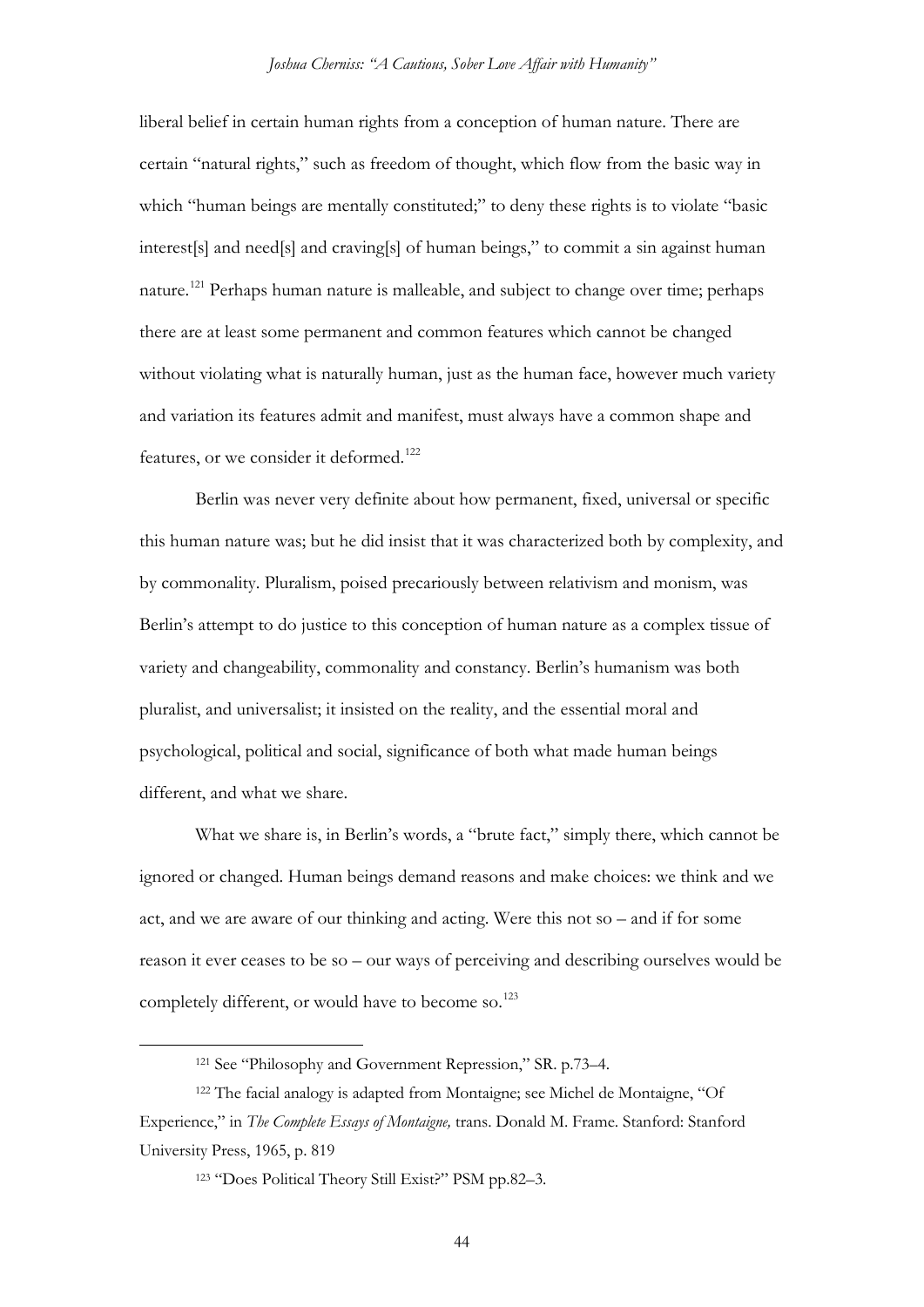Berlin's pluralism therefore holds that values are objective, because their nature and the pursuit of them are simply part of what it is to be a human being, which is "an objective given." That men and women are men and women, and not other things, is an objective fact; and part of this fact is that there are certain values that men and women can and do pursue; the multiplicity of values recognized by pluralism is "part of the essence of humanity rather than arbitrary creations of men's subjective fancies."[124](#page-44-0)

Other human beings, however different from us, are still fellow human beings, and thus like us. They are "nos semblables;" we can, with sufficient effort, come to understand them by entering into their ways of thinking, which are based on human characteristics common to us all.<sup>[125](#page-44-1)</sup> "[T]here are many ends that men may seek and still be fully rational, fully men, capable of understanding each other and sympathising and deriving light from each other … what makes men human is common to them, and acts as a bridge between them" We can appreciate why others pursue other values, and imagine ourselves also pursuing them. Their values are recognizably human to us, and we can therefore both understand, and judge, them: "We are free to criticise the values of other cultures, to condemn them, but we cannot pretend to not understand them at all."<sup>[126](#page-44-2)</sup> Human ends may not be compatible or commensurable, but they must be comprehensible and communicable; they cannot be unlimited, and they must be capable of being understood by other human beings; otherwise they cease to be human at all, and we speak of them as deranged.<sup>[127](#page-44-3)</sup>

<sup>124 &</sup>quot;My Intellectual Path," p. 12; cf "The Pursuit of Ideal," CTH p.11

<span id="page-44-1"></span><span id="page-44-0"></span><sup>125</sup> *Conversations*, p. 37; "Alleged Relativism in Eighteenth Century European Thought," CTH p.79

<sup>126 &</sup>quot;The Pursuit of the Ideal," CTH p. 11

<span id="page-44-3"></span><span id="page-44-2"></span><sup>127</sup> "Alleged Relativism in Eighteenth Century European Thought," CTH 80; cf. "Introduction," *Five Essays on Liberty* in *Liberty*, pp. 24–5, 54.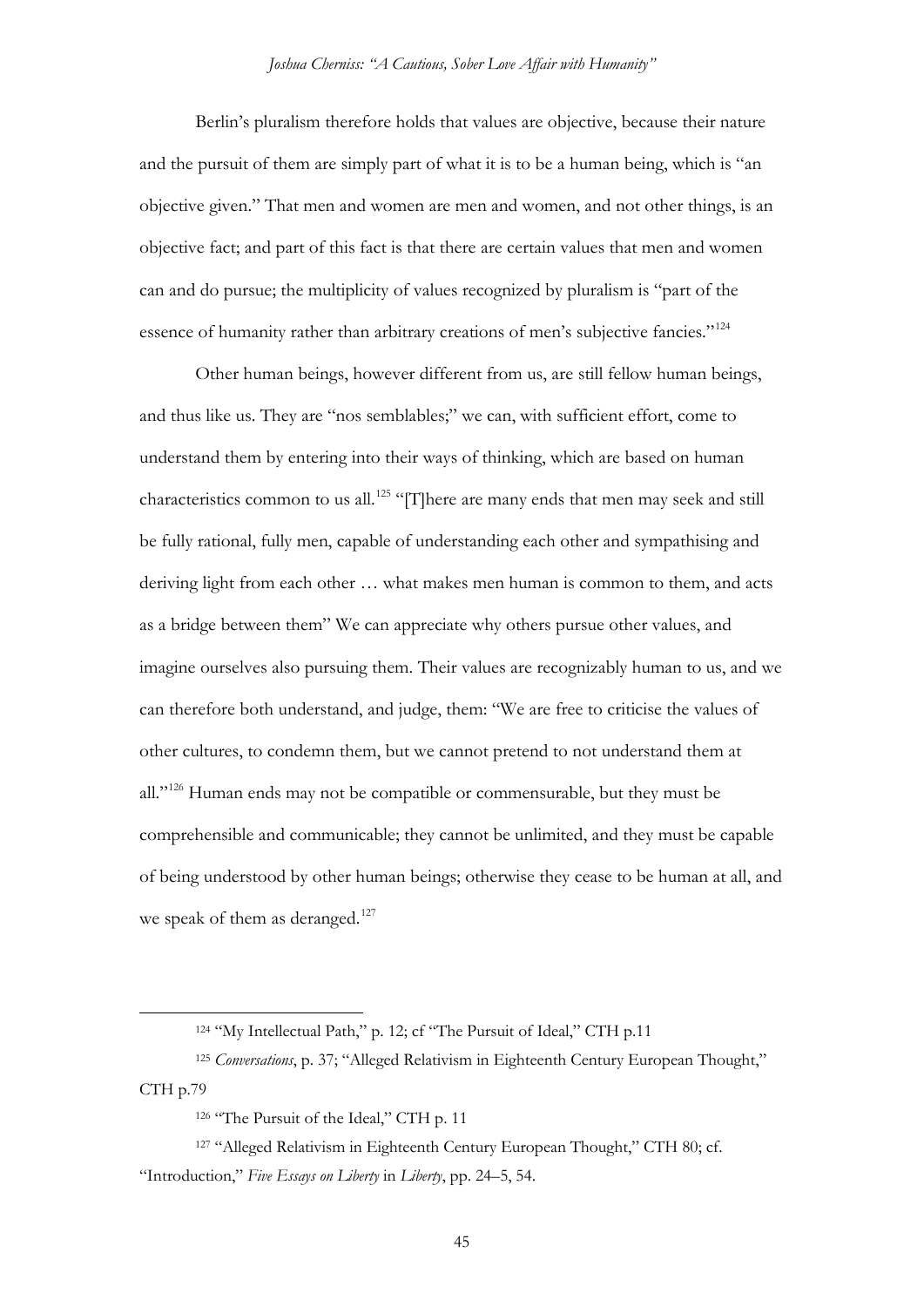Yet such understanding of others is not easy, and yields no simple answers about human nature, because human nature and human life are too inherently complex to admit of facile understanding or easy answers. Human beings are open-ended, diverse creatures, who pursue a variety of mutually contradictory and often confused, but very real, goals, and are always open to change. Berlin shared the view he attributed to Mill of man as

"creative, incapable of self-completion, and therefore never wholly predictable; fallible, a complex combination of opposites, some reconcilable, others incapable of being resolved or harmonised; unable to cease from his search for truth, happiness, novelty, freedom, but with no guarantee, theological or logical or scientific, of being able to attain them; a free, imperfect being, capable of determining his own destiny in circumstances favourable to the development of his reason and his gifts."<sup>[128](#page-45-0)</sup>

Complexity, diversity, changeability, incompleteness, which made it impossible to arrive at a single, fixed definition of human nature and human needs, were themselves essential parts of human nature; a paradoxical blend of indeterminacy and inviolability was characteristic of the nature of human nature.

While Berlin was careful to insist on the reality, and the importance of retaining an

awareness of, what is common to all human beings, he was more concerned throughout

much of his work with insisting on the value of variety. He wrote that

"the differences of cultures and characters are as deep as the similarities … we are none the poorer for this rich variety: *knowledge* of it opens the windows of the mind (and soul) and makes people wiser, nicer, & more civilized; absence of it breeds irrational hatreds, prejudices, hatreds, ghastly extermination of heretics and those who are different."<sup>[129](#page-45-1)</sup>

Like Mill, Berlin desired "variety and individuality for their own sakes … diversity,

versatility, fullness of life – the unaccountable leap of individual genius, the spontaneity

and uniqueness of a man, a group, a civilization"; and detested "standardisation …

<span id="page-45-1"></span>timidity, mildness, natural conformity, lack of interest in human issues," the prospect of

<span id="page-45-0"></span>"the human pack in full cry against the victim" (did Berlin recall the Russian crowd

 <sup>128</sup> "John Stuart Mill and the Ends of Life," in *Liberty*, p. 250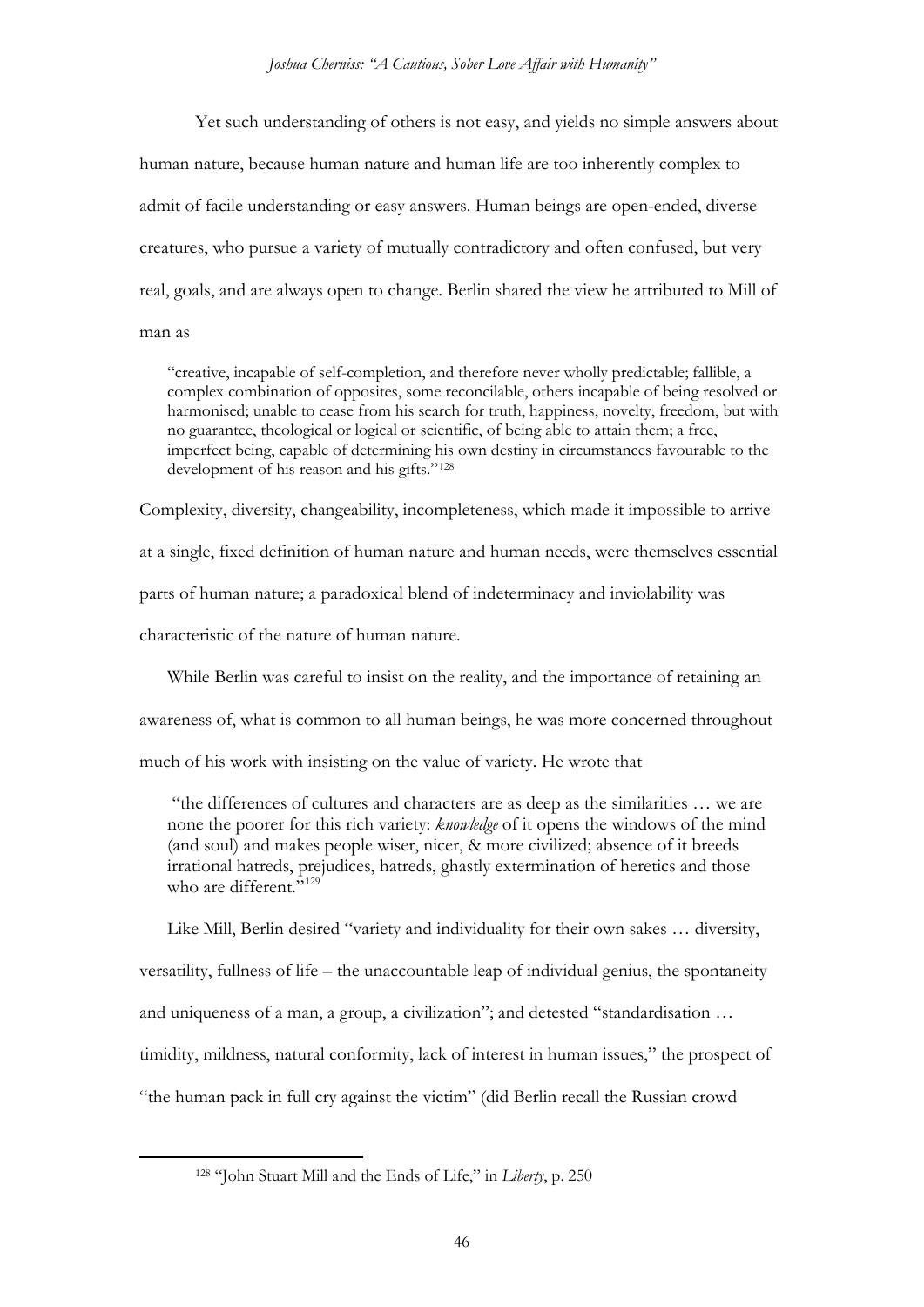dragging away the policeman on writing this?), "narrowness, uniformity, the crippling effect of persecution, the crushing of individuals by the weight of authority or of custom or of public opinion." He believed that order, tidiness, and even peace, should not be worshipped blindly, nor "bought at the price of obliterating the variety and colour of untamed human beings with unextinguished passions and untrammeled imaginations." Berlin's goal was "the widest variety of human life and character" possible; he was therefore anxious, no less than the author of *On Liberty*, to "preserve variety, to keep doors open to change, to resist the dangers of social pressure … [to] protect dissidents and heretics as such."<sup>[130](#page-46-0)</sup>

This belief in the value of variety was, again, based on Berlin's conception of human nature. He believed that "human beings are complex and fragile and … there is a value in the very irregularity of their structure which is violated by attempts to force it into patterns or straitjackets,"[131](#page-46-1) because "human creativity may depend upon the variety of mutually exclusive choices."[132](#page-46-2) Individual temperaments naturally differ, and must if human beings are to lead rewarding and interesting and satisfying lives; "too much enthusiasm for common norms can lead to intolerance and disregard for the inner life of  $man$ <sup>"</sup>

It is therefore important, and admirable, to be able to appreciate, to recognize not only the inevitability, but also the inherent value, of variety, and of the disagreement and conflict that are its consequences. Thus, Berlin praised Montesquieu for the wide range of his sympathies, for his feeling for "the vast variety of situations, and the extreme complexity and intricacy of individual cases," which made the quest for uniformity both

 <sup>129</sup> "Notes on Prejudice," *Liberty* p. <sup>346</sup>

<span id="page-46-0"></span><sup>130</sup> "John Stuart Mill and the Ends of Life," in *Liberty* pp. 221, 228–9, 238–9

<span id="page-46-1"></span><sup>131</sup> "Alexander Herzen," RT p. 205

<span id="page-46-2"></span><sup>132 &</sup>quot;The Pursuit of the Ideal," CTH p. 17

<span id="page-46-3"></span><sup>133</sup> "Introduction," to *Five Essays on Liberty*, in *Liberty*, pp. 49–50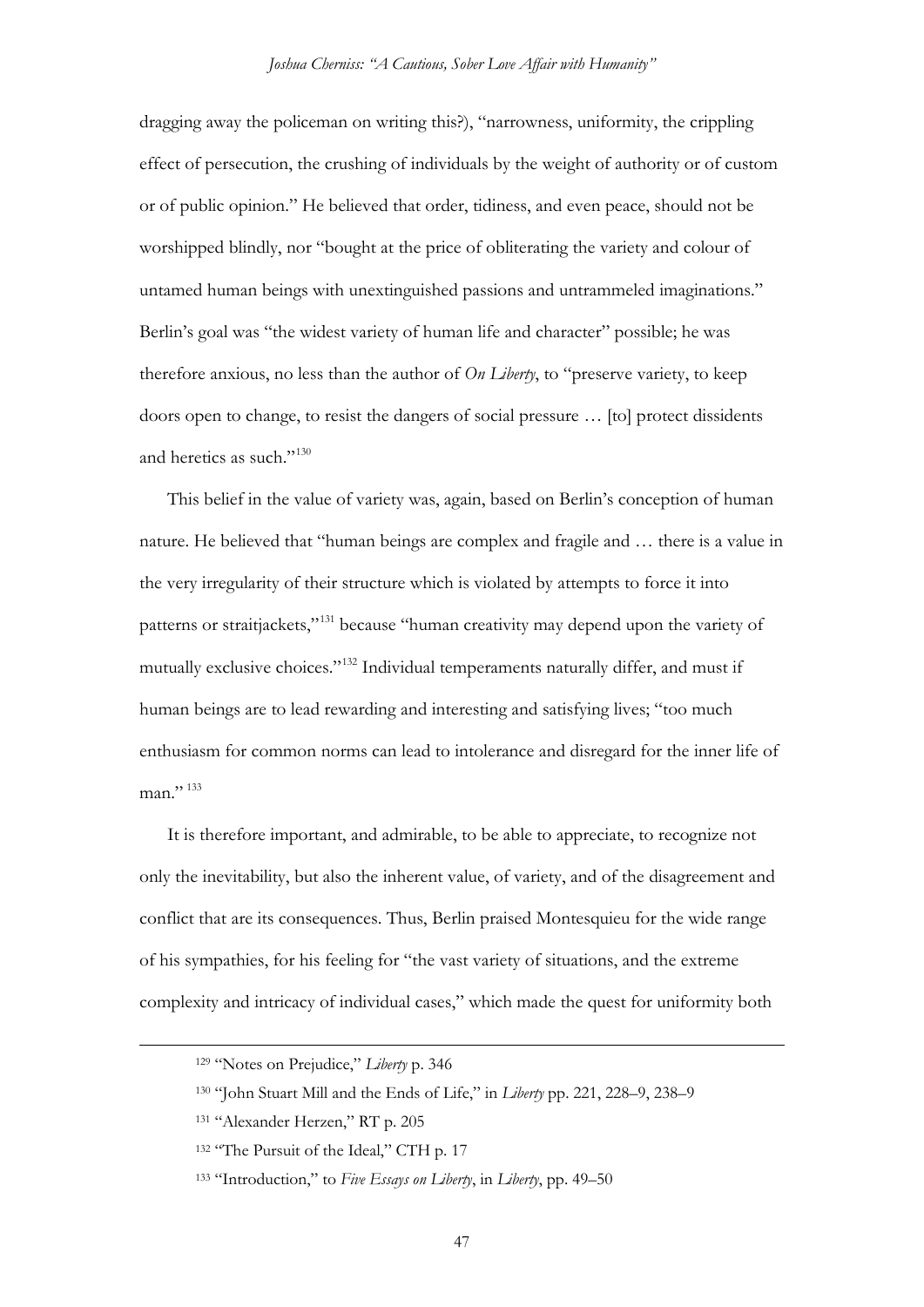blinding and dangerous; "Only those societies are truly free which are in a state of 'agitation', unstable equilibrium; whose members are free to pursue – choose between – a variety of ends or goals."<sup>[134](#page-47-0)</sup>

Berlin shared this taste for variety as the zest of life and the essence of human personality: he loved human beings precisely because we are maddeningly irreducible, diverse and difficult to fit into a single mode.<sup>[135](#page-47-1)</sup> He valued what contributed to "a broad, full, generous tide of life in which the full resources of individuals could be developed to their richest and most diversified extent,"[136](#page-47-2) and celebrated those who were different, even difficult, who went "against the current," and therefore expanded and enriched the range of human possibility.

For Berlin, the value of political goals such as liberty, and indeed of all of those things which are not natural, but are created or attained by human beings with effort and within society, *"consists in the fact that without it the individual personality cannot realize all its potentialities* – cannot live, act, enjoy, create in the illimitable fashions which every moment of history affords, and which differ in unfathomable ways from every other moment of history, and are wholly incommensurable with them."[137](#page-47-3) Berlin's politics and ethics therefore begin, and end, with considerations of human nature and human personality. The basic responsibilities of political institutions is to protect certain human rights as derived from the essential givens of human nature; but the larger goal of politics, and of human activity generally, is the open-ended, varied, and free development of a multitude of individual human characters in a multiplicity of different directions.

### <span id="page-47-1"></span><span id="page-47-0"></span>**B. Returning the Ticket: the Rejection of Final Solutions**

 <sup>134</sup> "Montesquieu," AC p. 158

<sup>135</sup> See Avishai Margalit, "Isaiah Berlin at Eighty," in Margalit 1989 op cit., p. 8

<span id="page-47-2"></span><sup>136</sup> "Chaim Weizmann," PI p 54

<span id="page-47-3"></span><sup>137&</sup>quot;Herzen and Bakunin on Individual Liberty," RT pp. 94–5; emphasis added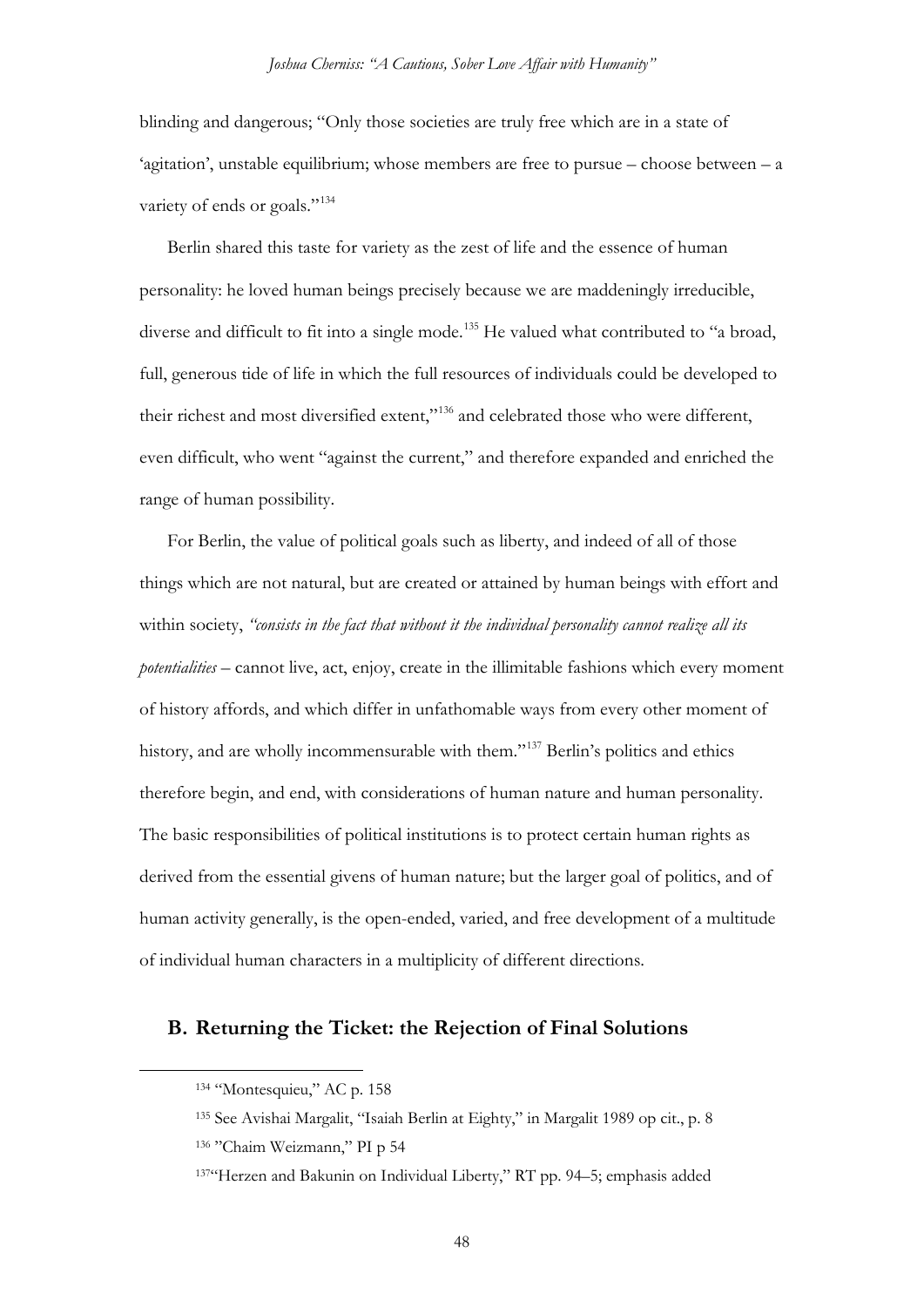*"The notion that there is a splendid future in store for humanity, that it is guaranteed by history, and that it justifies the most appalling cruelties in the present … [is] a fatal doctrine directed against human life."[138](#page-48-0)*

Because human beings are complex and unpredictable, and because their values clash so that the very idea of perfection was incoherent as well as impossible, Berlin rejected the idea of "final solutions" to human problems. This position, central to Berlin's pluralism, is well-known (and well-expressed by Berlin himself)<sup>139</sup>; I will therefore not elaborate on it further here. I will instead focus on other aspects of Berlin's moral thought that led him to reject the idea of "final solutions," and which would have led him to reject them even if he thought them possible and practicable. The first concerns Berlin's belief in the undesirability of finality *qua* finality, as a threat to freedom and variety; the second involves his beliefs about the very nature of values, and especially the relationship between means and ends.

*The idea of a final solution – if one can leave aside the connotations with which the phrase has been permanently imbued by Hitler and his minions – is on the face of it tempting. A permanent end to human strife and suffering, the eternal reign of justice, harmony, peace, truth, and light, has been at the heart of the great eschatological and utopian and indeed progressive movements, both religious and secularized, throughout much of history. It is a vision that anyone concerned with the horrors that pervade human existence as it is now, and has ever been – that is, any decent human being – will find appealing, and perhaps even necessary. But it is a dangerous vision nonetheless. It may be a useful goal to hold up when striving to make the world better; but, as Berlin observed, "in resisting great present evils, it is as well not to be blinded to the possible danger of the total triumph of any one principle."[140](#page-48-2)*

 <sup>138</sup> "Alexander Herzen," RT p. 194

<sup>139</sup> See, e.g., "The Pursuit of the Ideal," CTH, passim.

<span id="page-48-2"></span><span id="page-48-1"></span><span id="page-48-0"></span><sup>140</sup> "Introduction," to *Five Essays on Liberty*, in *Liberty*, p. 50; he added: "It seems to me that no sober observer of the twentieth century can avoid qualms in this matter."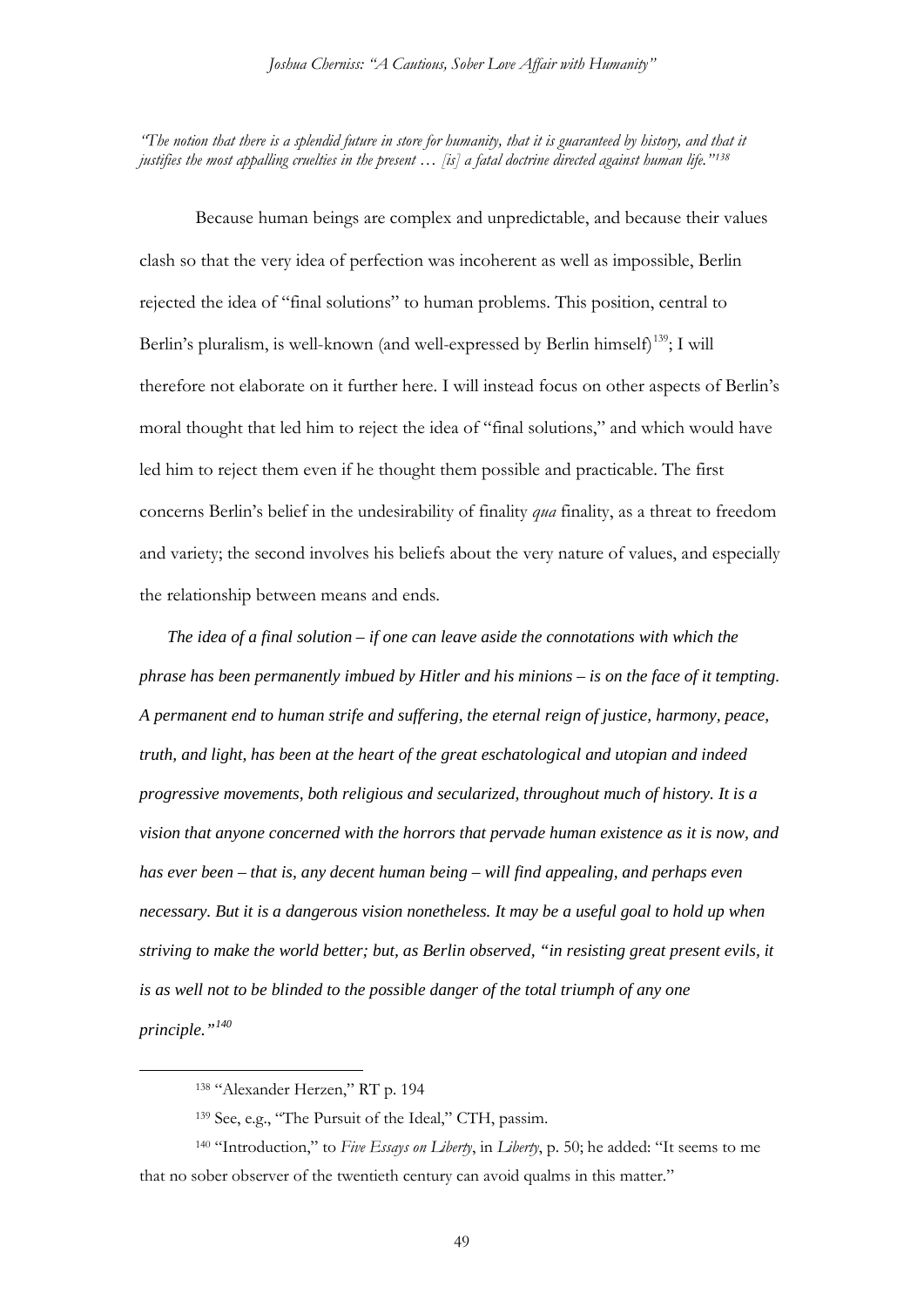*Because Berlin's nightmare vision was of a world in which variety and liberty had no place, a world lacking in the play of diverse and open-ended human personalities, the ideal of perfection, desired by so many, was unappealing to him. For "once perfection has been reached the need for choice between alternatives withers away … [in the perfect society] the recrudescence of basic disagreement is a symptom of error and vice." Berlin regarded this ideal of living in "a frictionless medium" without conflict and therefore without alternatives between incompatible ends as a "coherent fantasy" which threatened to turn human beings into "brainwashed, contented beings."[141](#page-49-0) If a singular, harmonious pattern of perfection could be achieved, there would be no place for dissent or deviation from it, and therefore no room for freedom; variety would become a blight, liberty a sin.[142](#page-49-1)*

*If a final or perfect solution is in itself a gloomy prospect for Berlin, the idea of such a solution is an even graver danger: if Berlin was correct, the former is ultimately impossible, whereas the latter is a very real motivation for inhumanity. The logic of pursuing Utopia is one of ideological pogroms, of ruthless crusades:*

*"For if one really believes that such a solution is possible, then surely no cost is too high a price to pay for that? … Since I know the only true path to the ultimate solution of the problems of society, I know which way to drive the human caravan; and since you are ignorant of what I know, you cannot be allowed to have liberty of choice even within the narrowest limits, if the goal is to be reached … if there is resistance based on ignorance or malevolence, then it must be broken and hundreds of thousands may have to perish to make millions happy for all time. What choice have we, who have the knowledge, but to be willing to sacrifice them all?"[143](#page-49-2)*

 <sup>141</sup> "Introduction," to *Five Essays on Liberty*, in *Liberty*, p. 44

<sup>142</sup> See "Philosophy and Government Repression," SR p. 75

<span id="page-49-2"></span><span id="page-49-1"></span><span id="page-49-0"></span><sup>143</sup> "On the Pursuit of the Ideal," CTH p. 15; cf. "Introduction," *Five Essays on Liberty* in *Liberty* pp. 47–8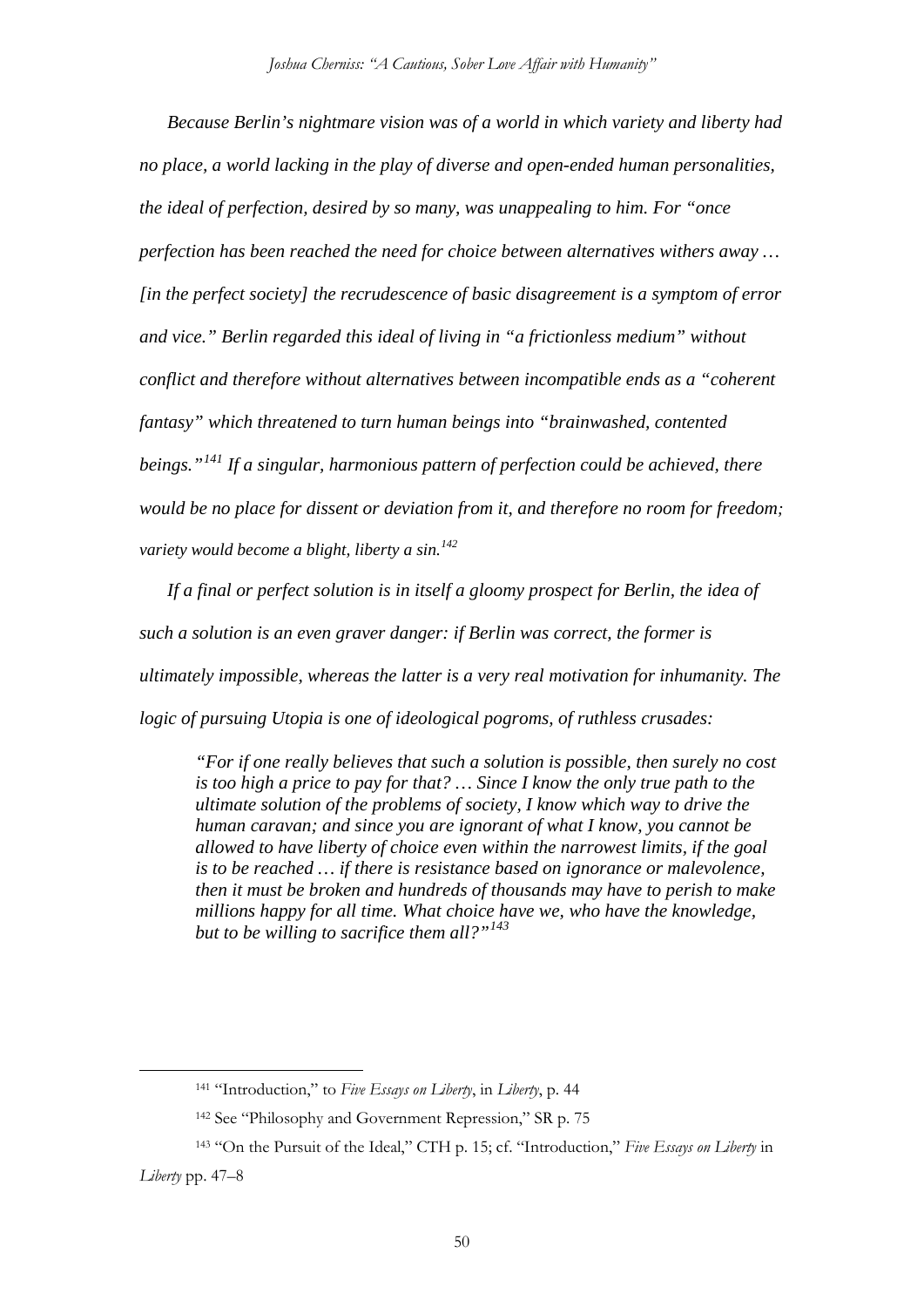In such a logic, all means, however horrific, are justified by the goal of perfection. Berlin therefore rejected that goal as itself dangerous; but he also rejected the entire mentality of justifying wicked means in the name of even noble and attractive ends.

There are several facets to Berlin's thinking about means and ends, all of which are of central importance to his moral thought, all of them parts of his humanism. As we have seen, Berlin, following Kant, held that human beings are ends in themselves, and therefore to treat them or conceive of them as means is a sin against human nature. Following from this principle – which was partly a philosophical position, partly a secular article of faith – were Berlin's contentions that means are not necessarily justified by the ends at which they aim; and that values should be pursued as ends in themselves, not as means. These three interlocking lines of thought together constitute a rejection of all forms of instrumentalism.

Although he traced his own pluralism to Machiavelli, Berlin's moral vision was a sustained repudiation of Machiavelli's famous dictum that the ends justify the means. Berlin recognized that compromise is necessary in the world of imperfect, flawed and corrupt men and women, and that loss, sacrifice and the violation of legitimate and binding principles are necessary in a world of conflicting, incompatible values; but such compromises, sacrifices, and violations are what they are, and should not be welcomed, excused, explained away or celebrated as anything else. And certain prices, certain sacrifices, are beyond permissibility. Good ends occasionally necessitate bad means, but they never make them anything but bad; and they never justify evil. On the contrary, "evil means destroy good ends."[144](#page-50-0) Berlin's tolerance stopped short at brutal cynicism and ruthlessness, which he could not bear.<sup>[145](#page-50-1)</sup>

<span id="page-50-1"></span><span id="page-50-0"></span><sup>144 &</sup>quot;Fathers and Children," RT p. 299

<sup>145</sup> See Annan, "The Don as Magus," in *The Dons*, op.cit.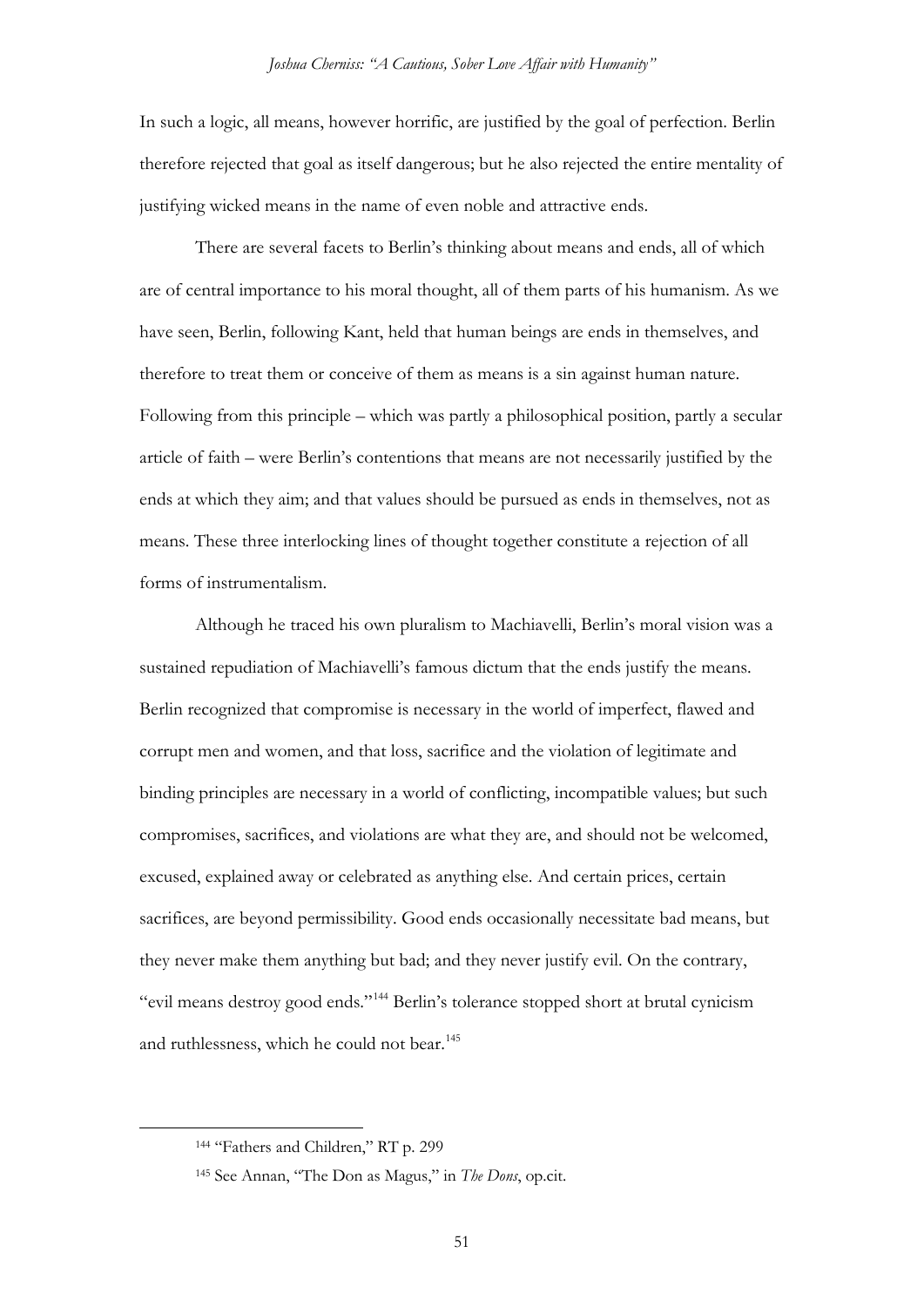Ends do not justify means; they also are not themselves means to yet other, greater ends. Values are not valuable because they conduce to some single, ultimate goal, but because they are valuable by definition, by their own inherent nature. As a result, to sacrifice or violate some human value in the pursuit of another is not justified, since the value sacrificed, no less than the value to which it is sacrificed, is inherently valuable; it does not derive its value from, and therefore is not dependent on, or expendable in the name of, some other goal.<sup>[146](#page-51-0)</sup>

Berlin declared that "Everything in nature, in history, is what it is, and its own end. The present is its own fulfillment, it does not exist for the sake of some unknown future." If the opposite were true, we would be mere puppets, and the purpose and meaning of life would be defined by what it led to, by its end, its terminus – that is, death.<sup>[147](#page-51-1)</sup> But this is ridiculous, as well as dangerous.<sup>[148](#page-51-2)</sup> The

"purpose of life is to live it … is life itself, the purpose of the struggle for liberty is the liberty here, today, of living individuals, each with his own individual ends, for the sake of which they move and fight and suffer, ends which are sacred to them; to crush their freedom, to stop their pursuits, to ruin their ends for the sake of some ineffable felicity of the future, is blind, because that future is always too uncertain, and vicious, because it outrages the only moral values we know, tramples on real human lives and needs".<sup>[149](#page-51-3)</sup>

The preceding quote comes from one of Berlin's essays on Alexander Herzen,

from whom he derived the vehement contention, at the core of his entire outlook on

146 See "Alexander Herzen," RT 197; "Philosophy and Government Repression," SR p.

<span id="page-51-0"></span>54

<span id="page-51-1"></span><sup>147</sup> In this respect Berlin echoed John Maynard Keynes when the latter said that "it is misleading to talk about things in terms of this 'long run.' In the long run we are all dead." (I am indebted to my friend Mr. Chiansan Ma for this quote.)

<span id="page-51-2"></span><sup>148</sup> In the months preceding and encompassing the composition of this essay, the world has had ample opportunity to witness the horrors and catastrophes that result from visions that deify death as the purpose of life and its ultimate, redemptive value and goal; as well as moralities that hold any means, however monstrous, as justifiable by appeals to "higher" ends, be they celestial or earthly.

<span id="page-51-3"></span><sup>149</sup> "Herzen and Bakunin on Individual Liberty," RT pp. 93–4; see also ibid., p. 95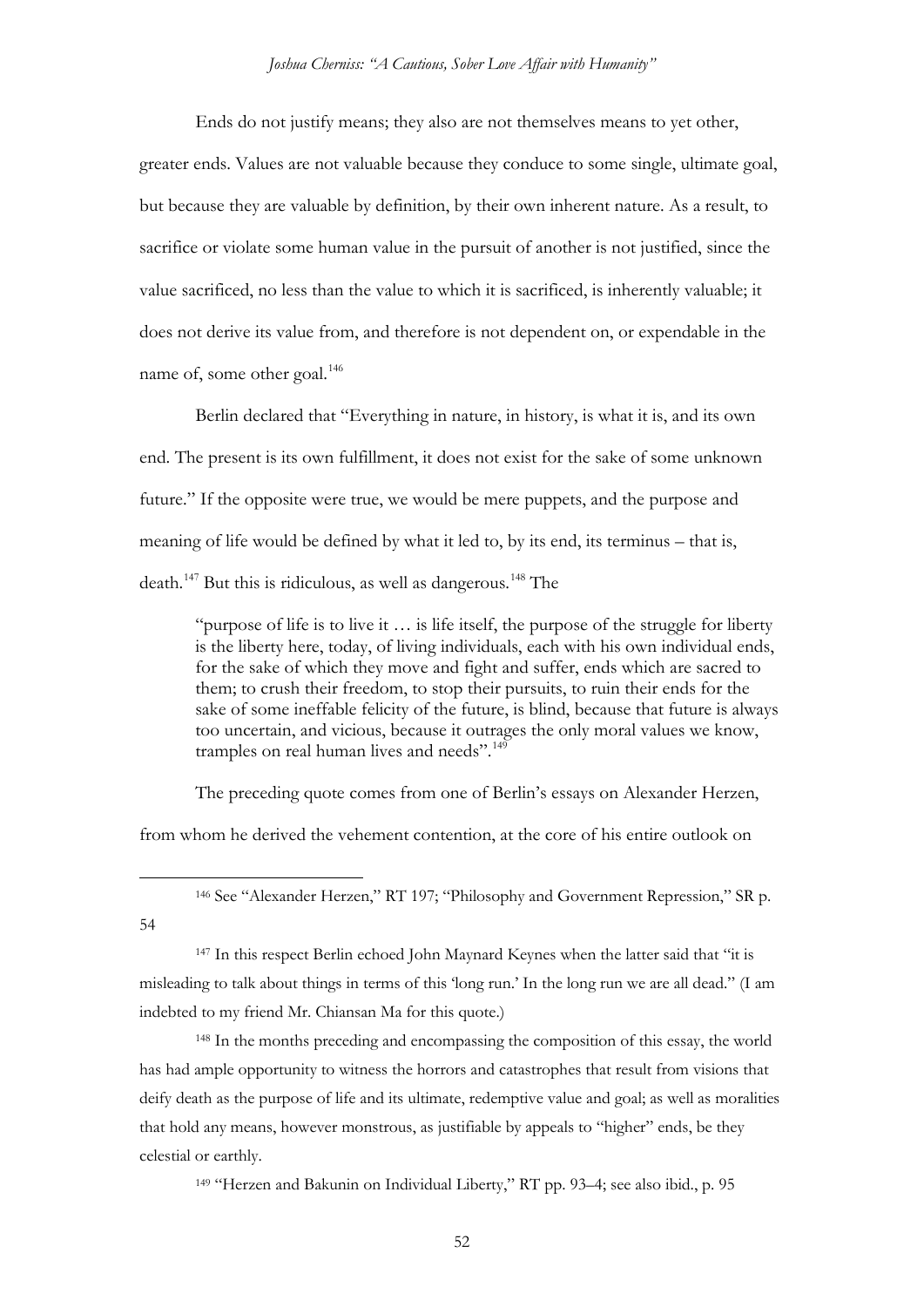*Joshua Cherniss: "A Cautious, Sober Love Affair with Humanity"*

human life, that individual human lives, and life in general, are ends in themselves. It was this insight that Berlin found most valuable in Herzen, and which led him to regard the Russian revolutionary romantic as the most original and profound moralist of the  $19<sup>th</sup>$ century. Herzen believed that

"the ultimate goal of life was life itself; that the day and the hour were ends in themselves, not a means to another day or another experience … that remote ends were a dream, that faith in them was a fatal illusion; that to sacrifice the present or the immediate and foreseeable future to these future ends must always lead to cruel and futile forms of human sacrifice … that values were not found in an impersonal, objective realm, but were created by human beings, changed with the generations of men, but were nonetheless binding upon those who lived in their light; that suffering was inescapable, and infallible knowledge neither attainable nor needed. He believed in reason, scientific methods, individual action, empirically discovered truths; but he tended to suspect that faith in general formulas, laws, prescription in human affairs was an attempt, sometimes catastrophic, always irrational, to escape from the uncertainty and unpredictable variety of life to the false security of our own symmetrical fantasies."[150](#page-52-0)

Berlin accepted as his own not only Herzen's moral vision, but also Herzen's philosophy – or anti-philosophy – of history. Herzen had rebelled violently against the "great despotic vision" of historical inevitability, the rule of history by impersonal forces, the existence of one ultimate, harmonious truth, which governed history and towards which history was headed. He held that, on the contrary,

"nature obeys no plan, that history follows no libretto; that no single key, no formula can, in principle, solve the problems of individuals and societies; that general solutions are not solutions, universal ends are never real ends, that every age has its own texture and its own questions, that shortcuts and generalizations are no substitute for experience."<sup>[151](#page-52-1)</sup>

Berlin, too, rejected the teleological vision of history as pursuing a set end or plan.<sup>[152](#page-52-2)</sup>

Because he believed that there was no higher purpose or direction towards which history moves – that the lives of and relationships between individuals are all that there is, or ever will be – Berlin rejected the idea of sacrificing human values and human lives to "higher" ends or future goals; he rejected the idea of "final solutions" as a matter of

<span id="page-52-0"></span><sup>150 &</sup>quot;Herzen and his Memoirs," AC p. 211

<span id="page-52-1"></span><sup>151&</sup>quot;Herzen and Bakunin on Individual Liberty," RT pp. 87–8

<span id="page-52-2"></span><sup>152</sup> See, e.g., "Historical Inevitability," PSM pp. 131–2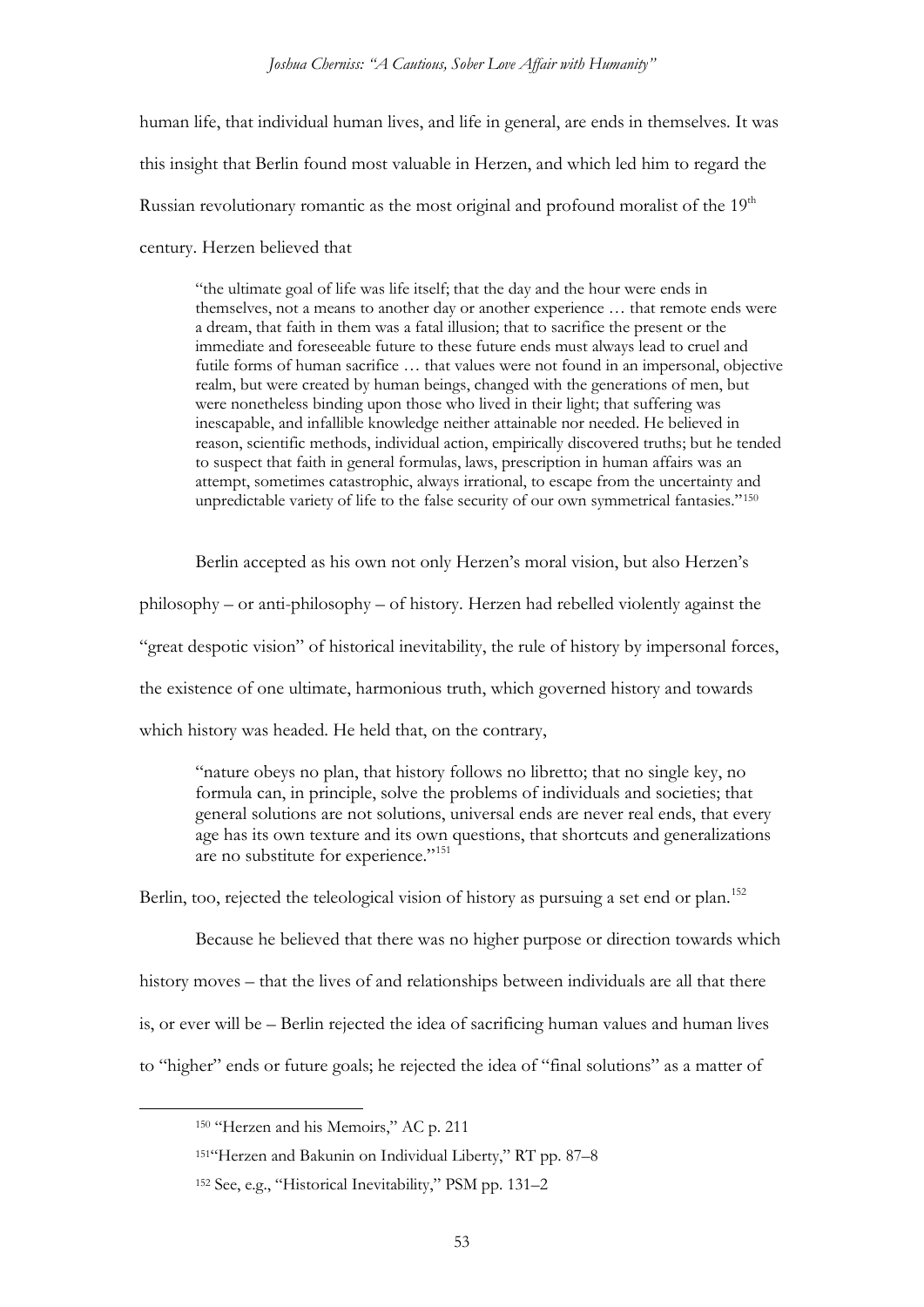principle. He admired Herzen for rejecting social orders that, in the pursuit of admirable goals, trampled on life and liberty and inflicted humiliation and oppression "with the same moral fury as that with which Ivan Karamazov spurned the promise of eternal happiness bought at the cost of the torture of one innocent child."<sup>[153](#page-53-0)</sup> Ivan spoke for Berlin, and for humanists everywhere, in his insistence that

*"the one thing which no utilitarian paradise, no promise of eternal harmony in the future within some vast organic whole will make us accept is the use of human beings as mere means – the doctoring of them until they are made to do what they do, not for the sake of the purposes which are their purposes, fulfillment of hopes which however foolish or desperate are at least their own, but for reasons which only we, the manipulators, who freely twist them for our own purposes, can understand."[154](#page-53-1)*

What Berlin cared about was "not the historical process or the condition of the universe or the solemn march of the Hegelian God through the world, but the lives and liberties and aspirations of individual men and women whose sufferings no sublime universal harmony could explain away or redeem."<sup>[155](#page-53-2)</sup> He therefore regarded Ivan's refusal as an act of moral grandeur, a declaration of humanistic piety<sup>156</sup>; and all his life, throughout all his work, he joined Ivan in returning the ticket.

## **C. The Sense of Reality; the Importance of Individuality**

*"*"*one of the deepest modern disasters is to be caught up in abstractions instead of realities"* [157](#page-53-4)

Berlin's moral beliefs were of a piece with his intellectual method: they both reflected, and cemented, his commitment to a particular way of looking at and thinking about the world. Just as Berlin urged a moral position that emphasized the importance and inviolability of human

<sup>157</sup> "Alexander Herzen," RT p. 197

 <sup>153</sup> "Herzen and Bakunin on Individual Liberty," RT pp. 87–8

<sup>154</sup> "A Letter to George Kennan," *Liberty* pp. 338–9

<sup>155</sup> "Vissarion Belinsky," RT p. 169

<span id="page-53-4"></span><span id="page-53-3"></span><span id="page-53-2"></span><span id="page-53-1"></span><span id="page-53-0"></span><sup>156</sup> Whether this is how Dostoevsky intended Ivan's actions and words to be interpreted is debatable; but then Berlin was never very fond of Dostoevsky. See *Conversations*, pp. 172–3. The phrase "humanistic piety" comes from Ignatieff, p. 54; Ignatieff gives it in quotes, unreferenced, so it presumably comes from Berlin's spoken recollections.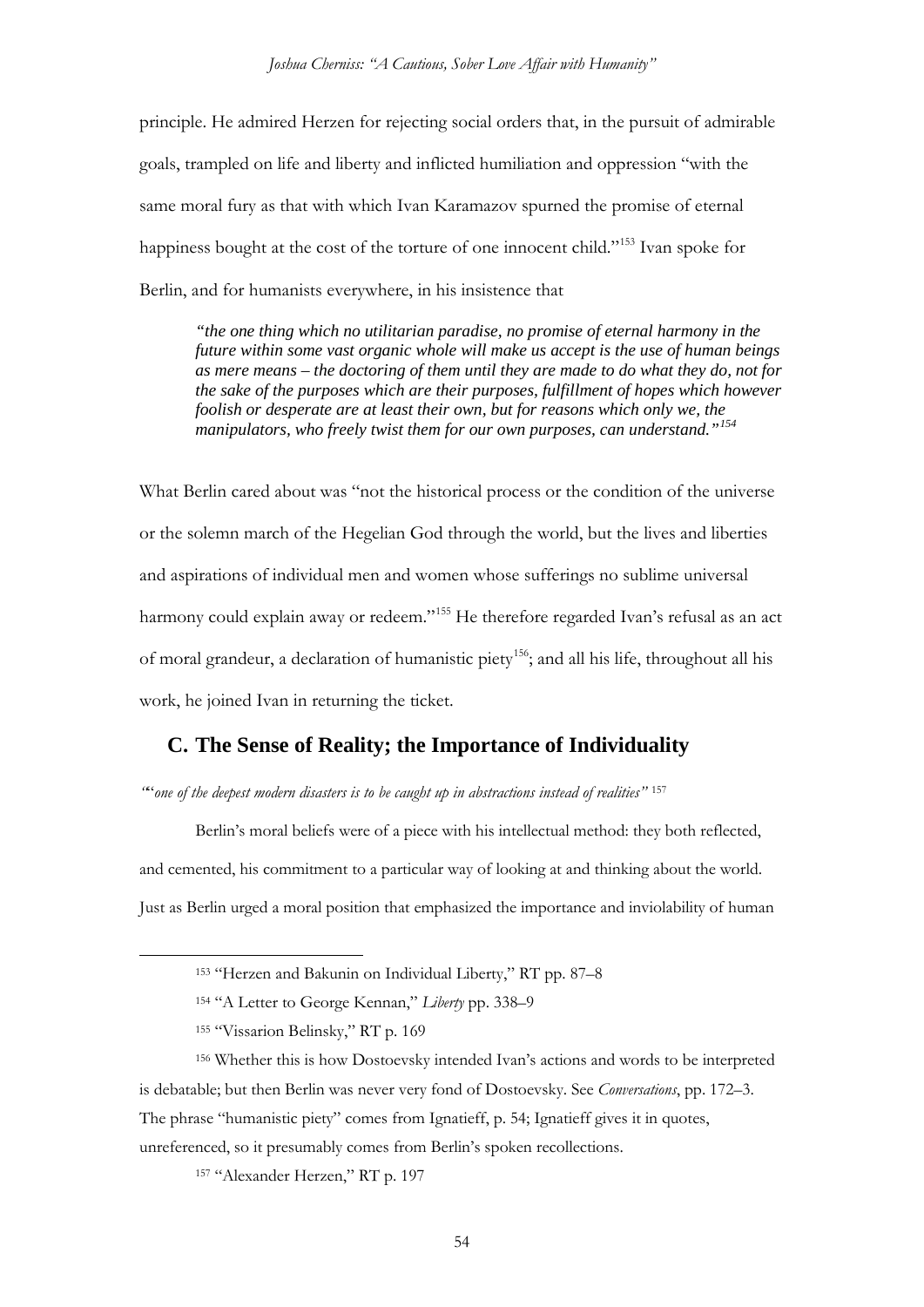beings as ends rather than means, in order to combat the tendency to sacrifice human beings to abstractions, so too he championed what he called the "sense of reality" as a correction to dogmatic, simplistic and Procrustean approaches to the world. Berlin feared constricting and distorting formulae," which "cut into the living flesh of social or individual sentiment … vivisecting it with the surgical knife of some dogmatic theory or ideology," which failed to convey the unique tones and colors of life. He therefore emphasized what Meinecke called "individualizing observation:" "a sense of the concrete, many-faceted, changing, never completed life of societies."[158](#page-54-0)

Berlin himself, true to this emphasis on the particular, often depicted the qualities of the "sense of reality" by describing the senses of reality of individual persons. Thus, through his championing of Herzen's portrayal of his own world, Berlin emphasized that an insightful and true sense of reality is "untrammeled," not committed to a single purpose or thesis or doctrine that determined what he perceived. Herzen also exemplified the "sense of reality" in that he recognized "the crucial distinction between words that are about words, and words that are about persons or things in the real world."[159](#page-54-1) Herzen's "clear-sighted empiricism" led him to realize that "words and ideas offer no substitute for experience, that life teems with exceptions and upsets the bestmade rules and systems." Herzen, like few men of his time, saw that all problems are specific;

"general problems, such as 'What is *the* end (or *the* meaning) of life?' … are not answerable in principle … because the questions themselves are misconceived, because ends, patterns, meanings, causes differ with the situation and outlook and needs of the questioner, and can be correctly and clearly formulated only if these are made part of the question".

<span id="page-54-0"></span>Herzen's discussion of human beings is therefore not abstract and generalized, but full of "vivid, three-dimensional, 'rounded' perception of actual character, authentic human

 <sup>158</sup> "Meinecke and Historicism," POI pp. 209–10

<span id="page-54-1"></span><sup>159</sup> "Alexander Herzen," RT pp. 208–9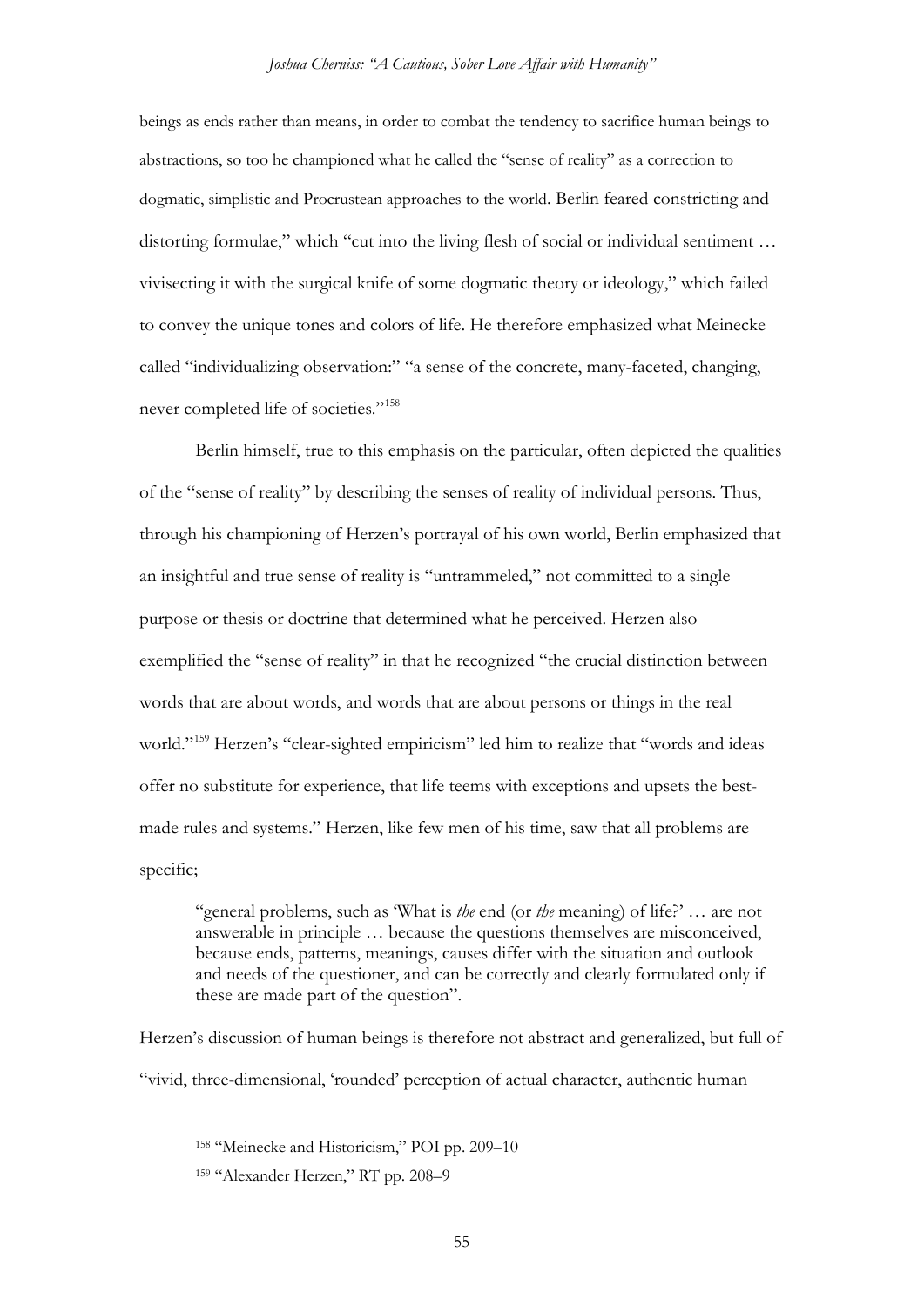beings with real needs, seeking attainable human ends, set in circumstances which can be visualised."[160](#page-55-0)

An even better model of the "sense of reality" than the penetrating but often quixotic Herzen was Turgenev, whose sober and scrupulous attention to "the overlapping sides of every question," "fascination with the varieties of character and situation as such, … inveterate habit of doing justice to the full complexity and diversity of goals, attitudes, beliefs … [and] capacity for rendering the very multiplicity of interpenetrating human perspectives that shade imperceptibly into each other, nuances of character and behaviour, motives and attitudes" made him the most admirably clear-eyed and truthful of writers. For Turgenev, abstractions were "substitutes for reality … doctrines which life, with its uneven surface and irregular shapes of real human character and activity, would surely resist and shatter." His vision therefore was always "delicate, sharp, concrete, and incurably realistic."<sup>[161](#page-55-1)</sup>

The "sense of reality" that these Russian writers shared was a sense of the "infinitesimals" of life, the subtlest, most evanescent and pervasive data of existence.<sup>162</sup> The emphasis on the particular was key. Berlin believed that "the concrete situation is almost everything,"[163](#page-55-3) that "what is real is always particular; what matters is the unique, the individual, the concrete, that wherein a thing differs from other things." Each particular predicament requires its own specific treatment; it is vital to be sensitive to "the day-to-day play of circumstances … the individual nature of each case."[164](#page-55-4) Only

<span id="page-55-0"></span> <sup>160</sup> "A Revolutionary Without Fanaticism," POI pp. 100–1

<span id="page-55-1"></span><sup>161&</sup>quot;Fathers and Children," RT pp. 269, 271, 292–3

<span id="page-55-2"></span><sup>162</sup> See "The Hedgehog and the Fox," RT pp. 48–9

<span id="page-55-3"></span><sup>&</sup>lt;sup>163</sup> "The Pursuit of the Ideal," CTH p. 18

<span id="page-55-4"></span><sup>164</sup> "John Stuart Mill and the Ends of Life," *Liberty*, p. 238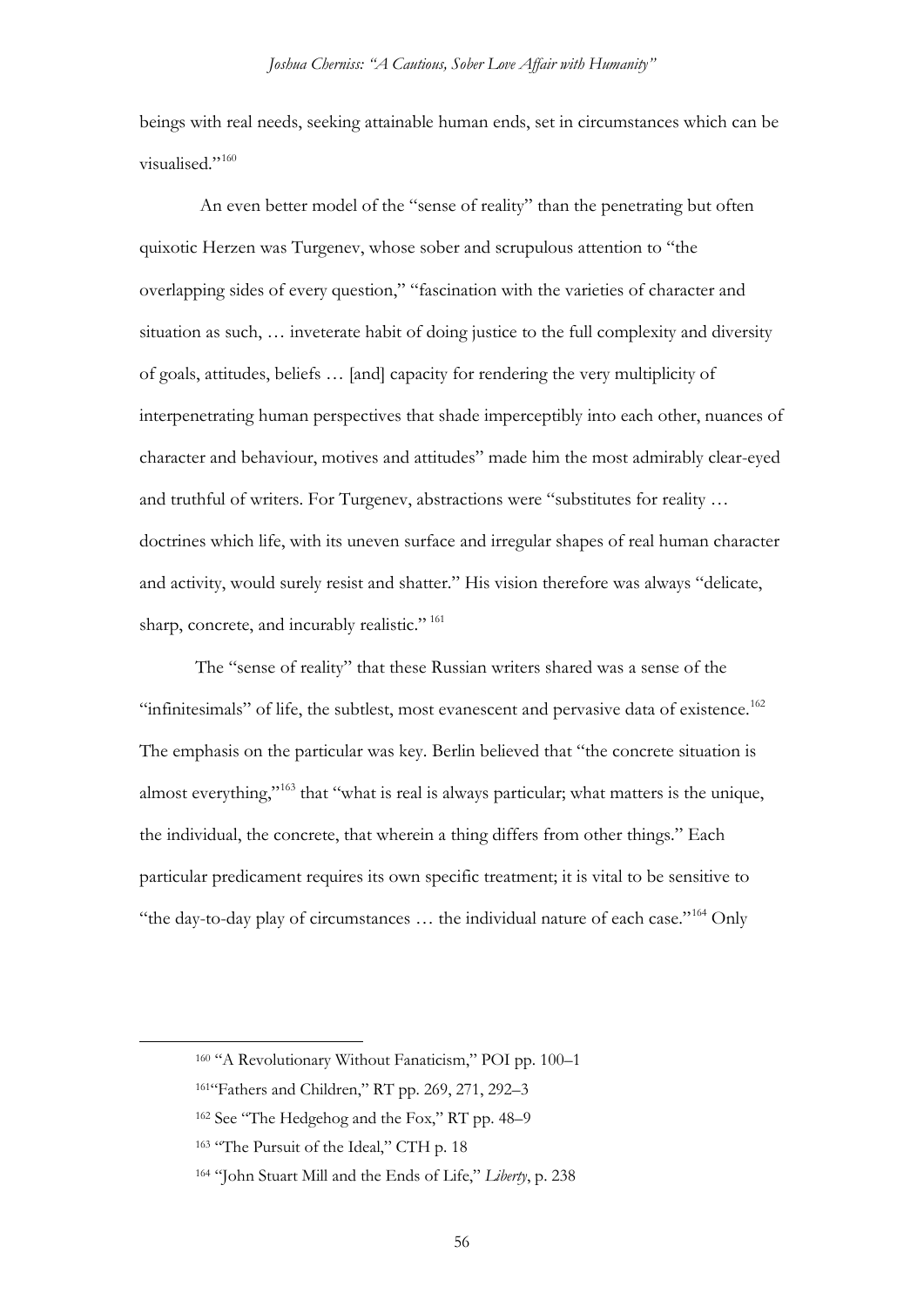specific questions can be answered in a truly meaningful way; and those answers depend on "the specific ends of specific human beings in specific situations."[165](#page-56-0)

Berlin was a philosopher, and therefore depended on the use of general terms, and tended to treat subjects, in at least some of his works, on a certain level of abstraction.<sup>[166](#page-56-1)</sup> However, he was sharply aware that general terms such as human nature, freedom, peace, war, power, etc. are "convenient symbols which sum up, are a concentrate of, my observations." However much we strive for truth, a great deal is left out: general terms cannot capture the "endlessly shifting, altering views, feelings, reactions, instincts, beliefs which constitute the uniqueness of each individual and of each of his acts and thoughts … the individual flavour, the peculiar pattern of life."[167](#page-56-2)

The possession of a good sense of reality depended not only on sensitivity to particular human realities, but also the virtues of intellectual modesty and levelheadedness, a capacity for discrimination, a sense of perspective and proportion, as well as fidelity to the facts of experience. Berlin always remained an empiricist, believing that "all there is in the world is persons and things and ideas in people's heads – goals, emotions, hopes, fears, choices, imaginative visions and all other forms of human experience,"<sup>[168](#page-56-3)</sup> and that "intuitive certainty is no substitute for carefully tested empirical knowledge based on observation and experiment and free discussion between men."<sup>[169](#page-56-4)</sup>

<span id="page-56-3"></span><span id="page-56-2"></span><sup>168</sup> *Conversations* p. 32 See also "My Intellectual Path," POI, p. 11; and "Two Concepts of Liberty," in *Liberty*, p. 217, n. 1, where Berlin endorses Bentham's statement that "Individual interests are the only real interests … Can it be conceivable that there are men so absurd as to … prefer the man who is not, to him who is; who torment the living, under the pretense of promoting the happiness of those who are not born, and who may never be born?"

<span id="page-56-4"></span><sup>169</sup> "Notes on Prejudice," *Liberty* p. 346

 <sup>165</sup> "Herzen and Bakunin on Individual Liberty," RT p. 112

<span id="page-56-1"></span><span id="page-56-0"></span><sup>166</sup> I am grateful to my friend Ms. Kate Tsyvkin for her astute (and inadequately answered) questioning on this point.

<sup>&</sup>lt;sup>167</sup> "The Sense of Reality," SR p. 19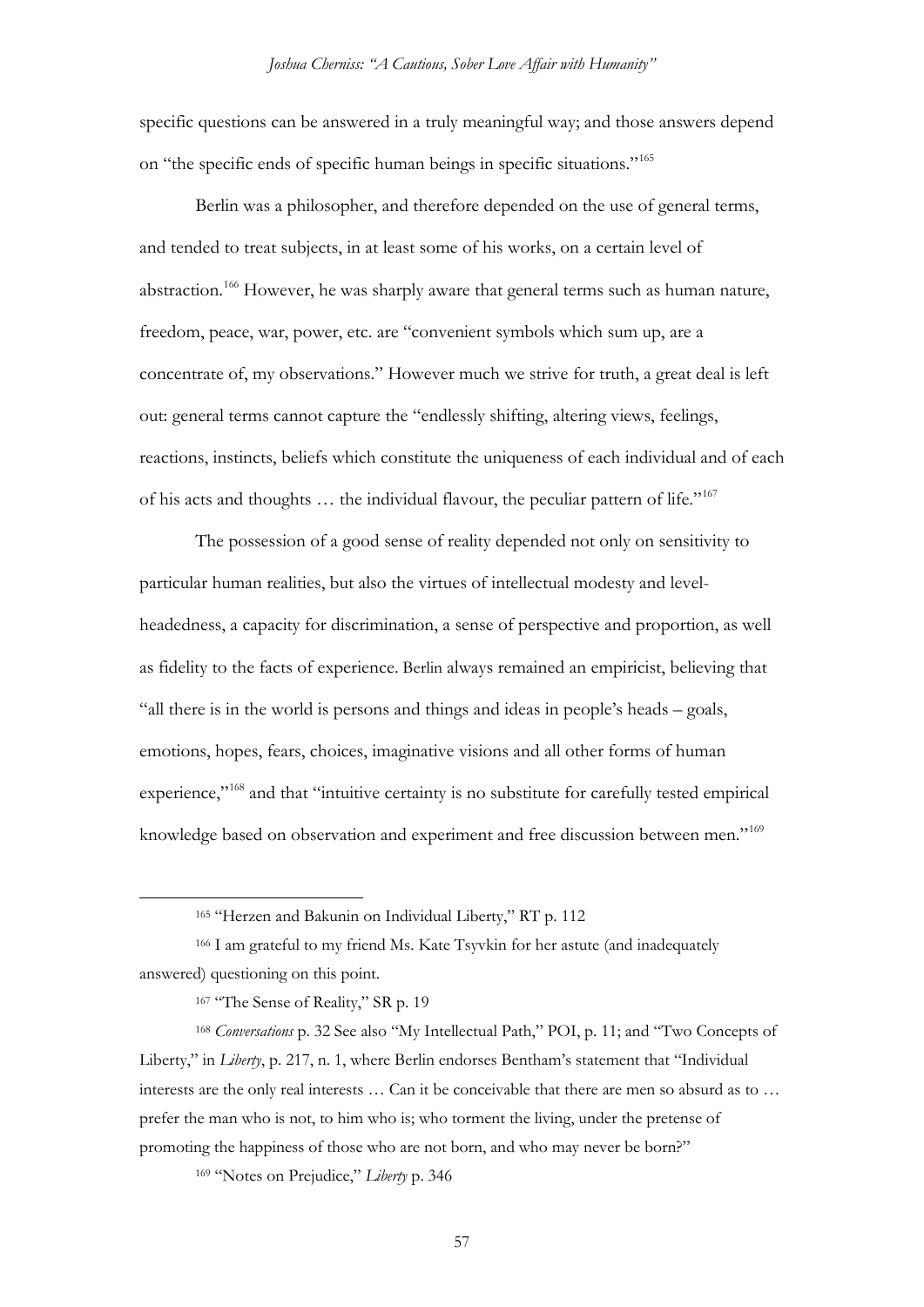Berlin therefore admired those who were temperamentally empiricists, who "observed curiously, minutely and insatiably," who were fascinated by the concrete details that they saw and the particular facts which they learnt for their own sakes, and not the sake of some larger lesson.<sup>[170](#page-57-0)</sup>

Connected to Berlin's empiricism, and like it a feature of his British intellectual inheritance, was his nominalism: the belief that every thing is what it is, and not anything  $e^{\frac{1}{7}}$ ; and that not all things must have something to do with everything else.<sup>[172](#page-57-2)</sup> Nominalism can, of course, be carried too far, until it too becomes a distorting absurdity. Similarities and connections do exist; and certainly few have excelled Berlin's capacity to make striking, and sometimes sweeping connections and comparison, often through the use of memorable metaphors. Nevertheless, Berlin was committed to nominalism as an intellectual virtue, an antidote to the Procrustean tendency to misapply metaphors and the monist's blindness to difference, complication and the incompatibility of values.<sup>[173](#page-57-3)</sup>

Another important element in Berlin's own "sense of reality" was his individualism – his belief that individuals are more important than anything else because they are more basically, fundamentally real. Berlin's humanism was essentially and

 <sup>170</sup> "Montesquieu," AC pp. 137, 150–1

<span id="page-57-1"></span><span id="page-57-0"></span><sup>171</sup> The phrase is adapted from Joseph Butler, quoted in "Historical Inevitability," PSM p. 126–7 (and elsewhere); Berlin's own famous version, "Everything is what it is: liberty is liberty, and not equality or fairness or justice or culture, or human happiness or a quiet conscience," is in "Two Concepts of Liberty," *Liberty* p. 172

<sup>172</sup>Ignatieff, p. 67

<span id="page-57-3"></span><span id="page-57-2"></span><sup>173</sup> For an attempt to counter Berlin's nominalism, see Ronald Dworkin, "Do Liberal Values Conflict?" in Dworkin, Mark Lilla and Robert B. Silvers, eds. *The Legacy of Isaiah Berlin*. New York: New York Review Books, 2001. For responses to Dworkin defending Berlin's nominalism, see the essays by Bernard Williams ("Liberalism and Loss") and Charles Taylor ("Plurality of Goods"), as well as the ensuing "Discussion," in the same volume.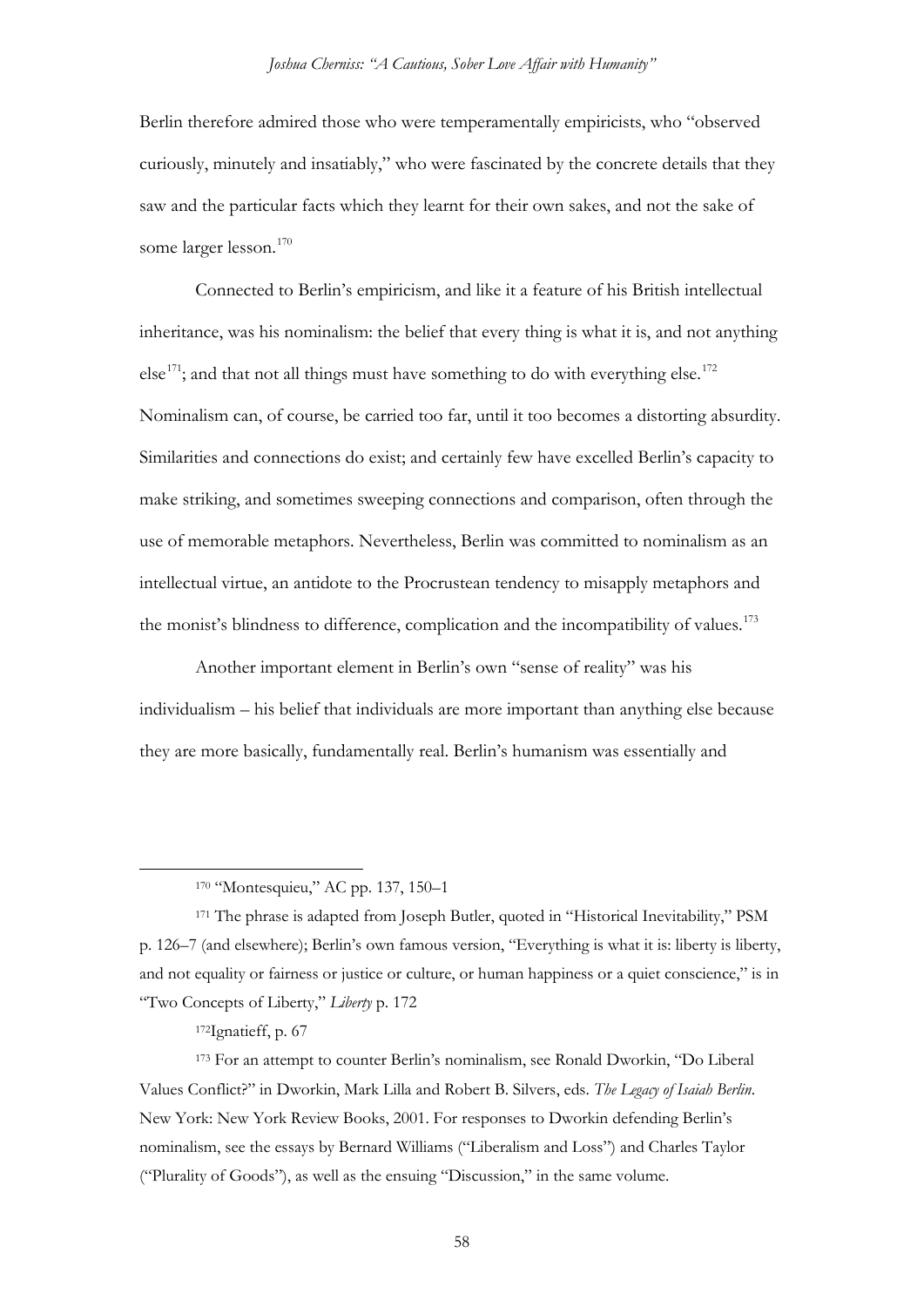#### *Joshua Cherniss: "A Cautious, Sober Love Affair with Humanity"*

definitively individualistic: $174$  he was concerned with individuals, for he saw humanity as the property of inimitable, living individuals, not larger entities. [175](#page-58-1) Berlin shared what he called Herzen's "non-metaphysical, empirical, 'eudaemonistic' individualism," which was characterized by the belief that

"all that is ultimately valuable are the particular purposes of particular persons; and to trample on these is always a crime because there is, and can be, no principle or value higher than the ends of the individual, and therefore no principle in the name of which one could be permitted to do violence to or degrade or destroy individuals – the sole authors of all principles and all values."<sup>176</sup>

For Berlin, social and personal morality grew out from and rested on a conception of "whatever it is for the sake of which life is considered worth living, or … any action at all worth doing." This was a question that should be decided "by each person asking himself, in accordance with his own lights, what he should do and how he should live ... and behave to his fellows." As a result, "the ultimate and only source of authority for the rightness or wrongness of … social action is the moral sense of the individual."[177](#page-58-3)

Berlin's liberalism and pluralism alike were closely tied to a belief in the equal claims to respect and the freedom to decide for themselves on the part of all individual persons, and of the primary value and importance of individuals, who alone make values valuable. This individualism was an important principle both in Berlin's general conception of reality and approach to understanding the world, and in his political and moral thought, with its emphasis on personal choice and individual liberty.

<span id="page-58-0"></span><sup>&</sup>lt;sup>174</sup> A fact that tends to be ignored by those who, admiringly or disapprovingly, stress Berlin's emphasis on culture and belonging; see, e.g., Gray and Kateb, op.cit.

<span id="page-58-1"></span><sup>175</sup> Berlin would, I think, have agreed with Leszek Kolakowski that humanity is "a universal category, applicable to each individual human being, confirmed by the inviolability, irreplaceability, and unexchangeability of the person." Kolakowski, "Why Do We Need Kant?" in *Modernity on Endless Trial* (Chicago: University of Chicago Press, 1990), p. 53. I am thankful to my friend Mr. Joshua Safran for sharing his interest in and knowledge of Kolakowski with me.

<span id="page-58-2"></span><sup>176</sup> "Herzen and Bakunin on Individual Liberty," RT p. 112

<span id="page-58-3"></span><sup>177 &</sup>quot;Democracy, Communism and the Individual"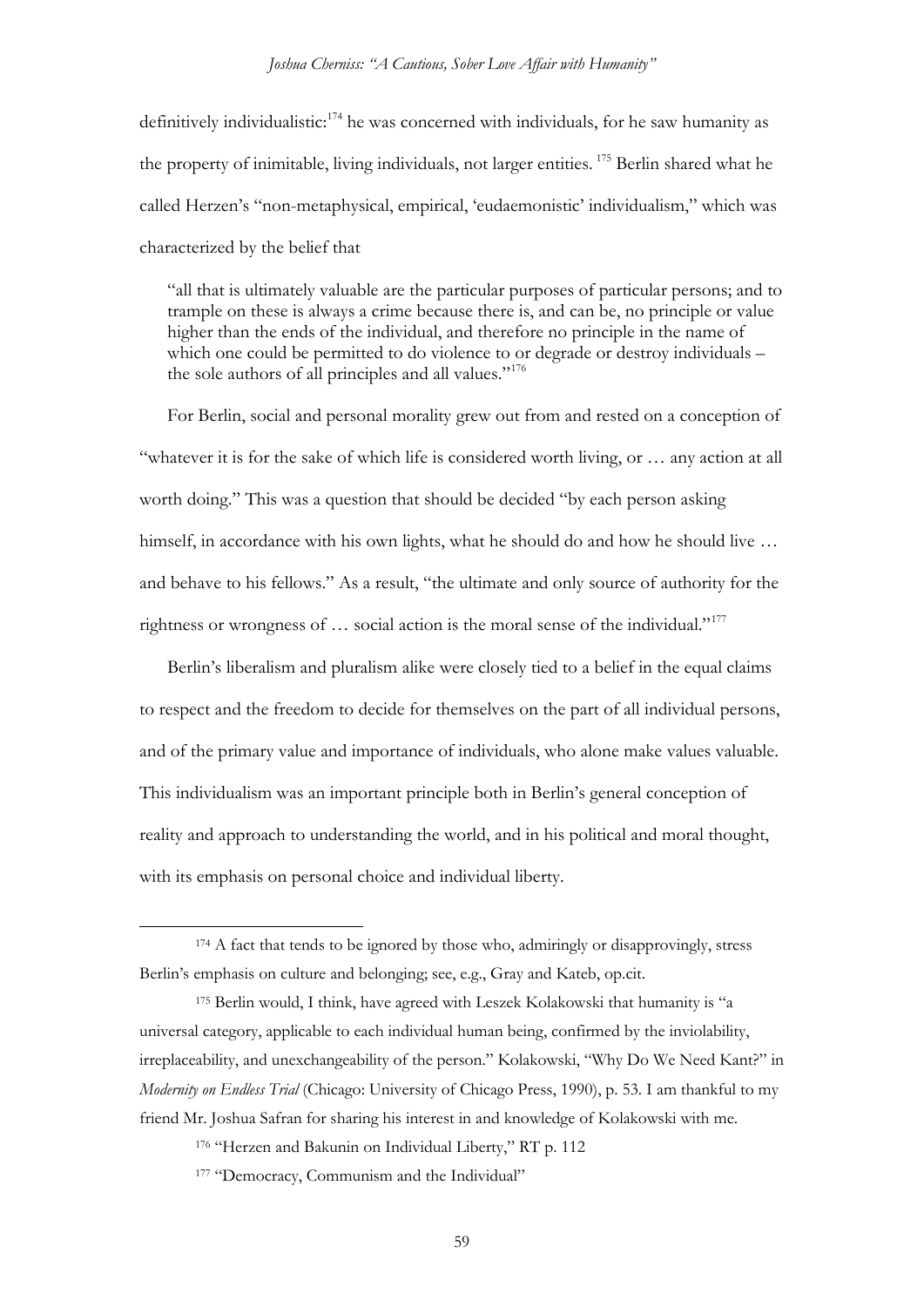### **D. Freedom, Choice, and the Nature of the Self**

*"to be free to choose, and not to be chosen for, is an inalienable ingredient in what makes human beings human."[178](#page-59-0)*

Berlin's ideas about the nature, and his commitment to the vital importance, of freedom or liberty were based, once again, on his ideas about human nature, or, to be more specific, the nature of the individual human self: as he himself said, "conceptions of freedom directly derive from views of what constitutes a self, a person, a man."[179](#page-59-1) Berlin's own conception of the nature of the human self, as it pertains to his ideas about liberty, emphasizes the paramount reality of the empirical, individual self, the inescapable actuality of different, conflicting demands, commitments, ideals and possibilities in human existence, and the central and essential importance of choice, self-creation, selfdefinition and self-control to a truly and decently human life.

Berlin embraced what he described as the "individualistic" conception of man, from which had sprung, from at least the eighteenth century onwards, "every protest against exploitation and humiliation, against the encroachment of public authority, or the mass hypnosis of custom or organised propaganda." This conception is what has prompted liberal political thinkers to assert that it is vital to preserve a minimum area of freedom from interference if we are not, in Constant's words, to "degrade or deny our nature" as human beings, that is, as beings who can pursue our own ends in our own ways, who have lives of our own to live as we choose to live them.<sup>[180](#page-59-2)</sup>

We have seen that Berlin's view of reality was individualistic, particular, and empirical; this was, as one might expect, also true of his vision of the self. One of the cornerstones of Berlin's defense against its ideological opponents of a realistic liberalism

<span id="page-59-2"></span><span id="page-59-1"></span><span id="page-59-0"></span>181

60

 <sup>178</sup> "Introduction," *Five Essays on Liberty* in *Liberty* p. 52

<sup>179</sup> "Two Concepts of Liberty," (henceforth referred to as "Two Concepts") *Liberty* p.

<sup>180</sup>ibid., pp. 173–5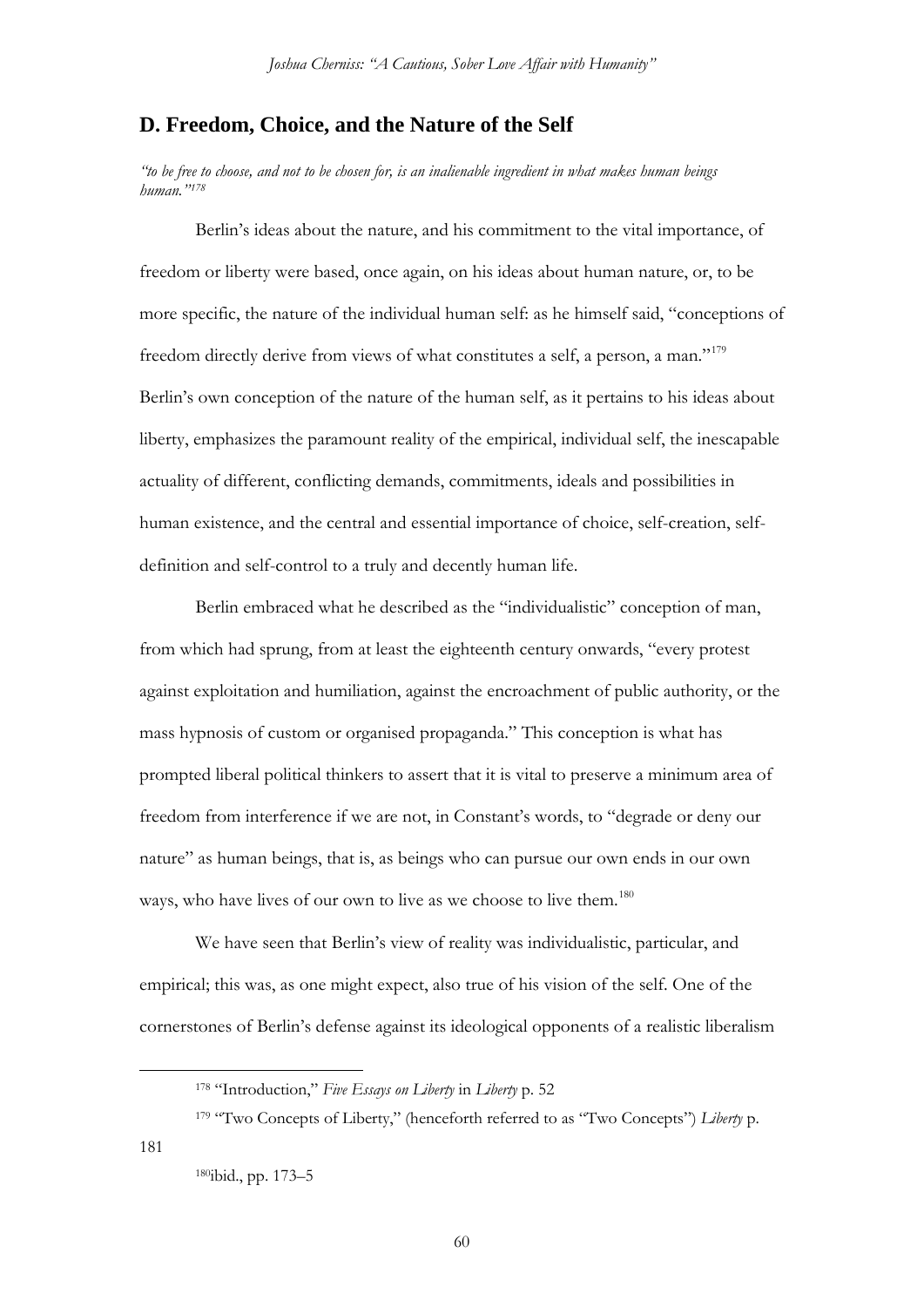emphasizing negative liberty was his insistence on the importance, the primary reality, of the poor, flawed, vulnerable, much-maligned empirical self.<sup>[181](#page-60-0)</sup>

Berlin attacked the idea that there is a "true" or higher self, which is different from, superior to, and more real than, the empirical self. Such a "true" self may be identified with reason or the "higher nature" of the individual, or with a larger entity, the "whole" of which the individual is a part, and which must impose its collective will on its recalcitrant members. From this idea follows the logic of coercing people for their own sake, in order to make them do what they would want to do, and would do, if only they understood themselves and their own true needs or best interests. According to the doctrine of the higher self, human beings are "actually aiming at what in their benighted states they constantly resist, because there exists within them an occult entity," their "real" self, "of which the poor empirical self in space and time may know nothing or little", and which is "the only self that deserves to have its wishes taken into account." Those who take this view are "in a position to ignore the actual wishes of men or societies, to bully, oppress, torture them in the name, and on behalf, of their 'real' selves,"[182](#page-60-1) "however violently our poor, ignorant, desire-ridden, passionate, empirical selves may cry out against this process." [183](#page-60-2) The freedom that is valuable, that must be protected, is the freedom for the "true" self to realize its true wishes. Freedom is not freedom to do what is irrational, or stupid, or wrong. Therefore, coercion in the name of the true interests or nature of the self is not coercion at all; forcing recalcitrant empirical selves "into the right pattern is not tyranny, but liberation."<sup>[184](#page-60-3)</sup>

<span id="page-60-0"></span><sup>181 &</sup>quot;Two Concepts," pp. 196, 199–200

<span id="page-60-1"></span><sup>182</sup> ibid., pp. 179–80

<span id="page-60-2"></span><sup>183</sup> "ibid., p. 194.

<span id="page-60-3"></span><sup>184</sup> "ibid., p. 194.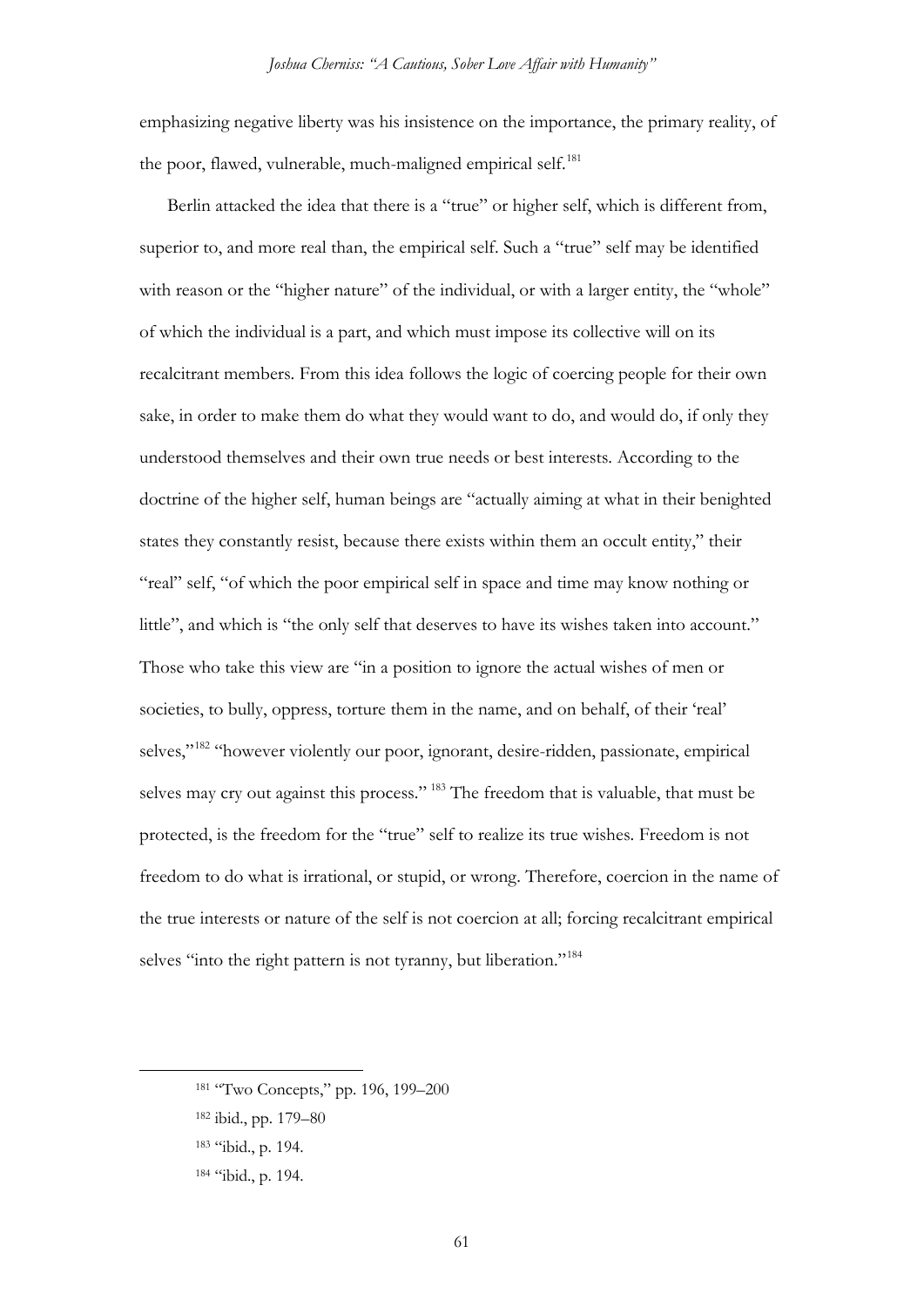Such a view – which Berlin heard expressed as correct doctrine on his visit to the Soviet Union in 1945<sup>[185](#page-61-0)</sup> -- was for Berlin an utter falsehood, a perversion and reversal of the true essence of liberty based on a false view of the self.

There is no such thing as the "true", "higher" self, which transcends the apparent self. Living, complicated, empirical selves are all that there are. Liberty consists in my being free to do what I want – and what I want is decided, with however much difficulty and internal disagreement and ambivalence and hesitancy, by me, as I actually am. I am not a unit in a larger whole. I am not an emanation of the Spirit. I am not a cog in the machine of nature. I am not a foot soldier taking part in the march of history. I am not a function of this or that determinant. My identity and perceptions may be informed by my class, my nation, my religion, my ethnic group, all the social and historical and cultural forces and groupings that come to play on me, that constitute my background and define my horizons. But I am not they, they are not me. I am a person, with an inner world, thoughts, feelings, wants, needs, of my own. I am myself. And it is I – the empirical me that thinks and breaths, that feels pain when I am injured, that is sustained by my breath and my blood, that lives in and dies with my body – who am free or not free, who must be left to decide for myself in what concerns myself. This is something no-one should deny or try to take away. To do so is false; it is monstrous; it is a violation of truth and humanity.

For Berlin freedom means the freedom of individual selves to decide for themselves, to be themselves. And this means freedom to choose, not just well or wisely, but poorly and foolishly. It is better to be free and to make mistakes than not to make mistakes at the cost of ceasing to be free: "I would rather have the right to choose to go to the bad

<span id="page-61-0"></span> <sup>185</sup> See "Meetings With Russian Writers in 1945 and 1956", PI p. 212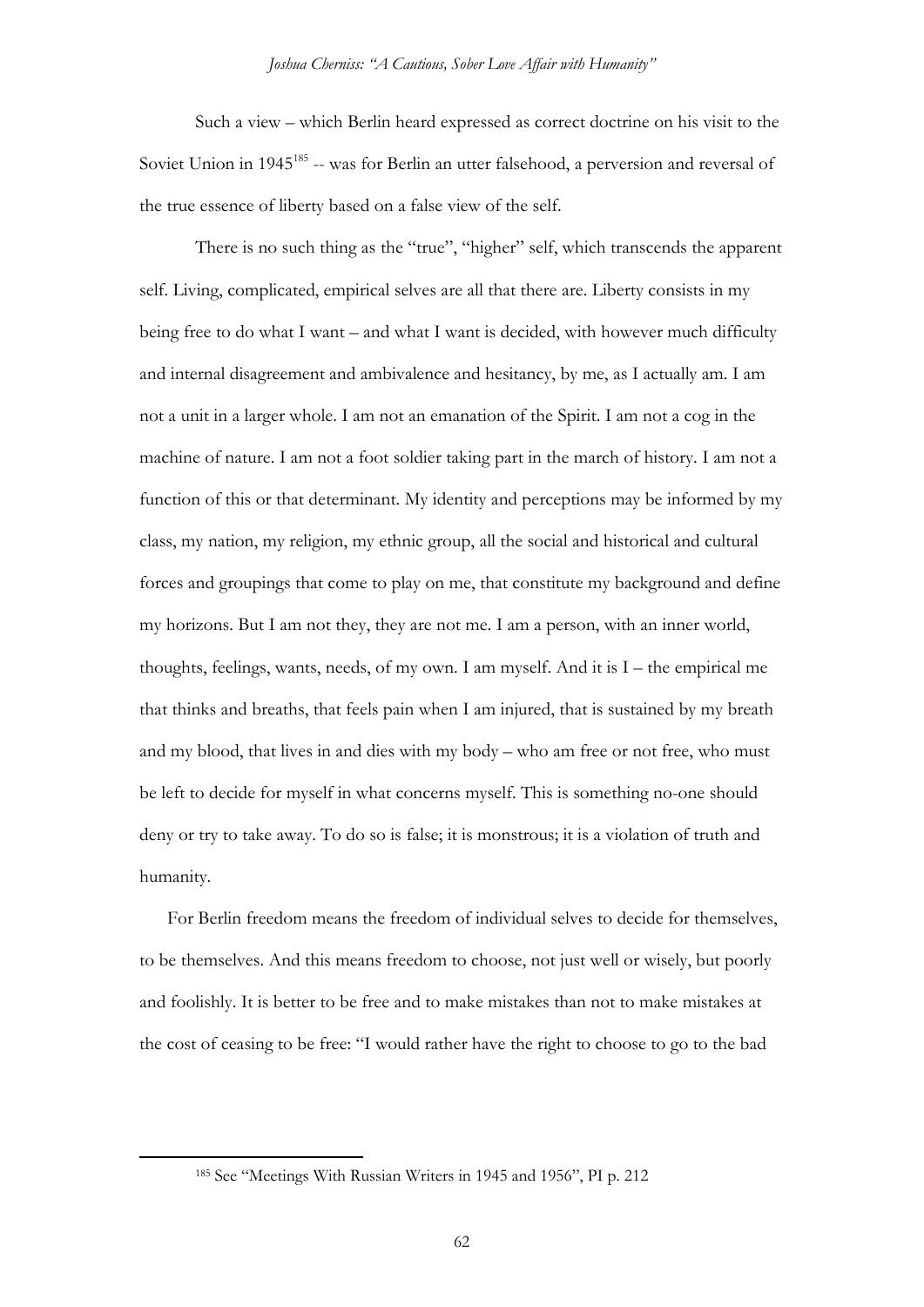than no right to choose at all … I think anyone who thinks human beings aren't like that is in some way frustrating something very essential to human beings."<sup>[186](#page-62-0)</sup>

Indeed, the freedom to choose, well or poorly, is what makes human beings what they are: "men are made human by their capacity for choice – choice of evil and good equally."[187](#page-62-1) The essence of liberty is the ability to choose "as you wish to choose, because you wish so to choose, uncoerced, un-bullied, not swallowed up in some vast system; and in the right to resist, to be unpopular, to stand up for your convictions merely because they are your convictions." Without this, "there is neither freedom of any kind, nor the illusion of it."[188](#page-62-2) People should not be coerced, even if they are coerced in the name of virtue. It is more important that people be allowed to choose for themselves than that they hold correct opinions. Willing slaves, virtuous slaves, even happy slaves, are still slaves, and slavery is always evil.<sup>[189](#page-62-3)</sup>

Despite his mature and considered opinion, as a pluralist, that there is no single paramount principle which should trump or subjugate all others, his insistence that liberty was one value among many that had to sometimes give way to the others, Berlin insisted on the paramount importance of freedom. When he wrote that Herzen "wanted individual liberty more than happiness, or efficiency, or justice", and denounced anything that "would curtail the individual's capacity for the free play of fantasy, for unlimited depth and variety of personal life within a wide, rich, 'open' social milieu," he seemed to be in agreement with his hero.<sup>[190](#page-62-4)</sup> This decisively anti-utilitarian humanism, with its emphasis on personal liberty, choice, honesty and autonomy, is also displayed by Berlin's own, private words to George Kennan:

<span id="page-62-0"></span><sup>186 &</sup>quot;Conversations for Tomorrow"

<span id="page-62-1"></span><sup>187</sup> "John Stuart Mill and the Ends of Life," in *Liberty* pp. 234, 237

<span id="page-62-2"></span><sup>188</sup> *Freedom and Its Betrayal*, pp. 103–4

<span id="page-62-3"></span><sup>189</sup> "Montesquieu," AC pp. 158–9

<span id="page-62-4"></span><sup>190</sup> "Herzen and Bakunin on Individual Liberty," RT p. 104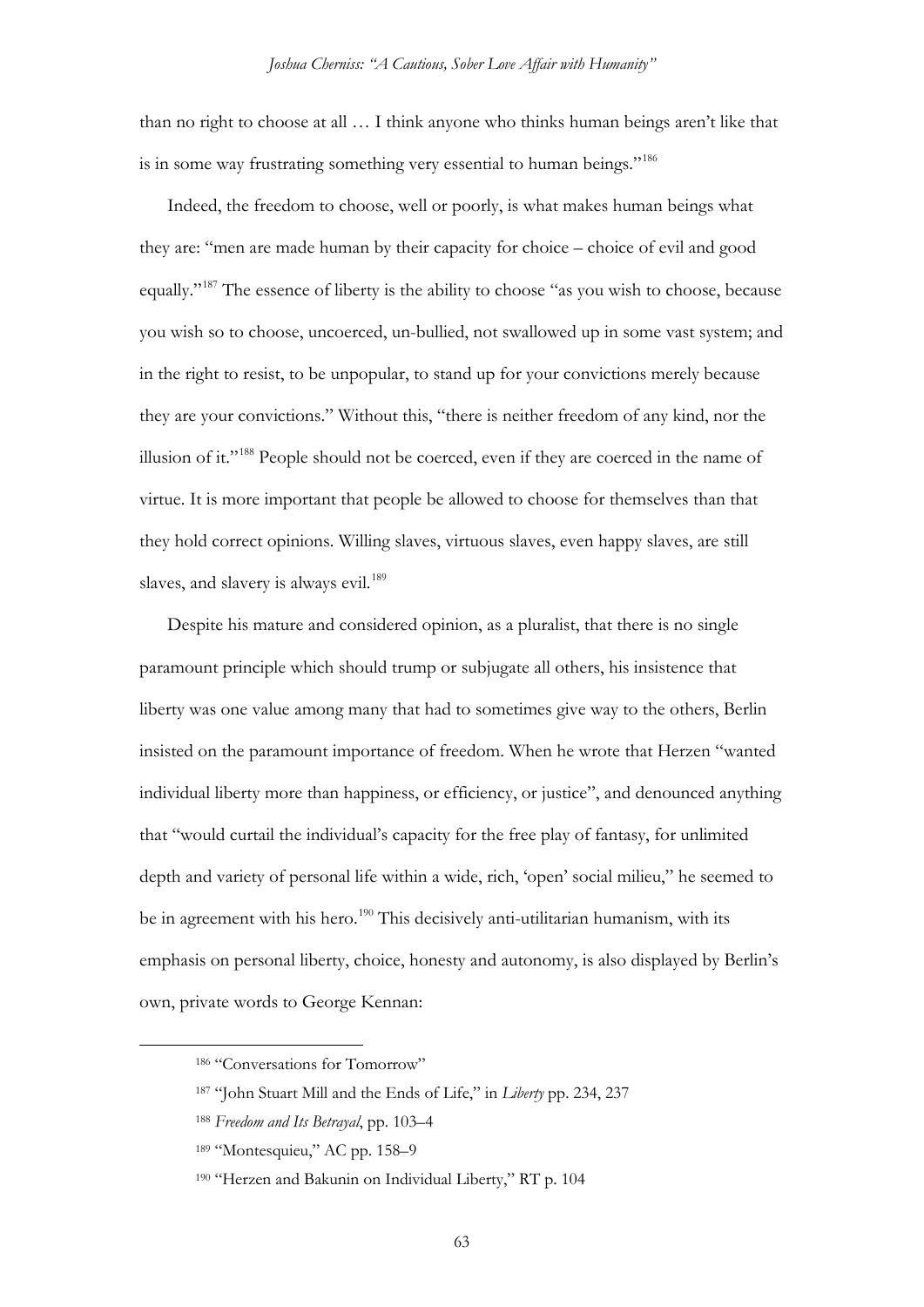"we … are more concerned with making people free than making them happy; we would rather that they choose badly than not at all; because we believe that unless they choose they cannot be either happy or unhappy in any sense in which these conditions are worth having; the very notion of 'worth having' presupposes the choice of ends, a system of free preferences; and an undermining of *them* is what strikes us with such cold terror, worse than the most unjust sufferings, which nevertheless leave the possibility of knowing them for what they are – of free judgement, which makes it possible to condemn them – still open."<sup>[191](#page-63-0)</sup>

This, again, was based on Berlin's view of human nature, what he thought most characteristic and essential, and most worthy of celebration and protection, in the characters of human beings. For Berlin, the human self is spontaneous, and has the freedom to make choices and mould its own character, and this creates the possibility of continuous novelty, which is "what is most characteristic and most human in men", who are by nature incomplete and self-transforming.<sup>[192](#page-63-1)</sup> "Life is neither good nor bad, men are what they make themselves ... Our ends are not made for us, but by us."<sup>[193](#page-63-2)</sup>

Since human beings have the power to define themselves by the choices that they make, choosing – and being able to choose – are central to human life and identity. Following Kant, Berlin believed that every individual possesses the capacity to choose what to be and do, however narrow the limits within which the area of choice may lie, however hemmed in by circumstances individuals may be. There must be some room, some capacity for choice; for

"all love and respect rests upon the attribution of conscious motives in this sense … all the categories, the concepts, in terms of which we think about and act towards one another – goodness, badness, integrity and lack of it, the attribution of dignity or honour to others which we must not insult or exploit, the entire cluster of ideas such as honesty, purity of motive, courage, sense of truth, sensibility, compassion, justice; and on the other side, brutality, falseness, wickedness, ruthlessness, lack of scruple, corruption, lack of feelings, emptiness … all this becomes meaningless unless we think of human beings as capable of

<span id="page-63-1"></span><span id="page-63-0"></span> <sup>191</sup> "Letter to George Kennan," *Liberty*, p. 342

<sup>192</sup> "John Stuart Mill and the Ends of Life," in *Liberty* pp. 234, 237

<span id="page-63-2"></span><sup>193</sup> "Herzen and Bakunin on Individual Liberty," RT p. 100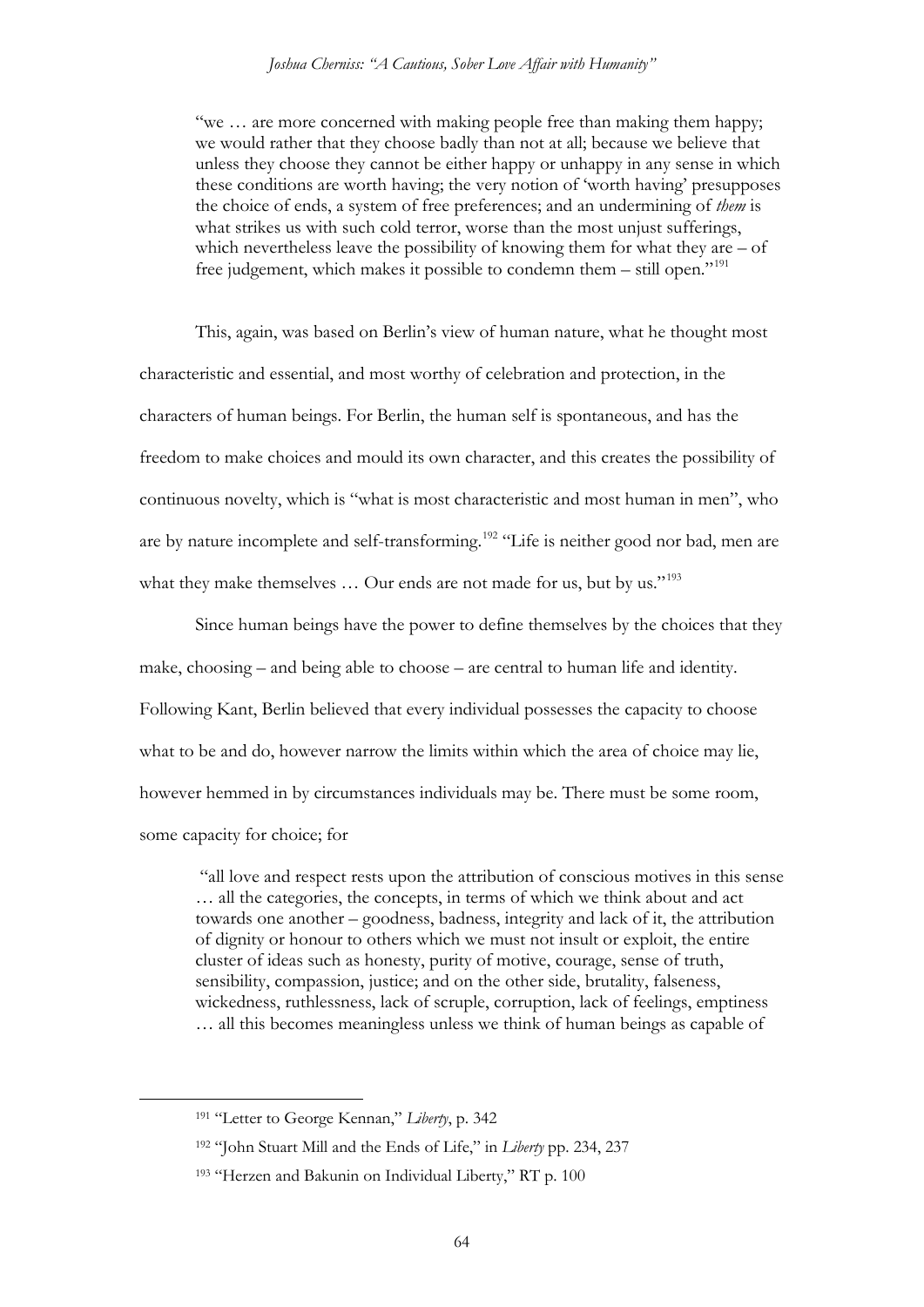pursuing ends for their own sakes by deliberate acts of choice – which alone makes nobility noble and sacrifices sacrifices."<sup>[194](#page-64-0)</sup>

Indeed, choice is so important to the nature of human beings, that to rob individuals of their capacity to choose, to think for and as themselves, is to so totally violate their nature that it is positively sacrilegious, "the real sin against the Holy Ghost":

Everything else is bearable so long as the possibility of goodness – of a state of affairs in which men freely choose, disinterestedly seeks ends for their own sake – is still open, however much suffering they may have gone through. Their souls are destroyed only when this is no longer possible. It is when the desire for choice is broken that what men do thereby loses all moral value … that is what is meant by destroying people's self-respect … This is the ultimate horror because in such a situation there are no worthwhile motives left: nothing is worth doing or avoiding, the reasons for existing are gone" <sup>[195](#page-64-1)</sup>

The political implication of this view of human nature emphasizing free choice is that "no power, but only rights, can be regarded as absolute, so that all men, whatever power governs them, have an absolute right to refuse to behave inhumanly."[196](#page-64-2) Berlin's liberalism, which is so closely intertwined with, and owes so much of its ardor to, his humanism, thus rests on the firmest of foundations: human nature itself.

The importance of the freedom to choose stems not only from the nature of the human self, but also from the nature of human values. This brings us to pluralism. One of the reasons that freedom of choice is not a mere luxury to be coveted, nor a right to be safeguarded, but a necessity to a truly human life – and why it is not a temporary or instrumental goal, but an end in itself – is that life by its nature forces us to make choices between and among different values, duties, and desires. The ends of human beings are multiple and multifarious; many are in principle incompatible. Therefore "the possibility of conflict – and of tragedy – can never wholly be eliminated from human life, either

<span id="page-64-1"></span><span id="page-64-0"></span> <sup>194</sup> "Letter to George Kennan," *Liberty*, p. 337

<sup>195</sup> ibid. pp. 339–40

<span id="page-64-2"></span><sup>196 &</sup>quot;Two Concepts," p. 211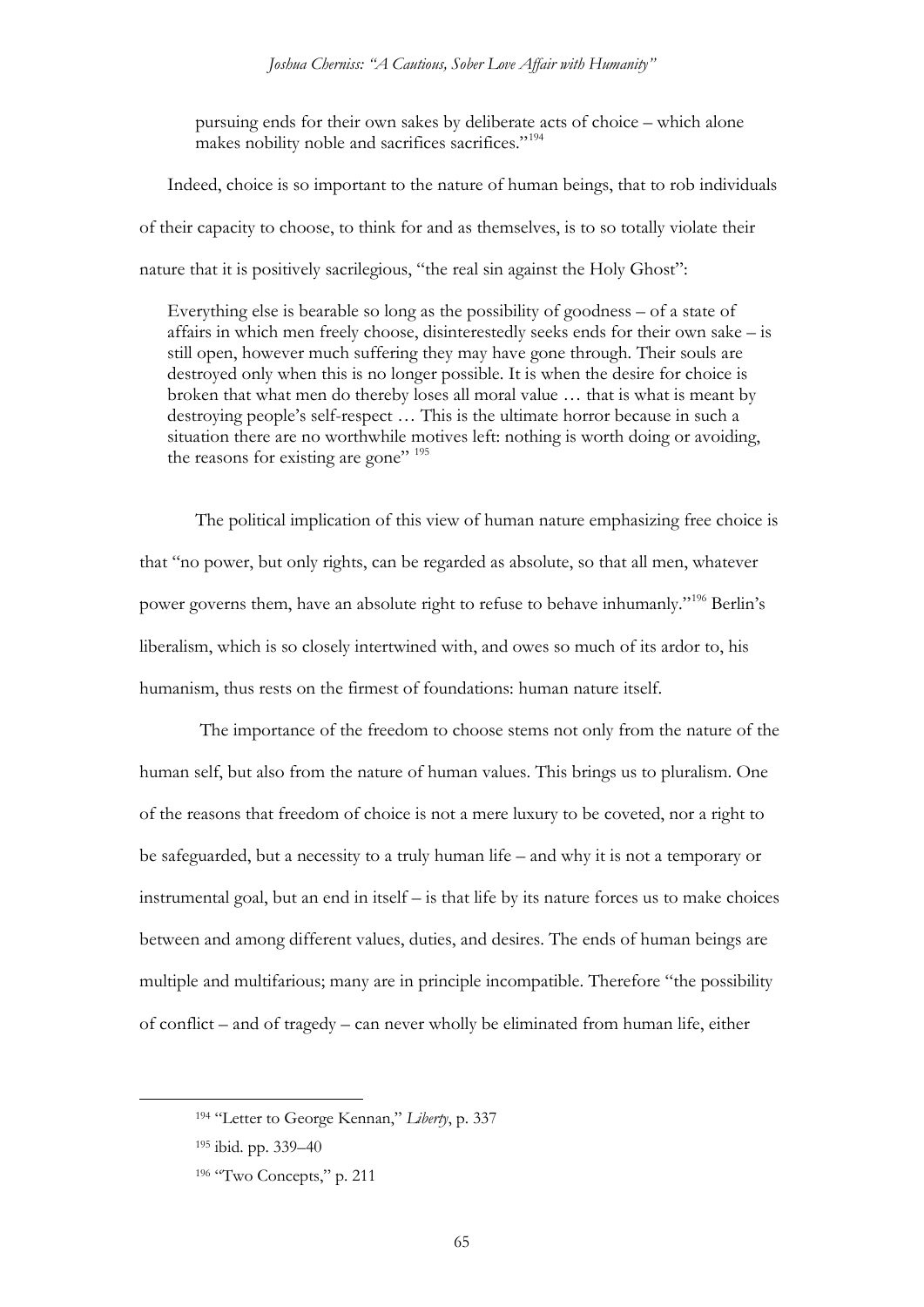personal or social. The necessity of choosing between absolute claims is then an inescapable characteristic of the human condition."[197](#page-65-0)

If Berlin's own version of humanism, with its strong emphasis on choice and variety, and its decidedly tragic inflection, was defined by his commitment to liberalism and pluralism, he also embraced liberalism and pluralism out of a commitment to humanism. He embraced pluralism, with the minimum degree of freedom from interference and coercion which was essential to it as "a truer and more humane ideal than the goals of those who seek in the great disciplined, authoritarian structures the ideal of 'positive' self-mastery by classes, or peoples, or the whole of mankind." Pluralism was truer in recognizing the fact that human goals are many, and not always compatible, nor commensurable on a single scale; that human beings are free agents, and that making moral decisions is an activity that can only be carried out by human beings exercising their own judgment; there are no short-cuts, no slide-rules or rule-books that can do the job for us. Pluralism was more humane because

"it does not (as the system-builders do) deprive men, in the name of some remote, or incoherent, ideal, of much that they have found to be indispensable to their life as unpredictably self-transforming human beings. In the end, men choose between ultimate values; they choose as they do because their life and thought are determined by fundamental moral categories and concepts that are … a part of their being and thought and sense of their own identity; part of what makes them human."<sup>[198](#page-65-1)</sup>

For Berlin, pluralism pointed the way to the humanistic principles, ideals, and aspirations from which he started, while liberalism provided a safeguard against the dehumanizing and degrading forces which, as a humanist, he most feared.<sup>[199](#page-65-2)</sup>

<sup>197 &</sup>quot;Two Concepts," p. 214

<sup>198</sup> "Two Concepts," pp. 216–17.

<span id="page-65-2"></span><span id="page-65-1"></span><span id="page-65-0"></span><sup>199</sup> It is not, of course, necessary to be a humanist in order to be a pluralist (or vice versa); humanism and pluralism, like liberalism and pluralism, while complimentary and mutually supporting, in no way logically entail one another. One can, as John Gray has demonstrated, be a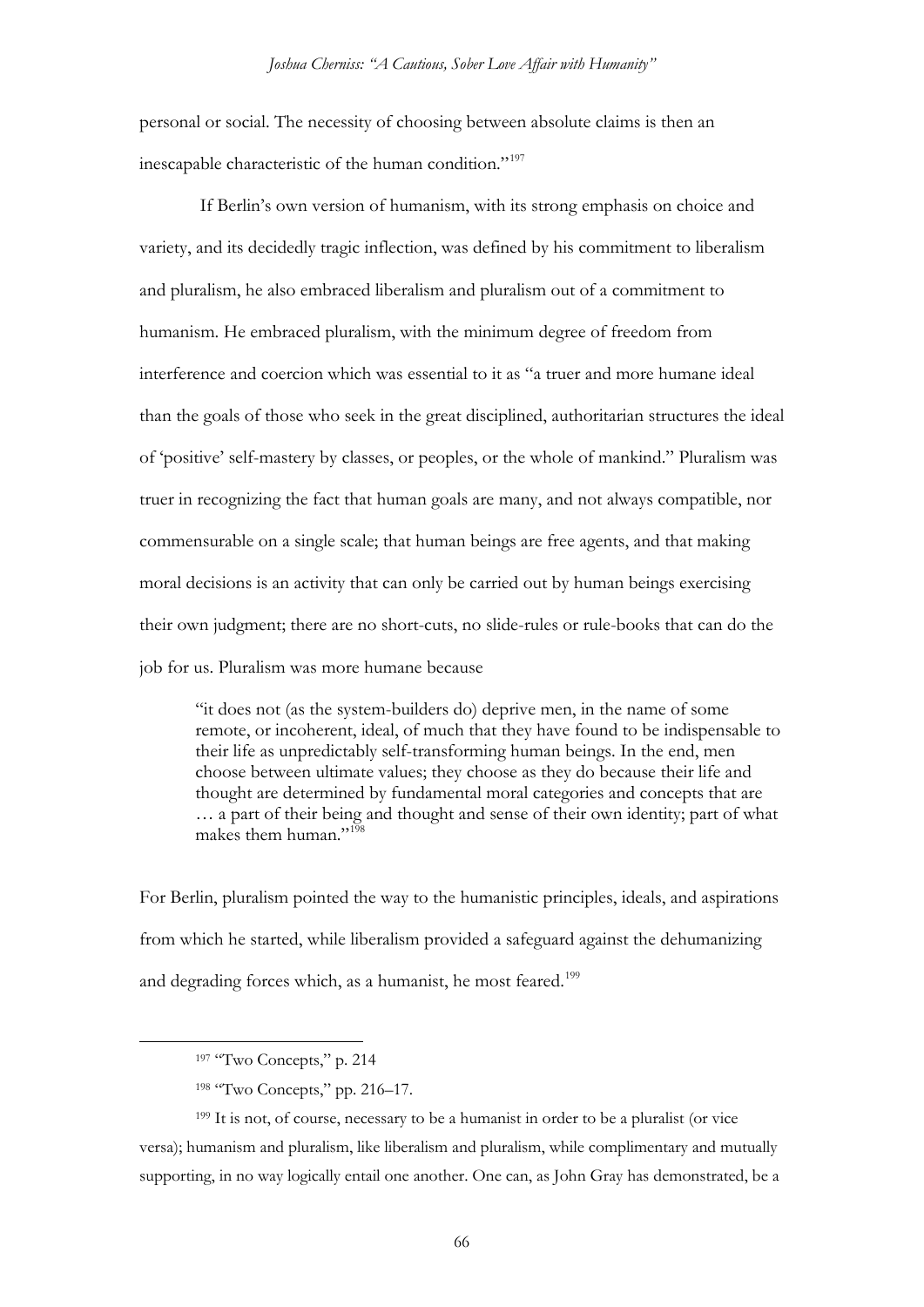Berlin defended liberty because it was a necessary condition for varied, multiform, unpredictable, complicated and conflicted beings who are not constructed along the neat, symmetrical lines demanded by systems and fanatics, but are constituted out of the "crooked timber of humanity." Berlin's humanism called not only for the safeguarding of this "crooked timber" – though that was certainly his paramount political concern – but also for its celebration. Complexity and conflict, the pain of confusion and loss, the dissatisfaction bread by constant compromise and perpetual imperfection, the irritation caused by the maddening eccentricity and perversity that cannot be fully separated from variety and freedom, were conditions not to be escaped or suppressed or denied. They should be embraced, not without regret, not without recognizing the genuine pain that they cause, and the very real costs they impose, but as an often positive and always necessary part of our most precious and essential possession: our humanity.

# **III. PUTTING THE PERSON BACK IN: Berlin's Lessons and Legacy**

*"all the works of men are above all voices speaking, are not objects detached from their makers, are part of a living process of communication between persons and not independently existing entities"[200](#page-66-0)*

## **A.** *'The Proper Study of Mankind': The Idea of Understanding and the Practice of the Human Sciences*

*"In describing human behaviour it has always been artificial and over-austere to omit questions of character, purposes and motives of individuals."[201](#page-66-1)*

pluralist, while strongly renouncing humanism. But while pluralism in the abstract does not imply or require humanism, the particular pluralism that Berlin espoused, and the only pluralism that he would likely regard as worthy of upholding, is distinctly and definitively humanist in inspiration. Berlin would, I suspect, be no more in favor of sacrificing individual human beings on the altar of pluralism, than on any other.

<span id="page-66-0"></span><sup>200</sup> "Herder and the Enlightenment," PSM 367

<span id="page-66-1"></span><sup>201</sup> "Historical Inevitability," PSM p. 122

 $\overline{a}$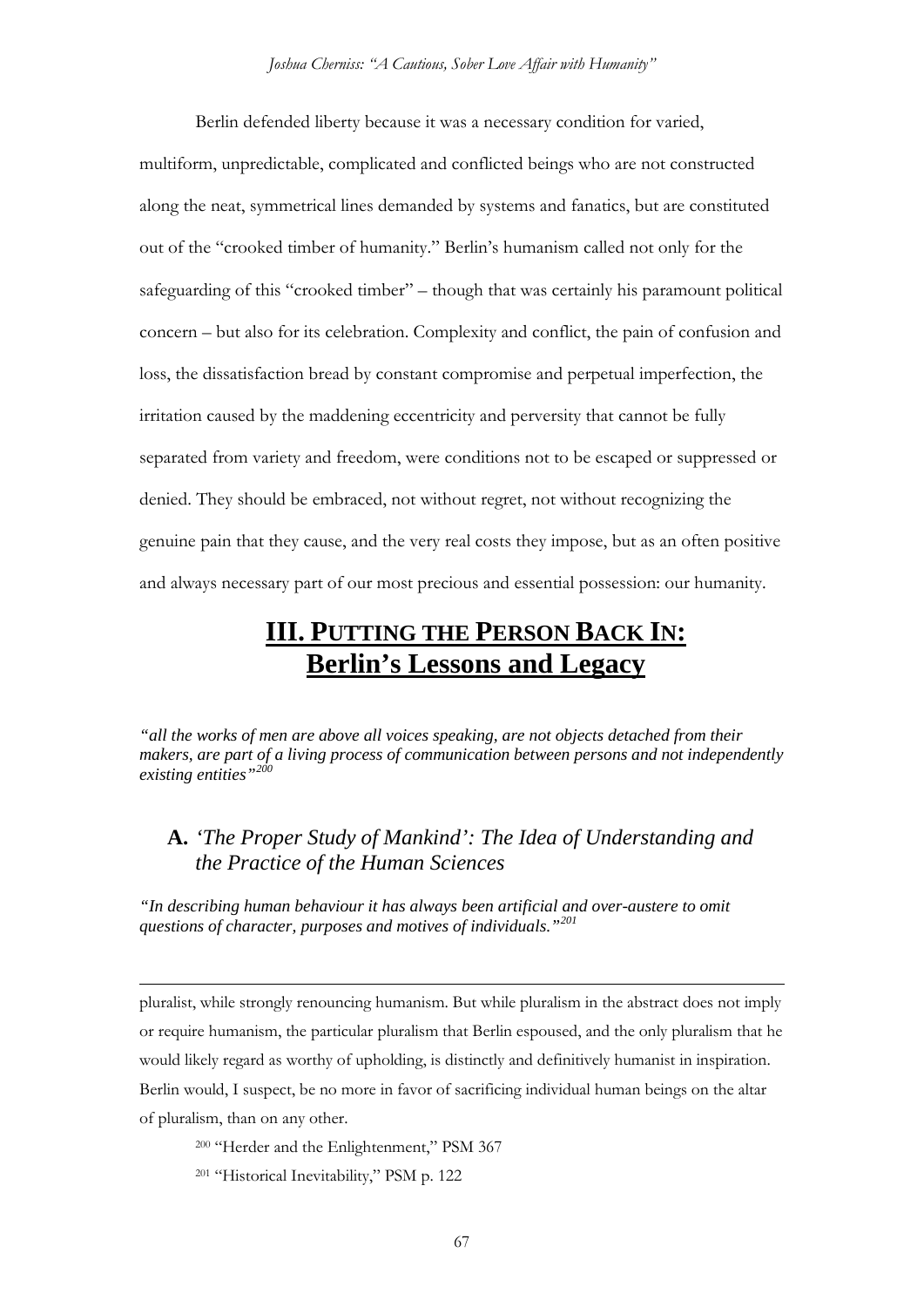*Just as Berlin's constant moral concern was to defend living, individual human beings – their value, their importance, their dignity, their liberty – in all of their complexity and unpredictability, his central intellectual commitment was to understand the same human beings, with the same concerns in mind. It was this that led him to embrace a conception of human understanding as empathy; and it was this that influenced his particular conception of the purpose of the study of the human sciences.*

*Berlin's view of the purpose of human sciences is humanistic in the sense of being human-centered; however, this in itself tells us little. Most of the human sciences are human-centered; but those who practice them have very different conceptions of how human beings should be understood.*

*It is here that the term "personal" becomes useful. For Berlin, human beings should be studied and understood as persons – as complex, three-dimensional, particular individuals with their own rich inner lives, living in the world, responding to and interpreting and within limits remolding and re-imagining their own realm of experience and reality. We should seek to understand them as we (if we are at all personally curious) try to understand ourselves and those personally close to us.*

The study of history, for instance, should be concerned with "what men did and thought and suffered."[202](#page-67-0) The historian is properly concerned with "purposes, feelings, hopes, fears … to understand past cultures is to understand what these people were after."[203](#page-67-1) We must ask ourselves what experiences lie behind, and are presupposed by, the language that people use, the thoughts they think and the things they do; we must visualize or "'enter into' the minds" of those whose actions and worlds we seek to

<sup>&</sup>lt;sup>202</sup> "The Divorce Between the Sciences and the Humanities," AC 195; see also ibid., p.

<span id="page-67-1"></span><span id="page-67-0"></span><sup>105</sup>

<sup>203</sup> *Conversations,* pp. 79–80.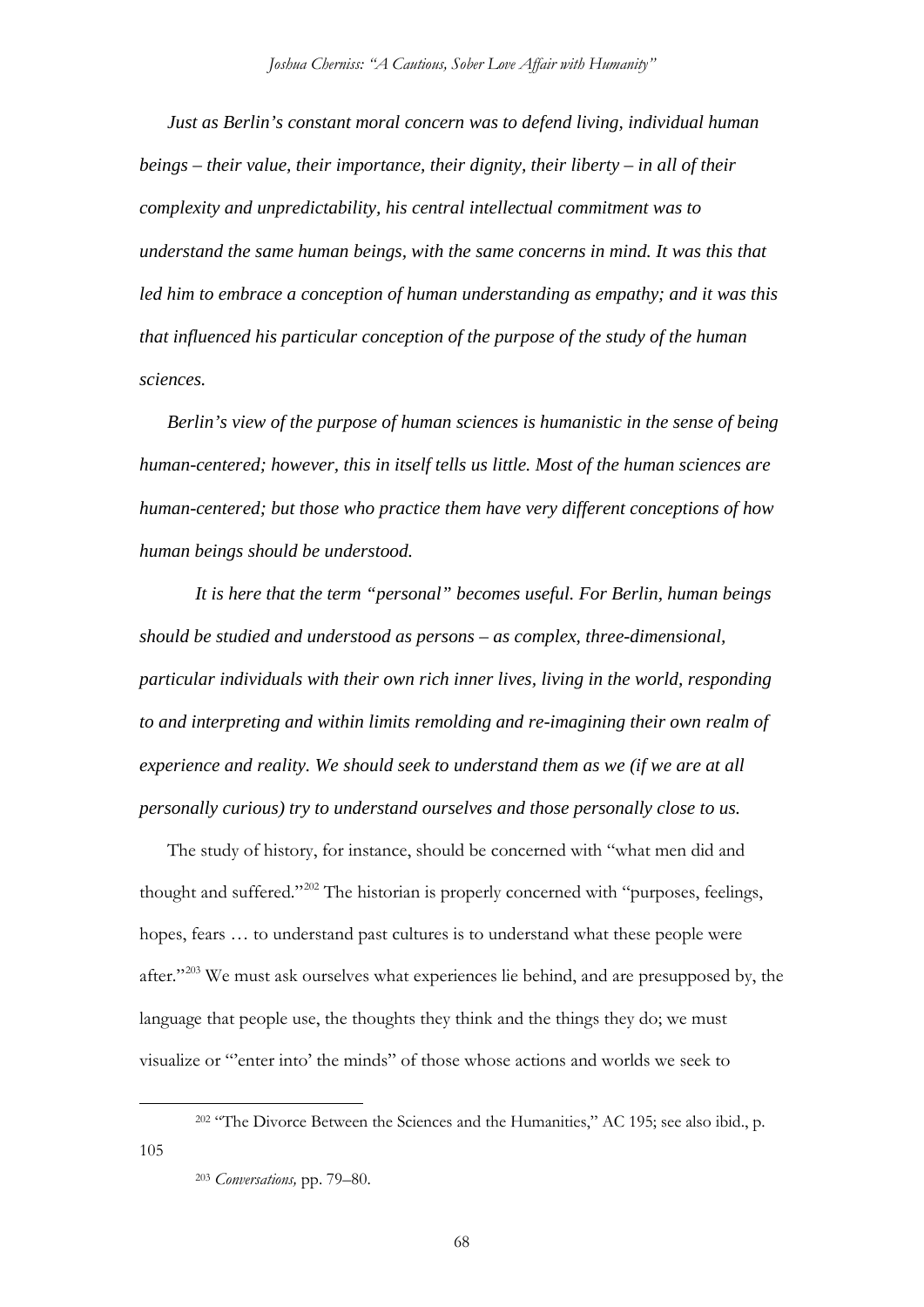understand.<sup>[204](#page-68-0)</sup> Such knowledge is "like the knowledge we claim of a friend, of his character, of his ways of thought or action … the nuances of personality or feeling or ideas," an understanding that requires imaginative power and sensitivity.

We are able to understand the motives and emotions of others because "we are ourselves human, and understand our own inner life … we … know why we are what we are, what we seek, what frustrates us, what expresses our inmost feelings and beliefs."<sup>[205](#page-68-1)</sup> Berlin followed Herder in seeing understanding as a matter of empathy, "the ability to enter into beliefs, feelings and attitudes alien and at times acutely antipathetic" to one's own.<sup>[206](#page-68-2)</sup> To understand others is "to grasp what [they] were at – not merely to describe the gestures, but to reveal the intention behind them – that is, tell us what their words, movements, gestures meant to themselves"<sup>[207](#page-68-3)</sup>

To seek to understand what people in the past thought, how they came to think it and why, and how what they thought affected their lives and those of others – that is, to practice intellectual history – is therefore to try to "enter into" their particular, personal mental processes, as far as we can; it is, within the limits imposed by our own abilities and the evidence, to try to get to know them as people, to re-enact their thoughts and feelings within ourselves. This is what Berlin himself sought to do in his own historical work, and exhorted other intellectual historians to do.<sup>[208](#page-68-4)</sup> When Berlin himself was working on Marx – whose personality and philosophy were deeply antipathetic to Berlin's own – he tried, he later recalled,

 <sup>204</sup> "The Divorce Between the Sciences and the Humanities," AC p. 99

<sup>205</sup> "My Intellectual Path," POI p. 7

<sup>206</sup> "Fathers and Children," RT p. 263

<span id="page-68-4"></span><span id="page-68-3"></span><span id="page-68-2"></span><span id="page-68-1"></span><span id="page-68-0"></span><sup>207</sup> "Alleged Relativism in Eighteenth Century European Thought," CTH p. 75. See also: "Herder and the Enlightenment," PSM p. 383; "The Concept of Scientific History," PSM pp. 38–9, 43–5, 48–49; "Does Political Theory Still Exist?" PSM pp. 85, 87

<sup>208</sup> See, e.g., *Conversations*, p. 24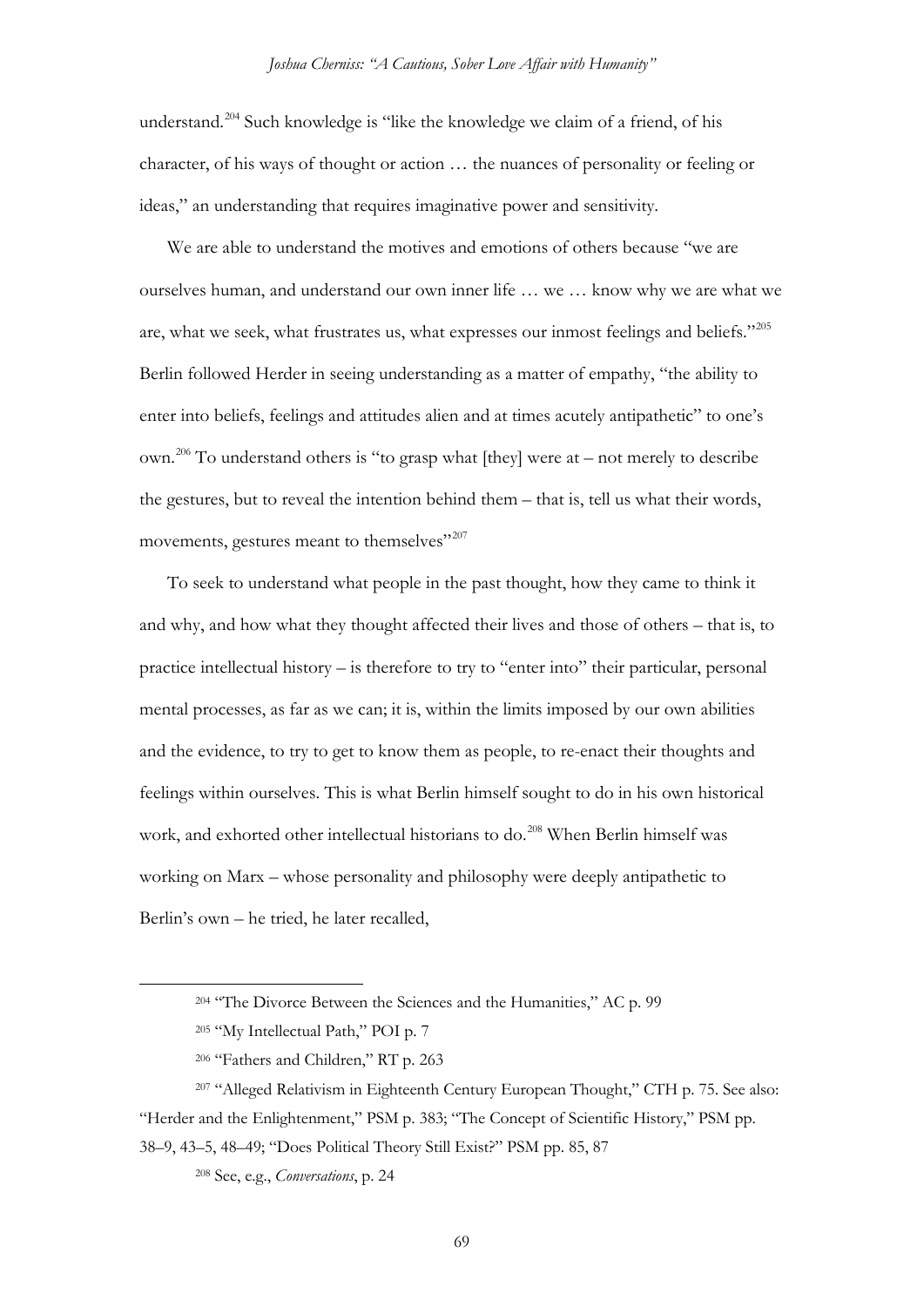"to imagine what it was like to be Karl Marx … It was the same thing with Vico and Herder, Herzen, Tolstoy, Sorel, whoever. How were their ideas born? In what particular time, place, society? ... you must ask yourself what bothered them, what made them torment themselves over these issues. How did their theories or writings mature in their heads? One cannot talk about ideas in complete abstraction, unhistorically; but neither can one talk solely in terms of concrete historical milieux, as if ideas made no sense outside of their frameworks … this is a complex, imprecise, psychologically demanding, imagination-requiring field of enquiry"[209](#page-69-0)

As this passage indicates, such understanding requires both empathic insight, and an awareness of, and emphasis, on particulars. What Berlin called the "historical sense" requires a "concentrated interest in particular events or persons or situations as such, and not as instances of a generalization," as well as a sense of the unique ways in which various factors interact in a concrete situation. So, too, with politics: political wisdom is not a technique that can be derived from a doctrine, or taught, or abstracted from accumulated data as scientific knowledge can be; it is understanding rather than knowledge, the ability to know, based on the available facts, what fits with what, and what doesn't. $^{210}$  $^{210}$  $^{210}$ 

*To understand human behavior in any sphere requires the skills that are necessary in interacting with other human beings on a personal level: empathy, a sensitivity to one's own emotions and those of others, an understanding of how these emotions interact in a particular situation and how they affect an individual life.[211](#page-69-2) It requires a keen perception of the "unique flavours of each situation as it is, in its* 

 <sup>209</sup> ibid., p. 28

<sup>210</sup> "The Sense of Reality," SR p. 34

<span id="page-69-2"></span><span id="page-69-1"></span><span id="page-69-0"></span><sup>211</sup> "The Concept of Scientific History," PSM pp. 54, 56–7. Berlin in this respect anticipates much of the content – if not the terminology or approach – of recent research into what some psychologists have termed "social and emotional competences" (a phrasing that Berlin would likely deplore.) See Daniel Goleman, "An EI-based theory of performance" in C. Cherniss and D. Goleman, *The Emotionally Intelligent Workplace* (San Francisco: Jossey–Bass, 2001), pp. 27–44. I am grateful to my father, Prof. Cary Cherniss, for informing me about some of the academic work on this subject – and for his own, more personal work in this area.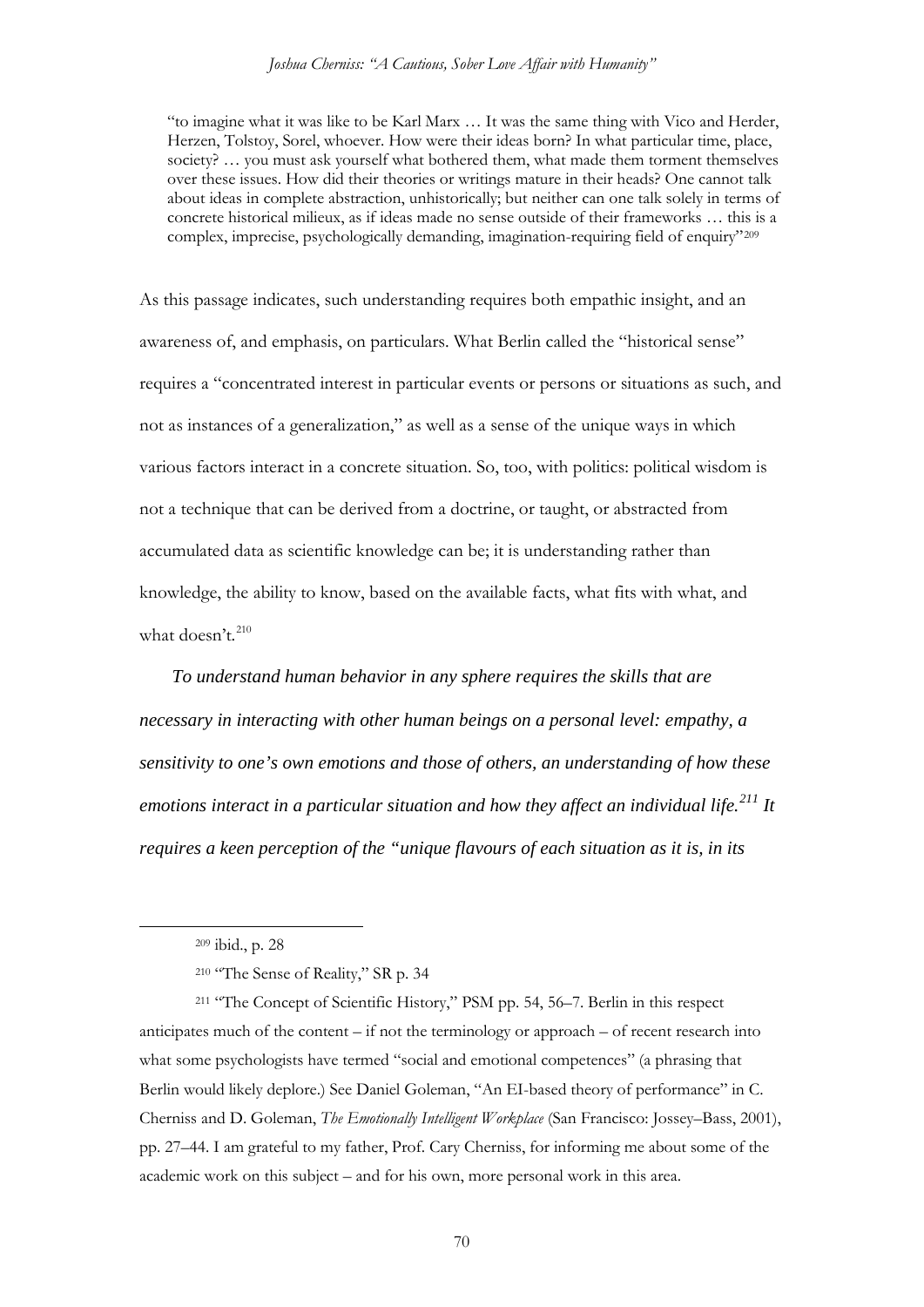*specific differences – of that in it wherein it differs from all other situations … that element in it which no generalisation … can cover."[212](#page-70-0)*

*In practicing history, or any of the other human sciences,[213](#page-70-1) it is important to focus empathically and attentively on the inner lives and characters of human beings – to put human beings first in consideration, even if impersonal forces are also considered, and conceptual tools and models employed (as Berlin acknowledged they should be – but never in a way, or to an extent, to badly warp or obliterate what we know to be specifically and essentially human and personal). Putting people first was, however, much more than a methodological principle: it was also an important matter of political judgment and moral conduct.* 

## **B. What Are We To Be and Do?:[214](#page-70-2) The Purposes of Politics, the Possibilities of Personality**

*"All problems depend to some degree upon the ways in which people think and act"[215](#page-70-3)*

On a political level, Berlin's humanism supports the pursuit of modest goals, and discourages the dreams of utopianism. Since Berlin's is a particularly pluralist humanism, there can be no single ultimate arbitrating and directing principle of action; however, Berlin's humanism does insist that we concentrate on the ways that political actions affect actual human beings, that we pursue programs and policies that will protect and

 <sup>212</sup> "The Sense of Reality," SR p. 24

<span id="page-70-1"></span><span id="page-70-0"></span><sup>213</sup> Although I have here focused on Berlin's prescriptions for the practice of history, he also applied these views to other disciplines, such as political science: e.g. his declaration that to understand political ideologies and movements "is, above all, to understand the ideas or attitudes to life involved in them, which alone make such movements a part of human history … Political words and notions and acts are not intelligible save in the context of the issues that divide the men who use them." "Two Concepts," p. 168

<span id="page-70-3"></span><span id="page-70-2"></span><sup>214</sup> This is an adaptation of a title of an unpublished essay by Henry Hardy, which itself is an adaptation of a quote by Isaiah Berlin of Fichte.

<sup>215</sup> "Philosophy and Government Repression," SR p. 69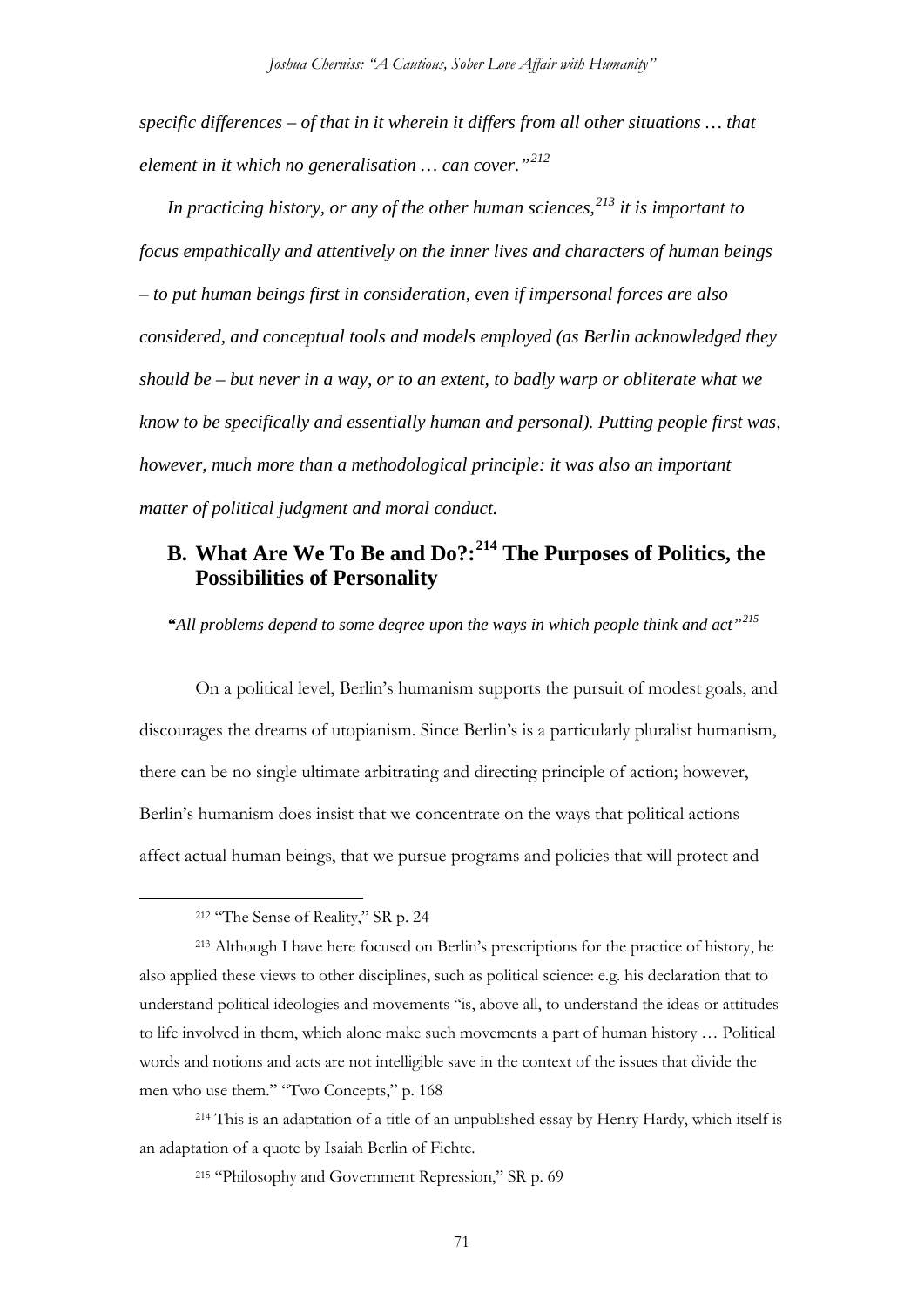further human liberty, dignity, well-being and flourishing; and avoid those actions that will cause avoidable human suffering, that will enslave or humiliate human beings.

The first purpose of normal human societies is to survive; after that, it is to satisfy at least a minimum number of men's most basic needs and desires – to guarantee them a minimum of security, freedom, happiness, justice.<sup>[216](#page-71-0)</sup> Goals should be modest, and should be pursued with humility and skeptical caution, but ardently, and with determination. We should not expect too much; but neither should we give up too easily:

"If we can feed the hungry, clothe the naked, extend the area of individual liberty, fight injustice, create the minimum conditions of a decent society, if we can generate a modicum of toleration, of legal and social equality, if we can provide methods of solving social problems without facing men with intolerable alternatives – that would be a very, very great deal."

We must resist both despair, and the temptations of Utopian eschatology and dogmatic certainty.[217](#page-71-1)

Berlin's humanistic politics, then, is not a recipe for defeatist conservatism.<sup>[218](#page-71-2)</sup> It denies us the comforts both of certainty and visionary optimism, and of self-indulgent resignation, cynicism, and callousness. It demands both caution, and daring, a willingness to take risks and to take responsibility:

"Priorities, never final and absolute, must be established. The first public obligation is to avoid extremes of suffering … We may take the risk of drastic action, in personal life or in public policy, but we must always be aware, never forget, that we may be mistaken, that certainty about the effect of such measures invariably leads to avoidable suffering of the innocent … The best that can be done, as a general rule, is to maintain a precarious equilibrium that will prevent the occurrence of desperate situations, of intolerable choices – that is the first requirement of a decent society; one that we can always strive for, in the light of the limited range of our knowledge, and even of our imperfect understanding of individuals and societies. A certain humility in these matters is very necessary … we must decide as we decide; moral risk cannot, at times, be avoided."[219](#page-71-3)

<span id="page-71-3"></span><span id="page-71-2"></span><span id="page-71-1"></span><span id="page-71-0"></span>p. 14

 <sup>216</sup> See "The Soviet Intelligentsia," op.cit., p. 23

<sup>&</sup>lt;sup>217</sup> "The Three Strands in My Life," PI p.257; see also "The Pursuit of the Ideal," CTH

<sup>218</sup> Contra Russell Jacoby, "On Isaiah Berlin," *Salmagundi* 55 (Winter 1982).

<sup>&</sup>lt;sup>219</sup> "The Pursuit of the Ideal," CTH pp. 17-18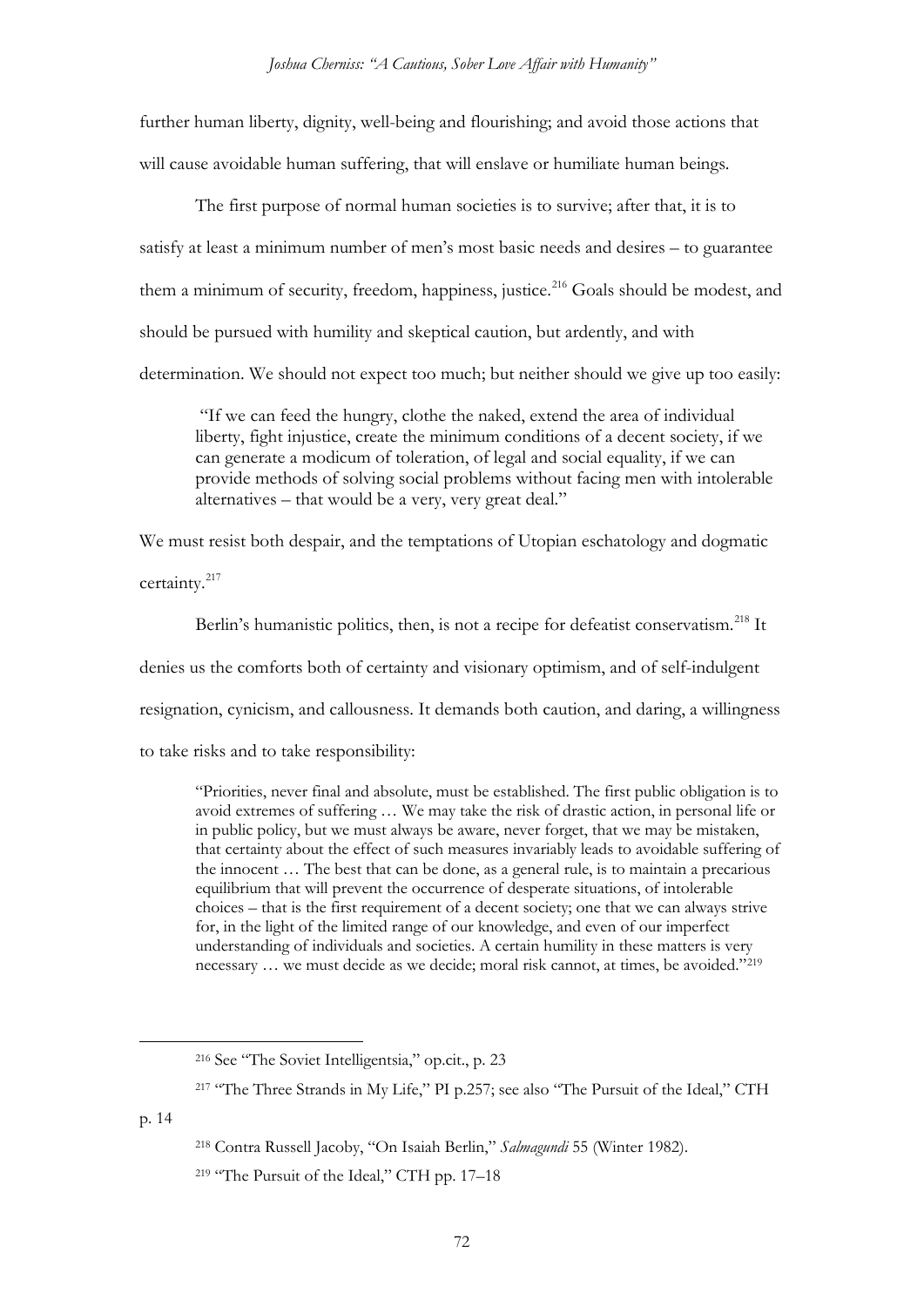This sort of modest, anti-Utopian, humanistic liberalism demands effort and vigilance: "[P]reserving an uneasy equilibrium, which is constantly threatened and in constant need of repair … is the precondition for decent societies and morally acceptable behaviour, otherwise we are bound to lose our way." "We can only do what we can: but that we must do, against difficulties."<sup>[220](#page-72-0)</sup>

A good inhabitant of a truly liberal, humanistic society will believe that

"decent respect for others and the toleration of dissent are better than pride and a sense of national mission; that liberty may be incompatible with, and better than, too much efficiency; that pluralism and untidiness are … better than the rigorous imposition of all-embracing systems, no matter how rational and disinterested, or than the rule of majorities against which there is no appeal."

Such a society will recognize certain human needs, and humane principles, as necessary. Though compromises and sacrifices must be made, certain violations of human rights will be absolutely prohibited, for "there are frontiers, not artificially drawn, within which men should be inviolable," frontiers based on human nature itself. When these frontiers are violated – when people are found guilty without fair trial, when "children are ordered to denounce their parents, friends to betray one another, soldiers to use methods of barbarism; when men are tortured or murdered, or minorities massacred because they irritate a majority or a tyrant," we feel revulsion and horror, because we recognize, if only viscerally and tacitly, the validity "of some absolute barriers to the imposition of one man's will on another."<sup>[221](#page-72-1)</sup>

These goals– the preservation of certain inviolable standards protecting human beings, and the furtherance, within reasonable and necessary limits, of human aspirations and ideals, the cultivation of decent behavior and decent standards of living – are at once modest, and extremely rigorous (or so, at least, it would appear, given the failure of most people and most societies throughout history to live up to them); "Not to trample on

<span id="page-72-0"></span> <sup>220</sup> ibid. p. 19

<span id="page-72-1"></span><sup>221</sup> "Two Concepts," p. 211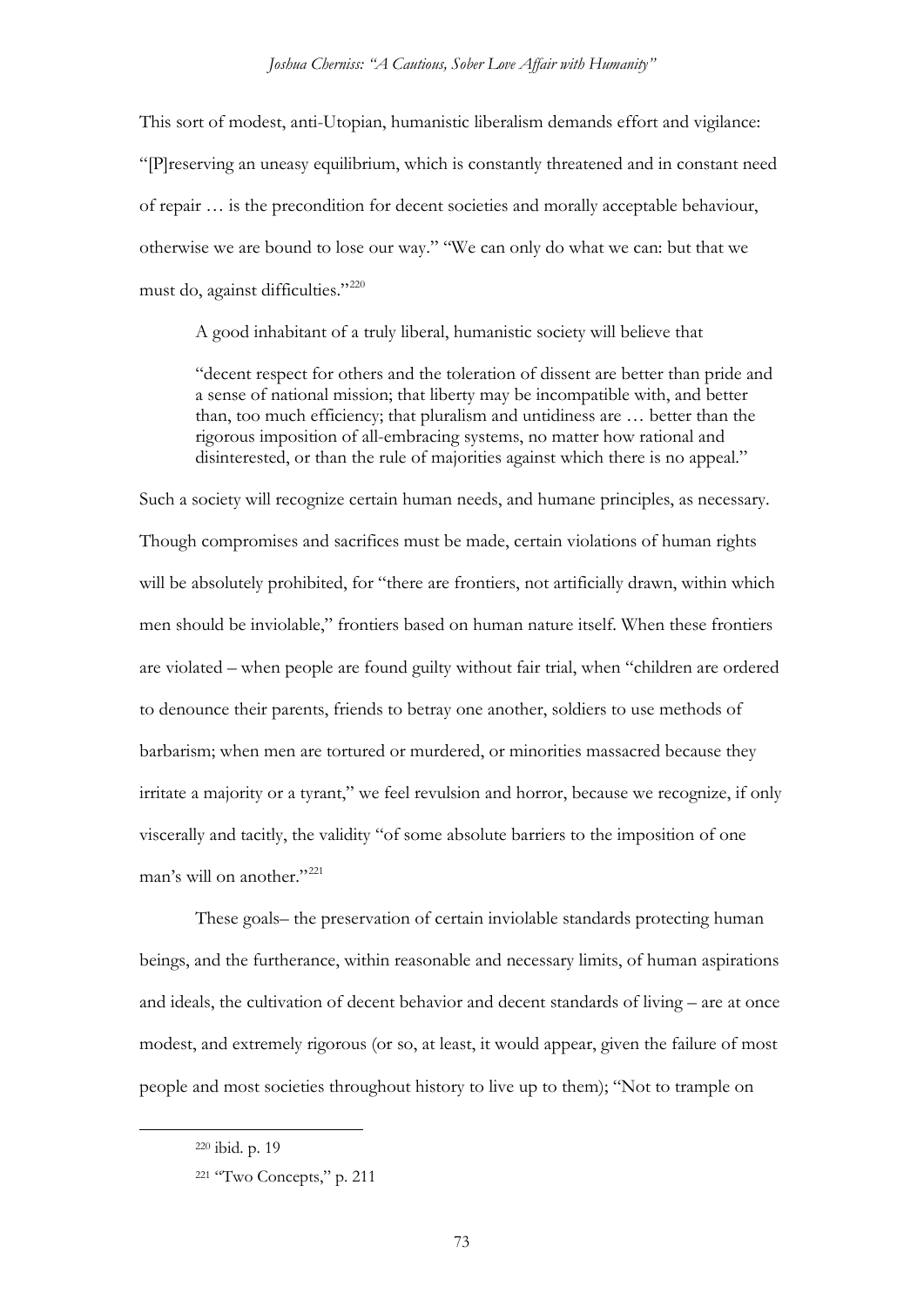other people, however difficult they are, is not everything; but it is a very, very great deal."<sup>[222](#page-73-0)</sup>

Humanistic politics is concerned not only with pursuing humane goals; it also demands that they be pursued in a humane way. The refusal to engage in cynical and brutal behavior in pursuit of his goals was what Berlin most admired in Chaim Weizmann, the political figure with whom he was most closely associated.<sup>[223](#page-73-1)</sup> Weizmann was not only great, but admirable, because he

*"did not attempt to save his people by violence or cunning – to beat them into shape, if need be with the utmost brutality … or deceive them for their own good … or turn their heads with promises of blessings awaiting them in some remote future … He never called upon the Jews to make terrible sacrifices, or offer their lives, or commit crimes, or condone the crimes of others … nor did he play upon their feelings unscrupulously, or try deliberately to exacerbate them, against this or that real, or imaginary, enemy, as extremists in his own movement have frequently tried to do. He wished to make his nation free and happy, but not at the price of sinning against any human value in which he and they believed."[224](#page-73-2)*

Weizmann neither condoned "the abandonment of ultimate principles before the claims of expediency or of anything else;" nor did he fall into "political monasticism", a search for some safe refuge where one could avoid being disappointed or tarnished, the adhering to some "inner voice, or some unbreakable principle too pure for the wicked public world"; he found this to be a "foolish and despicable" mixture of "weakness and self-conceit."[225](#page-73-3) He wanted the Jewish people to be able to lead "*a life worthy of human beings*, without betraying their own ideals or trampling on those of others."<sup>[226](#page-73-4)</sup>

<span id="page-73-4"></span>Similarly, Berlin praised Franklin Roosevelt for showing that it was possible "to be politically effective yet benevolent and human." By doing so, Roosevelt not only helped to defeat Nazism, but to disprove the assumption, common to Nazis and

<span id="page-73-0"></span> <sup>222</sup> "The Three Strands in My Life," PI pp. 257–8

<span id="page-73-1"></span><sup>223</sup> See Ignatieff, pp. 105–7, 115–18, 123–4, 178–82, 219

<span id="page-73-2"></span><sup>224</sup> "Chaim Weizmann," PI pp. 48–9

<span id="page-73-3"></span><sup>225</sup> ibid., p. 54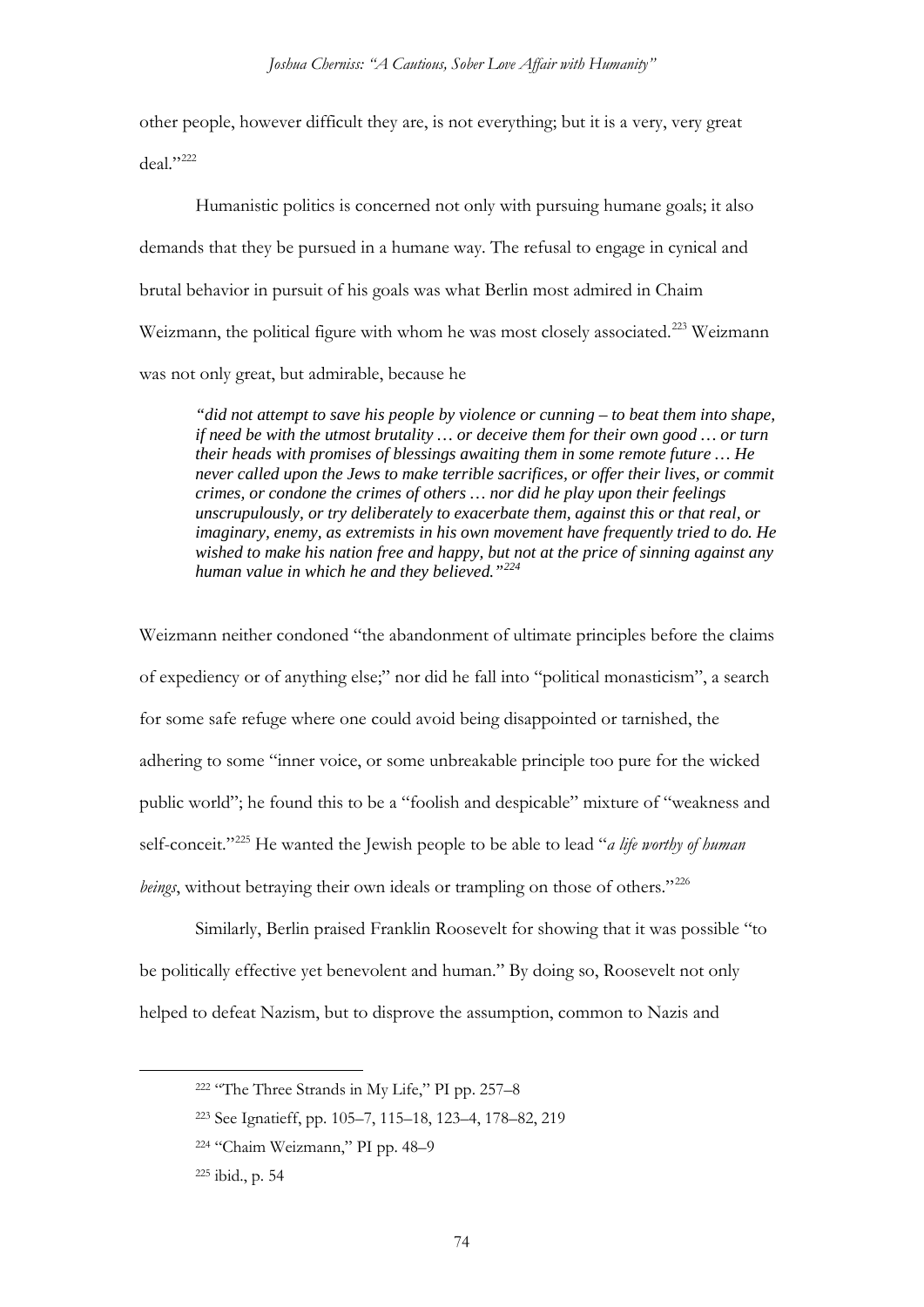Communists, that gaining and retaining political power required ruthlessness, sacrifice and despotism. His example strengthened democracy when it appeared on the brink of defeat, and showed that the totalitarian estimate of politics and of human nature was false. Roosevelt aimed at "the promotion of the most generous possible fulfillment of the largest possible number of human wishes;" and he did so in a canny, creative, yet not unprincipled way that gave hope to all who shared his goals. $227$ 

Weizmann and Roosevelt were models, not only of a humanistic approach to politics, but also of a humanistic temper that embraced life; and Berlin admired them both as political figures, and as personalities. Berlin was aware that, while politics was about more than personality, personality was nevertheless an important political, and moral, issue: Berlin's project of putting the person back in involved returning to considerations both of political leadership or statesmanship, and of character generally.

Berlin had a strong feeling and respect for "the style of free beings" – honesty, generosity, uncalculating feeling, nobility, pride, independence. He admired defiance of unjust, complacent or irrational authority, swimming against the current, however eccentric the form in which it manifests itself, even if it verges on the boorish or the quixotic.[228](#page-74-1) He felt affection for those who are motivated by exalted ideals and sentiments, even if they care far too violently; but he also admired quiet, gentle, scrupulous, fastidious characters, who carefully cultivate integrity and probity, who live by the highest standards and are sensitive to the feelings and needs of others. He admired both moral courage, and moral charm.<sup>[229](#page-74-2)</sup>

 <sup>226</sup> "ibid., pp. 48–9; emphasis added

<sup>227</sup> "Franklin Delano Roosevelt," PI pp. 27, 32–3

<sup>228</sup> "Alexander Herzen," RT pp. 200, 203

<span id="page-74-2"></span><span id="page-74-1"></span><span id="page-74-0"></span><sup>229</sup> For Berlin's expression, through Herzen, of his moral ideals, see "Herzen and Bakunin on Individual Liberty," RT pp. 87–8.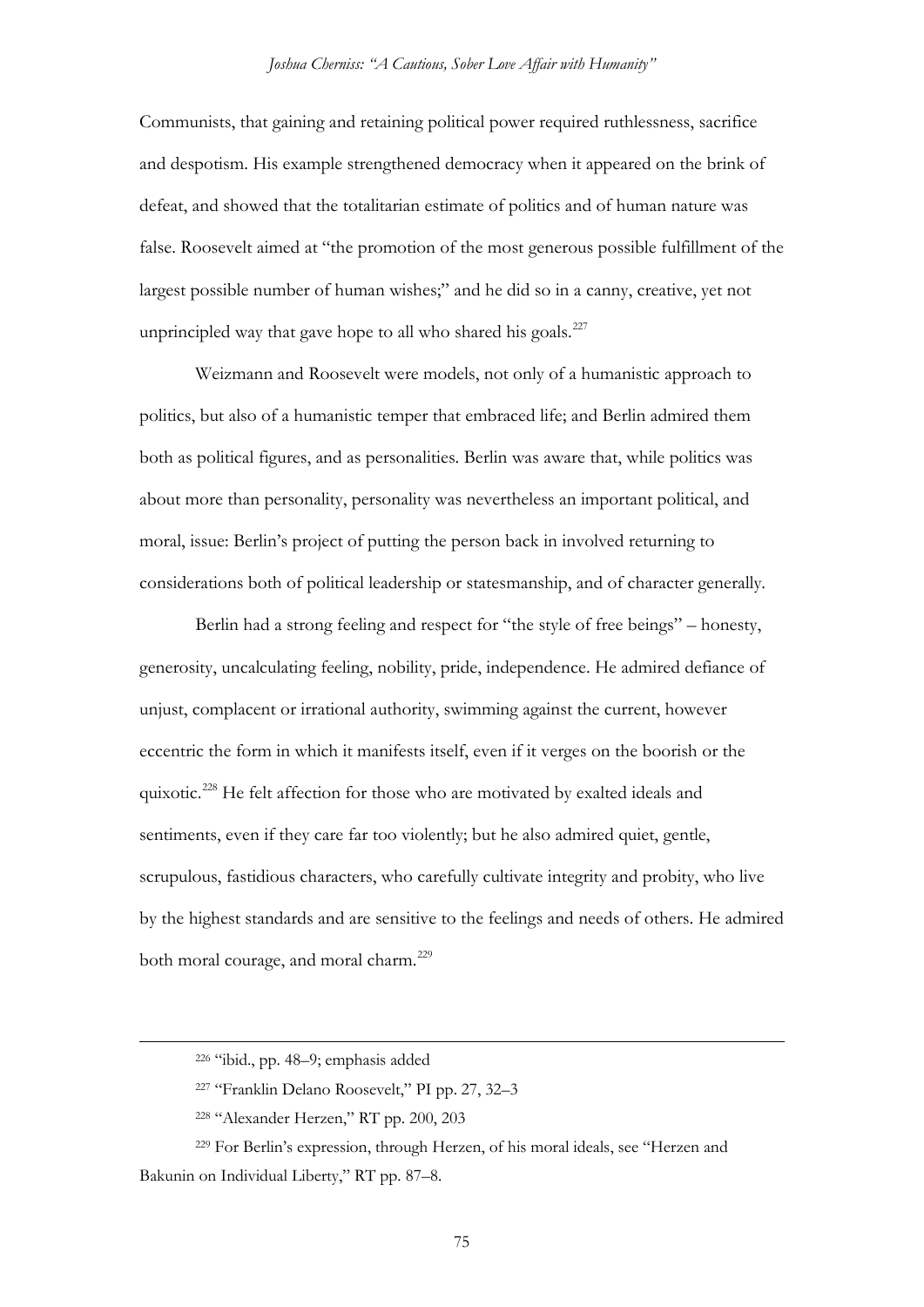Berlin had a special affection for lively, vivid characters who embraced life in all its variety and idiosyncrasy, and who brought out unique gifts and a capacity for enjoyment in others. Thus, for example, of his sometime mentor Maurice Bowra, Berlin wrote: "All his life he liked freedom, individuality, independence, and detested everything that seemed to him to cramp and constrict the forces of human vitality." Berlin was grateful to Bowra for his liberating influence, which "made for truth, human feeling, as well as great mental exhilaration."<sup>[230](#page-75-0)</sup> In the same vein, he praised Churchill's "uncommon love for life, aversion for the imposition of rigid disciplines upon the teeming variety of human relations ... instinctive sense of what promotes and what retards or distorts growth and vitality."[231](#page-75-1) Berlin similarly appreciated Felix Frankfurter's "Courage, candour, honesty, intelligence, love of intelligence in others, interest in ideas, lack of pretension, vitality, gaiety … sharp sense of the ridiculous, warmth of heart, generosity – intellectual as well as emotional – dislike for the pompous, the bogus, the self-important, the *bien-pensant*, for conformity and cowardice" and shared his passion "for all that was sane, refined, not shoddy, civilised, moderate, peaceful, the opposite of brutal, decent … for all that ensured the dignity and liberty of human beings."[232](#page-75-2)

Yet Berlin also praised the quiet scholar John Petrov Plamenatz, a "deeply civilised" and "saintly" man who "was interested in the character of others, and sensitive to their feelings, particularly to the feelings of those who, like himself, wished to walk by themselves and found it difficult to fit in with established social patterns … He understood loneliness, unhappiness, vulnerability."[233](#page-75-3) And, like Weizmann, he admired England for its "moderation, the civilised disdain of extremes … the lack of cruelty, of

<span id="page-75-0"></span> <sup>230</sup> "Maurice Bowra," PI, pp. 152, 156

<span id="page-75-1"></span><sup>231</sup> "Winston Churchill in 1940," PI, p. 17

<span id="page-75-2"></span><sup>232</sup> "Felix Frankfurter at Oxford," PI, pp.114, 118–19

<span id="page-75-3"></span><sup>233</sup> "John Petrov Plamenatz," PI p. 147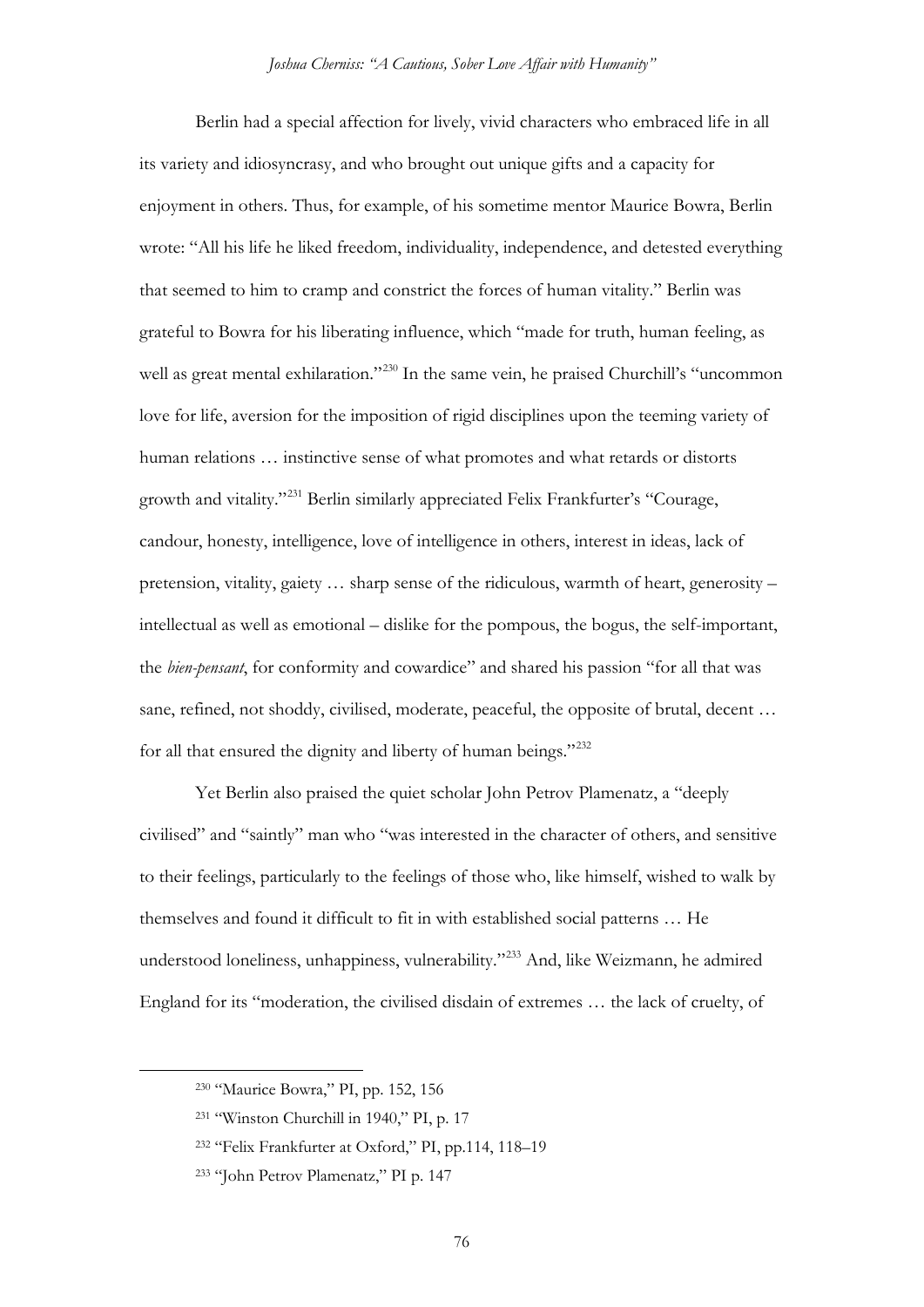excitement, of shoddiness … the wayward imagination, the love of the odd and the idiosyncratic, the taste for eccentricity, the quality of independence."<sup>[234](#page-76-0)</sup>

*Although these various qualities and tastes were rarely to be found in a single human being (though Berlin himself possessed a great many of them), they were all humanistic virtues: they were all conducive to appreciating, understanding, respecting, helping, liberating, and celebrating, other human beings; they were all psychological defenses against dogmatism, fanaticism, and callousness. As such, they supported and safeguarded the sort of morality, the sort of society, and the sort of life, that Berlin valued. But their value was anything but purely instrumental: for such values, and the human lives that they defined, were themselves the ends, the purpose, of such a morality, such a society, and such a life.* 

# **C. Conclusion: Putting the Person Back In**

*"If we are to hope to understand the often violent world in which we live … we cannot confine our attention to the great impersonal forces …which act upon us. The goals and motives that guide human action must be looked at in the light of all that we know and understand; their roots and growth, their essence, and above all their validity, must be critically examined …"* [235](#page-76-1)

Berlin not only insisted on the importance of attending to human beings as a matter of moral and methodological principle. He also practiced it as a way of thinking, a way of writing, a way of life. His principles and personality were in harmony; he was not only a humanist, he was humane. What is most valuable in Berlin is also what is most personal; his greatest insights and most compelling writings are reflections of his own experiences and his inimitable character. This is not insignificant for his work; it is essential to it. Many of those who knew him commented on Berlin's uncanny capacity for focusing on and understanding human character and temperament, both in life and in his work. His former student and successor at Oxford, G.A. Cohen, wrote that "It is not

<span id="page-76-0"></span> <sup>234</sup> "Chaim Weizmann," PI p. 56.

<span id="page-76-1"></span><sup>235 &</sup>quot;The Pursuit of the Ideal," CTH, p. 2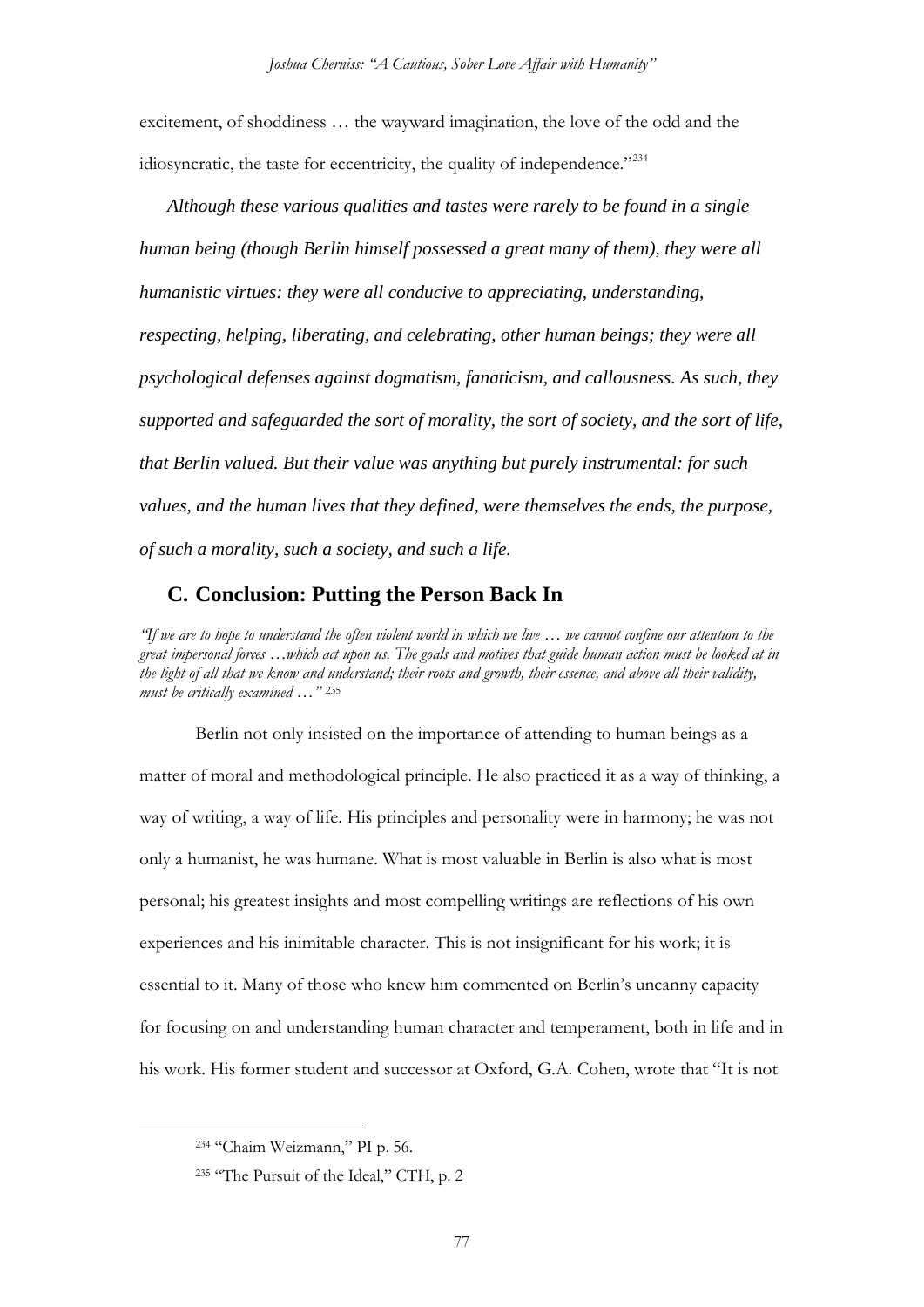… a theory that Isaiah expounds, but a thinker, a human being, a mental temper displayed not only in a theory but in a life. Isaiah goes for what animates the person, for his governing passion and consequent bent."<sup>[236](#page-77-0)</sup> His American friends Jonathan Lieberson and Sidney Morgenbesser wrote that Berlin "approaches ideas as incarnated in the men who conceived them; his subjects are never mere vehicles;"<sup>[237](#page-77-1)</sup> while Joseph Brodsky succinctly and aptly stated that "others' lives are this man's forte."<sup>[238](#page-77-2)</sup>

All of his essays are personal impressions, concerned with other human beings, and written in a distinctively human voice. This aspect of his work, because it is much harder to convey on an abstract level and through repetition – because it must, ultimately, be experienced by reading Berlin's work itself – has been much mentioned, but little analyzed, in estimations and examinations of Berlin's thought. Yet the portraits of Herzen and Montesquieu, or of Herder and Hess, or Churchill and Roosevelt, as individual personalities with complex and vivid characters, are as important to Berlin's essays on these figures as the more philosophically oriented discussions of their ideas, influence and importance.

These personal portraits are characteristic and expressive of Berlin's uniqueness as a thinker and writer, and thus represent a large part of what is distinctive in his work and valuable in his legacy. There are many fine historians of ideas; but few write with Berlin's psychological acuity, few are able to combine an explication of what is notable and important in a thinker's intellectual contributions, or a leader's political achievements, with a sense, at once vivid and nuanced, colorful and sensitive, of the inner world, the personal dynamic, behind the thought or action. And, as a humanist whose sympathies were wide and generous as well as ardent (though never credulous)

<span id="page-77-0"></span> <sup>236</sup> "Isaiah's Marx, and Mine," in Margalit and Margalit, op.cit., pp. 118–19

<span id="page-77-1"></span><sup>237</sup> "Isaiah Berlin," in ibid., p. 2

<span id="page-77-2"></span><sup>238</sup> Brodsky, op.cit, in ibid., p. 214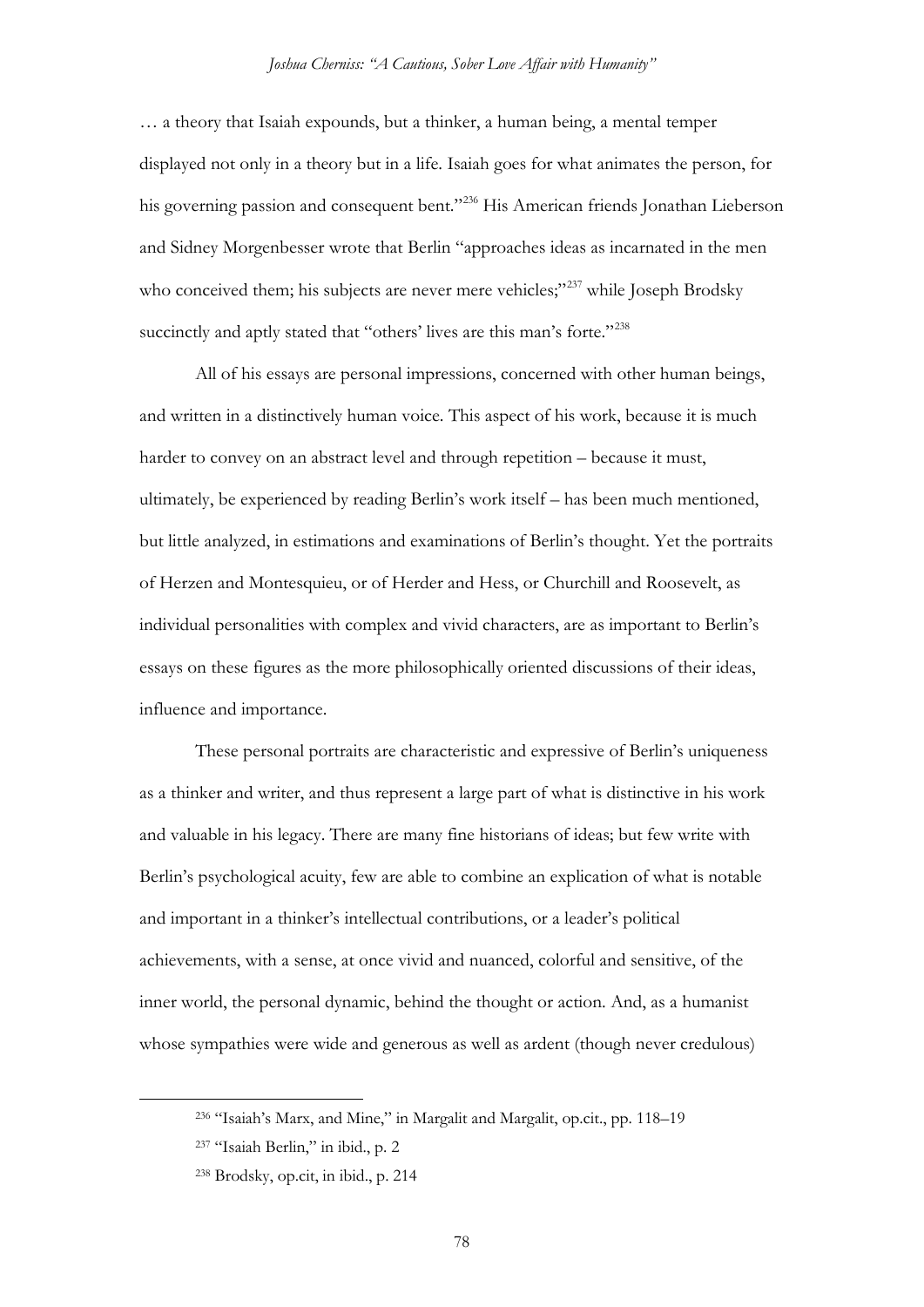and acute, Berlin lavished as much revivifying power and evocative ability on minor, misunderstood and difficult figures – obscure Oxford dons, cloistered and quarrelsome scholars, quixotic and eccentric thinkers who swam "against the current" and as a result were taken to have never gotten very far – as he did on gigantic, historically significant figures.<sup>[239](#page-78-0)</sup>

Berlin's ideas about pluralism have much to teach us about the nature of the world that we inhabit, and how to deal with it; his defense of liberty and moderation against political fanaticism and tyranny remain, in today's world, timely, and indeed urgent. But his humanism has something else to teach us, something less easily encapsulated in a political position or philosophical system, about how to approach, understand, and behave towards our fellow men and women.

Berlin's insistence on and attention to what is vitally human and importantly personal, and his putting of this at the center of reflections on human experience and behavior, is especially valuable to, and needed by, the contemporary academy. The state of our intellectual life has not changed significantly, for all the fashions that have come and gone in the interim, since Noel Annan depicted it in his introduction to Berlin's *Personal Impressions*. Now, as then, social scientists have depersonalized human experience, often reducing the analysis of human beings to that of rational decision-makers whose behavior will be easily susceptible to mathematical models, seeing human beings as

<span id="page-78-0"></span> <sup>239</sup> For Berlin's gift for resurrecting neglected figures see, e.g., his wonderful portraits of Hess and Herder as men in "The Life and Opinions of Moses Hess," AC, especially pp. 219, 241–243, 250–1; and "Herder and the Enlightenment," PSM, especially p. 423–4 n.1. It is a psychologically obtuse reader who comes away from these essays without a grateful sense that he or she has come to know something of these individuals as they actually were as people, and been personally enriched in the process. (For the response of one such reader, see Russell Jacoby, op.cit. Similarly blind to the value, and significance, of the essays collected in *Personal Impressions*, but at least appreciative of Berlin's feel for personality in his "historical" work, is Brian Barry's discussion of Berlin, op. cit., p. 7)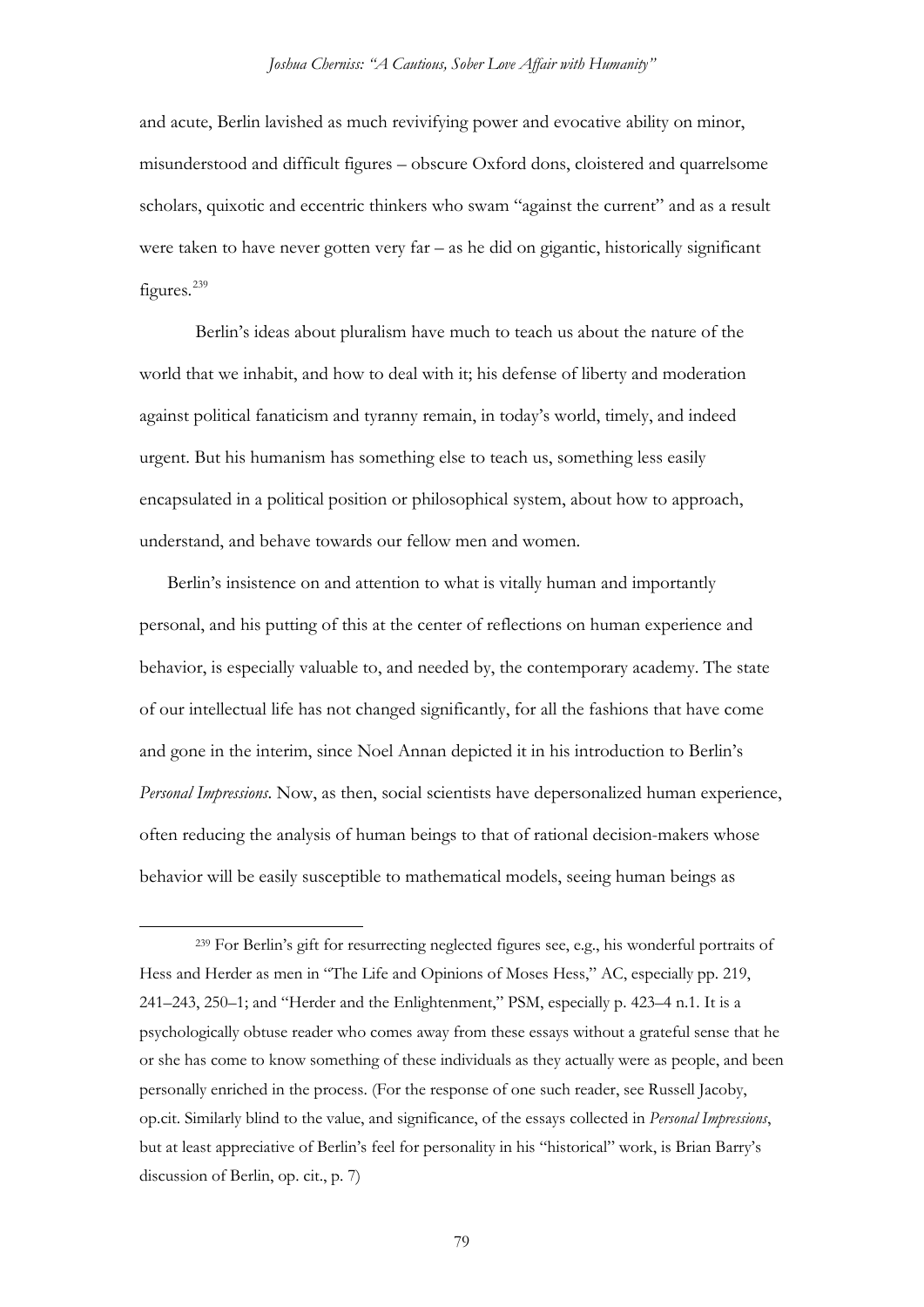entirely defined and determined by genes or memes; while scholars in the humanities, enraptured by post-modernism, avoid considering living people actually speaking and thinking and writing, and indeed declare the self to be dead or disintegrating or a fiction; the history of ideas and political theory are often reduced to the play of abstractions, and their subject matter is thus not only misunderstood, but actually mislaid.

Berlin stands opposed to all this; and therefore remains deeply important, and deeply unfashionable. As Annan noted,

"His thought, his theories, always refer to people; the very life he leads pulsates with people. Nobody else in our time has invested ideas with such personality; no one has given them corporeal shape and breathed life into them more than Berlin; and he succeeds in doing so because ideas are for him not mere abstractions. They live – how else could they live? – in the minds of men and women, inspiring them, shaping their lives, influencing their actions and changing the course of history. But it is the men and women who create these ideas and embody them … No one can understand ideas unless he sees them as the expression of the passions, desires, longings and frustrations of human beings; and the word 'life' itself has no meaning unless it calls to mind men and women – past, present and to come."[240](#page-79-0)

Berlin's attention is always devoted to individual, real men and women living in particular situations. This is what separates him not only from those who were blind or hostile to his brand of humanism, but also from those who embraced a similarly humanistic position but, under the influence of Kant, expound and defend an abstract vision of human beings as "subjects." Although Berlin unquestionably agrees with Kant's insistence that human beings are subjects rather than objects, and invokes this Kantian phraseology on occasion, to think in terms of "the subject" is too abstract. Talk of "subjects" is an abstract, and inferior, way of talking about what are really individual people, each of whom is a unique personality, a particular person.<sup>[241](#page-79-1)</sup>

<span id="page-79-1"></span>There are humanists who are devoted to "humanity", and there are humanists who are devoted to human beings, to living individuals. Berlin was of the latter camp; thus his praise of Moses Hess for insisting, within a "dogmatic and intolerant milieu",

<span id="page-79-0"></span> <sup>240</sup> Annan, "Introduction" to PI, pp. xv–xvi, xx–xxi, xxxii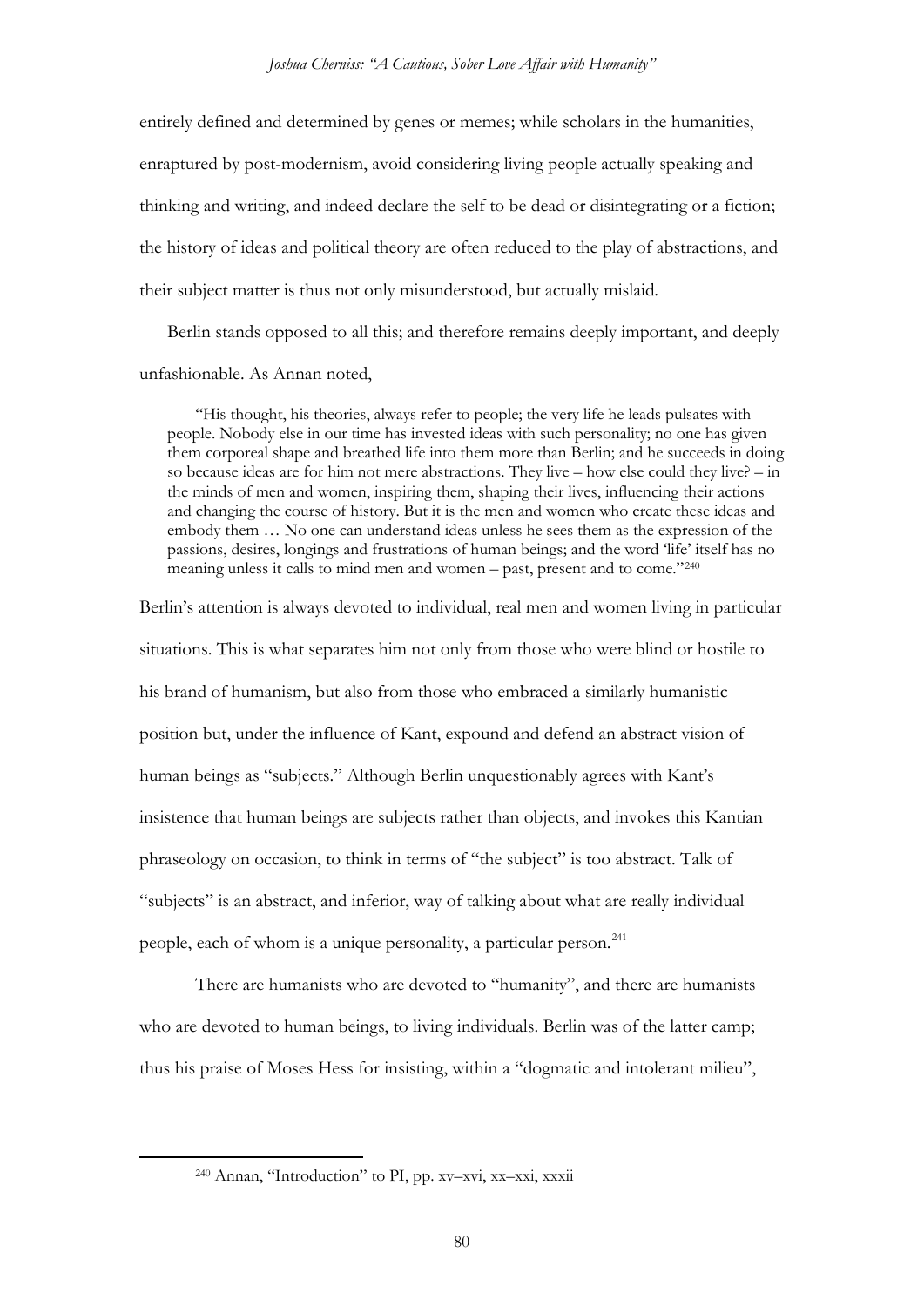that the men who were striving to change the world must feel "benevolence and love towards individual human beings and not merely humanity at large."<sup>[242](#page-80-0)</sup> Berlin was one of the greatest connoisseurs and champions of human personality of his time; his work derives its effervescence from a joyful delight in the vagaries and miracles of human personality, and it derives its weight, its undercurrent of somberness and its over-arching and guiding moral seriousness, from his sharp awareness of the dangers faced and horrors suffered by human beings in his own day, and the tragedy to which they must always be prone.

Berlin therefore speaks urgently and resoundingly to us when he reminds us that

"to ignore motives and the context in which they arose, the range of possibilities as they stretched before the actors, … the spectrum of human thought and imagination … to try to reduce the behaviour of individuals to that of impersonal 'social forces' not further analysable into the conduct of the men who … make history is 'reification' of statistics, a form of 'false consciousness' of bureaucrats and administrators, who close their eyes to all that proves incapable of quantification, and thereby perpetrate absurdities in theory and dehumanisation in practice."<sup>243</sup>

This mention of dehumanization in practice brings us back to where we began our journey, and Berlin his: the horrors of the century just past, horrors that, at the writing of this essay, seem unlikely to remain confined to the past. Berlin reminds us of the dangers of dehumanization on both an intellectual or theoretical level, and a practical, political one; and he reminds us that the two cannot be divorced, that the defense of human life and humane values relies upon a humanistic conception of human beings, and that to embrace – or toy with – intellectual abstractions that seek to do away with the difficulties of being human, however seductive and fascinating and gratifying to the curiosity or vanity of their authors they may be, is both to commit an intellectual fallacy

 <sup>241</sup> I am thankful to my friend Mr. Robert Stockman for clarifying my thinking on this topic, and reminding me of its importance.

<sup>242</sup> "The Life and Opinions of Moses Hess," AC pp. 247–8

<span id="page-80-1"></span><span id="page-80-0"></span><sup>243</sup> "Introduction," to *Five Essays on Liberty* in *Liberty*, pp. 26–7; see also ibid, p. 23, and "The Concept of Scientific History," PSM p. 47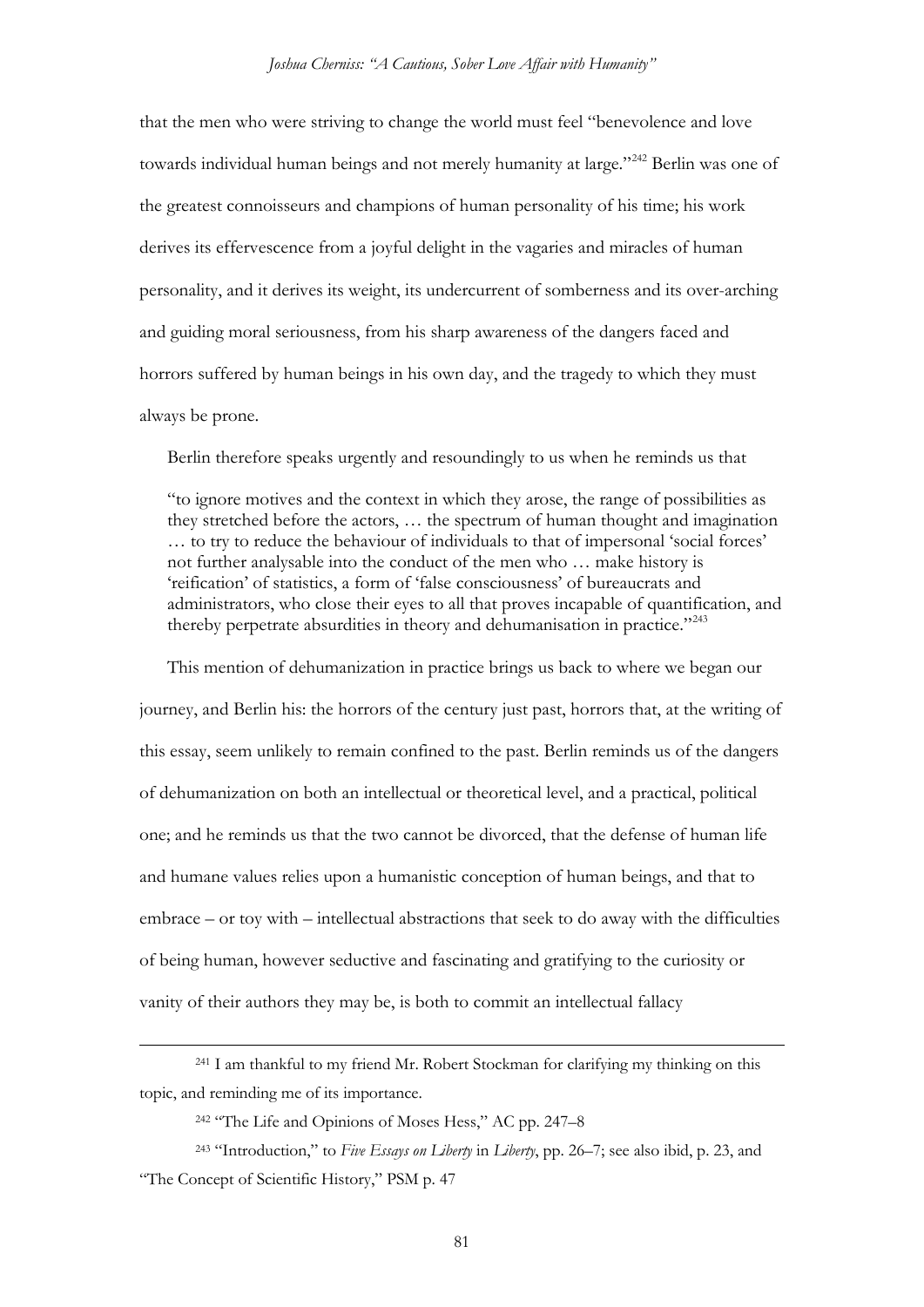*Joshua Cherniss: "A Cautious, Sober Love Affair with Humanity"*

masquerading as sophistication, and to fall into a moral failure by fleeing reality and responsibility. Berlin calls us back to the complex, rich, and demanding reality of human beings, and our responsibilities to respect and protect and understand them.<sup>[244](#page-81-0)</sup> His greatest relevance and most vital legacy as a practitioner of political theory and intellectual history is that he reminds us of an essential, and too-often neglected truth: that

"All we can know for certain is what men actually want. Let us at least have the courage of our admitted ignorance, of our doubts and uncertainties. At least we can try to discover what others … require, by taking off the spectacles of tradition, prejudice, dogma, and making it possible for ourselves to know men as they truly are, by listening to them carefully and sympathetically, and understanding them and their lives and their needs, one by one individually. Let us at least provide them with what they ask for, and leave them as free as possible."[245](#page-81-1)

<span id="page-81-0"></span> <sup>244</sup> For an appeal to the contemporary profession of political science to put human concerns and needs back at the center of inquiry, see Rogers M. Smith, "Putting the Substance Back in Political Science," *The Chronicle of Higher Education*, April 5 2002, Section 2, pp. B10–B11. The similarity between Professor Smith's title and that of this section of this essay – and the affinity between the arguments contained therein – is purely, and delightfully, coincidental.

<span id="page-81-1"></span><sup>&</sup>lt;sup>245</sup> "Tolstoy and Enlightenment," RT p. 258.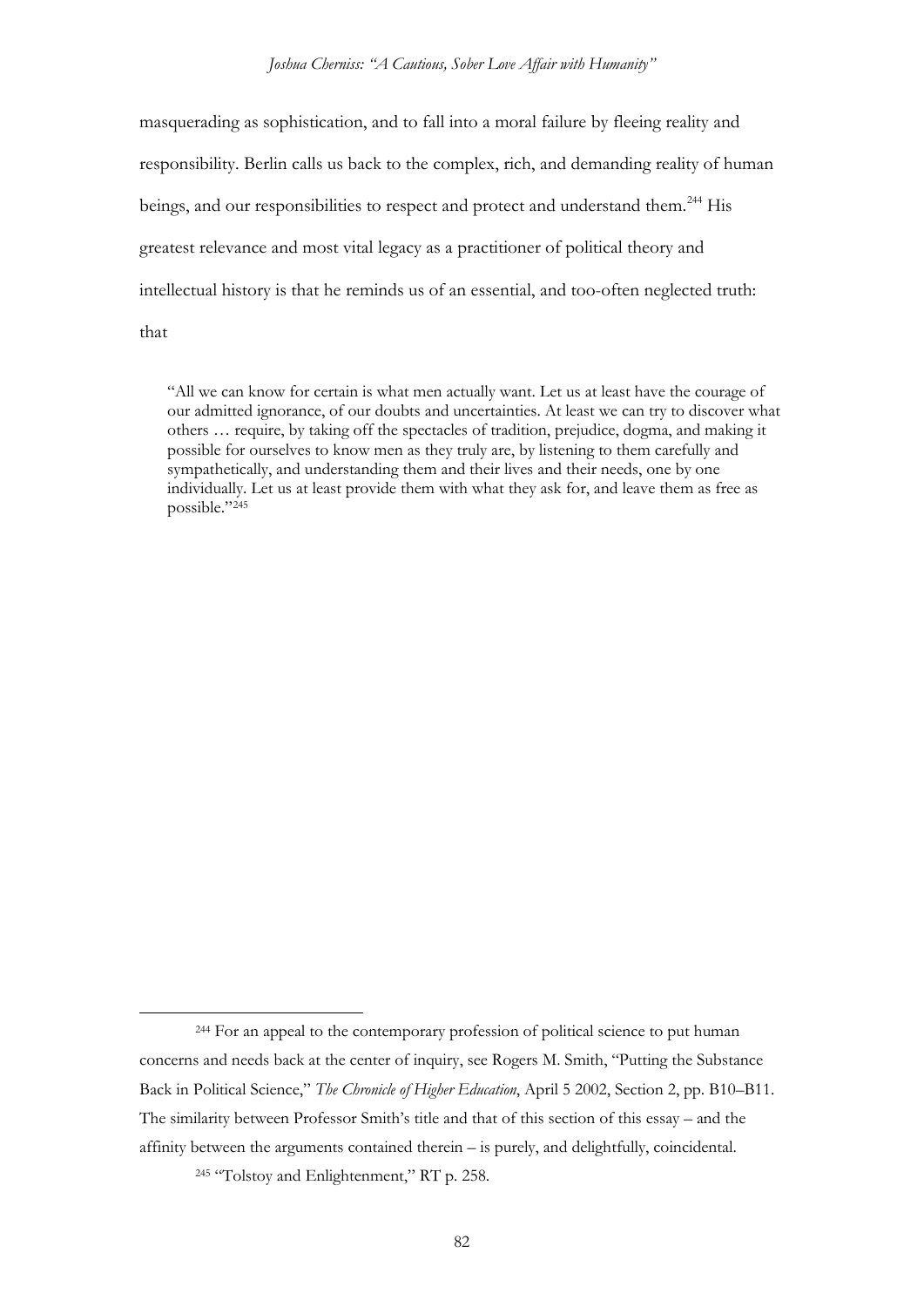# **BIBLIOGRAPHICAL NOTE**

Throughout the preceding essay, I have used abbreviations for the books by Berlin that I have cited frequently. Explanations of these abbreviations and full bibliographical details follow. Details of other works by Berlin, and secondary works, cited are given in the footnotes.

## $AC:$

Isaiah Berlin. *Against the Current: Essays in the History of Ideas.* Edited by Henry Hardy. Princeton: Princeton University Press, 2001.

### *Conversations*:

Isaiah Berlin and Ramin Jahanbegloo. *Conversations with Isaiah Berlin.* New York: Charles Scribner's Sons, 1991

### CTH:

Isaiah Berlin. *The Crooked Timber of Humanity*. Edited by Henry Hardy. Princeton: Princeton University Press, 1998

### *Liberty:*

Isaiah Berlin. *Liberty*. Edited by Henry Hardy. Oxford: Oxford University Press, 2002.

### PI:

Isaiah Berlin. *Personal Impressions.* Edited by Henry Hardy. Second Edition. London: Pimlico, 1998

# POI:

Isaiah Berlin. *The Power of Ideas* Edited by Henry Hardy. Princeton: Princeton University Press, 2000

# PSM:

Isaiah Berlin. *The Proper Study of Mankind*. Edited by Henry Hardy and Roger Hausheer. New York: Farrar, Strauss and Giroux, 1997.

# RT:

Isaiah Berlin. *Russian Thinkers*. Edited by Henry Hardy and Aileen Kelly. New York: Penguin, 1978.

# SR:

Isaiah Berlin. *The Sense of Reality*. Edited by Henry Hardy. New York: Farrar, Strauss and Giroux, 1996